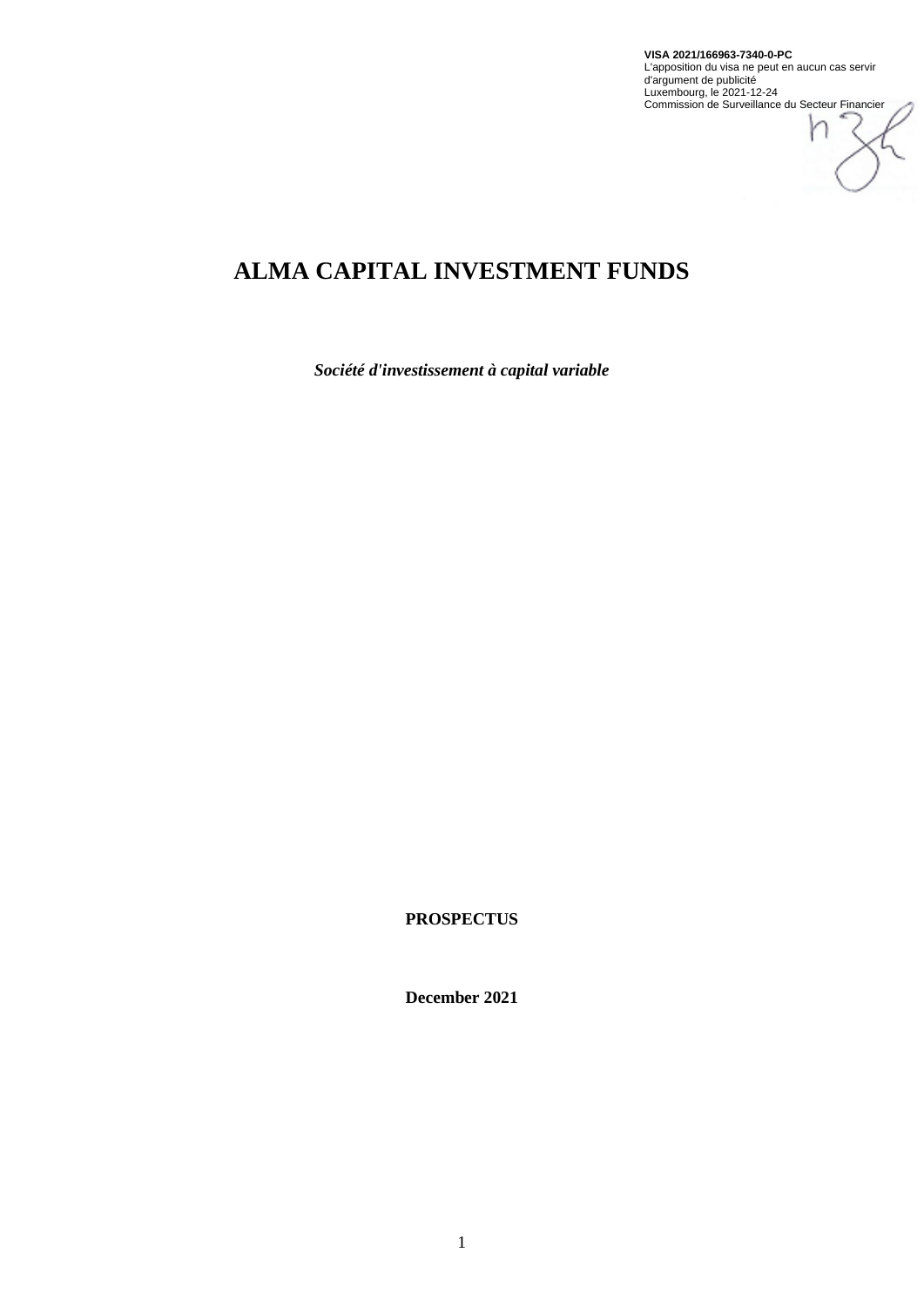# **CONTENTS**

|     |                                                                                                  | Page |
|-----|--------------------------------------------------------------------------------------------------|------|
|     |                                                                                                  |      |
|     |                                                                                                  |      |
|     |                                                                                                  |      |
| 1.  |                                                                                                  |      |
| 2.  |                                                                                                  |      |
| 3.  |                                                                                                  |      |
| 4.  |                                                                                                  |      |
| 5.  |                                                                                                  |      |
| 6.  |                                                                                                  |      |
| 7.  |                                                                                                  |      |
| 8.  |                                                                                                  |      |
| 9.  |                                                                                                  |      |
| 10. |                                                                                                  |      |
| 11. |                                                                                                  |      |
| 12. |                                                                                                  |      |
| 13. |                                                                                                  |      |
| 14. |                                                                                                  |      |
| 15. |                                                                                                  |      |
| 16. |                                                                                                  |      |
| 17. |                                                                                                  |      |
| 18. |                                                                                                  |      |
| 19. |                                                                                                  |      |
| 20. |                                                                                                  |      |
| 21. |                                                                                                  |      |
| 22. |                                                                                                  |      |
| 23. |                                                                                                  |      |
| 24. |                                                                                                  |      |
| 25. |                                                                                                  |      |
| 26. |                                                                                                  |      |
| 27. | Suspension of determination of the Net Asset Value, issue, redemption and conversion of Shares65 |      |
| 28. |                                                                                                  |      |
| 29. |                                                                                                  |      |
|     |                                                                                                  |      |
|     |                                                                                                  |      |
| 1.  |                                                                                                  |      |
| 2.  |                                                                                                  |      |
| 3.  |                                                                                                  |      |
| 4.  |                                                                                                  |      |
| 5.  |                                                                                                  |      |
| 6.  |                                                                                                  |      |
| 7.  |                                                                                                  |      |
| 8.  |                                                                                                  |      |
| 9.  |                                                                                                  |      |
| 10. |                                                                                                  |      |
| 11. |                                                                                                  |      |
| 12. |                                                                                                  |      |
|     |                                                                                                  |      |
| 1.  |                                                                                                  |      |
| 2.  |                                                                                                  |      |
| 3.  |                                                                                                  |      |
| 4.  |                                                                                                  |      |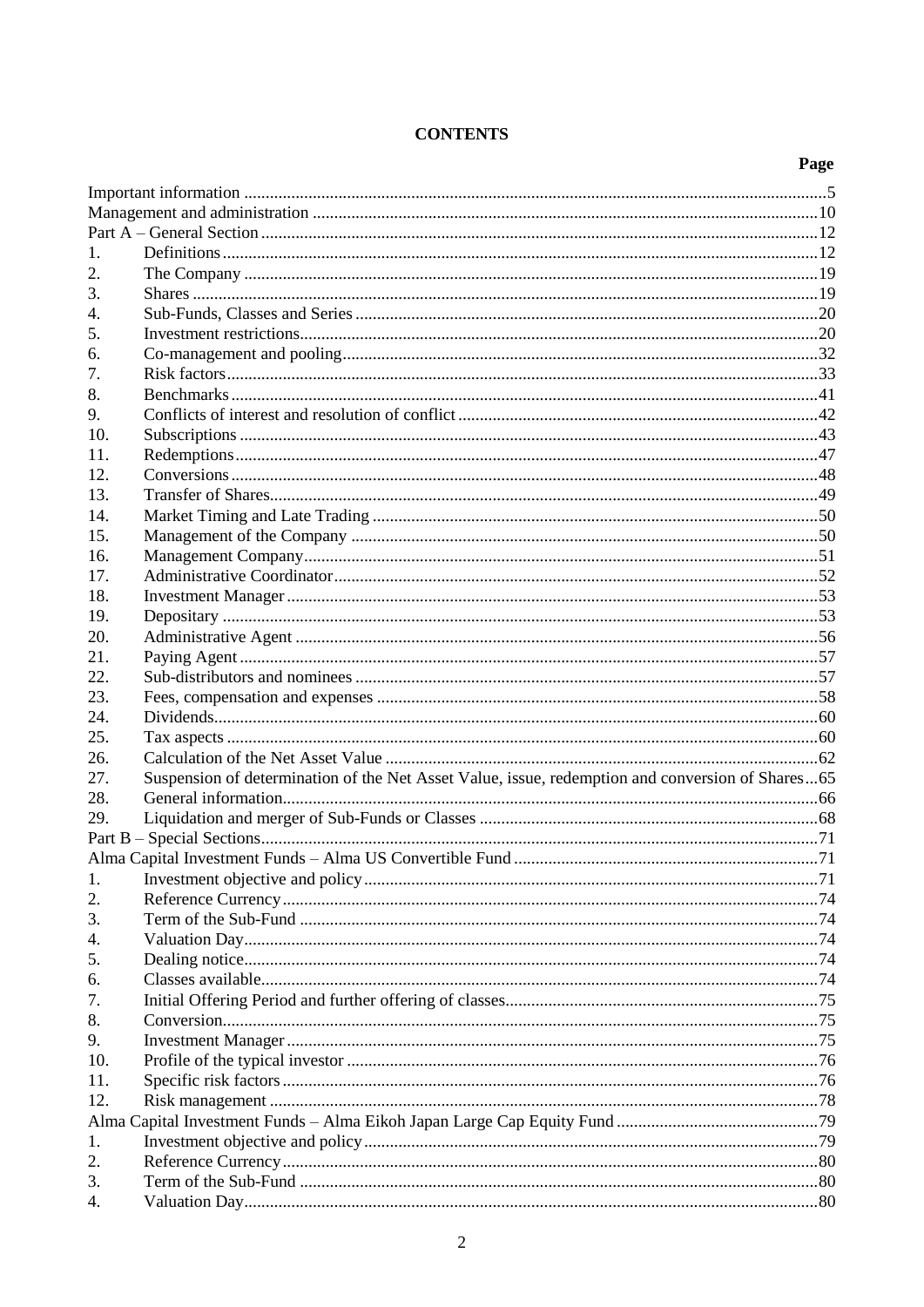| 5.  |                                                                                    |  |
|-----|------------------------------------------------------------------------------------|--|
| 6.  |                                                                                    |  |
| 7.  |                                                                                    |  |
| 8.  |                                                                                    |  |
| 9.  |                                                                                    |  |
| 10. |                                                                                    |  |
|     |                                                                                    |  |
| 1.  |                                                                                    |  |
| 2.  |                                                                                    |  |
| 3.  |                                                                                    |  |
| 4.  |                                                                                    |  |
| 5.  |                                                                                    |  |
| 6.  |                                                                                    |  |
| 7.  |                                                                                    |  |
| 8.  |                                                                                    |  |
| 9.  |                                                                                    |  |
| 10. |                                                                                    |  |
| 11. |                                                                                    |  |
|     |                                                                                    |  |
| 1.  |                                                                                    |  |
|     |                                                                                    |  |
| 2.  |                                                                                    |  |
| 3.  |                                                                                    |  |
| 4.  |                                                                                    |  |
| 5.  |                                                                                    |  |
| 6.  |                                                                                    |  |
| 7.  |                                                                                    |  |
| 8.  |                                                                                    |  |
| 9.  |                                                                                    |  |
| 10. |                                                                                    |  |
| 11. |                                                                                    |  |
| 12. |                                                                                    |  |
| 13. |                                                                                    |  |
|     |                                                                                    |  |
| 1.  |                                                                                    |  |
| 2.  |                                                                                    |  |
| 3.  |                                                                                    |  |
| 4.  |                                                                                    |  |
| 5.  |                                                                                    |  |
| 6.  |                                                                                    |  |
| 7.  |                                                                                    |  |
| 8.  |                                                                                    |  |
| 9.  |                                                                                    |  |
| 10. |                                                                                    |  |
| 11. |                                                                                    |  |
|     | Alma Capital Investment Funds - Alma Hotchkis & Wiley Global Value Equity Fund 107 |  |
| 1.  |                                                                                    |  |
| 2.  |                                                                                    |  |
| 3.  |                                                                                    |  |
| 4.  |                                                                                    |  |
| 5.  |                                                                                    |  |
| 6.  |                                                                                    |  |
| 7.  |                                                                                    |  |
| 8.  |                                                                                    |  |
| 9.  |                                                                                    |  |
|     |                                                                                    |  |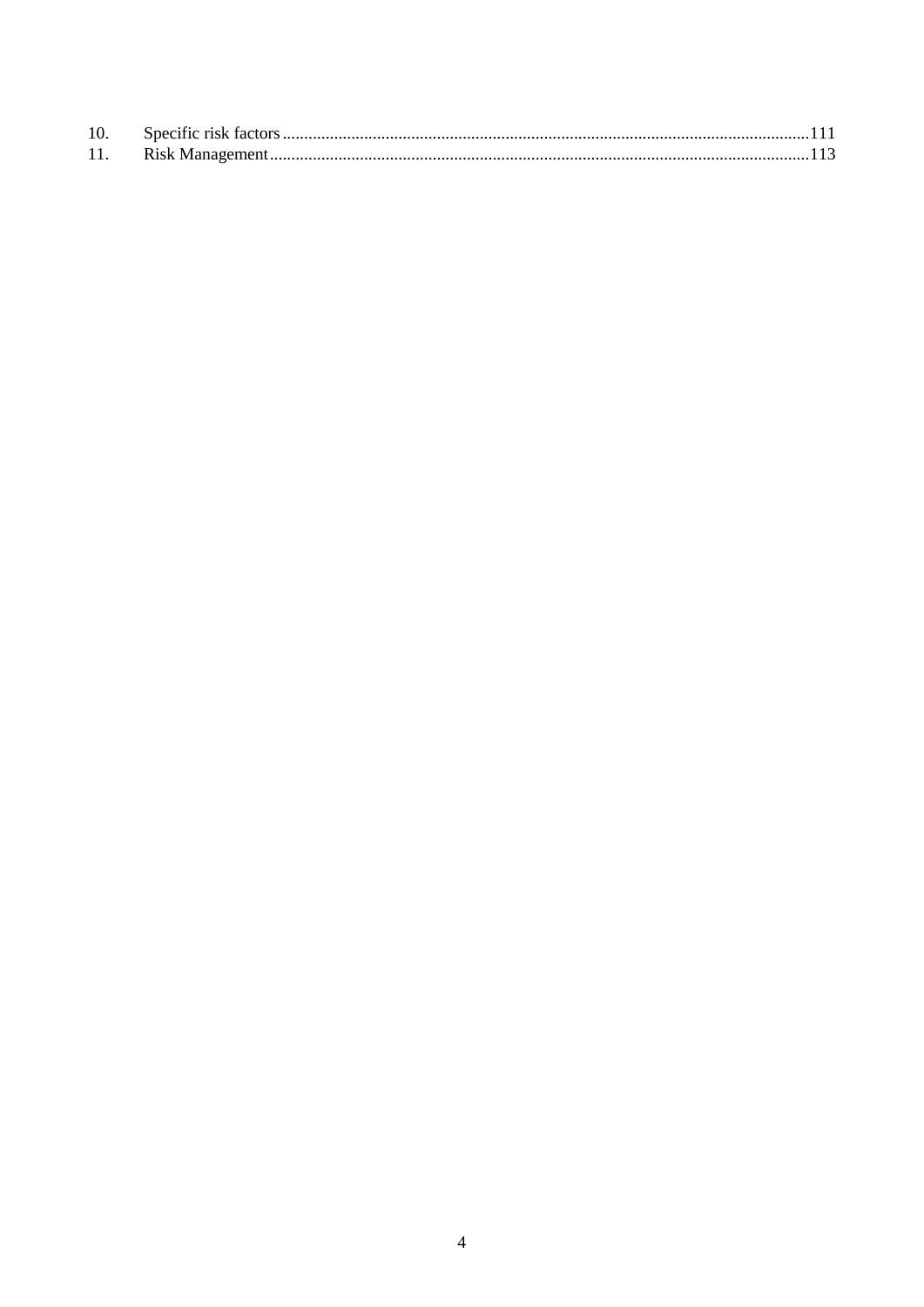# **IMPORTANT INFORMATION**

# <span id="page-4-0"></span>**General**

Shares in the Company are offered on the basis of the information and the representations contained in the current Prospectus accompanied by the Key Investor Information Document, the latest annual report and semiannual report, if published after the latest annual report, as well as the documents mentioned herein which may be inspected by the public at the registered office of the Company.

Investors must also refer to the relevant Special Sections attached to the Prospectus. Each Special Section sets out the specific objectives, policy and other features of the relevant Sub-Fund to which the Special Section relates as well as risk factors and other information specific to the relevant Sub-Fund.

No person has been authorised to issue any advertisement or to give any information, or to make any representations in connection with the offering, placing, subscription, sale, switching or redemption of Shares other than those contained in this Prospectus and the Key Investor Information Document and, if issued, given or made, such advertisement, information or representations must not be relied upon as having been authorised by the Company or the Depositary. Neither the delivery of this Prospectus or of the Key Investor Information Document nor the offer, placement, subscription or issue of any of the Shares will under any circumstances create any implication or constitute a representation that the information given in this Prospectus and in the Key Investor Information Document is correct as of any time subsequent to the date hereof.

The members of the Board, whose name appear under the Section **General Information**, accept joint responsibility for the information and statements contained in this Prospectus and in the Key Investor Information Document issued for each Sub-Fund. They have taken all reasonable care to ensure that the information contained in this Prospectus and in the Key Investor Information Document is, to the best of their knowledge and belief, true and accurate in all material respects and that there are no other material facts the omission of which makes misleading any statement herein, whether of fact or opinion at the date indicated on this Prospectus.

Investors may, subject to applicable law, invest in any Sub-Fund offered by the Company. Shareholders should choose the Sub-Fund that best suits their specific risk and return expectations as well as their diversification needs and are encouraged to seek independent advice in that regard. A separate pool of assets will be maintained for each Sub-Fund and will be invested in accordance with the investment policy applicable to the relevant Sub-Fund in seeking to achieve its investment objective. The Net Asset Value and the performance of the Shares of the different Sub-Fund and Classes thereof are expected to differ. It should be remembered that the price of Shares and the income (if any) from them may fall as well as rise and there is no guarantee or assurance that the stated investment objective of a Sub-Fund will be achieved.

An investment in the Company involves investment risks including those set out herein under the Section **Risk factors**. In addition, investors should refer to the Section "Specific risk factors" of the Special Section of the relevant Sub-Fund in order to assess – and inform themselves on – the risks associated with an investment in such specific Sub-Fund.

The Company is allowed to invest in financial derivative instruments. While the prudent use of derivatives can be beneficial, derivatives also involve risks different from, and, in certain cases, greater than, the risks presented by more traditional investments. A more detailed description of the risks relating to the use of derivatives may be found under the Section **Risk factors** below.

All Shareholders are entitled to the benefit of, are bound by and are deemed to have notice of, the provisions of the Prospectus, the Special Sections and the Articles.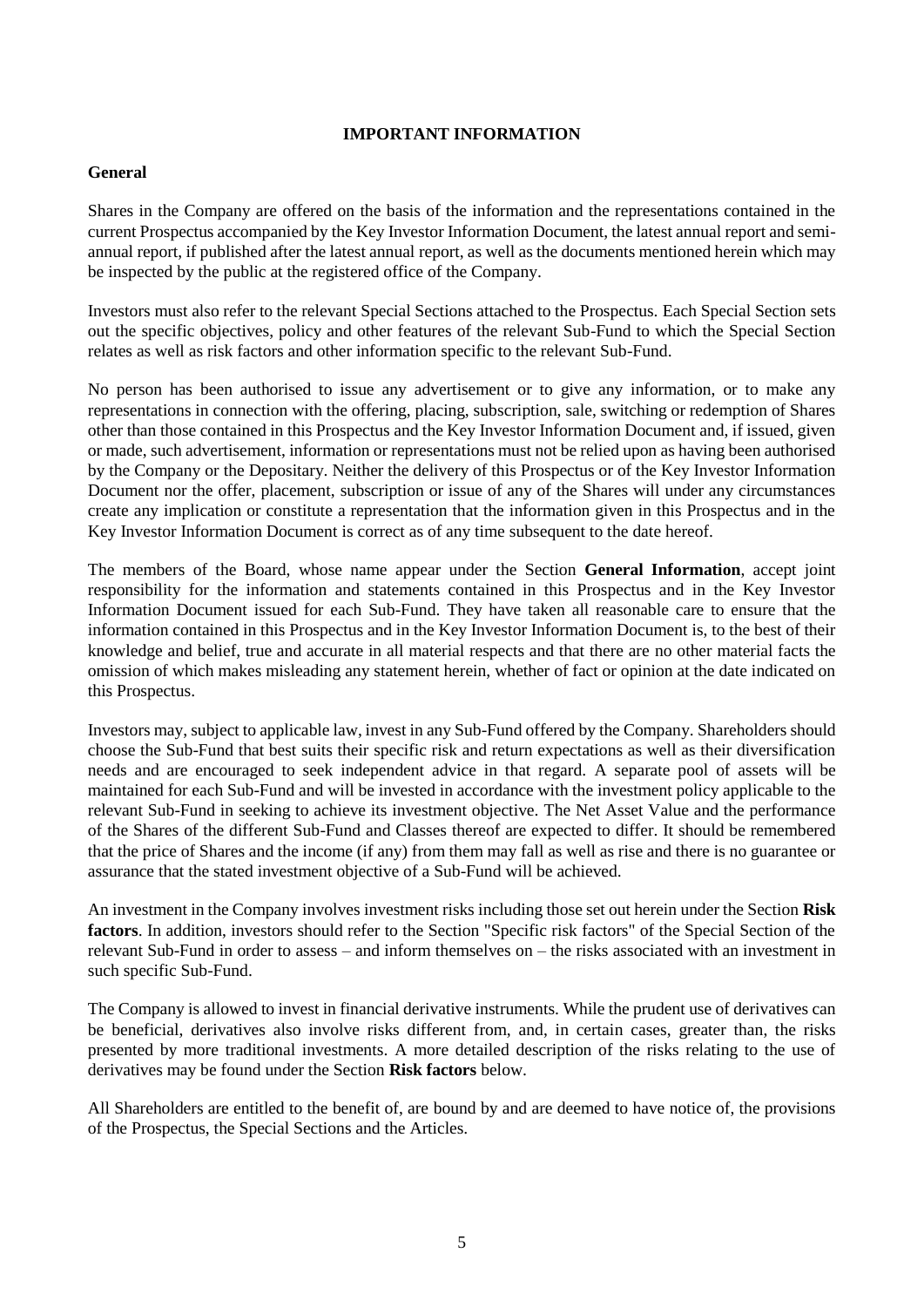# **Definitions**

Unless the context otherwise requires, or as otherwise provided in this Prospectus, capitalised words and expressions will bear the respective meanings ascribed thereto under the Section **Definitions**.

# **Selling Restrictions**

The distribution of this Prospectus and the offering or purchase of Shares is restricted in certain jurisdictions. This Prospectus and the Key Investor Information Document do not constitute an offer of or invitation or solicitation to subscribe for or acquire any Shares in any jurisdiction in which such offer or solicitation is not permitted, authorised or would be unlawful. Persons receiving a copy of this Prospectus or of the Key Investor Information Document in any jurisdiction may not treat this Prospectus or the Key Investor Information Document as constituting an offer, invitation or solicitation to them to subscribe for Shares notwithstanding that, in the relevant jurisdiction, such an offer, invitation or solicitation could lawfully be made to them without compliance with any registration or other legal requirement. It is the responsibility of any persons in possession of this Prospectus or of the Key Investor Information Document and any persons wishing to apply for Shares to inform themselves of, and to observe, all applicable laws and regulations of any relevant jurisdiction. Prospective applicants for Shares should inform themselves as to the legal requirements of so applying, and any applicable exchange control regulations and taxes in the countries of their respective citizenship, residence or domicile. Prospective investors should review this Prospectus carefully and in its entirety and consult with their legal, tax and financial advisers in relation to (i) the legal and regulatory requirements within their own countries for the subscribing, purchasing, holding, switching, redeeming or disposing of Shares; (ii) any foreign exchange restrictions to which they are subject in their own countries in relation to the subscribing, purchasing, holding, switching, redeeming or disposing of Shares; (iii) the legal, tax, financial or other consequences of subscribing for, purchasing, holding, switching, redeeming or disposing of Shares; and (iv) any other consequences of such activities.

If you are in any doubt as to your status, you should consult your financial, tax, legal or other professional adviser.

# **Foreign Account Tax Compliance Act (FATCA)**

Sections 1471 through 1474 of the U.S. Internal Revenue Code (**FATCA**) impose a new reporting regime and, potentially, a 30% withholding tax with respect to certain payments to (i) any non-U.S. financial institution (a "foreign financial institution", or "**FFI**" (as defined by FATCA)) that does not become a "**Participating FFI**" by entering into an agreement with the U.S. Internal Revenue Service (**IRS**) to provide the IRS with certain information in respect of its account holders and investors or is not otherwise exempt from or in deemed compliance with FATCA and (ii) any investor (unless otherwise exempt from FATCA) that does not provide information sufficient to determine whether the investor is a U.S. person or should otherwise be treated as holding a "United States Account" of the FFI (a **Recalcitrant Holder**). The new withholding regime has been phased in as of 1 July 2014 for payments from sources within the United States and will apply to "**foreign passthru payments**" (a term not yet defined) no earlier than 1 January 2019. The Company is classified as an FFI.

The United States and a number of other jurisdictions have entered into, or announced their intention to negotiate, intergovernmental agreements to facilitate the implementation of FATCA (each an **IGA**). Pursuant to FATCA and the "**Model 1**" and "**Model 2**" IGAs released by the United States, an FFI in an IGA signatory country could be treated as a "**Reporting Financial Institution**" or otherwise as being exempt from or in deemed compliance with FATCA (a **Non-Reporting Financial Institution**). A Reporting Financial Institution or Non-Reporting Financial Institution is not subject to withholding under FATCA on any payments it receives. Further, an FFI in a Model 1 IGA jurisdiction would not be required to withhold under FATCA or an IGA (or any law implementing an IGA) (any such withholding being a **FATCA Withholding**) from payments it makes (unless it has agreed to do so under the U.S. "qualified intermediary", "withholding foreign partnership" or "withholding foreign trust" regimes). The Model 2 IGA leaves open the possibility that a Reporting Financial Institution might in the future be required to withhold as a Participating FFI on foreign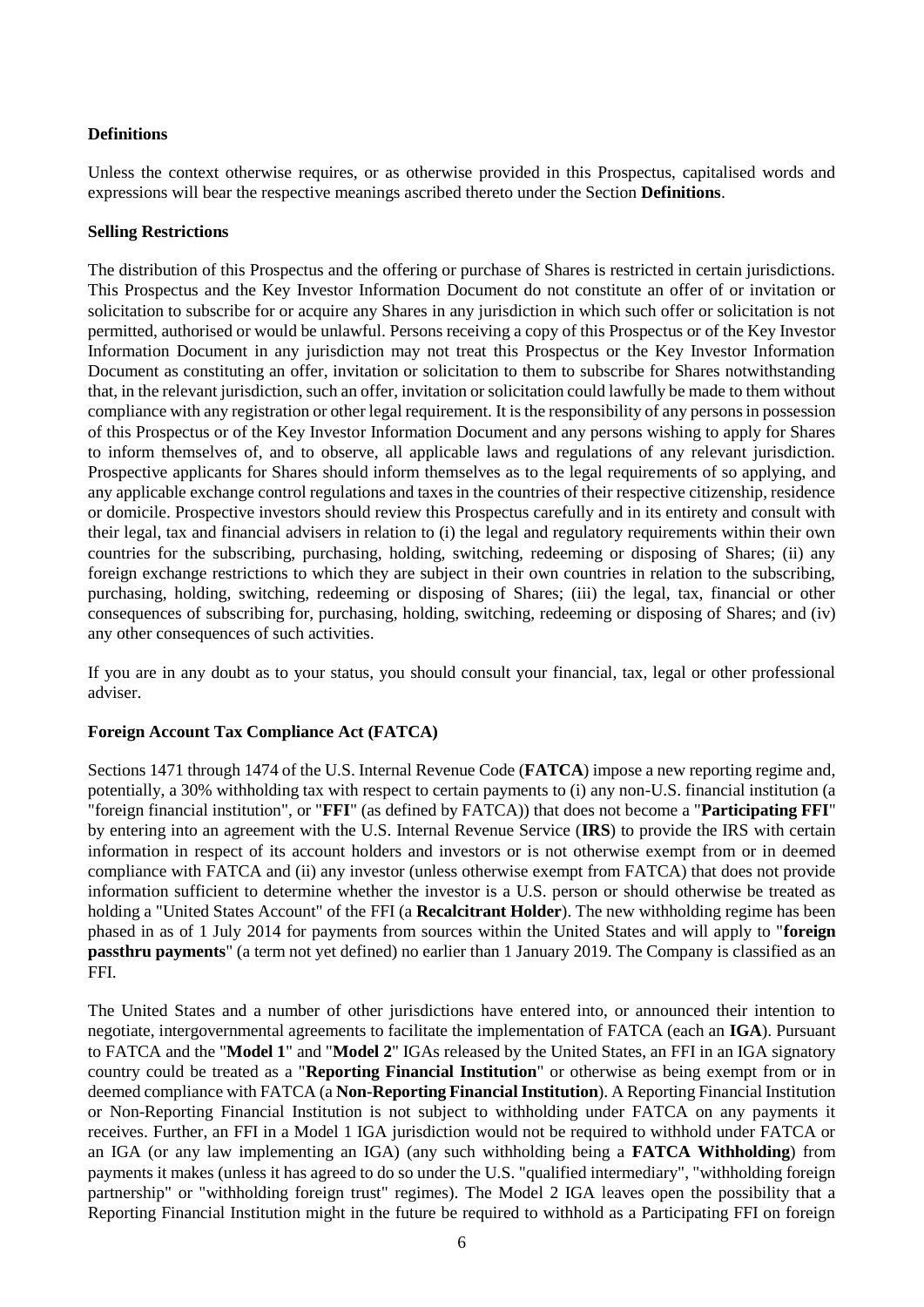passthru payments and payments that it makes to Recalcitrant Holders. Under each Model IGA, a Reporting Financial Institution would still be required to report certain information in respect of its account holders and investors to its home government, in the case of a Model 1 IGA jurisdiction, or to the IRS, in the case of a Model 2 IGA jurisdiction. On 28 March 2014, the United States and the Grand Duchy of Luxembourg have entered into an agreement (the **Luxembourg IGA**) based largely on the Model 1 IGA.

The Company intends to qualify as a "**Sponsored Investment Entity**" (as defined in the Luxembourg IGA) and therefore expects to be treated as a Non-Reporting Financial Institution pursuant to the Luxembourg IGA. Accordingly, the Company does not anticipate being subject to withholding under FATCA on payments it receives or being obliged to deduct any FATCA Withholding on payments it makes. To qualify as a Sponsored Investment Entity, the Company will be sponsored by another entity (the **Sponsoring Entity**), which will perform the Company's obligations under the Luxembourg IGA as implemented by the Luxembourg law of 24 July 2015 concerning FATCA. There can be no assurance, however, that the Company will be treated as a Non-Reporting Financial Institution or that it (or the Sponsoring Entity) would in the future not be required to deduct FATCA Withholding from payments it makes. Accordingly, the Company (or the Sponsoring Entity) and financial institutions through which payments on the Shares are made may be required to withhold FATCA Withholding if (i) any FFI through or to which payment on such Shares is made is not a Participating FFI, a Reporting Financial Institution, or otherwise exempt from or in deemed compliance with FATCA or (ii) an investor is a Recalcitrant Holder.

If an amount in respect of FATCA were to be withheld either from amounts due to the Company or from any payments on the Shares, neither the Company nor any other person would be required to pay additional amounts.

FATCA is particularly complex and its application is uncertain at this time. The above description is based in part on regulations, official guidance and model IGAs, all of which are subject to change or may be implemented in a materially different form. Prospective investors should consult their tax advisers on how these rules may apply to the Company and to payments they may receive in connection with the Shares.

**TO ENSURE COMPLIANCE WITH IRS CIRCULAR 230, EACH TAXPAYER IS HEREBY NOTIFIED THAT: (A) ANY TAX DISCUSSION HEREIN IS NOT INTENDED OR WRITTEN TO BE USED, AND CANNOT BE USED BY THE TAXPAYER FOR THE PURPOSE OF AVOIDING U.S. FEDERAL INCOME TAX PENALTIES THAT MAY BE IMPOSED ON THE TAXPAYER; (B) ANY SUCH TAX DISCUSSION WAS WRITTEN TO SUPPORT THE PROMOTION OR MARKETING OF THE TRANSACTIONS OR MATTERS ADDRESSED HEREIN; AND (C) THE TAXPAYER SHOULD SEEK ADVICE BASED ON THE TAXPAYER'S PARTICULAR CIRCUMSTANCES FROM AN INDEPENDENT TAX ADVISER.**

**Luxembourg** – The Company is registered pursuant to Part I of the 2010 Law. However, such registration does not require any Luxembourg authority to approve or disapprove either the adequacy or accuracy of this Prospectus or the assets held in the various Sub-Funds of the Company. Any representations to the contrary are unauthorised and unlawful.

**European Union** – The Company qualifies as a UCITS and may apply for recognition under the UCITS Directive, for marketing to the public in certain EEA Member States.

**USA** – The Shares have not been and will not be registered under the US Securities Act for offer or sale as part of their distribution and the Company has not been and will not be registered under the Investment Company Act. The Articles provide that the Company may compulsorily redeem any Shares that are transferred, or attempted to be transferred, to or for the benefit of any US Person.

# **Exchange of information for tax purposes**

The Company may be required to report certain information about its Shareholders and, as the case may be, about individuals controlling Shareholders that are entities, on an automatic and annual basis to the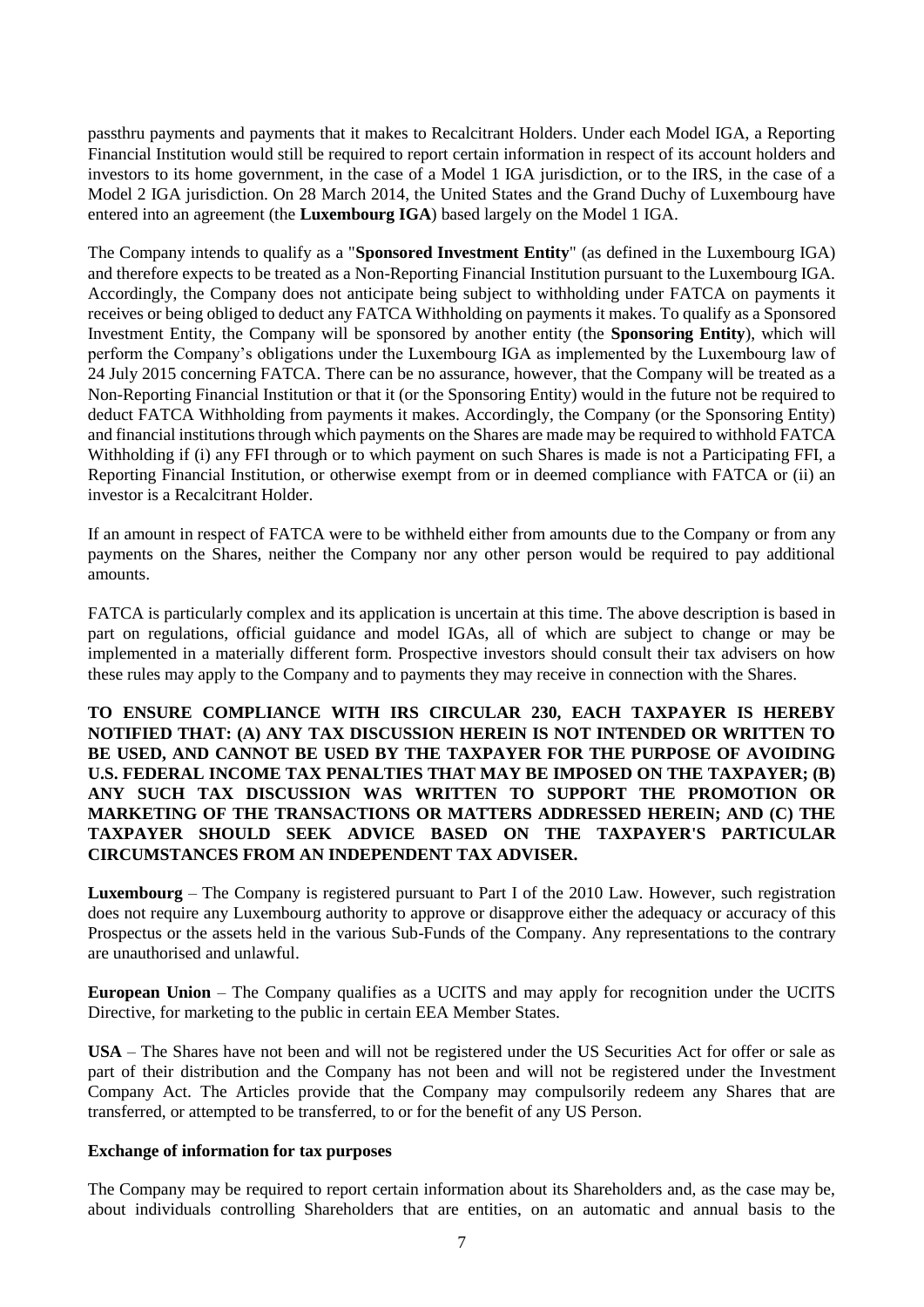Luxembourg direct tax administration (*Administration des contributions directes*) in accordance with, and subject to, the Luxembourg law of 21 June 2005 implementing the Council Directive 2003/48/EC of 3 June 2003 on taxation of savings income in the form of interest payments, the Luxembourg law of 24 July 2015 concerning FATCA, and/or the Luxembourg legislation implementing Council Directive 2014/107/EU and the standard for automatic exchange of financial account information in tax matters developed by the OECD with the G20 countries (commonly referred to as the "Common Reporting Standard"), each as amended from time to time (each an **AEOI Law** and collectively the **AEOI Laws**). Such information, which may include personal data (including, without limitation, the name, address, country(ies) of tax residence, date and place of birth and tax identification number(s) of any reportable individual) and certain financial data about the relevant Shares (including, without limitation, their balance or value and gross payments made thereunder), will be transferred by the Luxembourg direct tax administration to the competent authorities of the relevant foreign jurisdictions in accordance with, and subject to, the relevant Luxembourg legislation and international agreements.

Each Shareholder and prospective investor agrees to provide, upon request by the Company (or its delegates), any such information, documents and certificates as may be required for the purposes of the Company's identification and reporting obligations under any AEOI Law. The Company reserves the right to reject any application for Shares or to redeem Shares (i) if the prospective investor or Shareholder does not provide the required information, documents or certificates or (ii) if the Company (or its delegates) has reason to believe that the information, documents or certificates provided to the Company (or its delegates) are incomplete or incorrect and the Shareholder does not provide, to the satisfaction of the Company (or its delegates), sufficient information to cure the situation. Prospective investors and Shareholders should note that incomplete or inaccurate information may lead to multiple and/or incorrect reporting under the AEOI Laws. Neither the Company nor any other person accepts any liability for any consequences that may result from incomplete or inaccurate information provided to the Company (or its delegates). Any Shareholder failing to comply with the Company's information requests may be charged with any taxes and penalties imposed on the Company attributable to such Shareholder's failure to provide complete and accurate information.

Each Shareholder and prospective investor acknowledges and agrees that the Company will be responsible to collect, store, process and transfer the relevant information, including the personal data, in accordance with the AEOI Laws. Each individual whose personal data has been processed for the purposes of any AEOI Law has a right of access to his/her personal data and may ask for a rectification thereof in case where such data is inaccurate or incomplete.

# **Prevailing language**

The distribution of this Prospectus and the Key Investor Information Document in certain countries may require that these documents be translated into the official languages of those countries. Should any inconsistency arise between the translated versions of this Prospectus, the English version will always prevail.

# **Data protection**

Certain personal data of Shareholders (including, but not limited to, the name, address and invested amount of each Shareholder) may be collected, recorded, stored, adapted, transferred or otherwise processed and used by the Company and the Management Company as data controllers in the meaning of applicable data protection law. In particular, such data may be processed for the purposes of account and distribution fee administration, anti money laundering and terrorism financing identification, tax identification and, as the case may be, reporting, under the EU Savings Directive, FATCA, Council Directive 2011/16/EU on Administrative Cooperation in the field of Taxation (as amended by Council Directive 2014/107/EU), the Common Reporting Standard or any other exchange of tax information regimes to which the Company may be subject to from time to time, maintaining the register of Shareholders, processing subscription, redemption and conversion orders and payments of dividends to Shareholders, to provide client-related services for fraud prevention purposes, to manage litigation, for accounting and marketing purposes and to the extent required to comply with applicable laws. Such information will not be passed on to any unauthorised third persons. Personal data may however be disclosed to third parties where necessary for legitimate business interests. This may include disclosure to third parties such as financial intermediaries, sub-distributors and/or placing agents, Service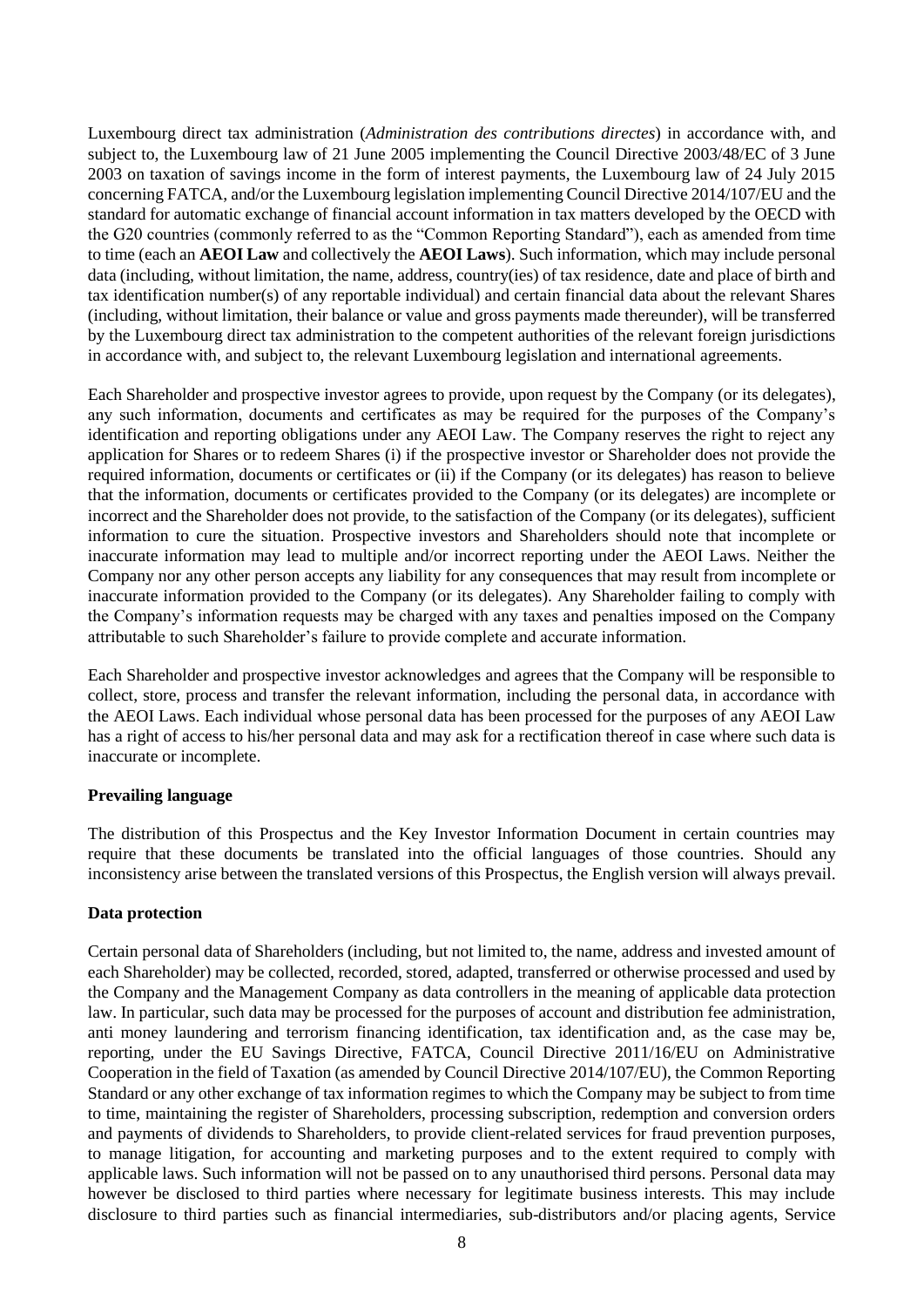Providers, Affiliates of the Management Company, auditors and the regulators or agents of the aforementioned entities who process the personal data for carrying out their services and complying with legal obligations including legal obligations under applicable company law and anti-money laundering legislation. Certain of the aforementioned entities and third parties may be situated in countries outside of the European Union which may not have data protection requirements deemed equivalent to those prevailing in the European Union.

In the frame of the services provided to the Company, the Service Providers, and notably the Administrative Agent, may process personal data on behalf of the Management Company. When subscribing Shares in the Shareholders consent to the aforementioned processing of their personal data and in particular the disclosure of their personal data as described in the preceding paragraph including the transfer of their personal data to parties situated in countries outside of the European Union which may not have the same personal data protection laws as in Luxembourg. Reasonable measures will be taken by the Company and the Management Company to ensure confidentiality of the personal data transferred abroad. However, due to the fact that the personal data is transferred electronically and made available outside of Luxembourg, the same level of confidentiality and the same level of protection in relation to data protection regulation as currently in force in Luxembourg may not be guaranteed while the personal data is kept abroad. Each (individual related to a) Shareholder whose personal data has been processed has a right of access to his/her/its personal data and may ask for a rectification thereof in case where such data is inaccurate or incomplete. These rights may be executed by the individual by sending a letter to the registered office of the Company to the attention of the Administrative Agent.

To the extent a Shareholder is not an individual but a legal entity, such Shareholder undertakes to adequately inform the individuals concerned of the acts of processing of personal data described herein (including their access rights), and to procure the necessary consents from individuals or representatives related to such Shareholder by subscribing to, or committing to subscribe for, Shares, to the processing of such personal data.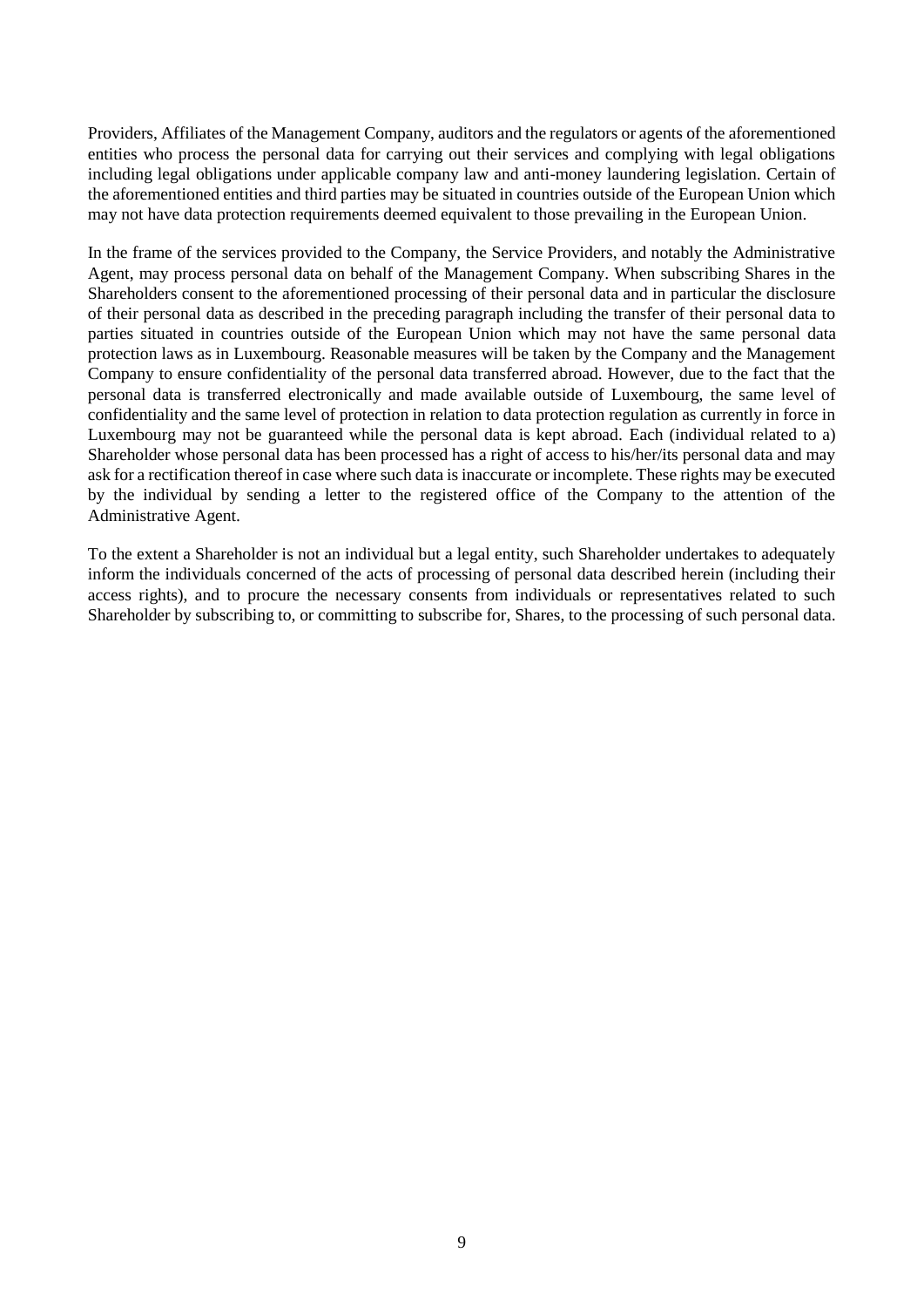# **MANAGEMENT AND ADMINISTRATION**

#### <span id="page-9-0"></span>**Registered office**

60, Avenue J.-F. Kennedy L-1855 Luxembourg Grand Duchy of Luxembourg

# **Members of the board of directors**

Andreas Lehmann, Chairman **Director** 

Henri Vernhes Director

Baptiste Fabre Director

Hervé Rietzler Director

Gilles Dupin Independent Director

Hugues Delcourt Independent Director

# **Management Company and Administrative Coordinator**

Alma Capital Investment Management 5 rue Aldringen L-1118 Luxembourg Grand Duchy of Luxembourg

#### **Members of the board of directors of the Management Company**

Henri Vernhes, Chairman Director

Andreas Lehmann **Director** 

Hervé Rietzler Director

François Becquaert Non-Executive Director

Hugues Delcourt Independent Director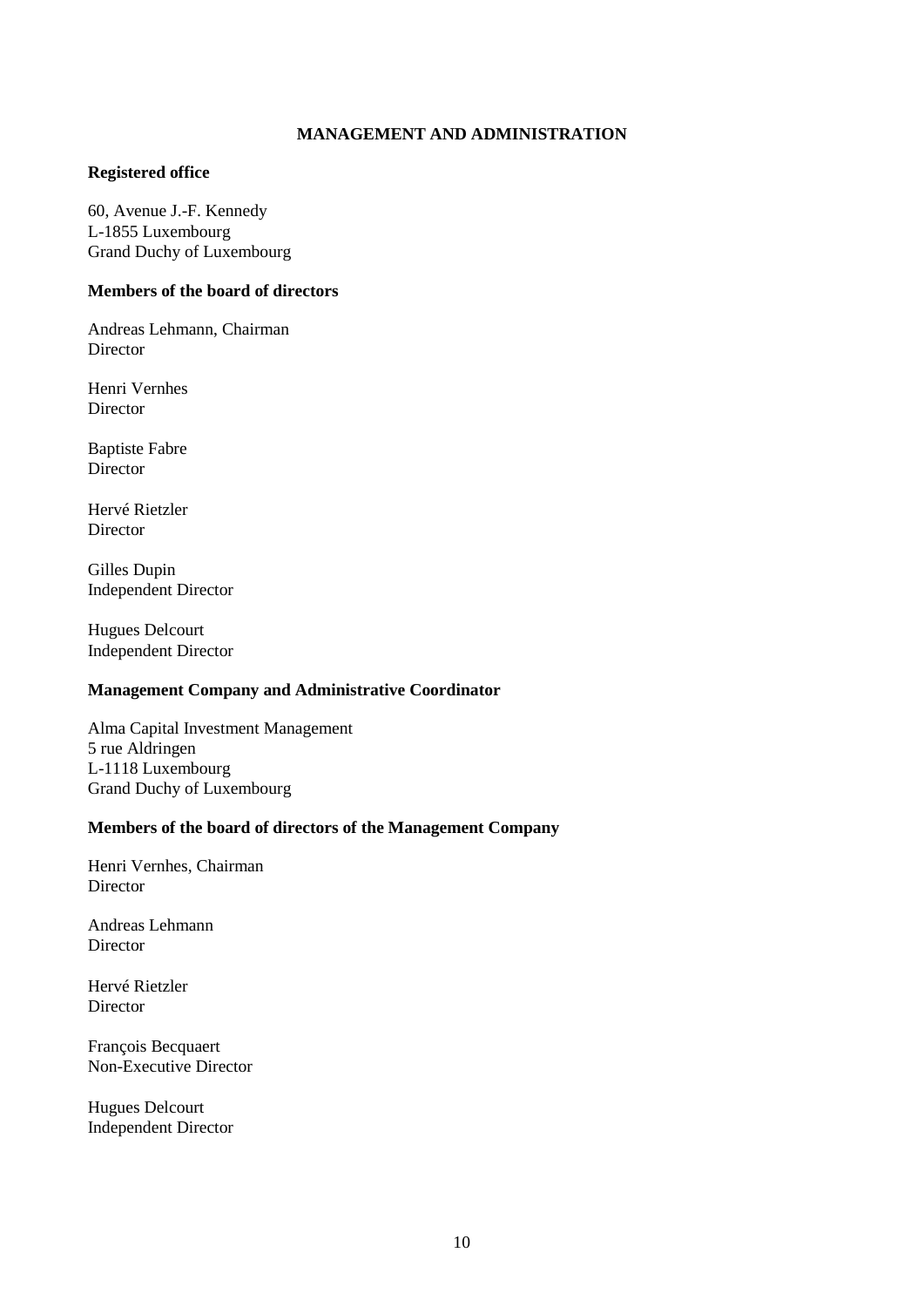# **Depositary and Administrative Agent**

BNP Paribas Securities Services, Luxembourg branch 60, Avenue J.-F. Kennedy L-1855 Luxembourg Grand Duchy of Luxembourg

# **Auditor**

PricewaterhouseCoopers, Société Coopérative 2, rue Gerhard Mercator B.P. 1443 L-1014 Luxembourg Grand Duchy of Luxembourg

# **Legal adviser**

Allen & Overy, Société en commandite simple 33, Avenue J.F. Kennedy L-1855 Luxembourg Grand Duchy of Luxembourg

# **Investment Managers**

| <b>SUB-FUND</b>                                                                        | <b>INVESTMENT MANAGER</b>                                                                                                                 |  |
|----------------------------------------------------------------------------------------|-------------------------------------------------------------------------------------------------------------------------------------------|--|
|                                                                                        | Shenkman Capital Management, Inc.                                                                                                         |  |
| Alma Capital Investment Funds – Alma US Convertible Fund                               | 461 Fifth Avenue $-22$ nd Floor                                                                                                           |  |
|                                                                                        | New York, NY 10017, United States of America                                                                                              |  |
| Alma Capital Investment Funds - Alma Hotchkis & Wiley<br>Global Value Equity Fund      | Hotchkis & Wiley Capital Management, LLC<br>725 South Figueroa Street, 39th Floor<br>Los Angeles, CA 90017-5439, United States of America |  |
| Alma Capital Investment Funds - Alma Zazove Global                                     | Zazove Associates, LLC                                                                                                                    |  |
| Convertible Fund                                                                       | 1001 Tahoe Blvd.                                                                                                                          |  |
|                                                                                        | Incline Village, NV 89451, United States of America                                                                                       |  |
| Alma Capital Investment Funds - Alma Perdurance European                               | Perdurance Asset Management Limited                                                                                                       |  |
|                                                                                        | 4th Floor, Forum 4, Grenville Street                                                                                                      |  |
| <b>Equity Fund</b>                                                                     | St Helier, Jersey JE2 4UF                                                                                                                 |  |
|                                                                                        | Recurrent Investment Advisors, LLC                                                                                                        |  |
| Alma Capital Investment Funds – Alma Recurrent Global<br><b>Natural Resources Fund</b> | 3801 Kirby Drive, Suite 654                                                                                                               |  |
|                                                                                        | Houston, TX 77098, Unites States of America                                                                                               |  |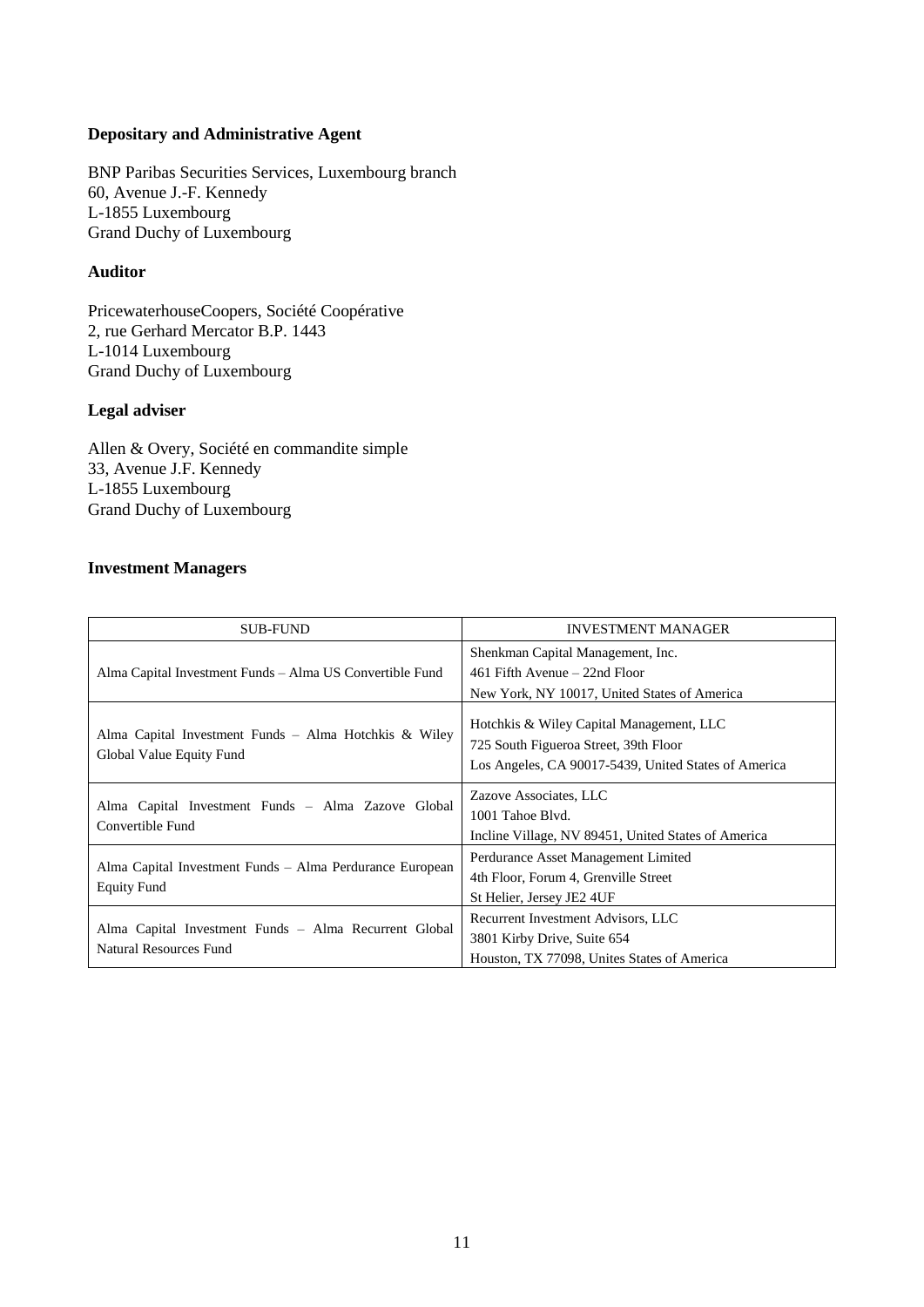## **PART A – GENERAL SECTION**

<span id="page-11-0"></span>The General Section applies to all Sub-Funds of the Company. Each Sub-Fund is subject to specific rules which are set forth in the Special Section.

#### <span id="page-11-1"></span>**1. DEFINITIONS**

In this Prospectus, the following defined terms will have the following meanings:

**144 A Securities** means Shares sold to U.S. Persons who are "qualified institutional buyers" within the meaning of Rule 144A under the Securities Act and "qualified purchasers" within the meaning of Section 2(a)(51) of the Investment Company Act;

**1915 Law** means the Luxembourg law dated 10 August 1915 on commercial companies, as amended;

**2010 Law** means the Luxembourg law dated 17 December 2010 on undertakings for collective investment, as may be amended from time to time;

**Administrative Agent** means BNP Paribas Securities Services, Luxembourg branch, acting as registrar and transfer agent and corporate agent and central administrative agent, principal paying agent of the Company;

**Administrative Coordination Agreement** means the agreement between the Company, the Management Company and the Administrative Coordinator, as amended, supplemented or otherwise modified from time to time;

**Administrative Coordination Fee** means the remuneration of the Administrative Coordinator for its services in respect of the coordination between the Management Company and the Company's service providers (in particular the relevant Sub-Fund's Investment Manager, if any), in accordance with the terms of the relevant Special Section. The Administrative Coordination Fee is paid out of the assets of each Sub-Fund;

**Administrative Coordinator** means Alma Capital Investment Management acting as administrative coordinator with a view to ensure a smooth cooperation between the Management Company and the service providers of the Company (including in particular the relevant Investment Managers);

**Administration Agreement** means the agreement between the Company, the Management Company and the Administrative Agent, as amended, supplemented or otherwise modified from time to time;

**Affiliate** means in relation to any person, any entity Controlled by or Controlling such person or under common Control;

**Articles** means the articles of incorporation of the Company as the same may be amended, supplemented or otherwise modified from time to time;

**Auditor** means PricewaterhouseCoopers Société Coopérative;

**Board** means the board of directors of the Company;

**Business Day** means any full day on which banks are open for business in Luxembourg;

**CFTC** means the United States Commodity Futures Trading Commission;

**Circular 04/146** means the CSSF circular 04/146 on the protection of UCIs and their investors against Late Trading and Market Timing practices;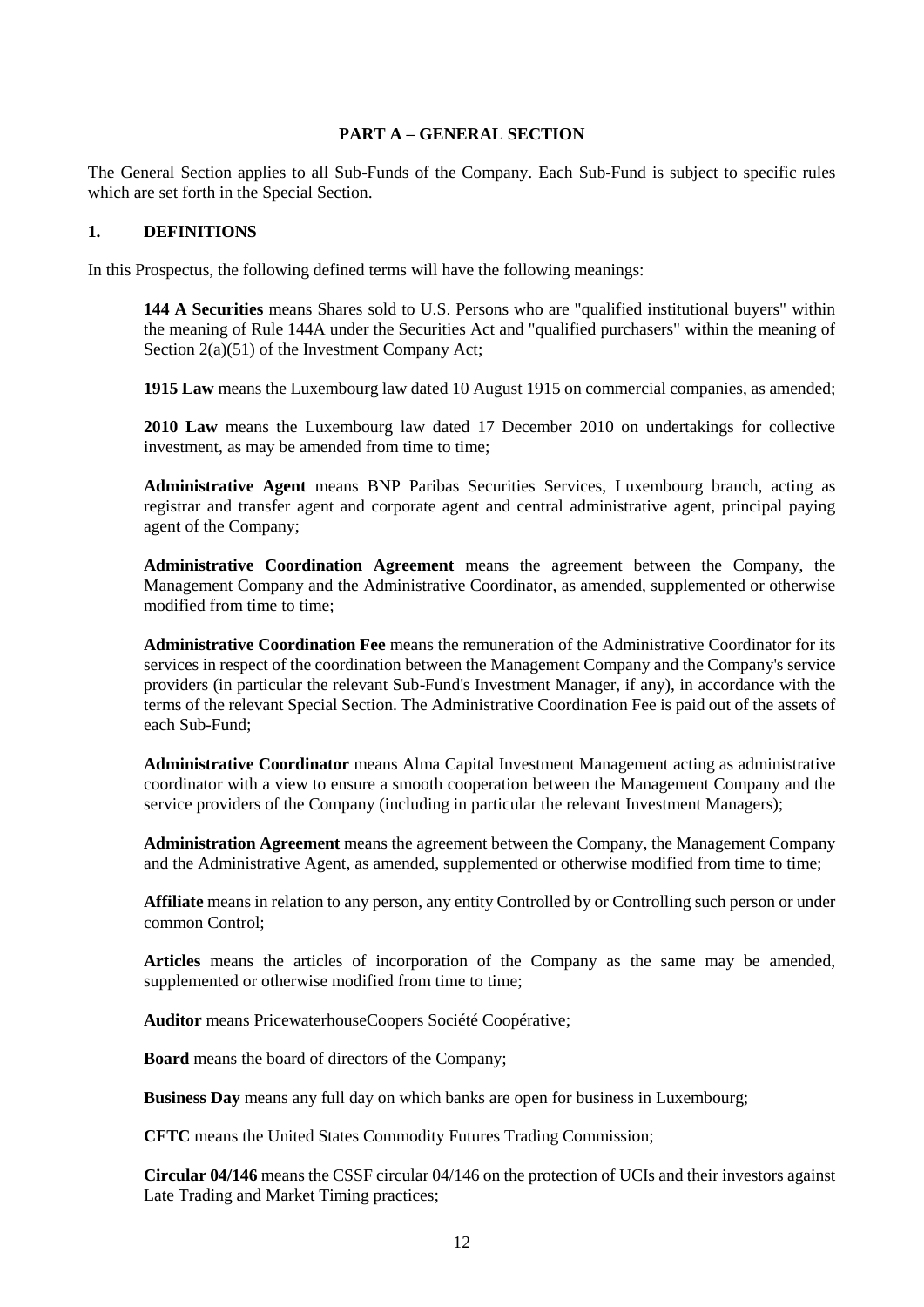**Circular 14/592** means the CSSF circular 14/592 implementing the ESMA guidelines 2014/937 of 1 August 2014 on ETFs and other UCITS issues;

**Class** means a class of Shares relating to a Sub-Fund for which specific features with respect to fee structures, distribution, marketing target or other specific features may be applicable. The details applicable to each Class will be described in the relevant Special Section;

**Clearstream** means Clearstream Banking, *société anonyme*;

**Company** means Alma Capital Investment Funds, a public limited liability company incorporated as an investment company with variable capital under the laws of Luxembourg and registered pursuant to Part I of the 2010 Law;

**Control** means, in relation to an entity: (a) the holding, directly or indirectly, of the majority votes which may be cast at that entity's ordinary shareholders', partners' or members' meetings or the votes necessary to direct or cause the direction of that entity's ordinary shareholders', partners' or members' meetings and (b) any contractual relationship by virtue of which a person can direct the business activities of a company or other entity and "controlled" or "to control" will be construed accordingly;

**Conversion Fee** means the conversion fee which may be levied by the Company in relation to the conversion for any Class in any Sub-Fund, details of which are set out in the relevant Special Section;

**Cross-investing Sub-Fund** has the meaning ascribed to this term in Section [5.9](#page-31-1) of the General Section;

**CSSF** means the *Commission de Surveillance du Secteur Financier*, the Luxembourg supervisory authority;

**Depositary** means BNP Paribas Securities Services, Luxembourg branch, acting as depositary of the Company;

**Depositary Bank and Paying Agency Agreement** means the agreement between the Company, the Management Company and the Depositary, as amended, supplemented or otherwise modified from time to time;

**Directive 2013/34/EU** means Directive 2013/34/EU of the European Parliament and of the Council of 26 June 2013 on the annual financial statements, consolidated financial statements and related reports of certain types of undertakings, amending Directive 2006/43/EC of the European Parliament and of the Council and repealing Council Directives 78/660/EEC and 83/349/EEC;

**Directors** means the directors of the Company, whose details are set out in this Prospectus and/or the annual and semi-annual reports;

**EEA** means the European Economic Area;

**Eligible Investments** means eligible investments for UCITS within the meaning of Article 41 (1) of the 2010 Law;

**Eligible Investor** means, in relation to each Class in each Sub-Fund, an investor that satisfies the relevant criteria to invest in the relevant Class as is stipulated in the relevant Special Section and that is not a Restricted Person;

**EPM Techniques** means efficient portfolio management techniques within the meaning of Section 5.5 of the General Section;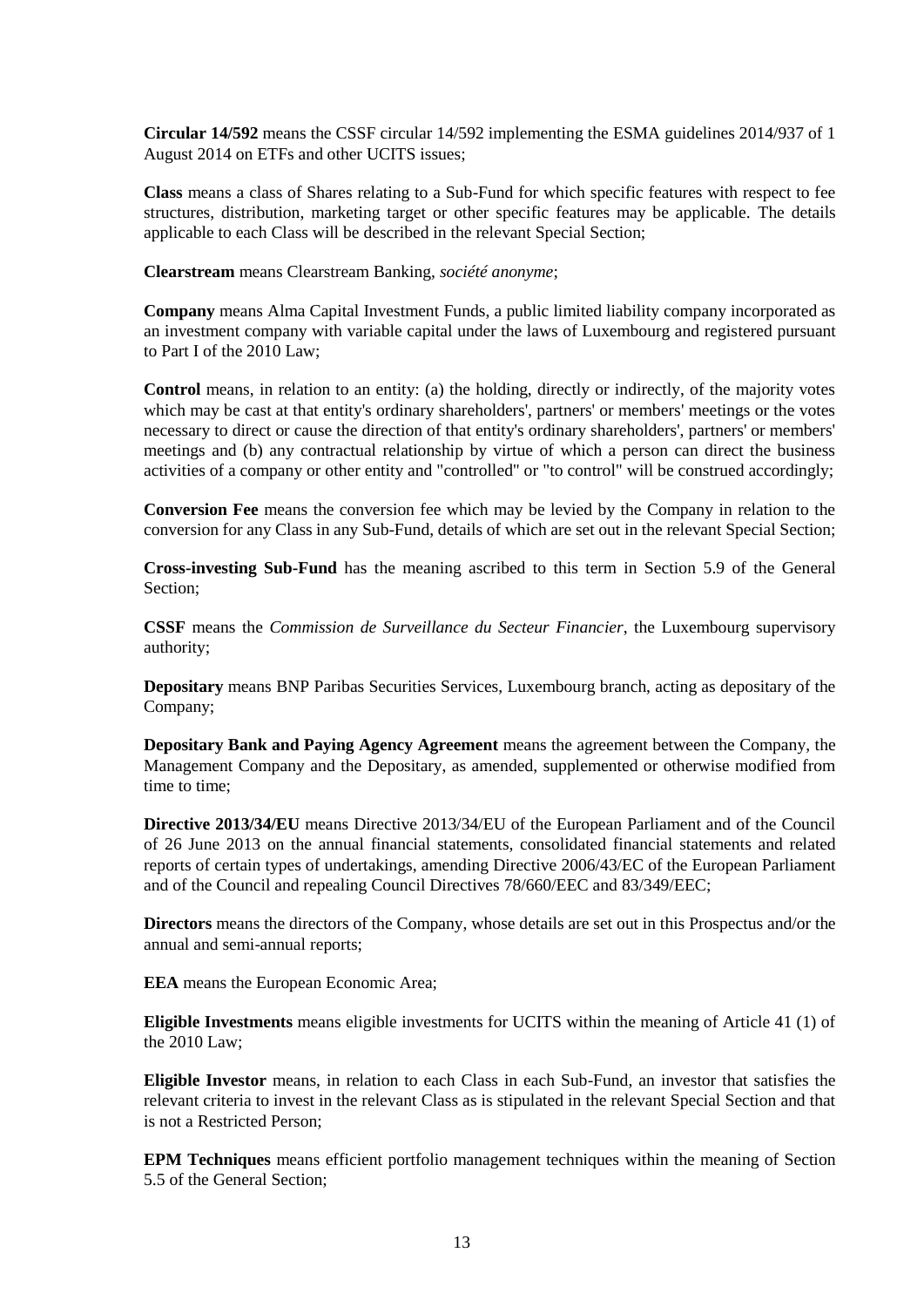**ESG** means Environmental Social and Governance and refers to those three key factors when measuring the sustainability and ethical impact of an investment.

**ESMA Guidelines 2014/937** means ESMA Guidelines 2014/937 of 1 August 2014 on ETFs and other UCITS issues;

**EU** means the European Union;

**EU Member State** means a member State of the EU. Other than the member States of the EU, the States that are contracting parties to the agreement creating the European Economic Area, within the limits set forth by such agreement and related acts, are considered as equivalent to members states of the EU;

**EU Savings Directive** means the Council Directive 2003/48/EC of 3 June 2003 on the taxation of savings income in the form of interest payments, as amended;

**EUR** means Euro, the single currency of the Economic and Monetary Union;

**Euroclear** means Euroclear Bank S.A./N.V. as the operator of the Euroclear System;

**First Class Institutions** means first class financial institutions selected by the Company, subject to prudential supervision and belonging to the categories approved by the CSSF for the purposes of the OTC Derivative transactions and EPM Techniques and specialised in this type of transaction;

**GBP** means the Great Britain Pound, the currency of the United Kingdom;

**General Section** means the General Section of this Prospectus that sets out the general terms and conditions applicable to all Sub-Funds, unless otherwise provided for in any of the Special Sections;

**Group of Companies** means Companies belonging to the same body of undertakings and which must draw up consolidated accounts in accordance with Directive 2013/34/EU and according to recognised international accounting rules, as amended from time to time;

**Initial Offering Period** or **Initial Offering Date** means, in relation to each Sub-Fund, the first offering of Shares in a Sub-Fund made pursuant to the terms of the Prospectus and the relevant Special Section;

**Initial Subscription Price** means, in relation to each Class in each Sub-Fund, the amount stipulated in the relevant Special Section as the subscription price per Share for the relevant Class in connection with the Initial Offering Period or Initial Offering Date;

**Institutional Investor** means an investor meeting the requirements to qualify as an institutional investor for purposes of article 174 of the 2010 Law;

**Investment Company Act** means the U.S. Investment Company Act of 1940, as amended;

**Investment Manager** means such entity from time to time appointed as investment manager of a particular Sub-Fund as disclosed in the relevant Special Section;

**Key Investor Information Document** means the key investor information document, as amended from time to time;

**Late Trading** means the acceptance of a subscription, conversion or redemption order after the time limit fixed for accepting orders (cut-off time) on the relevant day and the execution of such order at the price based on the net asset value applicable to such same day;

**Luxembourg** means the Grand Duchy of Luxembourg;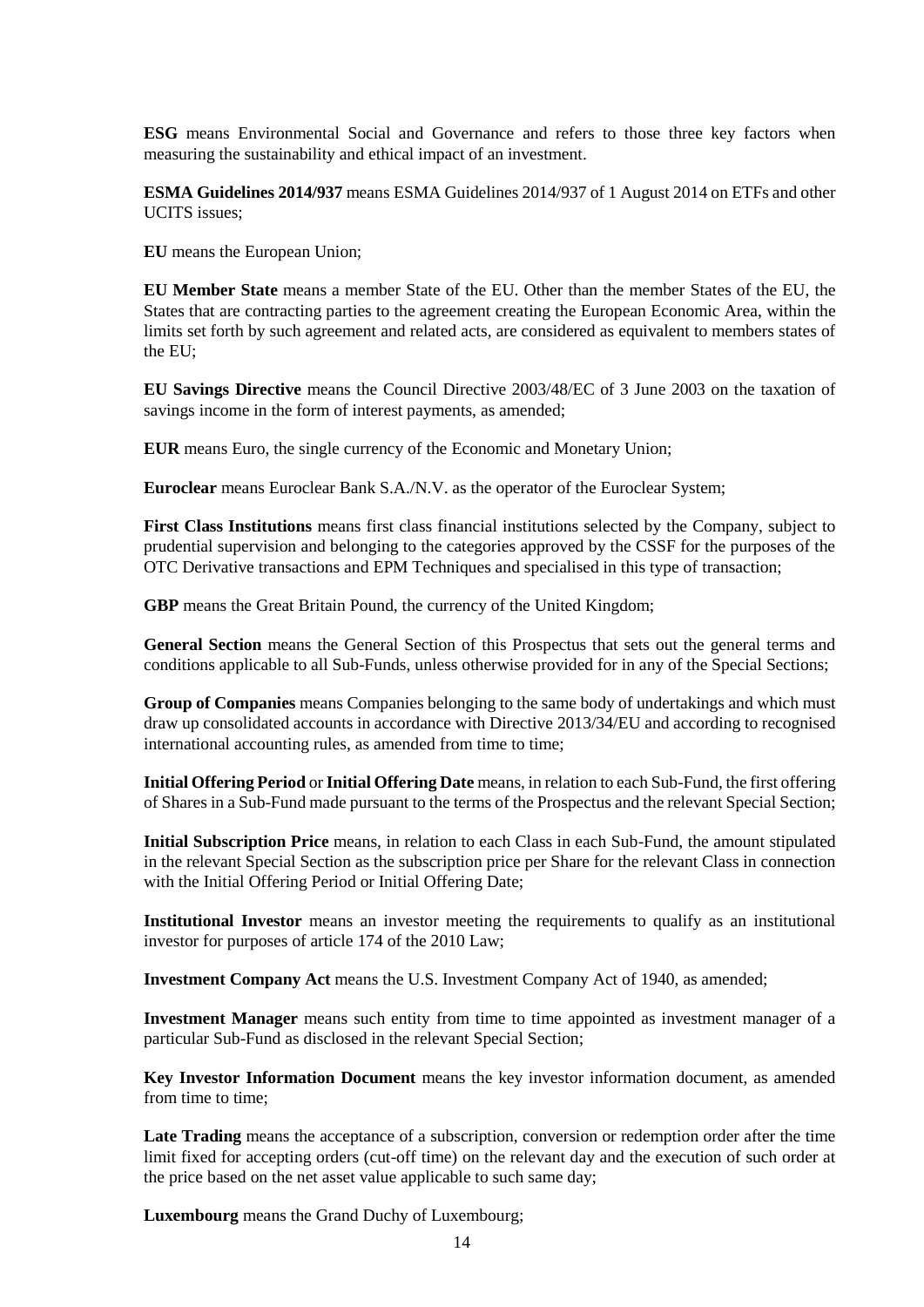**Management Company** means Alma Capital Investment Management, the designated management company of the Company within the meaning of Chapter 15 of the 2010 Law;

**Management Company Agreement** means the agreement (*convention de services*) between the Company and the Management Company as amended, supplemented or otherwise modified from time to time;

**Management Fee** means the aggregate amount of management fees (to the exclusion of the Performance Fee) payable out of the assets of each Sub-Fund to the Management Company and the Investment Manager of the relevant Sub-Fund (if any);

**Margin Lending Transaction** means a transaction in which a counterparty extends credit in connection with the purchase, sale, carrying or trading of securities, but not including other loans that are secured by collateral in the form of securities;

**Market Timing** means any market timing practice within the meaning of Circular 04/146 or as that term may be amended or revised by the CSSF in any subsequent circular, ie, an arbitrage method through which an investor systematically subscribes and redeems or converts units or shares of the same Luxembourg undertaking for collective investment within a short time period, by taking advantage of time differences and/or imperfections or deficiencies in the methods of determination of the net asset value of the UCI;

**Mémorial** means the Luxembourg *Mémorial C, Recueil des Sociétés et Associations*;

**Minimum Holding Amount** means the minimum number of Shares or amount (if any) which a Shareholder must hold at any time in a particular Class in a particular Sub-Fund as set out in that Sub-Fund's Special Section;

**Minimum Subscription Amount** means, in relation to each Class in each Sub-Fund, the amount which is stipulated in the relevant Special Section as the minimum aggregate subscription monies which a Shareholder or subscriber must pay when subscribing for a particular Class in a Sub-Fund in which the Shareholder or subscriber does not hold Shares of that particular Class prior to such subscription;

**Money Market Instruments** means instruments normally dealt in on a money market which are liquid and have a value which can be accurately determined at any time, and instruments eligible as Money Market Instruments, as defined by regulations or guidelines issued by the CSSF from time to time;

Net Asset Value means, (a) in relation to the Company, the value of the net assets of the Company, (b) in relation to each Sub-Fund, the value of the net assets attributable to such Sub-Fund, and (c) in relation to each Class in a Sub-Fund, the value of the net assets attributable to such Class, in each case, calculated in accordance with the provisions of the Articles and the Prospectus;

**Net Asset Value per Share** means the Net Asset Value of the relevant Sub-Fund divided by the number of Shares in issue at the relevant time (including Shares in relation to which a Shareholder has requested redemption) or if a Sub-Fund has more than one Class in issue, the portion of the Net Asset Value of the relevant Sub-Fund attributable to a particular Class divided by the number of Shares of such Class in the relevant Sub-Fund which are in issue at the relevant time (including Shares in relation to which a Shareholder has requested redemption);

**OECD** means the Organisation for Economic Co-operation and Development;

**OECD Member State** means any of the member States of the OECD;

**OTC** means over-the-counter;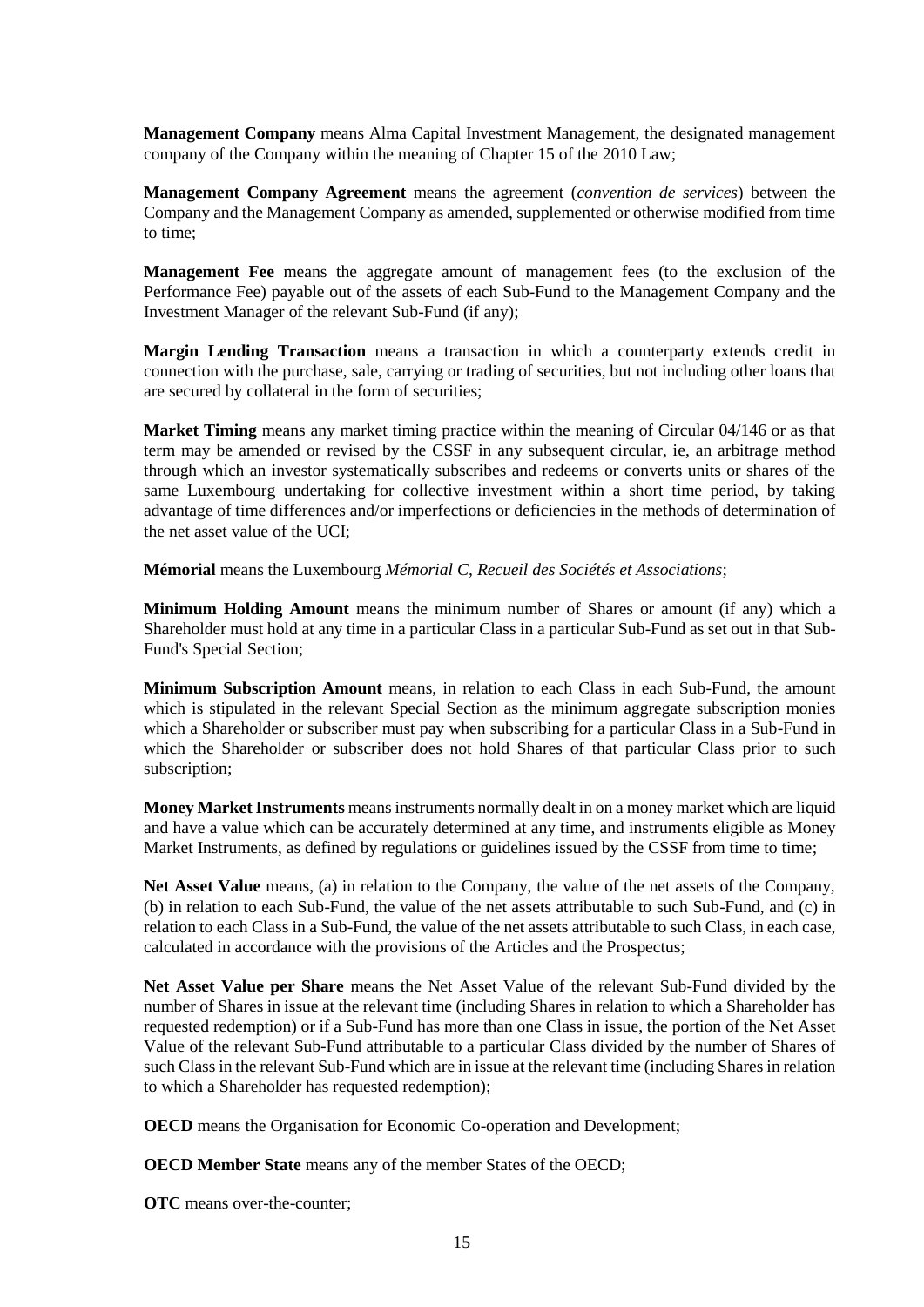**OTC Derivative** means any financial derivative instrument dealt in over-the-counter (including TRS);

**Other UCI** means an undertaking for collective investment within the meaning of article 1(2) points (a) and (b) of the UCITS Directive, whether or not established in a EU Member State, provided that:

- such UCI is authorised under laws which provide that it is subject to supervision that is considered by the CSSF to be equivalent to that laid down in EU law, and that cooperation between authorities is sufficiently ensured;
- the level of guaranteed protection for unitholders in such UCI is equivalent to that provided for unitholders in a UCITS, and in particular that the rules on asset segregation, borrowing, lending, and uncovered sales of Transferable Securities and Money Market Instruments are equivalent to the requirements of the UCITS Directive;
- the business of such UCI is reported in half-yearly and annual reports to enable an assessment to be made of the assets and liabilities, income and operations over the reporting period;

**Performance Fee** means the performance fee to which the Management Company or an Investment Manager may be entitled out of the assets of a Sub-Fund in accordance with the terms of the relevant Special Section;

**Prospectus** means the sales prospectus relating to the issue of Shares in the Company, as amended from time to time;

**Redemption Fee** means the redemption fee levied by the Company in relation to the redemption of Shares of any Class in any Sub-Fund, details of which are set out in the relevant Special Section;

**Reference Currency** means, in relation to each Sub-Fund, the currency in which the Net Asset Value of such Sub-Fund is calculated, as stipulated in the relevant Special Section;

**Register** means the register of Shareholders of the Company;

**Regulated Market** means a regulated market as defined in Directive 2004/39/EC of the European Parliament and of the Council of 21 April 2004 on markets in financial instruments, as amended, or any other market established in the EEA or in any other country of Western Europe, Asia, Oceania, the American continents or Africa which is regulated, operates regularly and is recognised and open to the public;

**Repurchase Transaction**, as per SFTR, means a transaction governed by an agreement by which a counterparty transfers securities or guaranteed rights relating to title to securities where that guarantee is issued by a recognised exchange which holds the rights to the securities and the agreement does not allow a counterparty to transfer or pledge a particular security to more than one counterparty at a time, subject to a commitment to repurchase them, or substituted securities of the same description at a specified price on a future date specified, or to be specified, by the transferor, being a repurchase transaction for the counterparty selling the securities and a reverse repurchase transaction for the counterparty buying them. In other words, a repurchase transaction is a forward transaction at the maturity of which a Sub-Fund has the obligation to repurchase the assets sold and the buyer (counterparty) the obligation to return the assets received under the transaction. A reverse repurchase transaction is a forward transaction at the maturity of which the seller (counterparty) has the obligation to repurchase the assets sold and the relevant Sub-Fund has the obligation to return the assets received under the transaction;

**Restricted Person** means any US Person and any person, determined in the sole discretion of the Board as being not entitled to subscribe or hold Shares in the Company or any Sub-Fund or Class if, in the opinion of the Directors, (a) such person would not comply with the eligibility criteria of a given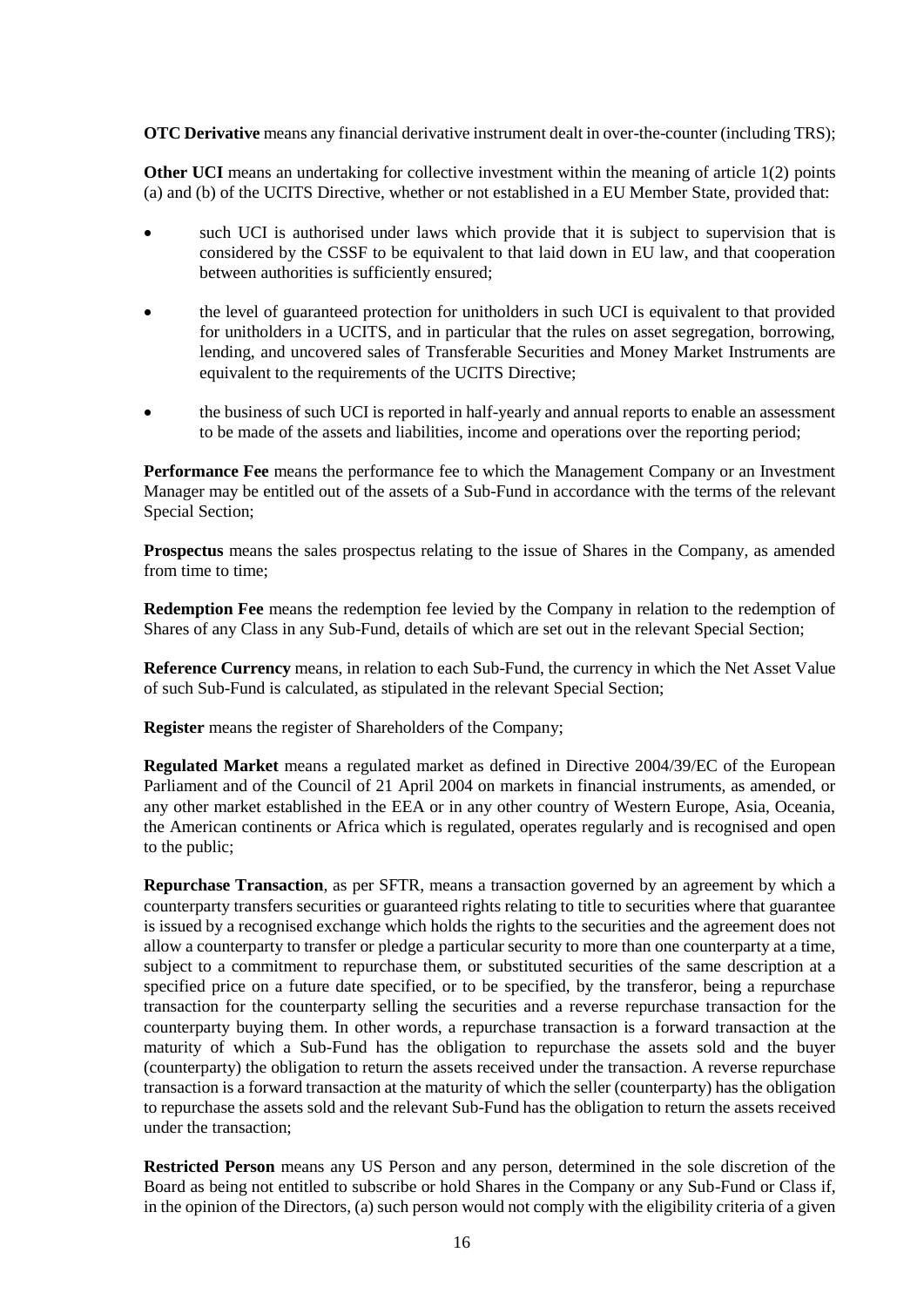Class or Sub-Fund (b) a holding by such person would cause or is likely to cause the Company some pecuniary, tax or regulatory disadvantage, or (c) a holding by such person would cause or is likely to cause the Company to be in breach of the law or requirements of any country or governmental authority applicable to the Company;

**Retail Investor** means any investor not qualifying as an Institutional Investor;

**Securities Act** means the U.S. Securities Act of 1933, as amended;

**Securities Financing Transaction** or **SFT** means (i) a repurchase transaction; (ii) securities or commodities lending and securities or commodities borrowing; (iii) a buy-sell back transaction or sellbuy back transaction; (iv) a margin lending transaction as defined under the SFTR;

**SFT Agent** means any person involved in SFTs and on TRS as agent, broker, collateral agent or service provider and that is paid commission, costs or expenses out of the Company's assets or only Sub-Fund's assets (which can be the counterparty of a Sub-Fund on SFT or TRS);

**SFTR** means Regulation (EU) 2015/2365 of the European Parliament and of the Council of 25 November 2015 on transparency of securities financing transactions and of reuse and amending Regulation (EU) No 648/2012;

**Series** means any series of Shares created within a Class for the purpose of the calculation of the Performance Fee;

**Service Providers** means the Management Company, the Investment Manager (if any), the Investment Adviser (if any), the Depositary and the Administrative Agent and any other person who provides services to the Company from time to time;

**Shareholder** means a person who is the registered holder of Shares in the Company;

**Shares** means shares in the Company, of such Classes and denominated in such currencies and relating to such Sub-Funds as may be issued by the Company from time to time;

**Special Section** means each and every supplement to this Prospectus describing the specific features of a Sub-Fund. Each such supplement is to be regarded as an integral part of the Prospectus;

**Sub-Fund** means a separate portfolio of assets established for one or more Classes of the Company which is invested in accordance with a specific investment objective. The specifications of each Sub-Fund will be described in their relevant Special Section;

**Subscription Fee** means the subscription fee levied by the Company in relation to the subscription for any Class in any Sub-Fund, details of which are set out in the relevant Special Section;

**Supermajority Resolution** means a resolution of the Shareholders' meeting in accordance with the quorum and majority requirements set out in the 1915 Law for amendments to the Articles, i.e., a resolution passed by the vote (cast in person or by way of proxy) of holders representing half of the issued share capital passed by not less than two-thirds of the votes cast in relation to such resolution provided that if the quorum requirement is not fulfilled at the occasion of the first general meeting, a second meeting may be convened at which meeting resolutions are passed at a two third majority of the votes cast without any quorum requirement;

**Target Sub-Fund** Has the meaning ascribed to this term in Section [5.9](#page-31-1) of the General Section;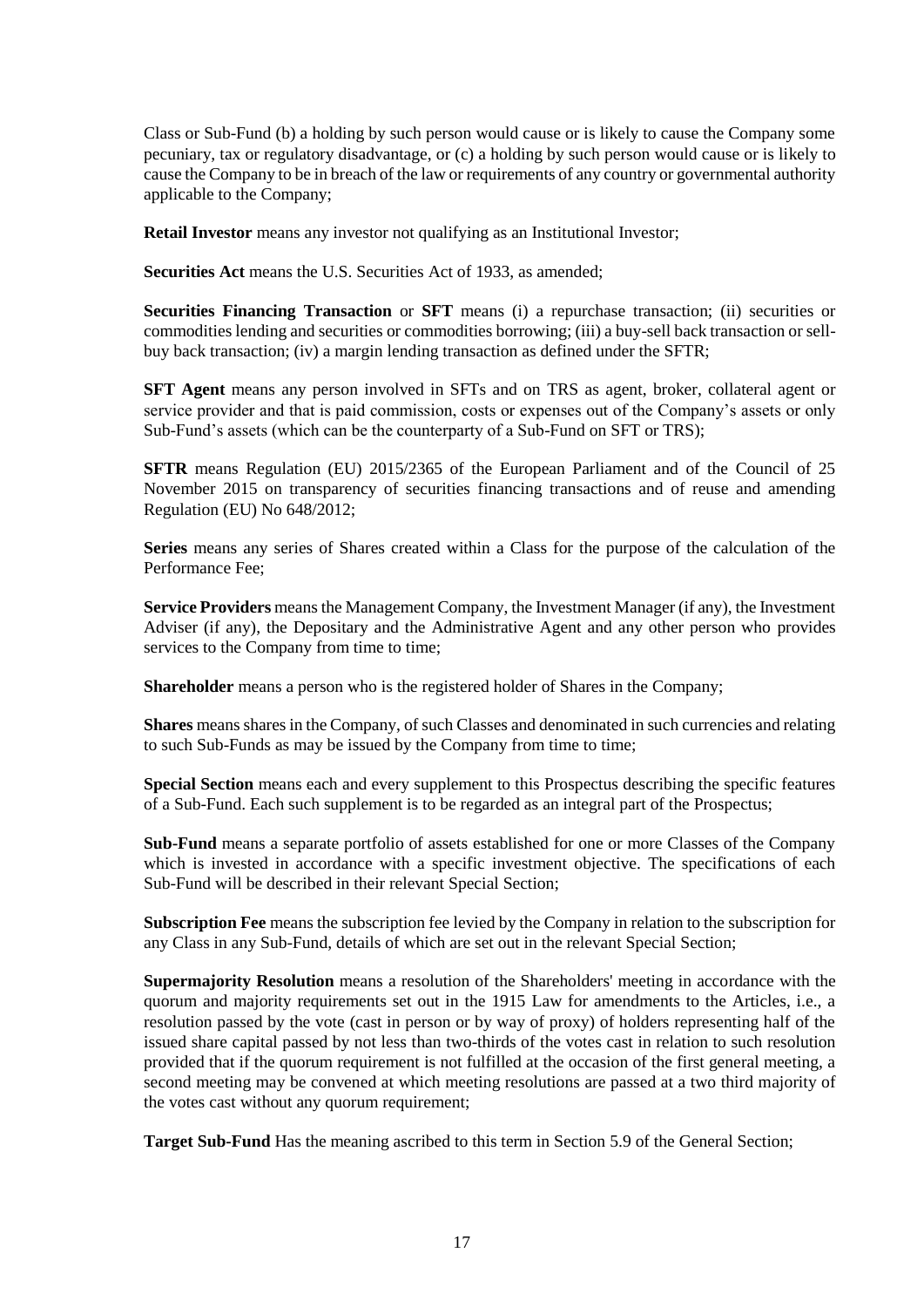#### **Transferable Securities** means

- shares and other securities equivalent to shares;
- bonds and other debt instruments;
- any other negotiable securities which carry the right to acquire any such transferable securities by subscription or to exchanges, with the exclusion of techniques and instruments;

**TRS** means total return swap, i.e., a derivative contract as defined in point (18) of article 3 of the SFTR in which one counterparty transfers the total economic performance, including income from interest and fees, gains and losses from price movements, and credit losses, of a reference obligation to another counterparty;

**US Person** means a person that is a US person for purposes of Regulation S under the US Securities Act and CFTC Rule 4.7 or a US resident within the meaning of the Investment Company Act, which includes any natural person who is a resident of the United States, any partnership or corporation organised or incorporated under the laws of the United States, any estate of which any executor or administrator is a US person and the income of such estate is subject to United States income tax regardless of source, any trust of which any trustee is a US person and the income of such trust is subject to United States income tax regardless of source and any other US person that is a US person or US resident for purposes of Regulation S under the US Securities Act, the Investment Company Act and CFTC Rule 4.7;

**US Securities Act** means the US Securities Act of 1933, as amended;

**UCITS** means an undertaking for collective investment in transferable securities under the UCITS Directive:

**UCITS Directive** means Directive 2009/65/EC of the European Parliament and of the European Council of 13 July 2009 on the coordination of laws, regulations and administrative provisions relating to undertakings for collective investment in transferable securities, as may be amended or supplemented from time to time;

**United States** or **U.S.** means the United States of America (including the States, the District of Columbia and the Commonwealth of Puerto Rico), its territories, possessions and all other areas subject to its jurisdiction;

**USD** means the United States Dollar, the currency of the United States of America;

**Valuation Day** means each Business Day as at which the Net Asset Value will be determined for each Class in each Sub-Fund, as it is stipulated in the relevant Special Section.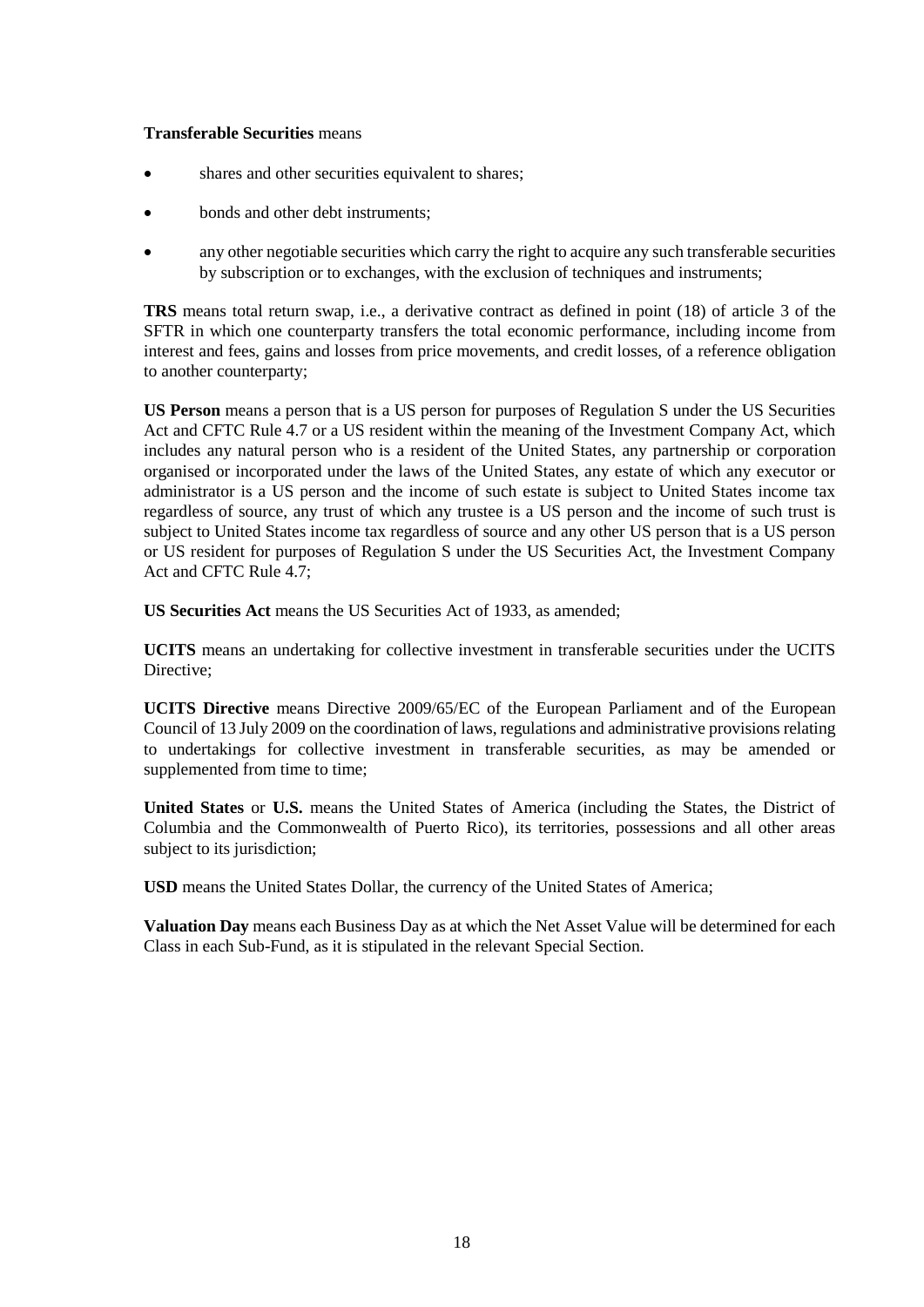# <span id="page-18-0"></span>**2. THE COMPANY**

- 2.1 The Company is an open-ended investment company organised under the laws of Luxembourg as a *société d'investissement à capital variable* (**SICAV**), incorporated under the form of a public limited liability company (*société anonyme*) on 10 March 2011 and authorised under Part I of the 2010 Law.
- 2.2 The Company is registered with the Luxembourg trade and companies register under number B 159458. Its original Articles have been published in the *Mémorial* on 21 March 2011.
- 2.3 The registration of the Company pursuant to the 2010 Law constitutes neither approval nor disapproval by any Luxembourg authority as to the adequacy or accuracy of this Prospectus or as to the assets held in the various Sub-Funds.
- 2.4 The Company is subject to the provisions of the 2010 Law and of the 1915 Law insofar as the 2010 Law does not derogate therefrom.
- 2.5 The Shares are not currently listed on the Luxembourg Stock Exchange but the Board may decide to quote one or more Classes of a Sub-Fund on the Luxembourg or any other stock exchange or regulated market.
- 2.6 There is no limit to the number of Shares which may be issued. Shares will be issued to subscribers in registered form.
- 2.7 Shares will have the same voting rights and will have no pre-emptive subscription rights. In the event of the liquidation of the Company, each Share is entitled to its proportionate share of the Company's assets after payment of the Company's debts and expenses, taking into account the Company's rules for the allocation of assets and liabilities.
- 2.8 The initial subscribed capital of the Company is EUR 31,000. The minimum share capital of the Company must at all times be EUR 1,250,000 which amount has to be attained within six months of the Company's authorisation to operate as a UCI. The Company's share capital is at all times equal to its Net Asset Value. The Company's share capital is automatically adjusted when additional Shares are issued or outstanding Shares are redeemed, and no special announcements or publicity are necessary in relation thereto.

# <span id="page-18-1"></span>**3. SHARES**

- 3.1 Any individual or legal entity may acquire Shares in the Company against payment of the subscription price as defined in Section [10.2](#page-43-0) of the General Section.
- 3.2 The Shares confer no preferential subscription rights at the time of the issue of new Shares.
- 3.3 Shares are issued in registered form, with no par value and are recorded in a register. Shareholders receive written confirmation of their registration but no certificate representing Shares will be issued. All Shares must be fully paid up. Fractional Shares may be issued up to two decimal places and will carry rights in proportion to the fraction of a Share they represent but will carry no voting rights.
- 3.4 Within the same Sub-Fund, all Shares have equal rights as regards voting rights in all general meetings of Shareholders and in all meetings of the Sub-Fund concerned.
- 3.5 The Special Sections indicate, for each Sub-Fund, which Classes are available and their characteristics.
- 3.6 For each Sub-Fund, the Directors or the Management Company may, in respect of Shares in one or several Class(es) if any, decide to close subscriptions temporarily or definitively, including those arising from the conversion of Shares of another Class or another Sub-Fund.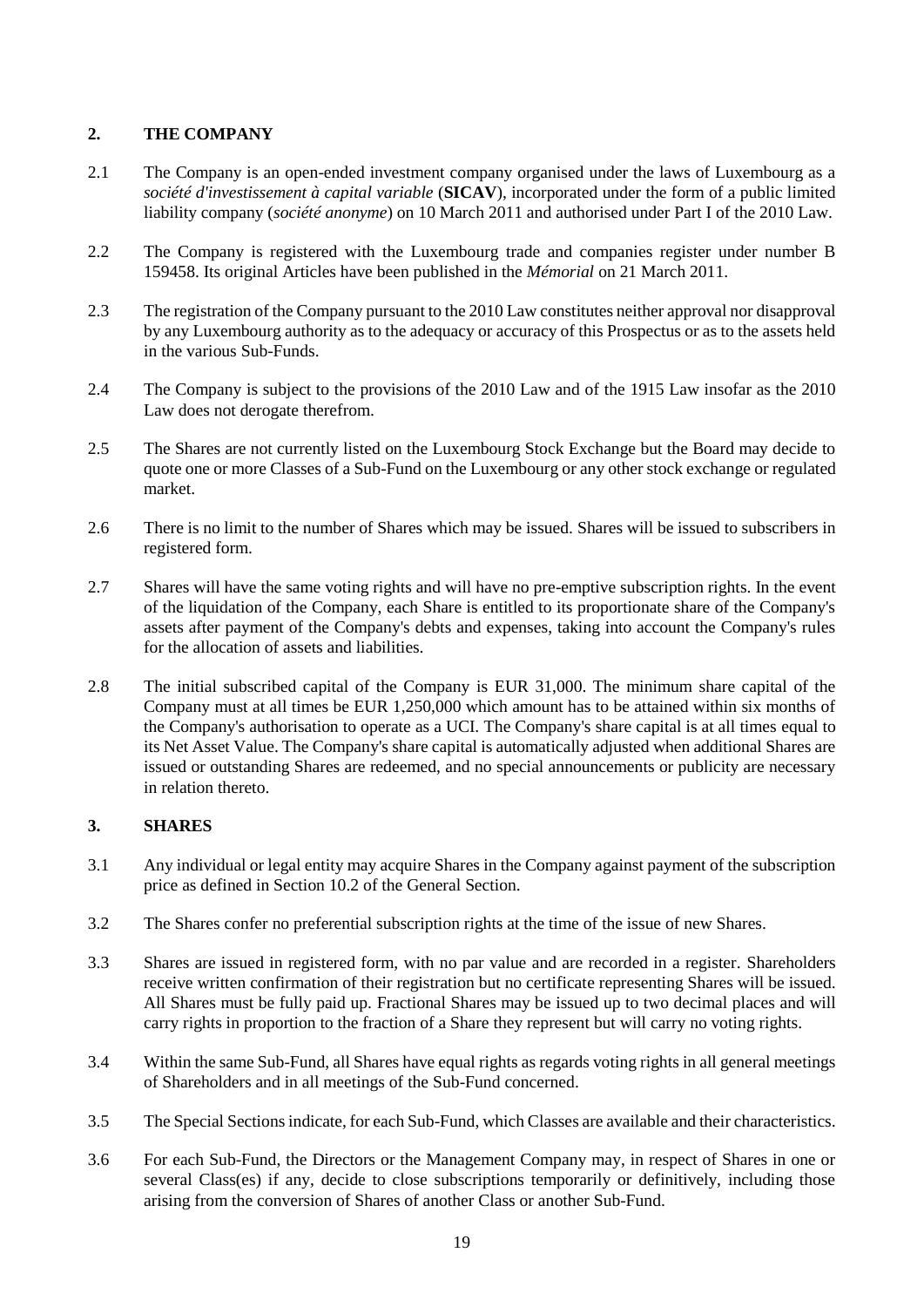3.7 Shareholders may ask for the conversion of all or a part of their Shares from one Class to another in compliance with the provisions of Section [12](#page-47-0) of the General Section.

# <span id="page-19-0"></span>**4. SUB-FUNDS, CLASSES AND SERIES**

- 4.1 The Company has an umbrella structure consisting of one or several Sub-Funds. A separate portfolio of assets is maintained for each Sub-Fund and is invested in accordance with the investment objective and policy applicable to that Sub-Fund. The investment objective, policy, as well as the risk profile and other specific features of each Sub-Fund are set forth in the relevant Special Section.
- 4.2 The Company is one single legal entity. However, the rights of the Shareholders and creditors relating to a Sub-Fund or arising from the setting-up, operation and liquidation of a Sub-Fund are limited to the assets of that Sub-Fund. The assets of a Sub-Fund are exclusively dedicated to the satisfaction of the rights of the Shareholders relating to that Sub-Fund and the rights of those creditors whose claims have arisen in connection with the setting-up, operation and liquidation of that Sub-Fund.
- 4.3 Within a Sub-Fund, the Board may decide to issue one or more Classes the assets of which will be commonly invested but subject to different fee structures, distribution, marketing targets, currency or other specific features. The Company may establish, within a Sub-Fund or its Classes if any, separate Series of Shares in its books to accurately measure the Net Asset Value per Share of each Series. A separate Net Asset Value per Share will be calculated for each Class/Series.
- 4.4 The Company may, at any time, create additional Classes whose features may differ from the existing Classes and additional Sub-Funds whose investment objectives may differ from those of the Sub-Funds then existing. Upon creation of new Sub-Funds or Classes, the Prospectus will be updated, if necessary, or supplemented by a new Special Section.
- 4.5 For the time being, the Company is comprised of the following Sub-Funds:
	- Alma Capital Investment Funds Alma US Convertible Fund
	- Alma Capital Investment Funds Alma Eikoh Japan Large Cap Equity Fund
	- Alma Capital Investment Funds Alma Zazove Global Convertible Fund
	- Alma Capital Investment Funds Alma Perdurance European Equity Fund
	- Alma Capital Investment Funds Alma Recurrent Global Natural Resources Fund
	- Alma Capital Investment Funds Alma Hotchkis & Wiley Global Value Equity Fund
- 4.6 Each Sub-Fund is described in more detail in the relevant Special Section.
- 4.7 Investors should note however that some Sub-Funds or Classes may not be available to all investors. The Company retains the right to offer only one or more Classes for purchase by investors in any particular jurisdiction in order to conform to local law, customs or business practice or for fiscal or any other reason. The Company may further reserve one or more Sub-Funds or Classes to certain Institutional Investors only.

# <span id="page-19-1"></span>**5. INVESTMENT RESTRICTIONS**

The Company and the Sub-Funds are subject to the restrictions and limits set forth below.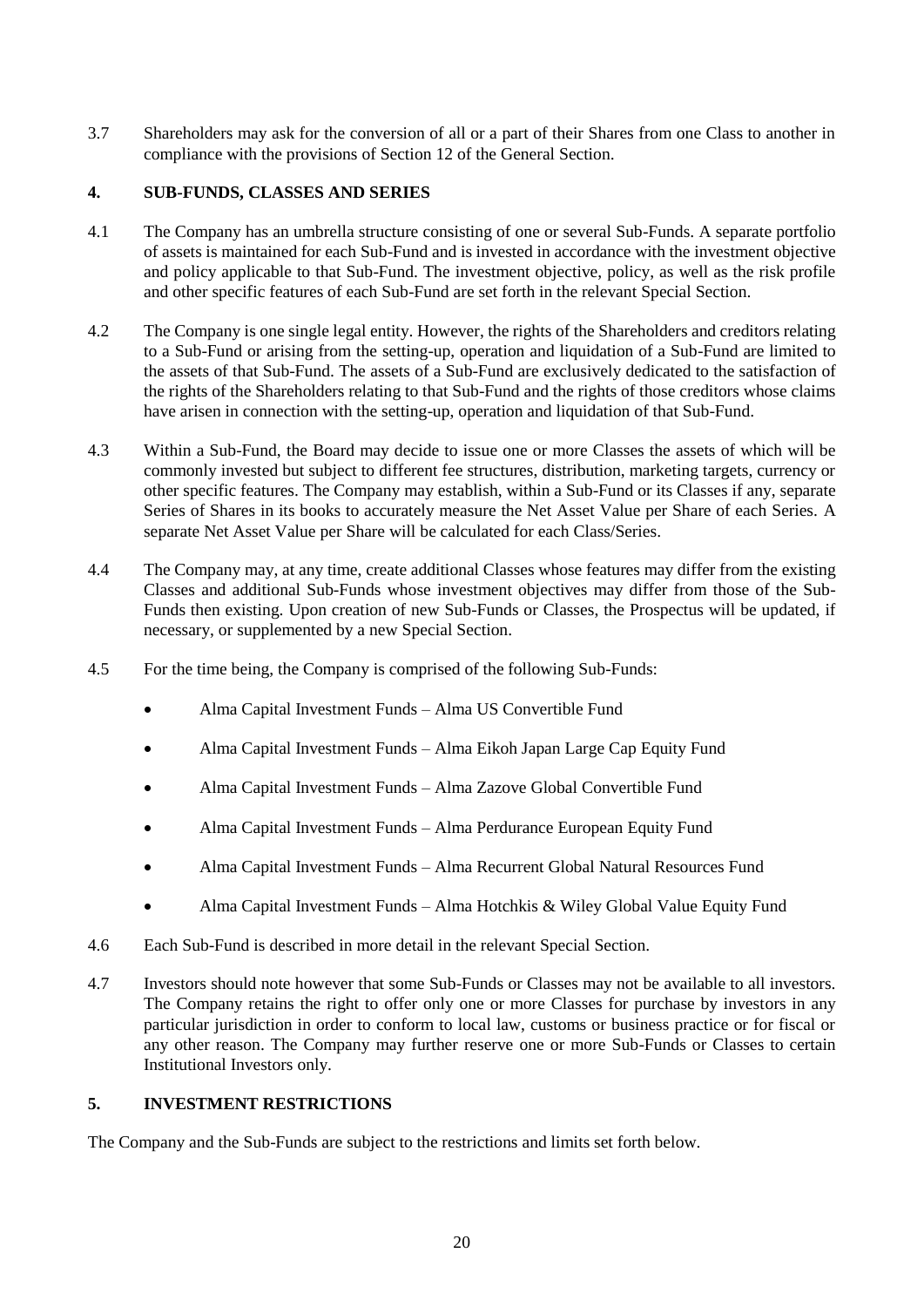The management of the assets of the Sub-Funds will be undertaken within the following investment restrictions. **A Sub-Fund may be subject to additional investment restrictions set out in the relevant Special Section. In the case of any conflict, the provisions of the relevant Special Section will prevail.**

### <span id="page-20-4"></span><span id="page-20-3"></span>5.1 **Eligible Investments and investment restrictions**

- <span id="page-20-6"></span><span id="page-20-5"></span><span id="page-20-2"></span><span id="page-20-1"></span><span id="page-20-0"></span>(a) The Company's investments may consist solely of:
	- (i) Transferable Securities and Money Market Instruments admitted to official listing on a stock exchange in an EU Member State;
	- (ii) Transferable Securities and Money Market Instruments dealt in on another Regulated Market in an EU Member State;
	- (iii) Transferable Securities and Money Market Instruments admitted to official listing on a stock exchange or dealt in on a Regulated Market in a non EU Member State;
	- (iv) recently issued Transferable Securities and Money Market Instruments, provided that:
		- (A) the terms of issue include an undertaking that application will be made for admission to official listing on any stock exchange or on another Regulated Market referred to in Sections  $5.1(a)(i)$ , [\(ii\)](#page-20-1) and [\(iii\);](#page-20-2)
		- (B) such admission is secured within a year of issue;
	- (v) units of UCITS and/or Other UCIs within the meaning of Article 1(2) points (a) and (b) of the UCITS Directive, whether or not established in an EU Member State, provided that no more than 10% of the net assets of the UCITS or Other UCI whose acquisition is contemplated, can, according to their fund rules or constitutional documents, be invested in aggregate in units of other UCITS or UCIs;
	- (vi) deposits with credit institutions which are repayable on demand or have the right to be withdrawn, and maturing in no more than 12 months, provided that the credit institution has its registered office in an EU Member State or, if the registered office of the credit institution is situated in a non-EU Member State, provided that it is subject to prudential rules considered by the CSSF as equivalent to those laid down in EU law;
	- (vii) financial derivative instruments, including equivalent cash-settled instruments, dealt in on a Regulated Market referred to in Sections [5.1\(a\)\(i\),](#page-20-0) [\(ii\)](#page-20-1) and [\(iii\);](#page-20-2) and/or OTC Derivatives, provided that:
		- (A) the underlying consists of instruments covered by this Section [5.1\(a\),](#page-20-3) financial indices, interest rates, foreign exchange rates or currencies, in which a Sub-Fund may invest according to its investment objectives as stated in the relevant Special Section,
		- (B) the counterparties to OTC Derivative transactions are First Class Institutions, and
		- (C) the OTC Derivatives are subject to reliable and verifiable valuation on a daily basis and can be sold, liquidated or closed by an offsetting transaction at any time at their fair value at the Company's initiative; and
		- (D) under no circumstances will these operations cause a Sub-Fund to diverge from its investment objectives;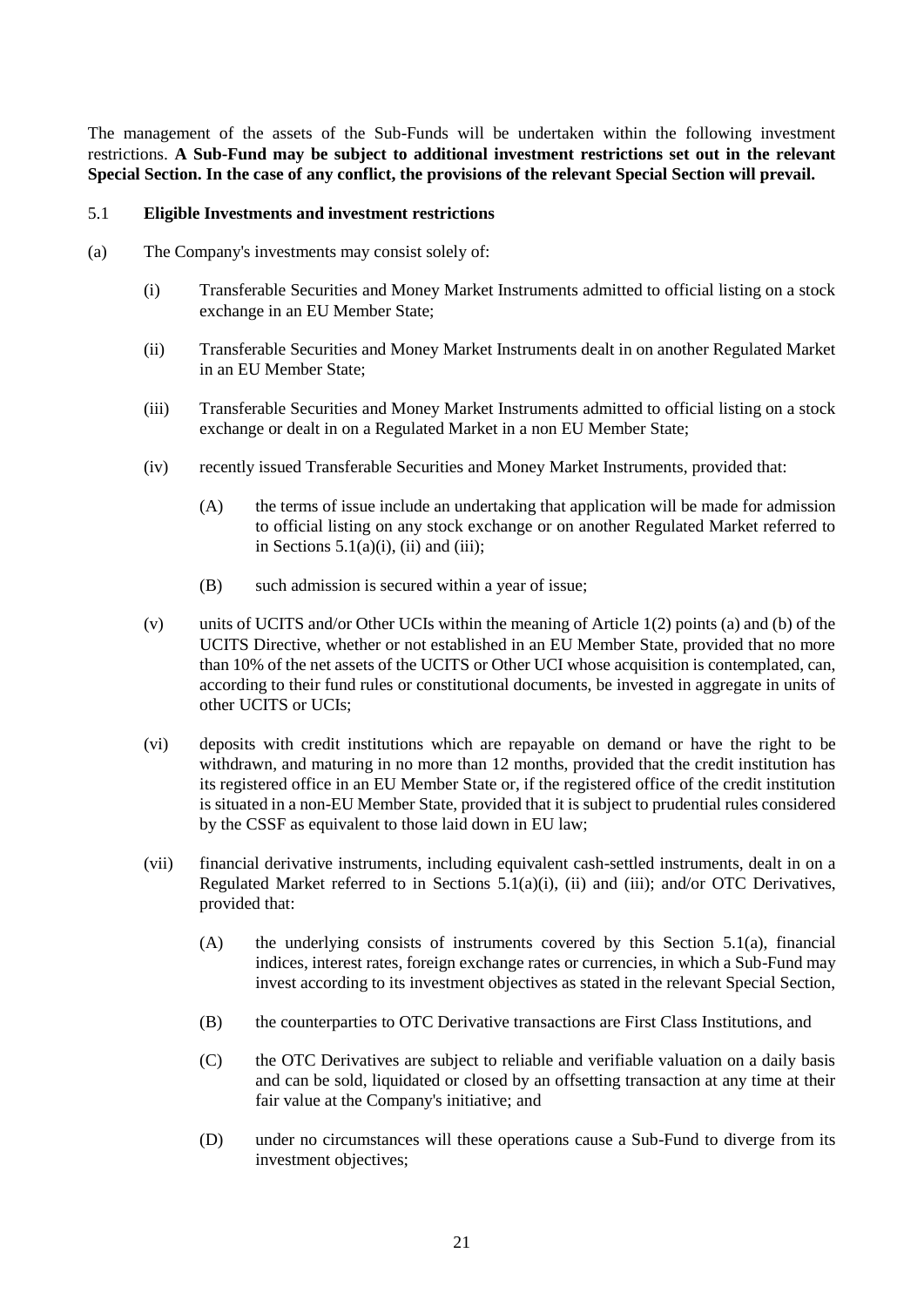- <span id="page-21-3"></span>(viii) Money Market Instruments other than those dealt in on a Regulated Market if the issue or issuer of such instruments is itself regulated for the purpose of protecting investors and savings, and provided that such instruments are:
	- (A) issued or guaranteed by a central, regional or local authority or central bank of an EU Member State, the European Central Bank, the EU or the European Investment Bank, a non-EU Member State or, in the case of a Federal State, by one of the members making up the federation, or by a public international body to which one or more EU Member States belong; or
	- (B) issued by an undertaking, any securities of which are dealt in on a stock exchange or dealt in on Regulated Markets referred to in Sections [5.1\(a\)\(i\),](#page-20-0) [\(ii\)](#page-20-1) or [\(iii\);](#page-20-2) or
	- (C) issued or guaranteed by an establishment subject to prudential supervision, in accordance with criteria defined by EU law, or by an establishment which is subject to and complies with prudential rules considered by the CSSF to be at least as stringent as those laid down by EU law; or
	- (D) issued by other bodies provided that investments in such instruments are subject to investor protection rules equivalent to that laid down in the first, the second or the third indent and provided that the issuer is a company whose capital and reserves amount to at least ten million Euro (EUR 10,000,000.-) and which (I) presents and publishes its annual accounts in accordance with Directive 2013/34/EU, (II) is an entity which, within a Group of Companies which includes one or several listed companies, is dedicated to the financing of the group or (III) is an entity which is dedicated to the financing of securitisation vehicles which benefit from a banking liquidity line.
- <span id="page-21-4"></span>(b) However, each Sub-Fund may:
	- (i) invest up to 10% of its net assets in Transferable Securities and Money Market Instruments other than those referred to under Section [5.1\(a\)](#page-20-4) above;
	- (ii) hold liquid cash and cash equivalents on an ancillary basis such restriction may exceptionally and temporarily be exceeded if the Board considers this to be in the best interest of the Shareholders;
	- (iii) may acquire movable and immovable property which is essential for the direct pursuit of its business;

provided that collateral arrangements with respect to the writing of options or the purchase or sale of forward or futures contracts are not deemed to constitute "borrowings" for the purpose of this restriction.

# <span id="page-21-2"></span><span id="page-21-0"></span>5.2 **Risk diversification**

- (a) In accordance with the principle of risk diversification, the Company is not permitted to invest more than 10% of the net assets of a Sub-Fund in Transferable Securities or Money Market Instruments of one and the same issuer. The total value of the Transferable Securities and Money Market Instruments of each issuer in which more than 5% of the net assets are invested, must not exceed 40% of the value of the net assets of the respective Sub-Fund. This limitation does not apply to deposits and OTC Derivative transactions made with financial institutions subject to prudential supervision.
- <span id="page-21-1"></span>(b) The Company is not permitted to invest more than 20% of the net assets of a Sub-Fund in deposits made with the same body.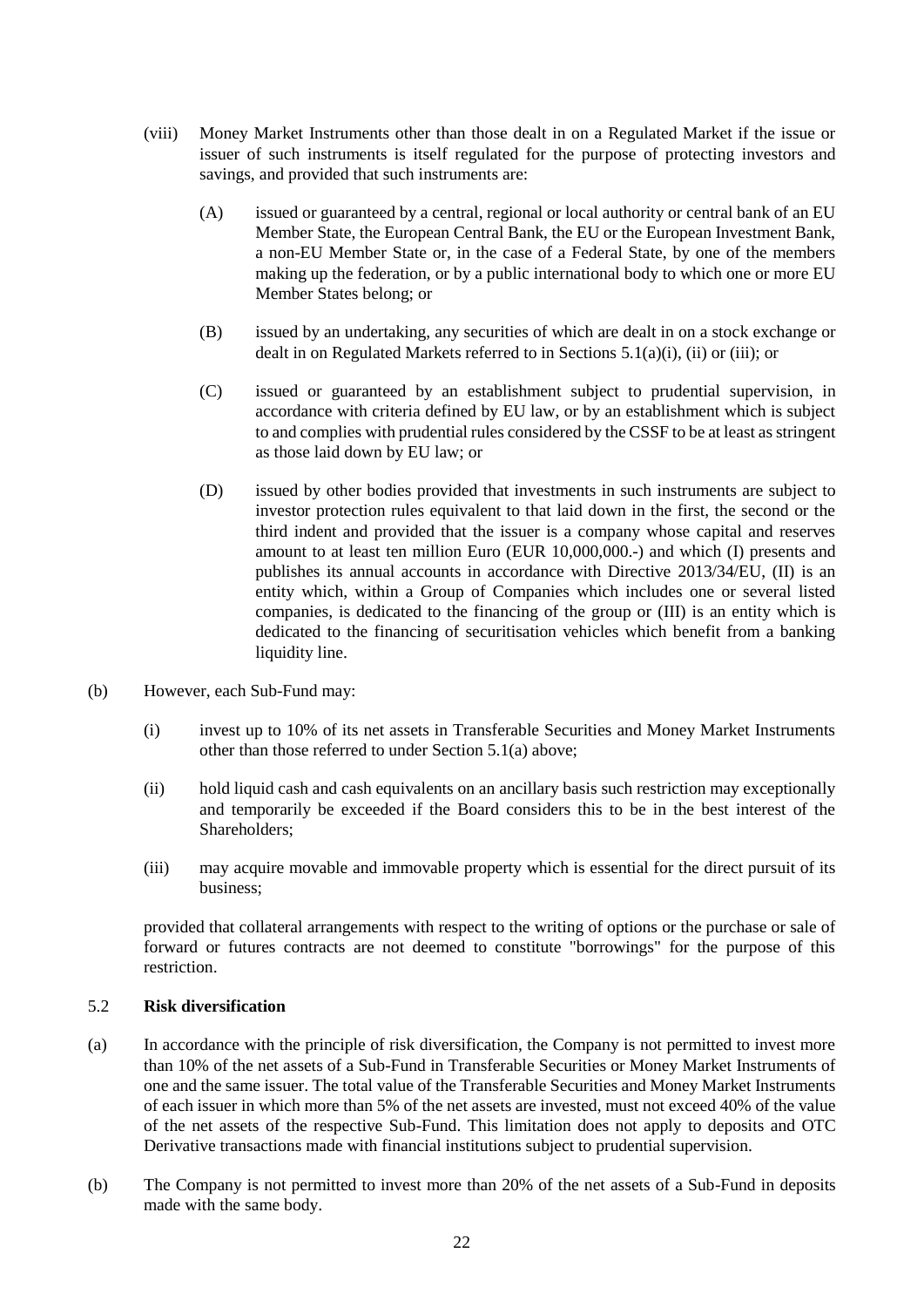- (c) Notwithstanding the individual limits laid down in Sections [5.2\(a\),](#page-21-0) [\(b\)](#page-21-1) and 5.5(l) below, a Sub-Fund may not combine:
	- (i) investments in Transferable Securities or Money Market Instruments issued by,
	- (ii) deposits made with, and/or
	- (iii) exposures arising from OTC Derivative transactions undertaken with a single body,

<span id="page-22-0"></span>in excess of 20% of its net assets.

- (d) The 10% limit set forth in Section [5.2\(a\)](#page-21-2) above can be raised to a maximum of 25% in case of certain bonds issued by credit institutions which have their registered office in an EU Member State and are subject by law, in that particular country, to specific public supervision designed to ensure the protection of bondholders. In particular the funds which originate from the issue of these bonds are to be invested, in accordance with the law, in assets which sufficiently cover the financial obligations resulting from the issue throughout the entire life of the bonds and which are allocated preferentially to the payment of principal and interest in the event of the issuer's failure. Furthermore, if investments by a Sub-Fund in such bonds with one and the same issuer represent more than 5% of the net assets, the total value of these investments may not exceed 80% of the net assets of the corresponding Sub-Fund.
- <span id="page-22-1"></span>(e) The 10% limit set forth in Section [5.2\(a\)](#page-21-2) above can be raised to a maximum of 35% for Transferable Securities and Money Market Instruments that are issued or guaranteed by an EU Member State or its local authorities, by another OECD Member State, or by public international bodies of which one or more EU Member States are members.
- (f) Transferable Securities and Money Market Instruments which fall under the special ruling given in Sections [5.2\(d\)](#page-22-0) and [5.2\(e\)](#page-22-1) are not counted when calculating the 40% risk diversification ceiling mentioned in Section [5.2\(a\).](#page-21-0)
- (g) The limits provided for in Section[s 5.2\(a\)](#page-21-0) t[o 5.2\(e\)](#page-21-2) above may not be combined, and thus investments in Transferable Securities or Money Market Instruments issued by the same body or in deposits or derivative instruments with this body will under no circumstances exceed in total 35% of the net assets of a Sub-Fund.
- (h) Companies which are included in the same Group of Companies for the purposes of consolidated accounts, as defined in accordance with Directive 2013/34/EU or in accordance with recognised international accounting rules, are regarded as a single body for the purpose of calculating the limits contained in this Section [5.2.](#page-21-2)
- (i) A Sub-Fund may invest, on a cumulative basis, up to 20% of its net assets in Transferable Securities and Money Market Instruments of the same group.

# <span id="page-22-3"></span><span id="page-22-2"></span>5.3 **Exceptions which can be made**

- (a) Without prejudice to the limits laid down in Section [5.8](#page-30-0) the limits laid down in Section [5.2](#page-21-2) are raised to a maximum of 20% for investment in shares and/or bonds issued by the same body if, according to the relevant Special Section, the investment objective and policy of that Sub-Fund is to replicate the composition of a certain stock or debt securities index which is recognised by the CSSF, on the following basis:
	- (i) its composition is sufficiently diversified;
	- (ii) the index represents an adequate benchmark for the market to which it refers;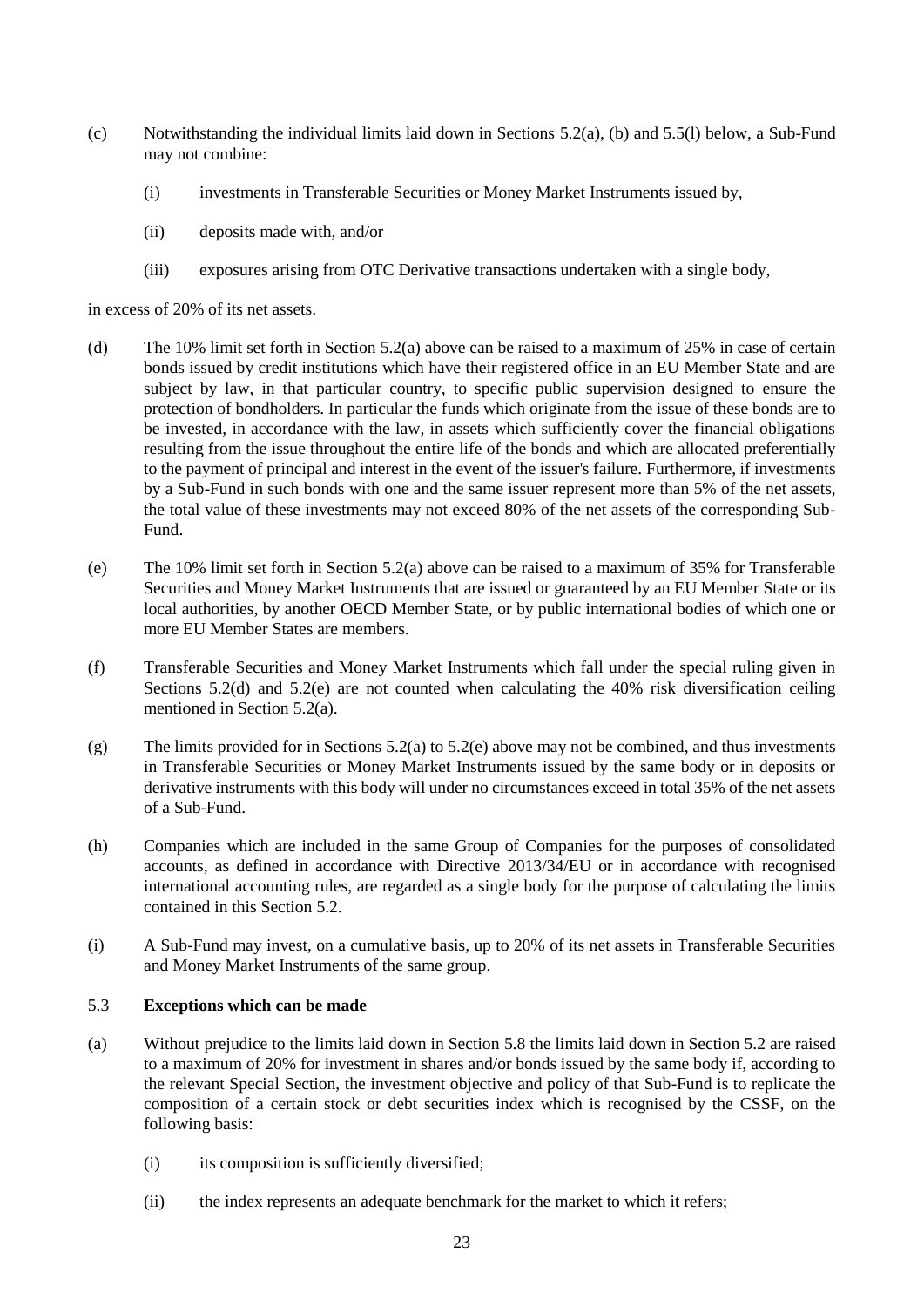(iii) it is published in an appropriate manner.

The above 20% limit may be raised to a maximum of 35%, but only in respect of a single body, where that proves to be justified by exceptional market conditions in particular in Regulated Markets where certain Transferable Securities or Money Market Instruments are highly dominant.

(b) **The Company is authorised, in accordance with the principle of risk diversification, to invest up to 100% of the net assets of a Sub-Fund in Transferable Securities and Money Market Instruments from various offerings that are issued or guaranteed by an EU Member State or its local authorities, by another OECD Member State, by certain non-OECD Member State (currently Brazil, Indonesia, Russia and South Africa), or by public international bodies in which one or more EU Member States are members. These securities must be divided into at least six different issues, with securities from one and the same issue not exceeding 30% of the total net assets of a Sub-Fund.**

# <span id="page-23-1"></span>5.4 **Investment in UCITS and/or other UCIs**

- (a) A Sub-Fund may acquire the units of UCITS and/or other UCIs referred to in Section [5.1\(a\)\(v\)](#page-20-5) provided that no more than 20% of its net assets are invested in units of a single UCITS or other UCI. If a UCITS or other UCI has multiple compartments and the assets of a compartment may only be used to satisfy the rights of the investors relating to that compartment and the rights of those creditors whose claims have arisen in connection with the setting-up, operation and liquidation of that compartment, each compartment is considered as a separate issuer for the purposes of applying the above limit.
- (b) Investments made in units of UCIs other than UCITS may not exceed, in aggregate, 30% of the net assets of the Sub-Fund.
- (c) When a Sub-Fund has acquired units of UCITS and/or other UCIs, the assets of the respective UCITS or other UCIs do not have to be combined for the purposes of the limits laid down in Section [5.2.](#page-21-2)
- (d) When a Sub-Fund invests in the units of UCITS and/or other UCIs that are managed, directly or by delegation, by the same management company or by any other company with which the management company is linked by common management or control, or by a substantial direct or indirect holding, (regarded as more than 10% of the voting rights or share capital), that management company or other company may not charge subscription, conversion or redemption fees on account of the Sub-Fund's investment in the units of such UCITS and/or other UCIs.
- (e) If a Sub-Fund invests a substantial proportion of its assets in other UCITS and/or other UCIs, the maximum level of the management fees that may be charged both to the Sub-Fund itself and to the other UCITS and/or other UCIs in which it intends to invest, will be disclosed in the relevant Special Section.
- (f) In the annual report of the Company it will be indicated for each Sub-Fund the maximum proportion of management fees charged both to the Sub-Fund and to the UCITS and/or other UCIs in which the Sub-Fund invests.

# <span id="page-23-0"></span>5.5 **Investments in financial derivative instruments and use of EPM Techniques**

(a) The Company must employ (i) a risk-management process which enables it to monitor and measure at any time the risk of the positions and their contribution to the overall risk profile of the portfolio and (ii) a process for accurate and independent assessment of the value of OTC **Derivatives**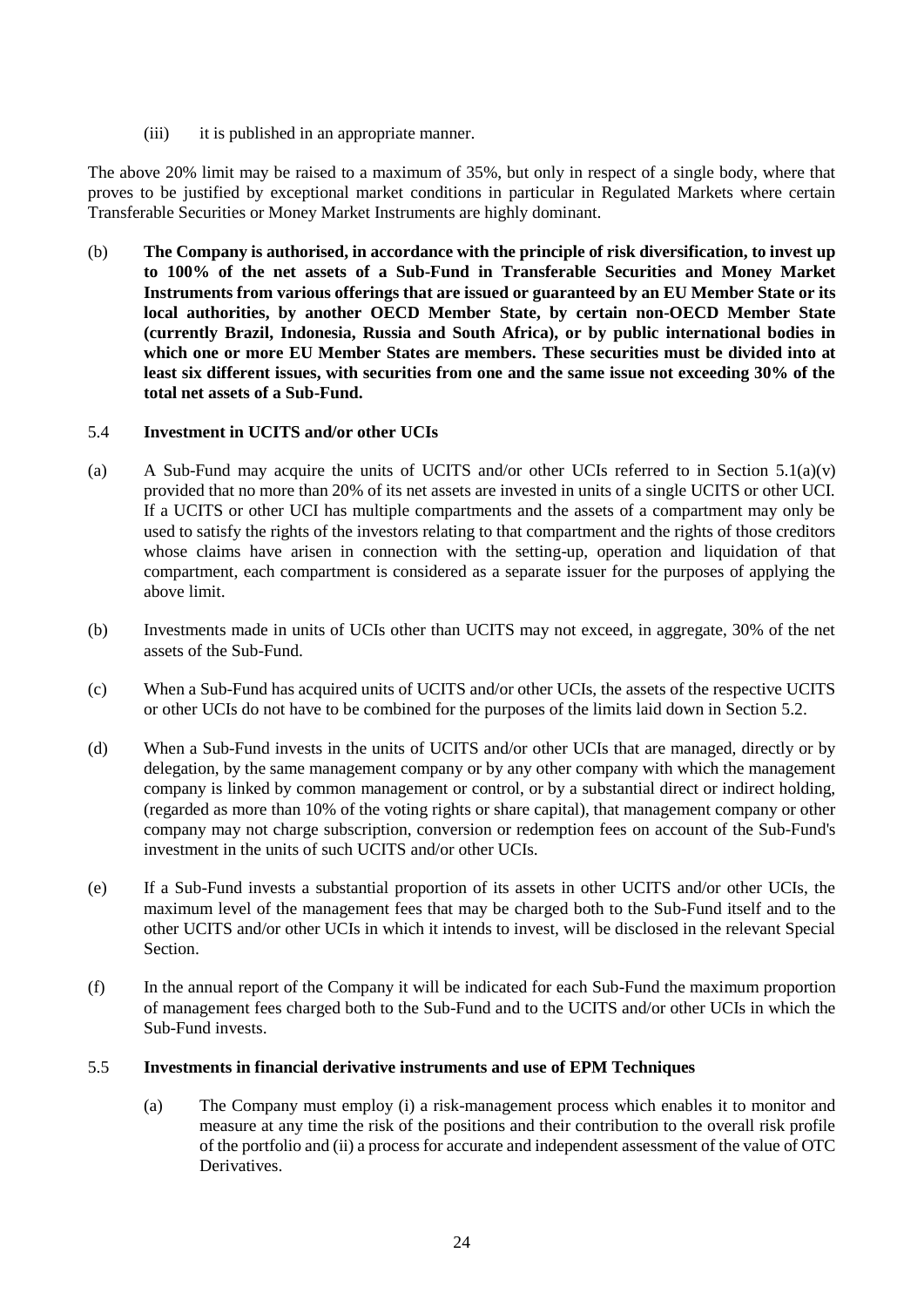- (b) Each Sub-Fund will ensure that its global exposure relating to derivative instruments does not exceed the total net value of its portfolio.
- (c) The exposure is calculated taking into account the current value of the underlying assets, the counterparty risk, future market movements and the time available to liquidate the positions. This will also apply to the following subparagraphs.
- (d) A Sub-Fund may invest, as a part of its investment policy, in financial derivative instruments provided that the exposure to the underlying assets does not exceed in aggregate the investment limits laid down in Section [5.2](#page-21-2) above. Under no circumstances will these operations cause a Sub-Fund to diverge from its investment objectives as laid down in the Prospectus and the relevant Special Section. When a Sub-Fund invests in index-based financial derivative instruments, these investments do not have to be combined to the limits laid down in Section [5.2](#page-21-2) above.
- (e) When a Transferable Security or Money Market Instrument embeds a derivative, the latter must be taken into account when complying with the requirements of this Sectio[n 5.5.](#page-23-0)
- (f) The Company's annual reports will contain, in respect of each Sub-Fund that has entered into financial derivative instruments over the relevant reporting period, details of:
	- the underlying exposure obtained through financial derivative instruments;
	- the identity of the counterparty(ies) to these financial derivative instruments;
	- the type and amount of collateral received to reduce counterparty risk exposure.
- (g) The Sub-Funds are authorised to employ techniques and instruments relating to Transferable Securities or Money Market Instruments subject to the following conditions:
	- (i) they are economically appropriate in that they are realised in a cost-effective way;
	- (ii) they are entered into for one or more of the following specific aims:
		- (A) reduction of risk;
		- (B) reduction of cost;
		- (C) generation of additional capital or income for the relevant Sub-Fund with a level of risk which is consistent with the its risk profile and applicable risk diversification rules;
	- (iii) their risks are adequately captured by the Company's risk management process.
- (h) The Company and any of its Sub-Funds may in particular enter into swap contracts relating to any financial instruments or indices, including TRS. TRS involve the exchange of the right to receive the total return, coupons plus capital gains or losses, of a specified reference asset, index or basket of assets against the right to make fixed or floating payments. As such, the use of TRS or other derivatives with similar characteristics allows gaining synthetic exposure to certain markets or underlying assets without investing directly (and/or fully) in these underlying assets.
- (i) The Company and any of its Sub-Funds may employ SFT for reducing risks (hedging), generating additional capital or income or for cost reduction purposes. Any use of SFT and TRS for investment purposes will be in line with the risk profile and risk diversification rules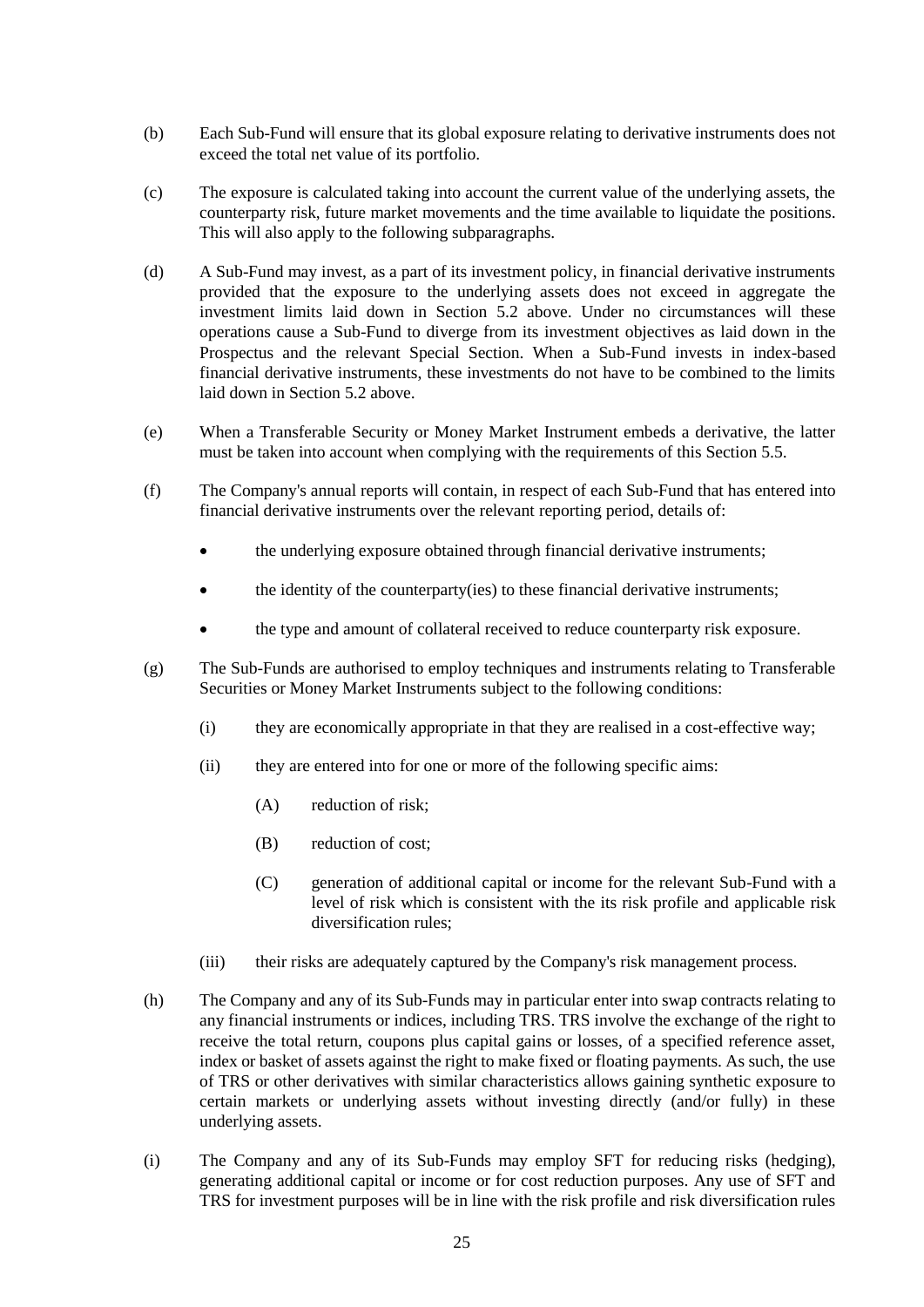applicable to any Sub-Fund. Investors should refer to the risk factors in [7.3\(f\)](#page-35-0) for special risk considerations applicable to the use of SFT and TRS.

- (j) The efficient portfolio management techniques (**EPM Techniques**) that may be employed by the Sub-Funds in accordance with Section [5.5\(g\)](#page-23-0) above include SFT, securities lending, Repurchase Transaction agreements and reverse Repurchase Transaction agreements.
- (k) The use of EPM Techniques by the Sub-Funds is subject to the following conditions:
	- (i) When entering into a securities lending agreement, the Company should ensure that it is able at any time to recall any security that has been lent out or terminate the securities lending agreement.
	- (ii) When entering into a reverse Repurchase Transaction agreement, the Company should ensure that it is able at any time to recall the full amount of cash or to terminate the reverse Repurchase Transaction agreement on either an accrued basis or a markto-market basis. When the cash is recallable at any time on a mark-to-market basis, the mark-to-market value of the reverse Repurchase Transaction agreement should be used for the calculation of the net asset value of the relevant Sub-Fund.
	- (iii) When entering into a Repurchase Transaction agreement, the Company should ensure that it is able at any time to recall any securities subject to the Repurchase Transaction agreement or to terminate the Repurchase Transaction agreement into which it has entered.
- (l) Fixed-term Repurchase Transaction and reverse Repurchase Transaction agreements that do not exceed seven days should be considered as arrangements on terms that allow the assets to be recalled at any time by the Company.
- (m) The maximum and expected proportion of assets that may be subject to SFT or TRS, as well as the types of assets that are subject to SFT or TRS will be set out for each Sub-Fund in the relevant Special Section. If a Sub-Fund intends to make use of SFT or TRS, the relevant Special Section will include the disclosure requirements of the SFTR.
- (n) All revenues resulting from the EPM Techniques will be returned in full to the Company after deduction of the direct and indirect operational costs/fees of the Depositary, the Investment Manager and the Management Company. The revenues (if any) linked to the TRS will be fully allocated to the relevant Sub-Fund and will be included in the valuation of the TRS. The remaining income (if any) will accrue to the relevant Sub-Fund. Unless explicitly specified in the relevant Special Section, none of the SFT Agents or counterparties to the OTC Derivatives (including TRS) are affiliated with the Company or the Management Company.
- (o) The counterparties to SFTs and TRS will be selected and approved through a robust selection process and will be credit institutions or investment firms established in OECD Member States and have a minimum rating of BBB- or the equivalent by any leading rating agencies. The Management Company's risk management team will assess the creditworthiness of the proposed counterparties, their expertise in the relevant transactions, the costs of service and others factors related to best execution in line with the Management Company's execution policy.
- (p) Assets subject to SFT and TRS will be safe-kept by the Depositary.
- (q) The Company's annual report will include the following information:
	- (i) the exposure obtained through EPM Techniques;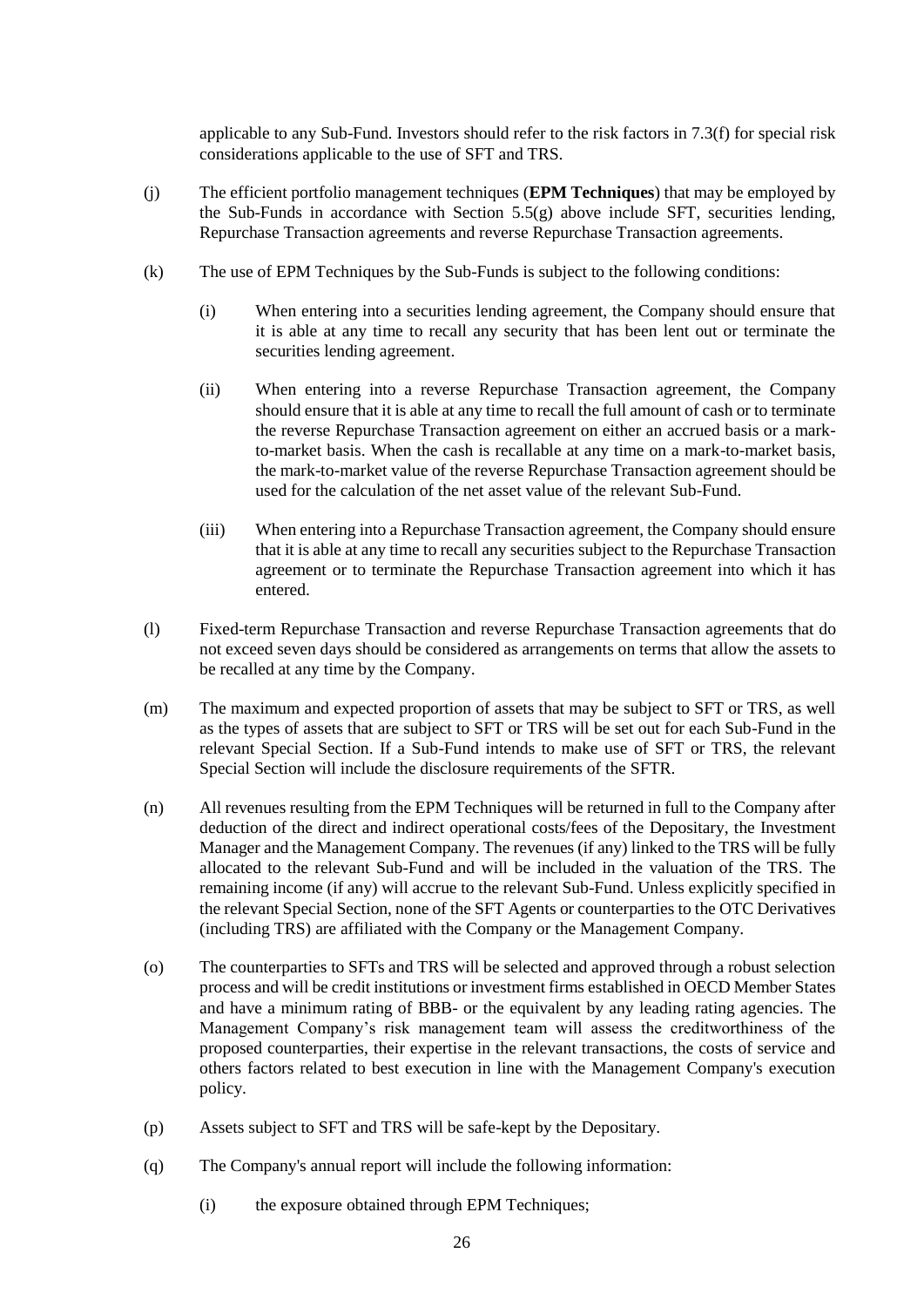- (ii) the identity of the counterparty(ies) to these EPM Techniques;
- (iii) the type and amount of collateral received by the Company to reduce counterparty exposure;
- (iv) the revenues arising from EPM Techniques for the entire reporting period together with the direct and indirect operational costs and fees incurred;
- (v) where collateral received from an issuer has exceeded 20% of the NAV of a Sub-Fund, the identity of that issuer; and
- (vi) whether a Sub-Fund has been fully collateralised in securities issued or guaranteed by an EU Member State or its local authorities, by certain non-OECD Member State (currently Brazil, Indonesia, Russia and South Africa), or by public international bodies in which one or more EU Member States are members.
- (r) The Company's semi-annual and annual reports will contain additional information on the use of SFTs and TRS in line with Section A of the Annex of the SFTR.
- (s) The counterparty risk arising from OTC Derivatives and EPM Techniques may not exceed 10% of the assets of a Sub-Fund when the counterparty is a credit institution domiciled in the EU or in a country where the CSSF considers that supervisory regulations are equivalent to those prevailing in the EU. This limit is set at 5% in any other case.
- (t) The counterparty risk of a Sub-Fund vis-à-vis a counterparty is equal to the positive mark-tomarket value of all OTC Derivatives and EPM Techniques transactions with that counterparty, provided that:
	- if there are legally enforceable netting arrangements in place, the risk exposure arising from OTC Derivative and EPM Techniques transactions with the same counterparty may be netted; and
	- if collateral is posted in favour of a Sub-Fund and such collateral complies at all times with the criteria set out in Section [5.5\(v\)](#page-23-0) below, the counterparty risk of such Sub-Fund is reduced by the amount of such collateral.
- (u) The risks linked to the use of SFT and TRS as well as risks linked to collateral management, such as operational, liquidity, counterparty, custody and legal risks and, where applicable, the risks arising from its reuse are further described hereunder in section [7.](#page-32-0)
- (v) Collateral received by a Sub-Fund must comply at all times with the following principles:
	- (i) Liquidity any collateral received other than cash should be highly liquid and traded on a regulated market or multilateral trading facility with transparent pricing in order that it can be sold quickly at a price that is close to pre-sale valuation. Collateral received should also comply with the acquisition limits set out in Section [5.8\(b\).](#page-30-1)
	- (ii) Valuation collateral received should be valued on at least a daily basis and assets that exhibit high price volatility should not be accepted as collateral unless suitably conservative haircuts are in place.
	- (iii) Issuer credit quality collateral received should be of high quality.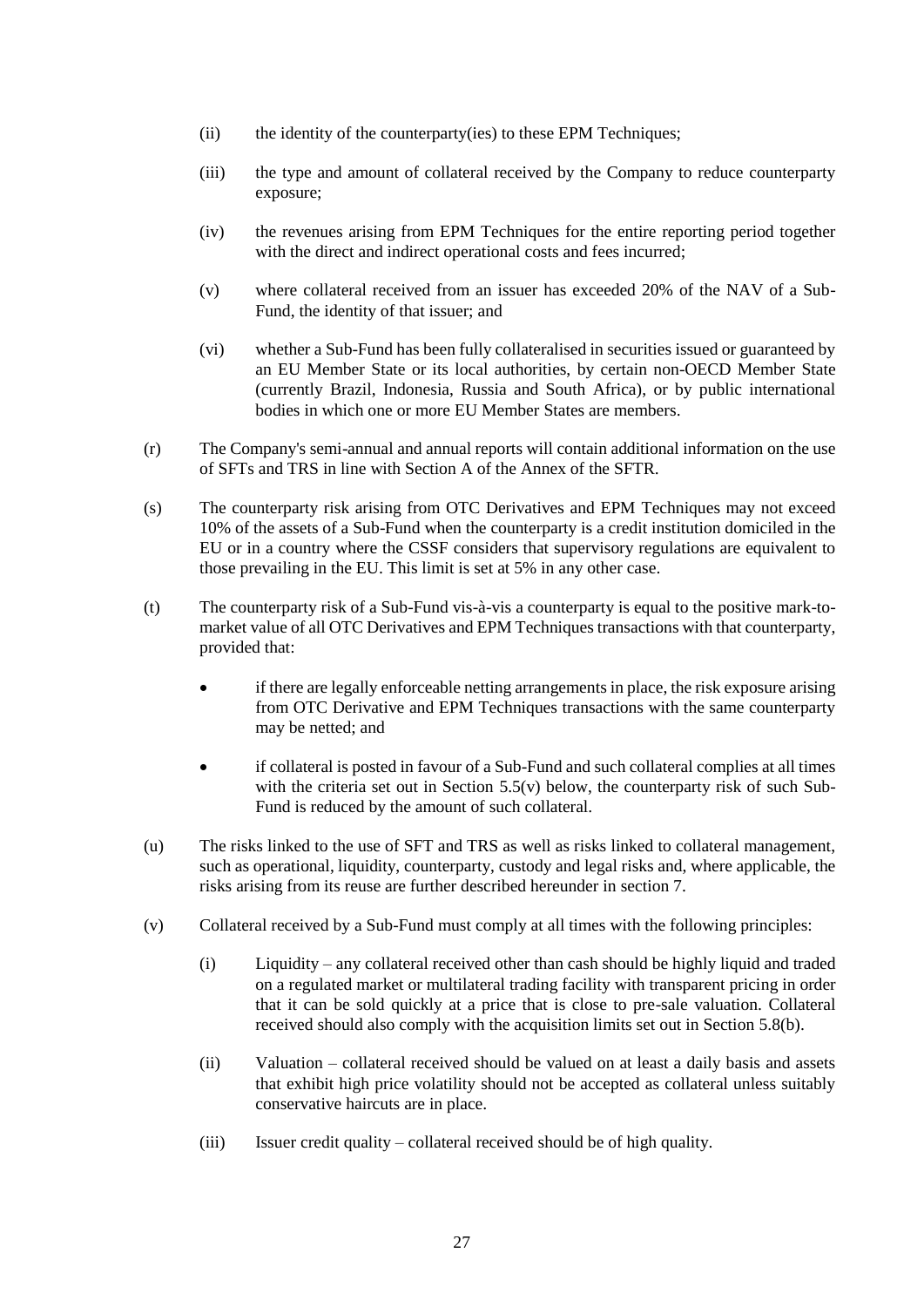- (iv) Correlation the collateral received by the Sub-Fund should be issued by an entity that is independent from the counterparty and is expected not to display a high correlation with the performance of the counterparty.
- (v) Collateral diversification (asset concentration) collateral should be sufficiently diversified in terms of country, markets and issuers. The criterion of sufficient diversification with respect to issuer concentration is considered to be respected if the Sub-Fund receives from a counterparty of OTC Derivative or EPM Techniques transactions a basket of collateral with a maximum exposure to a given issuer of 20% of its net asset value. When a Sub-Fund is exposed to different counterparties, the different baskets of collateral should be aggregated to calculate the 20% limit of exposure to a single issuer. By way of derogation, a Sub-Fund may be fully collateralised in different Transferable Securities and Money Market Instruments issued or guaranteed by an EU Member State or its local authorities, by certain non-OECD Member State (currently Brazil, Indonesia, Russia and South Africa), or by public international bodies in which one or more EU Member States are members, provided the Sub-Fund receives securities from at least six different issues and any single issue does not account for more than 30% of the Sub-Fund's NAV. Accordingly a Sub-Fund may be fully collateralised in securities issued or guaranteed by an eligible OECD Member State.
- (vi) Risks linked to the management of collateral, such as operational and legal risks, should be identified, managed and mitigated by the risk management process.
- (vii) Collateral received should be capable of being fully enforced by the Company for the account of the Sub-Fund at any time without reference to or approval from the counterparty.
- (w) The Sub-Funds will only accept the following assets as collateral:
	- (i) Liquid assets. Liquid assets include not only cash and short term bank certificates, but also money market instruments such as defined within the UCITS Directive. A letter of credit or a guarantee at first-demand given by a first class credit institution not affiliated to the counterparty are considered as equivalent to liquid assets.
	- (ii) Bonds issued or guaranteed by a Member State of the OECD or by their local public authorities or by supranational institutions and undertakings with EU, regional or world-wide scope.
	- (iii) Shares or units issued by money market UCIs calculating a daily net asset value and being assigned a rating of AAA or its equivalent.
	- (iv) Shares or units issued by UCITS investing mainly in bonds/shares mentioned in items [\(v\)](#page-27-0) and [\(vi\)](#page-27-1) below.
	- (v) Bonds issued or guaranteed by first class issuers offering an adequate liquidity.
	- (vi) Shares admitted to or dealt in on a regulated market of a Member State of the European Union or on a stock exchange of a Member State of the OECD, on the condition that these shares are included in a main index.
- <span id="page-27-1"></span><span id="page-27-0"></span> $(x)$  For the purpose of Section [5.5\(v\)](#page-23-0) above, all assets received by a Sub-Fund in the context of EPM Techniques should be considered as collateral.
- (y) Non-cash collateral received by a Sub-Fund may not be sold, re-invested or pledged.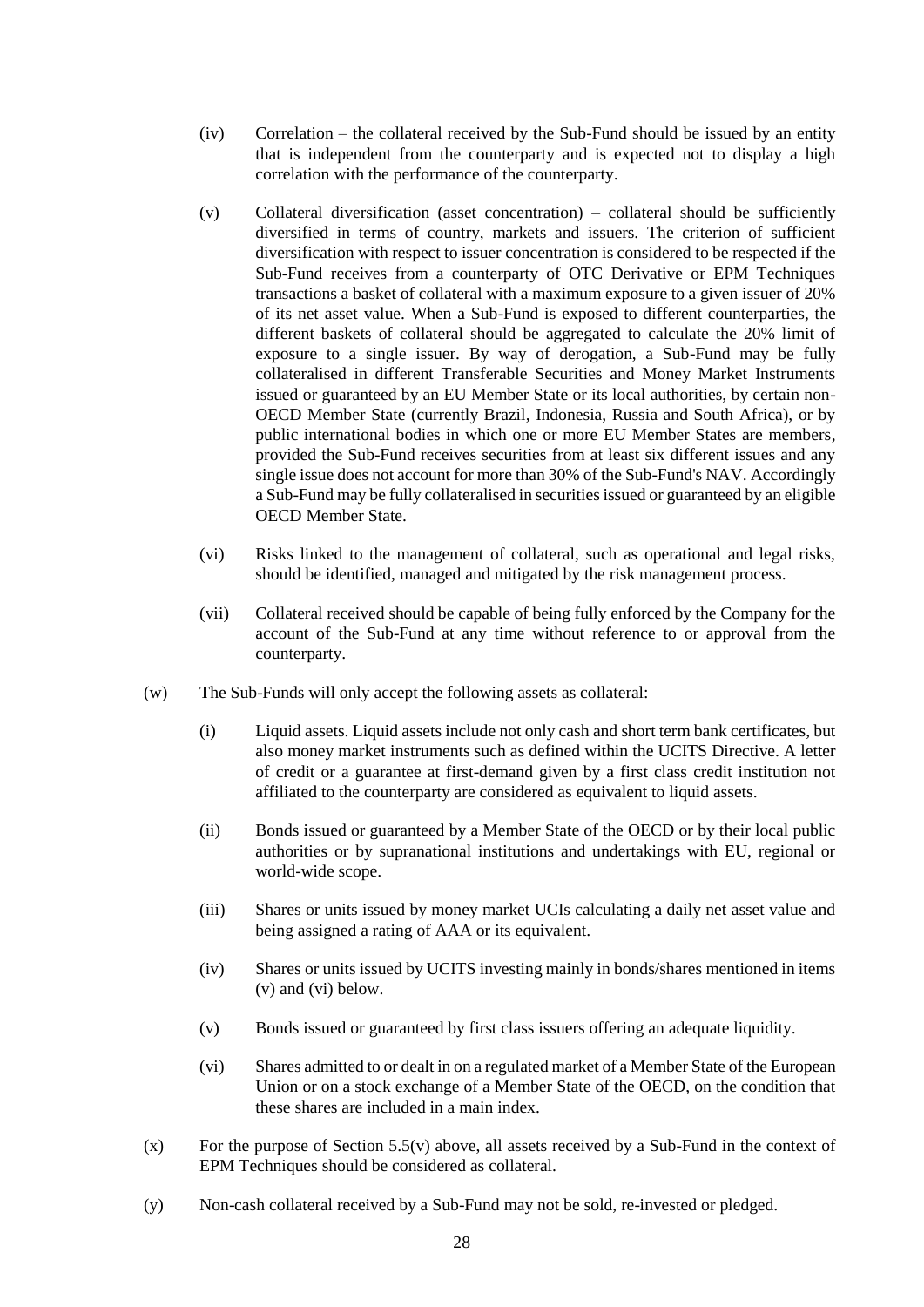- (z) Cash collateral received by a Sub-Fund can only be:
	- (i) placed on deposit with credit institutions which either have their registered office in an EU Member State or are subject to prudential rules considered by the CSSF as equivalent to those laid down in Community law;
	- (ii) invested in high-quality government bonds;
	- (iii) used for the purpose of reverse Repurchase Transactions provided the transactions are with credit institutions subject to prudential supervision and the Company is able to recall at any time the full amount of cash on accrued basis;
	- (iv) invested in Short-Term Money Market Funds as defined in the CESR Guidelines 10- 049 on a Common Definition of European Money Market Funds.
- (aa) Collateral posted in favour of a Sub-Fund under a title transfer arrangement should be held by the Depositary, or one of its correspondents or sub-custodians provided that the Depositary has delegated the custody of the collateral to such correspondent or sub-custodian. Collateral posted in favour of a Sub-Fund under a security interest arrangement (eg, a pledge) can be held by a third party custodian which is subject to prudential supervision, and which is unrelated to the provider of the collateral.
- (bb) Re-invested cash collateral will be diversified in accordance with the diversification requirements applicable to non-cash collateral under paragraph (w) above.
- (cc) In accordance with Circular 14/592, the Management Company has a haircut policy relating to the classes of assets received as collateral by or for the account of the Company. Haircuts are assessed based on collateral credit quality, price volatility and tenor.

According to the Management Company's haircut policy, the following minimum discounts will be applied:

|      | Type of collateral                                                                                                                                                                                                                                                                                                                                                  | Minimum<br>discount |
|------|---------------------------------------------------------------------------------------------------------------------------------------------------------------------------------------------------------------------------------------------------------------------------------------------------------------------------------------------------------------------|---------------------|
| (i)  | Liquid assets. Liquid assets include not only cash and<br>short term bank certificates, but also money market<br>instruments such as defined within the UCITS<br>Directive. A letter of credit or a guarantee at first-<br>demand given by a first class credit institution not<br>affiliated to the counterparty are considered as<br>equivalent to liquid assets. | $0\%$               |
| (ii) | Bonds issued or guaranteed by a Member State of the<br>OECD or by their local public authorities or by<br>supranational institutions and undertakings with EU,<br>regional or world-wide scope.                                                                                                                                                                     | $1\%$               |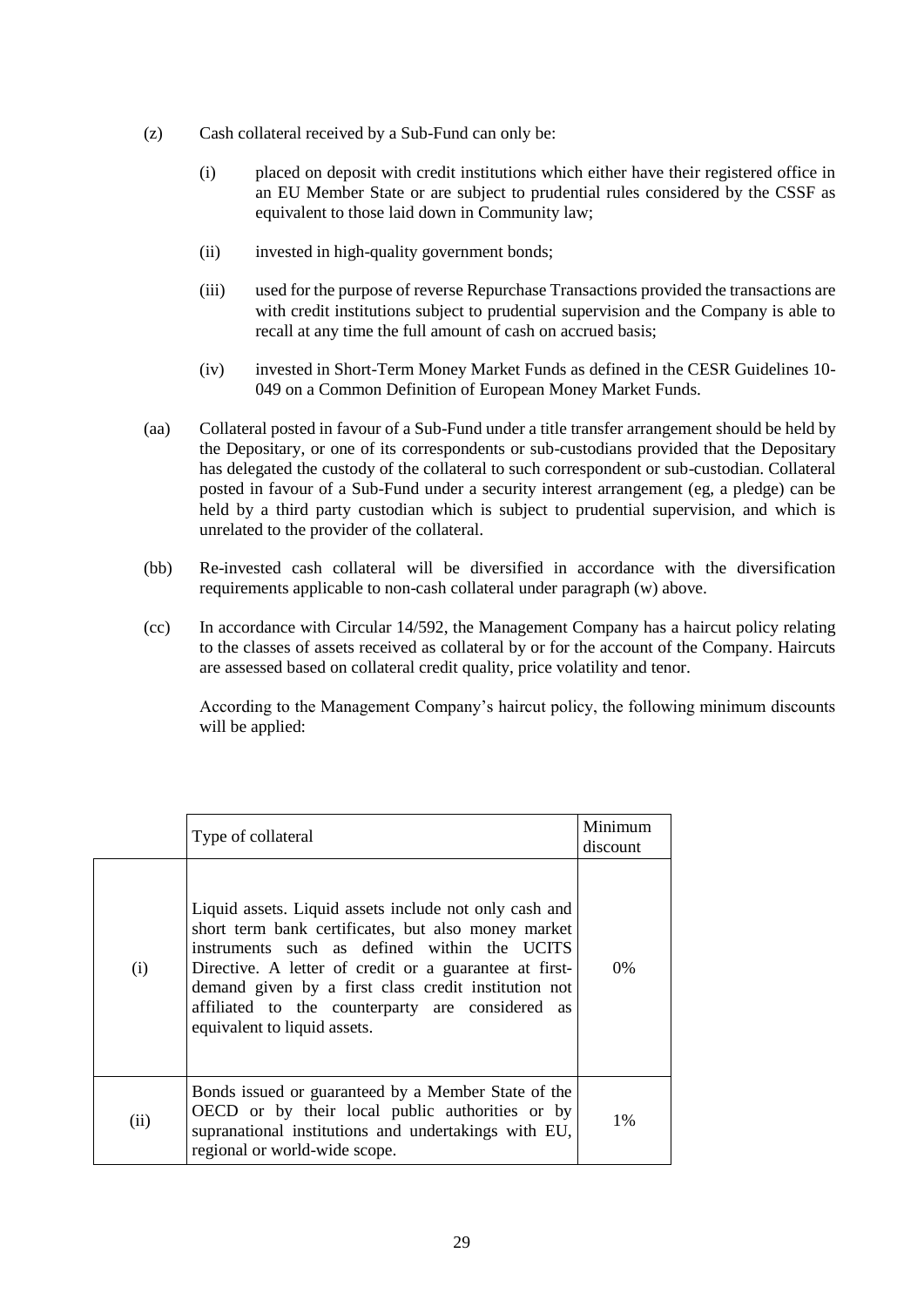| (iii) | Shares or units issued by money market UCIs<br>calculating a daily net asset value and being assigned a<br>rating of AAA or its equivalent.                                                                                 | 2% |
|-------|-----------------------------------------------------------------------------------------------------------------------------------------------------------------------------------------------------------------------------|----|
| (iv)  | Shares or units issued by UCITS investing mainly in<br>bonds/shares mentioned in items (v) and (vi) below.                                                                                                                  | 4% |
| (v)   | Bonds issued or guaranteed by first class issuers<br>offering an adequate liquidity.                                                                                                                                        | 5% |
| (vi)  | Shares admitted to or dealt in on a regulated market of<br>a Member State of the European Union or on a stock<br>exchange of a Member State of the OECD, on the<br>condition that these shares are included in a main index | 5% |

In addition to the above haircuts, additional haircuts of a minimum of 1% may be applied to any collateral in a different currency to that of the original transaction.

# 5.6 **Master- Feeder structures**

To the extent permissible under the 2010 Law, a Sub-Fund may act as a feeder fund (the **Feeder**), ie invest its assets in another UCITS or the sub-funds thereof.

The following conditions apply: the Feeder must invest at least 85% of its assets in shares/units of another UCITS or of a sub-fund of such UCITS (the **Master**), which is not itself a Feeder nor holds units/shares of a Feeder. The Sub-Fund, as Feeder, may not invest more than 15% of its assets in one or more of the following:

- (a) ancillary liquid assets in accordance with Article 41(2) second paragraph of the 2010 Law;
- (b) financial derivative instruments, which may be used only for hedging purposes, in accordance with Article 41 (1) point g) and Article 42 (2) and (3) of the  $2010$  Law;
- (c) movable and immovable property which is essential for the direct pursuit of the Company's business.

When a Sub-Fund qualifying as a Feeder invests in the shares/units of a Master, the Master may not charge subscription or redemption fees on account of the Sub-Fund's investment in the shares/units of the Master.

Should a Sub-Fund qualify as a Feeder, a description of all remuneration and reimbursement of costs payable by the Feeder by virtue of its investments in shares/units of the Master, as well as the aggregate charges of both the Feeder and the Master, will be disclosed in the Sub-Fund's relevant Special Section. In its annual report, the Company will include a statement on the aggregate charges of both the Feeder and the Master.

Should a Sub-Fund qualify as a Master, the Feeder will not be charged any subscription fees, redemption fees or contingent deferred sales charges, conversion fees, from the Master.

# 5.7 **Tolerances and multiple compartment issuers**

If, because of reasons beyond the control of the Company or the exercising of subscription rights, the limits mentioned in this Sectio[n 5](#page-19-1) are exceeded, the Company must have as a priority objective in its sale transactions to reduce these positions within the prescribed limits, taking into account the best interest of the Shareholders.

Provided that they continue to observe the principles of risk diversification, newly established Sub-Funds may deviate from the limits mentioned under Sections [5.2,](#page-21-2) [5.3](#page-22-2) and [5.4](#page-23-1) for a period of six months following the date of their initial launch.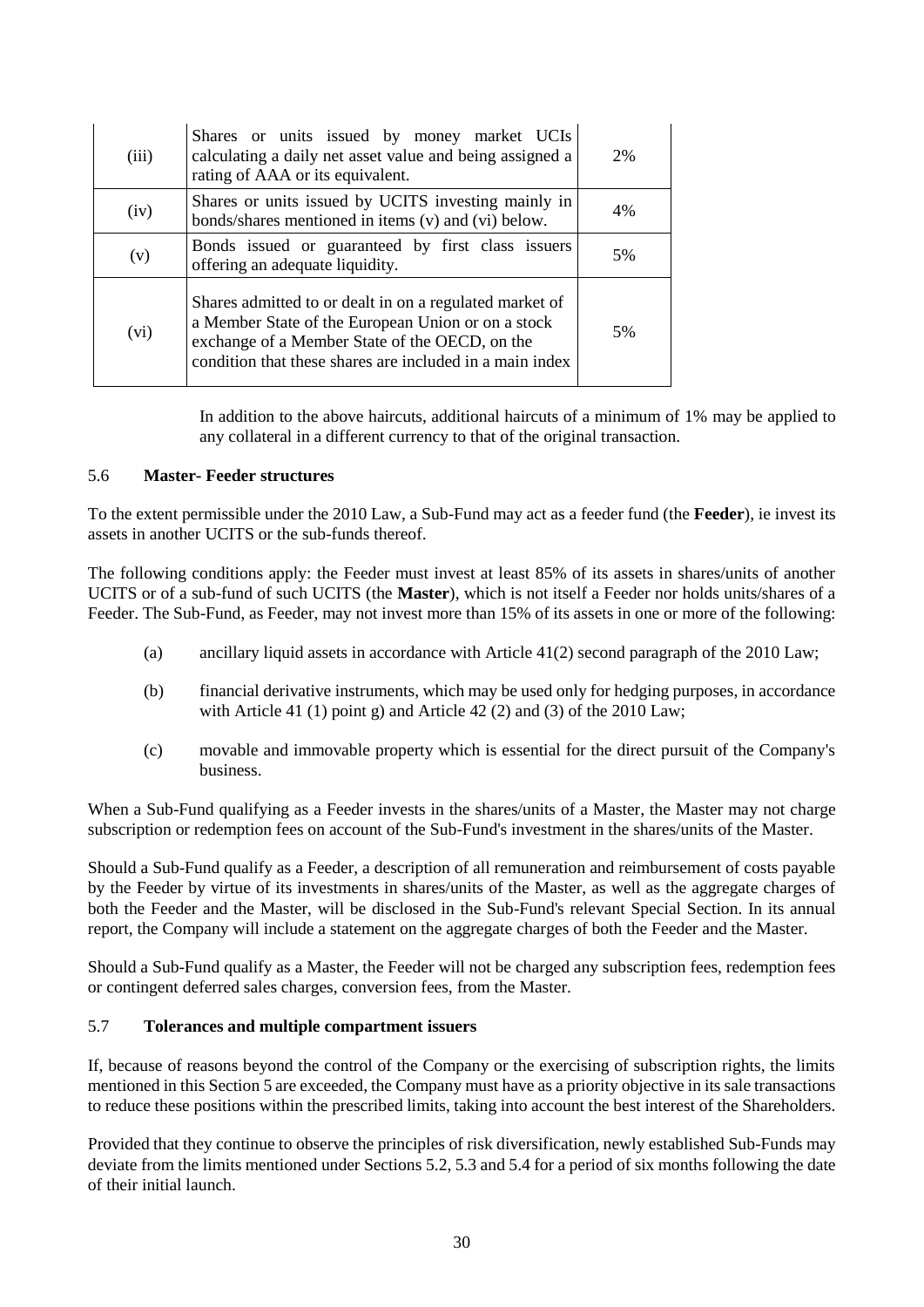If an issuer of Eligible Investments is a legal entity with multiple compartments and the assets of a compartment may only be used to satisfy the rights of the investors relating to that compartment and the rights of those creditors whose claims have arisen in connection with the setting-up, operation and liquidation of that compartment, each compartment is considered as a separate issuer for the purposes of applying the limits set forth under Sections [5.2,](#page-21-2) [5.3\(a\)](#page-22-3) and [5.4](#page-23-1) above

# <span id="page-30-0"></span>5.8 **Investment prohibitions**

The Company is prohibited from:

- (a) acquiring equities with voting rights that would enable the Company to exert a significant influence on the management of the issuer in question;
- <span id="page-30-1"></span>(b) acquiring, for the account of each Sub-Fund, more than
	- (i) 10% of the non-voting equities of one and the same issuer,
	- (ii) 10% of the debt securities issued by one and the same issuer,
	- (iii) 10% of the Money Market Instruments issued by one and the same issuer, or
	- (iv) 25% of the units of one and the same UCITS and/or other UCI.

The limits laid down in (ii), (iii), and (iv) may be disregarded at the time of acquisition if at that time the gross amount of the debt securities or of the Money Market Instruments, or the net amount of the securities in issue, cannot be calculated.

Transferable Securities and Money Market Instruments which, in accordance with article 48, paragraph 3 of the 2010 Law are issued or guaranteed by an EU Member State or its local authorities, by another Member State of the OECD or which are issued by public international organisations of which one or more EU Member States are members are exempted from the above limits.

- (c) selling short Transferable Securities, Money Market Instruments and other Eligible Investments mentioned under Sections  $5.1(a)(v)$ , [\(vii\)](#page-20-6) and [\(viii\);](#page-21-3)
- (d) acquiring precious metals or related certificates;
- (e) investing in real estate and purchasing or selling commodities or commodities contracts;
- (f) borrowing on behalf of a particular Sub-Fund, unless:
	- (i) the borrowing is in the form of a back-to-back loan for the purchase of foreign currency;
	- (ii) the loan is only temporary and does not exceed 10% of the net assets of the Sub-Fund in question;
	- (iii) pursuant to the conditions set out under Section [5.1\(b\).](#page-21-4)
- (g) granting credits or acting as guarantor for third parties. This limitation does not refer to the purchase of Transferable Securities, Money Market Instruments and other Eligible Investments mentioned under Sections  $5.1(a)(v)$ , [\(vii\)](#page-20-6) and [\(viii\);](#page-21-3) that are not fully paid up.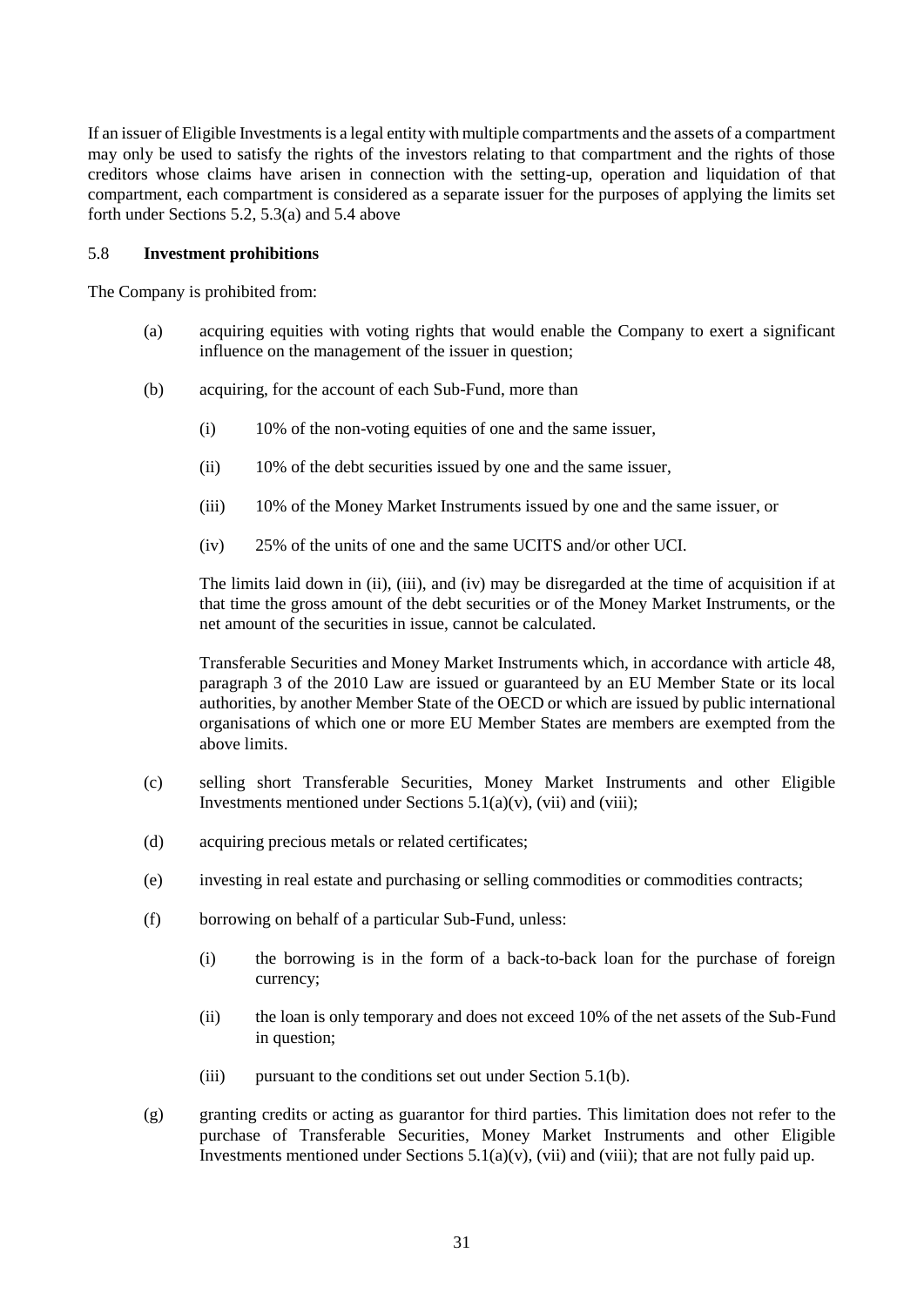# <span id="page-31-1"></span>5.9 **Cross-investments between Sub-Funds**

A Sub-Fund (the **Cross-investing Sub-Fund**) may invest in one ore more other Sub-Funds. Any acquisition of Shares of another Sub-Fund (the **Target Sub-Fund**) by the Cross-investing Sub-Fund is subject to the following conditions:

- (a) the Target Sub-Fund may not invest simultaneously in the Cross-investing Sub-Fund;
- (b) the Target Sub-Fund may not invest more than 10% of its net assets in UCITS (including other Sub-Funds) or other UCIs referred to in Section  $5.1(a)(v)$  of the General Section;
- (c) the voting rights attached to the Shares of the Target Sub-Fund are suspended during the investment by the Cross-investing Sub-Fund;
- (d) the value of the Share of the Target Sub-Fund held by the Cross-investing Sub-Fund are not taken into account for the purpose of assessing the compliance with the EUR 1,250,000 minimum capital requirement; and
- (e) duplication of management, subscription or redemption fees is prohibited.

# 5.10 **Sustainability**

The Management Company is a signatory of the United Nations Principles for Responsible Investment and has implemented a sustainability risks policy that can be consulted on its website.

The details on the integration of sustainability risks and/or on the promotion of environmental or social characteristics for each particular sub-fund can be found in the relevant special section for each Sub-Fund.

# <span id="page-31-0"></span>**6. CO-MANAGEMENT AND POOLING**

- 6.1 To ensure effective management of the Company, the Directors and the Management Company may decide to manage all or part of the assets of one or more Sub-Funds with those of other Sub-Funds in the Company (pooling technique) or, where applicable, to co-manage all or part of the assets, except for a cash reserve, if necessary, of one or more Sub-Funds with the assets of other Luxembourg investment funds or of one or more sub-funds of other Luxembourg investment funds (hereinafter referred to as the **Party(ies) to the co-managed assets**) for which the Depositary is the appointed depositary bank. These assets will be managed in accordance with the respective investment policies of the Parties to the co-managed assets, each of which is pursuing identical or comparable objectives. Parties to the co-managed assets will only participate in co-managed assets which are in accordance with the stipulations of their respective prospectuses and investment restrictions.
- 6.2 Each Party to the co-managed assets will participate in the co-managed assets in proportion to the assets it has contributed to the co-management. Assets and liabilities will be allocated to each Party to the co-managed assets in proportion to its contribution to the co-managed assets.
- 6.3 Each Party's rights to the co-managed assets apply to each line of investment in the said co-managed assets.
- 6.4 The aforementioned co-managed assets will be formed by the transfer of cash or, where applicable, other assets from each of the Parties participating in the co-managed assets. Thereafter, the Directors and the Management Company may regularly make subsequent transfers to the co-managed assets. The assets can also be transferred back to a Party to the co-managed assets for an amount not exceeding the participation of the said Party to the co-managed assets.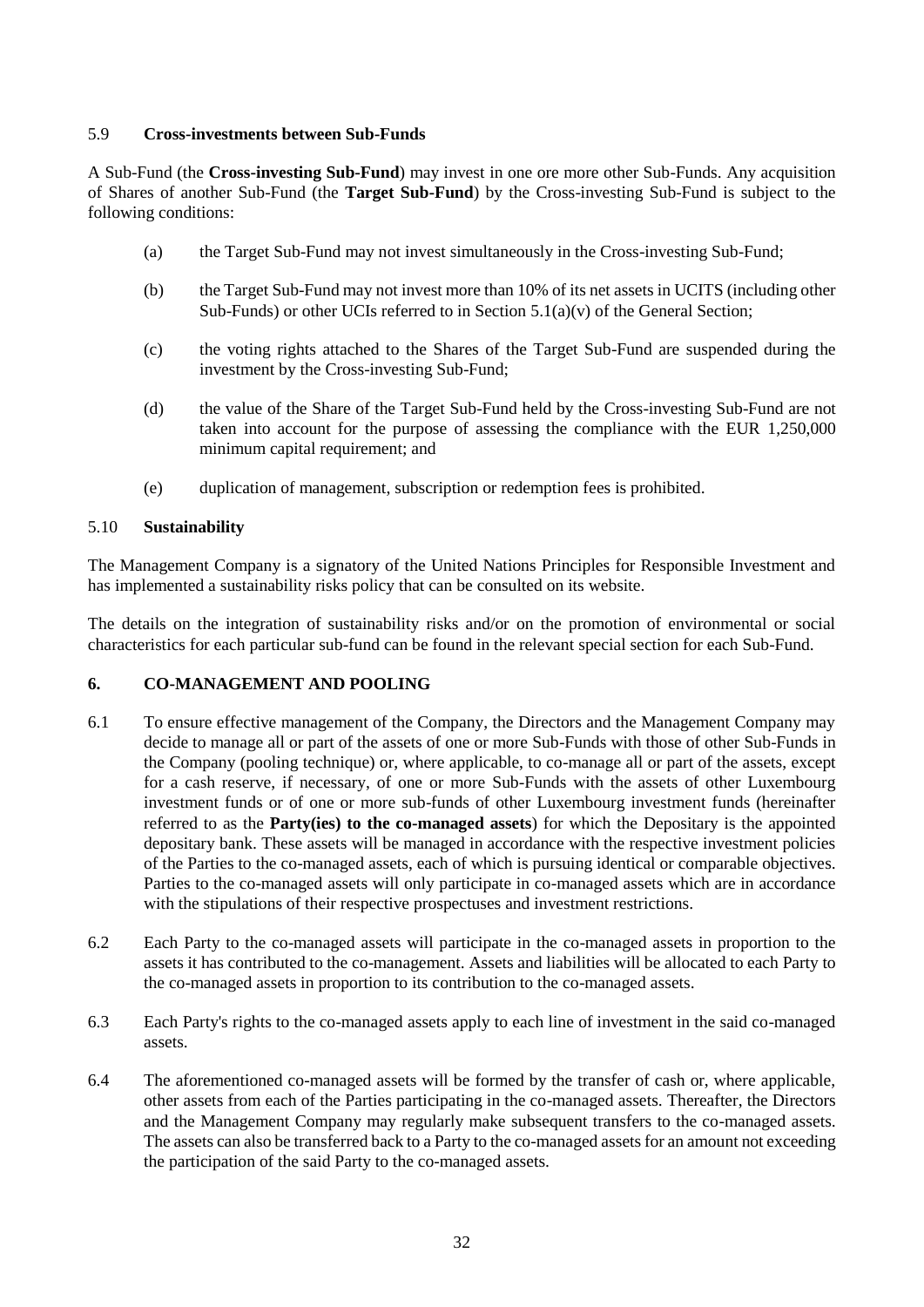- 6.5 Dividends, interest and other distributions deriving from income generated by the co-managed assets will accrue to each Party to the co-managed assets in proportion to its respective investment. Such income may be kept by the Party to the co-managed assets or reinvested in the co-managed assets.
- 6.6 All charges and expenses incurred in respect of the co-managed assets will be applied to these assets. Such charges and expenses will be allocated to each Party to the co-managed assets in proportion to its respective entitlement to the co-managed assets.
- 6.7 In the case of an infringement of the investment restrictions affecting a Sub-Fund of the Company, when such a Sub-Fund takes part in co-management and even if the manager has complied with the investment restrictions applicable to the co-managed assets in question, the Directors and the Management Company will ask the manager to reduce the investment in question in proportion to the participation of the Sub-Fund concerned in the co-managed assets or, where applicable, reduce its participation in the co-managed assets to a level that respects the investment restrictions of the Sub-Fund.
- 6.8 When the Company is liquidated or when the Directors and the Management Company decide, without prior notice, to withdraw the participation of the Company or a Sub-Fund from co-managed assets, the co-managed assets will be allocated to the Parties to the co-managed assets in proportion to their respective participation in the co-managed assets.
- 6.9 The investor must be aware of the fact that such co-managed assets are employed solely to ensure effective management inasmuch as all Parties to the co-managed assets have the same depositary bank. Co-managed assets are not distinct legal entities and are not directly accessible to investors. However, the assets and liabilities of each Sub-Fund of the Company will be constantly separated and identifiable.

# <span id="page-32-0"></span>**7. RISK FACTORS**

Before making an investment decision with respect to Shares of any Class in any Sub-Fund, prospective investors should carefully consider all of the information set out in this Prospectus and the relevant Special Section, as well as their own personal circumstances. Prospective investors should have particular regard to, among other matters, the considerations set out in this Section and under the Sections "Specific risk factors" and "Profile of the typical investor" in the relevant Special Section. The risk factors referred to therein, and in this document, alone or collectively, may reduce the return on the Shares of any Sub-Fund and could result in the loss of all or a proportion of a Shareholder's investment in the Shares of any Sub-Fund. The price of the Shares of any Sub-Fund can go down as well as up and their value is not guaranteed. Shareholders may not receive, at redemption or liquidation, the amount that they originally invested in any Class or any amount at all.

The risks may include or relate to equity markets, bond markets, foreign exchange rates, interest rates, credit risk, the use of derivatives, counterparty risk, market volatility and political risks. The risk factors set out in this Prospectus, the Key Investor Information Document and the relevant Special Section are not exhaustive. There may be other risks that a prospective investor should consider that are relevant to its own particular circumstances or generally.

An investment in the Shares of any Sub-Fund is only suitable for investors who (either alone or in conjunction with an appropriate financial or other adviser) are capable of evaluating the merits and risks of such an investment and who have sufficient resources to be able to bear any losses that may result therefrom.

Before making any investment decision with respect to the Shares, prospective investors should consult their own stockbroker, bank manager, lawyer, solicitor, accountant and/or financial adviser and carefully review and consider such an investment decision in the light of the foregoing and the prospective investor's personal circumstances.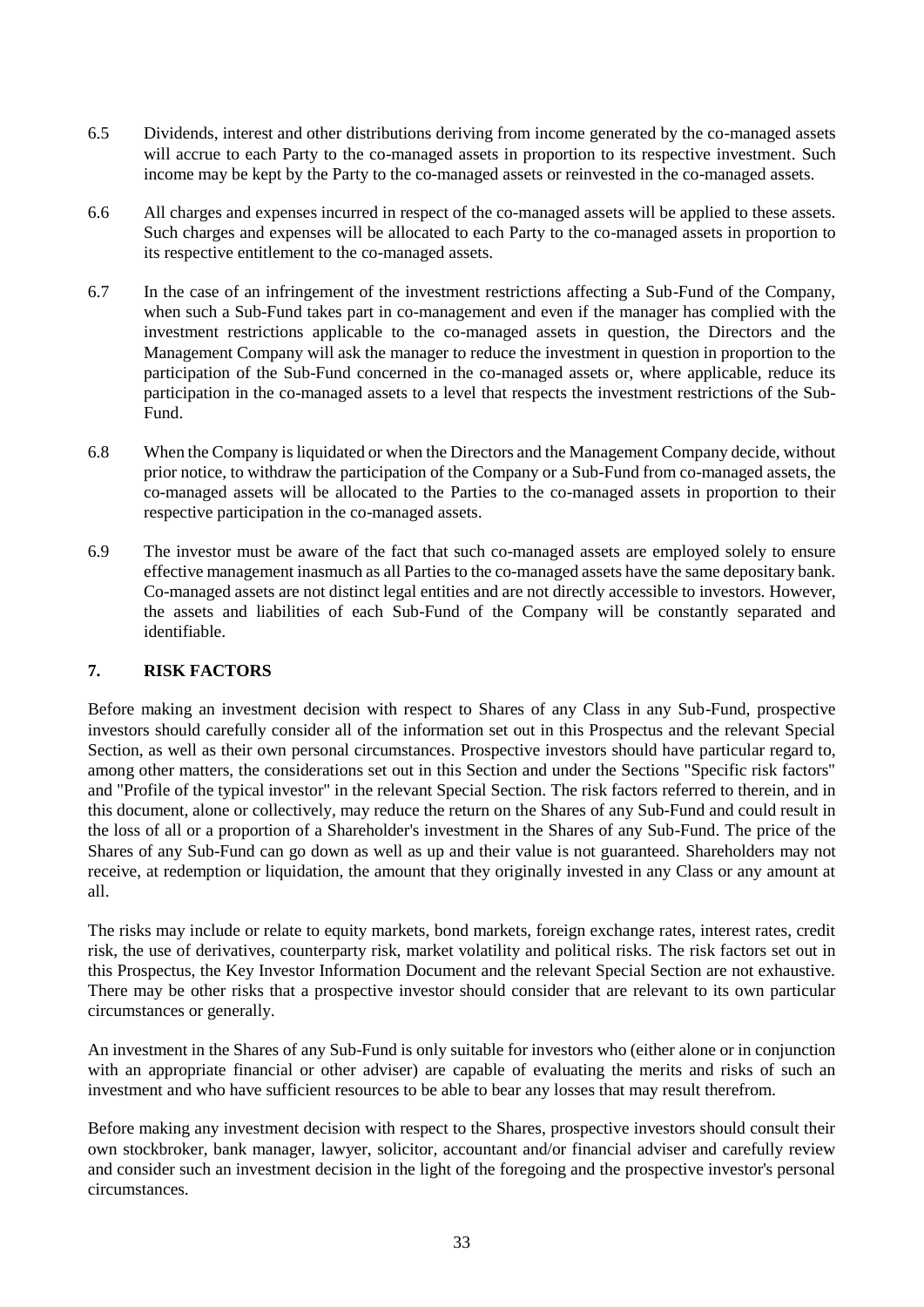The Company is intended to be a medium to long-term investment vehicle (depending on the investment policy of the relevant Sub-Funds). Shares may however be redeemed on each Valuation Day. Substantial redemptions of Shares by Shareholders within a limited period of time could cause the Company to liquidate positions more rapidly than would otherwise be desirable, which could adversely affect the value of both the Shares being redeemed and the outstanding Shares. In addition, regardless of the period of time in which redemptions occur, the resulting reduction in the Net Asset Value per Share could make it more difficult for the Company to generate trading profits or recover losses.

# 7.1 **Investments in emerging markets**

- (a) In certain countries, there is the possibility of expropriation of assets, confiscatory taxation, political or social instability or diplomatic developments which could affect investment in those countries. There may be less publicly available information about certain financial instruments than some investors would find customary and entities in some countries may not be subject to accounting, auditing and financial reporting standards and requirements comparable to those to which certain investors may be accustomed. Certain financial markets, while generally growing in volume, have for the most part, substantially less volume than more developed markets, and securities of many companies are less liquid and their prices more volatile than securities of comparable companies in more sizeable markets. There are also varying levels of government supervision and regulation of exchanges, financial institutions and issuers in various countries. In addition, the manner in which foreign investors may invest in securities in certain countries, as well as limitations on such investments, may affect the investment operations of the Sub-Funds.
- (b) Emerging country debt will be subject to high risk and will not be required to meet a minimum rating standard and may not be rated for creditworthiness by any internationally recognised credit rating organisation. The issuer or governmental authority that controls the repayment of an emerging country's debt may not be able or willing to repay the principal and/or interest when due in accordance with the terms of such debt. As a result of the foregoing, a government obligor may default on its obligations. If such an event occurs, the Company may have limited legal recourse against the issuer and/or guarantor. Remedies must, in some cases, be pursued in the courts of the defaulting party itself, and the ability of the holder of foreign government debt securities to obtain recourse may be subject to the political climate in the relevant country. In addition, no assurance can be given that the holders of commercial debt will not contest payments to the holders of other foreign government debt obligations in the event of default under their commercial bank loan agreements.
- (c) Settlement systems in emerging markets may be less well organised than in developed markets. Thus, there may be a risk that settlement may be delayed and that cash or securities of the Sub-Funds may be in jeopardy because of failures or of defects in the systems. In particular, market practice may require that payment will be made prior to receipt of the security which is being purchased or that delivery of a security must be made before payment is received. In such cases, default by a broker or bank (the **Counterparty**) through whom the relevant transaction is effected might result in a loss being suffered by Sub-Funds investing in emerging market securities.
- (d) The Company will seek, where possible, to use Counterparties whose financial status is such that this risk is reduced. However, there can be no certainty that the Company will be successful in eliminating this risk for the Sub-Funds, particularly as Counterparties operating in emerging markets frequently lack the substance or financial resources of those in developed countries.
- (e) There may also be a danger that, because of uncertainties in the operation of settlement systems in individual markets, competing claims may arise in respect of securities held by or to be transferred to the Sub-Funds. Furthermore, compensation schemes may be non-existent or limited or inadequate to meet the Company's claims in any of these events.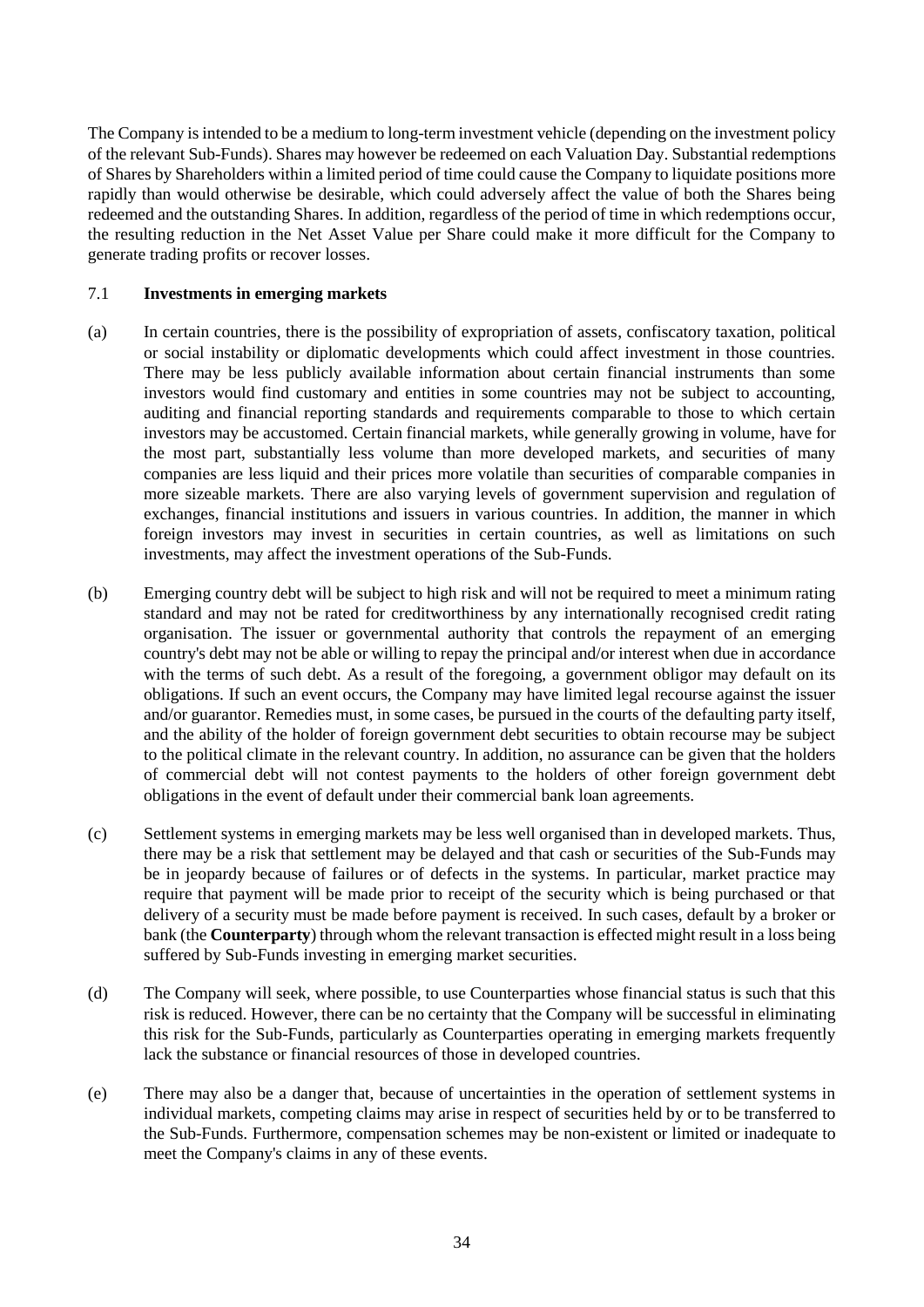- (f) In some Eastern European countries there are uncertainties with regard to the ownership of properties. As a result, investing in Transferable Securities issued by companies holding ownership of such Eastern European properties may be subject to increased risk.
- (g) Furthermore, investments in Russia are currently subject to certain heightened risks with regard to the ownership and custody of securities. In Russia this is evidenced by entries in the books of a company or its registrar (which is neither an agent nor responsible to the Depositary). No certificates representing ownership of Russian companies will be held by the Depositary or any of its local correspondents or in an effective central depository system. As a result of this system and the lack of the effective state regulation and enforcement, the Company could lose its registration and ownership of Russian securities through fraud, negligence or even mere oversight. In addition, Russian securities have an increased custodial risk associated with them as such securities are, in accordance with market practice, held in custody with Russian institutions which may not have adequate insurance coverage to cover loss due to theft, destruction or default whilst such assets are in its custody.
- (h) Some Sub-Funds may invest a significant portion of their net assets in securities or corporate bonds issued by companies domiciled, established or operating in Russia as well as, as the case may be, in debt securities issued by the Russian government as more fully described for each relevant Sub-Fund in its investment policy.

# 7.2 **Investments in small capitalisation companies**

There are certain risks associated with investing in small cap stocks and the securities of small companies. The market prices of these securities may be more volatile than those of larger companies. Because small companies normally have fewer shares outstanding than larger companies it may be more difficult to buy and sell significant amounts of shares without affecting market prices. There is typically less publicly available information about these companies than for larger companies. The lower capitalisation of these companies and the fact that small companies may have smaller product lines and command a smaller market share than larger companies may make them more vulnerable to fluctuation in the economic cycle.

# 7.3 **Use of financial derivative instruments**

While the prudent use of financial derivative instruments can be beneficial, derivatives also involve risks different from, and, in certain cases, greater than, the risks presented by more traditional investments. The following is a general discussion of important risk factors and issues concerning the use of derivatives that investors should understand before investing in a Sub-Fund.

# (a) **Market risk**

This is a general risk that applies to all investments meaning that the value of a particular derivative may change in a way which may be detrimental to a Sub-Fund's interests.

# (b) **Control and monitoring**

Derivative products are highly specialised instruments that require investment techniques and risk analysis different from those associated with equity and fixed income securities. The use of derivative techniques requires an understanding not only of the underlying assets of the derivative but also of the derivative itself, without the benefit of observing the performance of the derivative under all possible market conditions. In particular, the use and complexity of derivatives require the maintenance of adequate controls to monitor the transactions entered into, the ability to assess the risk that a derivative adds to a Sub-Fund and the ability to forecast the relative price, interest rate or currency rate movements correctly.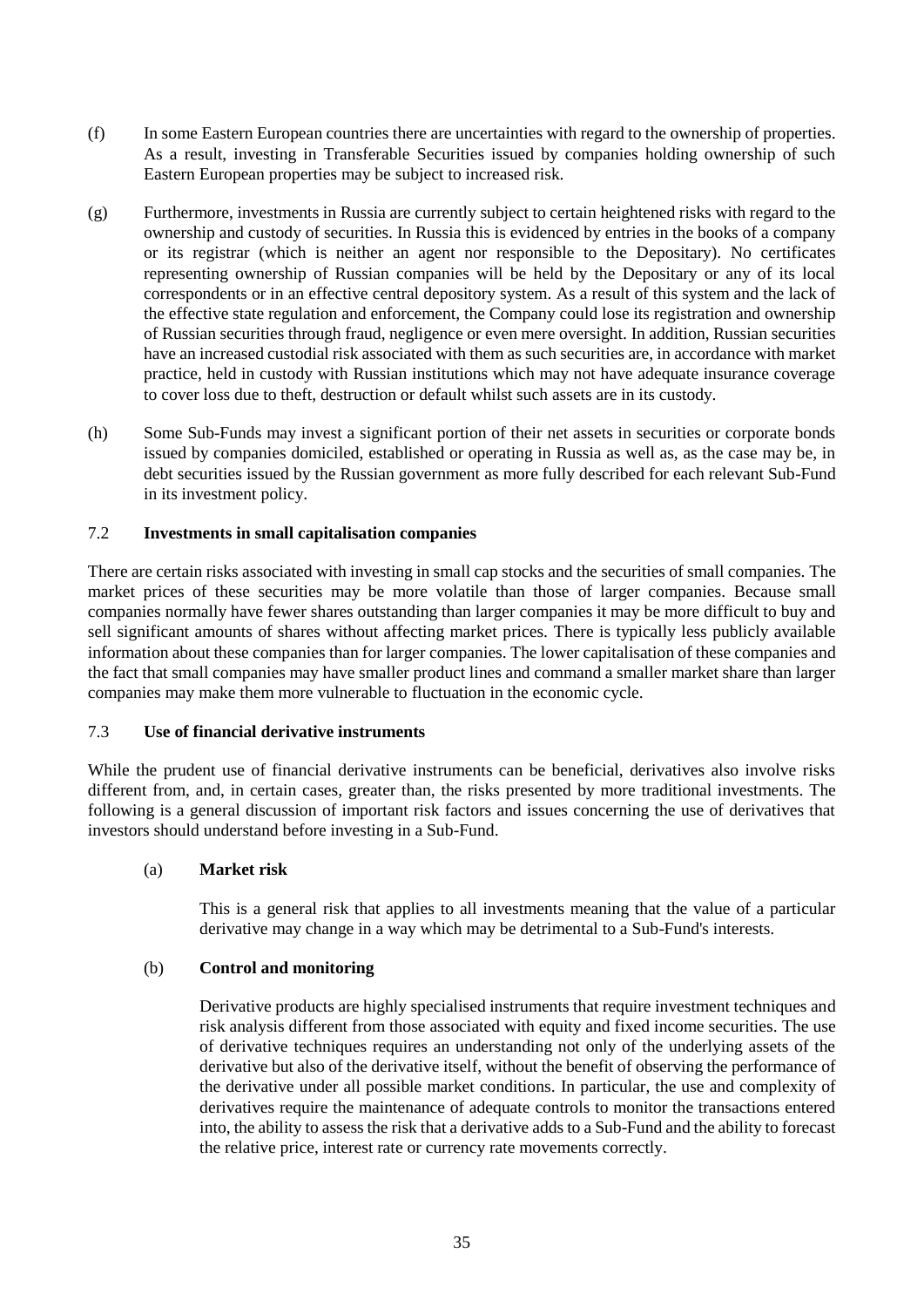# (c) **Liquidity risk**

Liquidity risk exists when a particular instrument is difficult to purchase or sell. If a derivative transaction is particularly large or if the relevant market is illiquid, it may not be possible to initiate a transaction or liquidate a position at an advantageous price (however, the Company will only enter into OTC Derivatives if it is allowed to liquidate such transactions at any time at fair value).

# (d) **Counterparty risk**

A Sub-Fund may enter into transactions in OTC markets, which will expose the Sub-Funds to the credit of its counterparties and their ability to satisfy the terms of such contracts. For example, a Sub-Fund may enter into swap arrangements or other derivative techniques as specified in the relevant Special Section, each of which exposes the Sub-Fund to the risk that the counterparty may default on its obligations to perform under the relevant contract. In the event of a bankruptcy or insolvency of a counterparty, a Sub-Fund could experience delays in liquidating the position and significant losses, including declines in the value of its investment during the period in which the Company seeks to enforce its rights, inability to realise any gains on its investment during such period and fees and expenses incurred in enforcing its rights. There is also a possibility that the above agreements and derivative techniques are terminated due, for instance, to bankruptcy, supervening illegality or change in the tax or accounting laws relative to those at the time the agreement was originated. However, this risk is limited in view of the investment restrictions laid down in under Section [5](#page-19-1) of the General Section.

# (e) **Different maturity**

The Company will enter into derivative contracts with a maturity date which may be different from the maturity date of the Sub-Fund. There can be no assurance that any new derivative contracts entered into will have terms similar to those previously entered into.

# <span id="page-35-0"></span>(f) **TRS**

Because it does not involve physically holding the securities, synthetic replication through total return (or unfunded swaps) and fully-funded swaps can provide a means to obtain exposure to difficult-to-implement strategies that would otherwise be very costly and difficult to have access to with physical replication. Synthetic replication therefore involves lower costs than physical replication. Synthetic replication however involves counterparty risk. If the Sub-Fund engages in OTC Derivatives, there is the risk – beyond the general counterparty risk – that the counterparty may default or not be able to meet its obligations in full. Where the Company and any of its Sub-Funds enters into TRS on a net basis, the two payment streams are netted out, with the Company or each Sub-Fund receiving or paying, as the case may be, only the net amount of the two payments. TRS entered into on a net basis do not involve the physical delivery of investments, other underlying assets or principal. Accordingly, it is intended that the risk of loss with respect to TRS is limited to the net amount of the difference between the total rate of return of a reference investment, index or basket of investments and the fixed or floating payments. If the other party to a TRS defaults, in normal circumstances the Company's or relevant Sub-Fund's risk of loss consists of the net amount of total return payments that the Company or Sub-Fund is contractually entitled to receive.

# (g) **Other risks**

Other risks in using derivatives include the risk of differing valuations of derivatives arising out of different permitted valuation methods and the inability of derivatives to correlate perfectly with underlying securities, rates and indices. Many derivatives, in particular OTC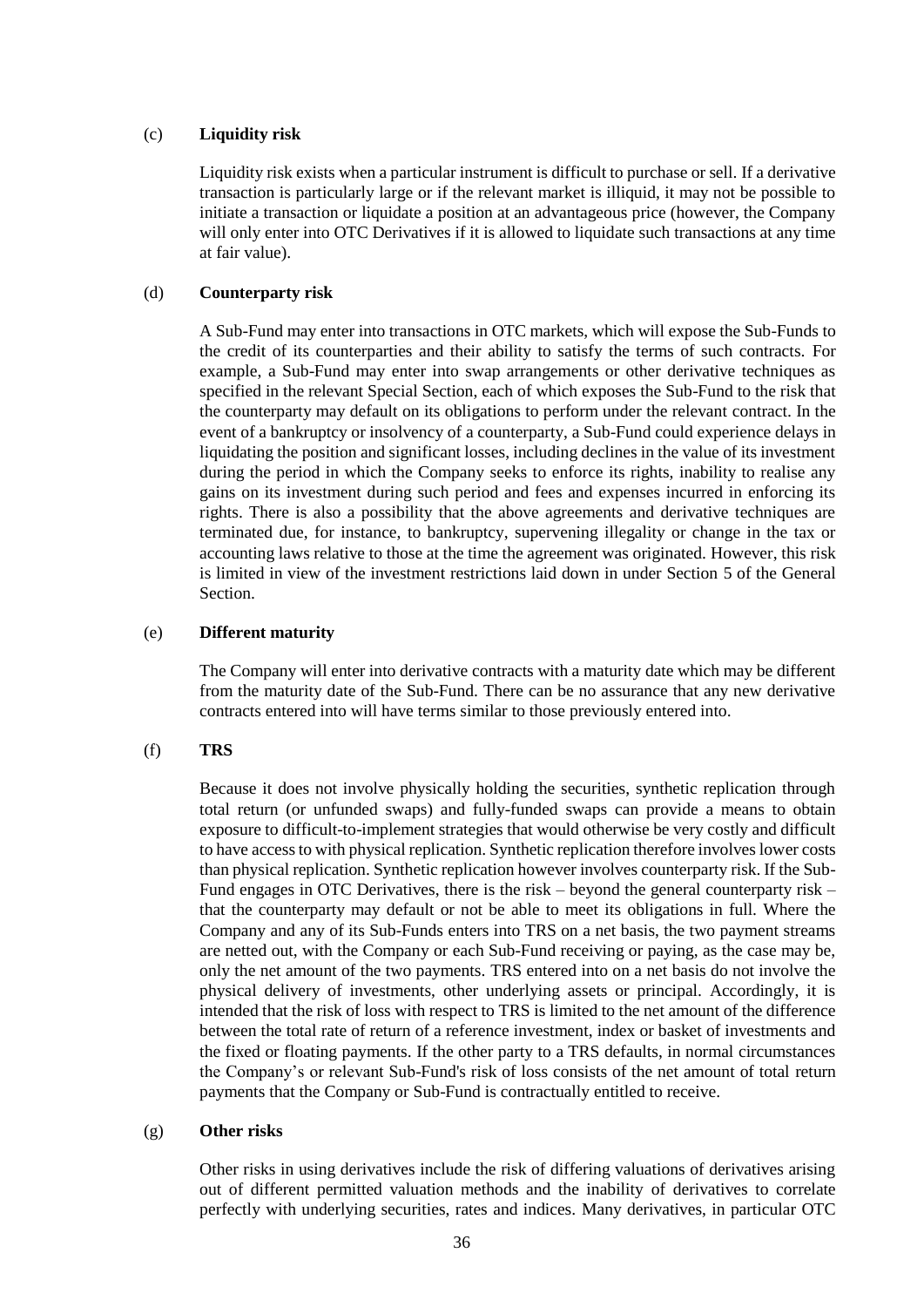Derivatives, are complex and often valued subjectively and the valuation can only be provided by a limited number of market professionals which often are acting as counterparties to the transaction to be valued. Inaccurate valuations can result in increased cash payment requirements to counterparties or a loss of value to a Sub-Fund. However, this risk is limited as the valuation method used to value OTC Derivatives must be verifiable by an independent auditor.

Derivatives do not always perfectly or even highly correlate or track the value of the securities, rates or indices they are designed to track. Consequently, a Sub-Fund's use of derivative techniques may not always be an effective means of, and sometimes could be counterproductive to, following a Sub-Fund's investment objective.

# (h) **Particular risks in relation to interest rate, currency, total return swaps, credit default swaps and interest rate swaptions**

A Sub-Fund may, as a part of its investment policy, enter into interest rate, currency, total return swaps, credit default swaps and interest rate swaptions agreements. Interest rate swaps involve the exchange by a Sub-Fund with another party of their respective commitments to pay or receive interest, such as an exchange of fixed rate payments for floating rate payments. Currency swaps may involve the exchange of rights to make or receive payments in specified currencies. Total return swaps involve the exchange of the right to receive the total return, coupons plus capital gains or losses, of a specified reference asset, index or basket of assets against the right to make fixed or floating payments.

Where a Sub-Fund enters into interest rate or total return swaps on a net basis, the two payment streams are netted out, with each Sub-Fund receiving or paying, as the case may be, only the net amount of the two payments. Interest rate or total return swaps entered into on a net basis do not involve the physical delivery of investments, other underlying assets or principal. Accordingly, it is intended that the risk of loss with respect to interest rate swaps is limited to the net amount of interest payments that the Sub-Fund is contractually obligated to make (or in the case of total return swaps, the net amount of the difference between the total rate of return of a reference investment, index or basket of investments and the fixed or floating payments). If the other party to an interest rate or total return swap defaults, in normal circumstances the Sub-Fund's risk of loss consists of the net amount of interest or total return payments that the Sub-Fund is contractually entitled to receive. In contrast, currency swaps usually involve the delivery of the entire principal value of one designated currency in exchange for the other designated currency. Therefore, the entire principal value of a currency swap is subject to the risk that the other party to the swap will default on its contractual delivery obligations.

A Sub-Fund may use credit default swaps. A credit default swap is a bilateral financial contract in which one counterparty (the protection buyer) pays a periodic fee in return for a contingent payment by the protection seller following a credit event of a reference issuer. The protection buyer must either sell particular obligations issued by the reference issuer for its par value (or some other designated reference or strike price) when a credit event (such as bankruptcy or insolvency) occurs or receive a cash settlement based on the difference between the market price and such reference price.

A Sub-Fund may use credit default swaps in order to hedge the specific credit risk of some of the issuers in its portfolio by buying protection. In addition, a Sub-Fund may buy protection under credit default swaps without holding the underlying assets provided that the aggregate premiums paid together with the present value of the aggregate premiums still payable in connection with credit default swaps purchased may not, at any time, exceed the net assets of the relevant Sub-Fund.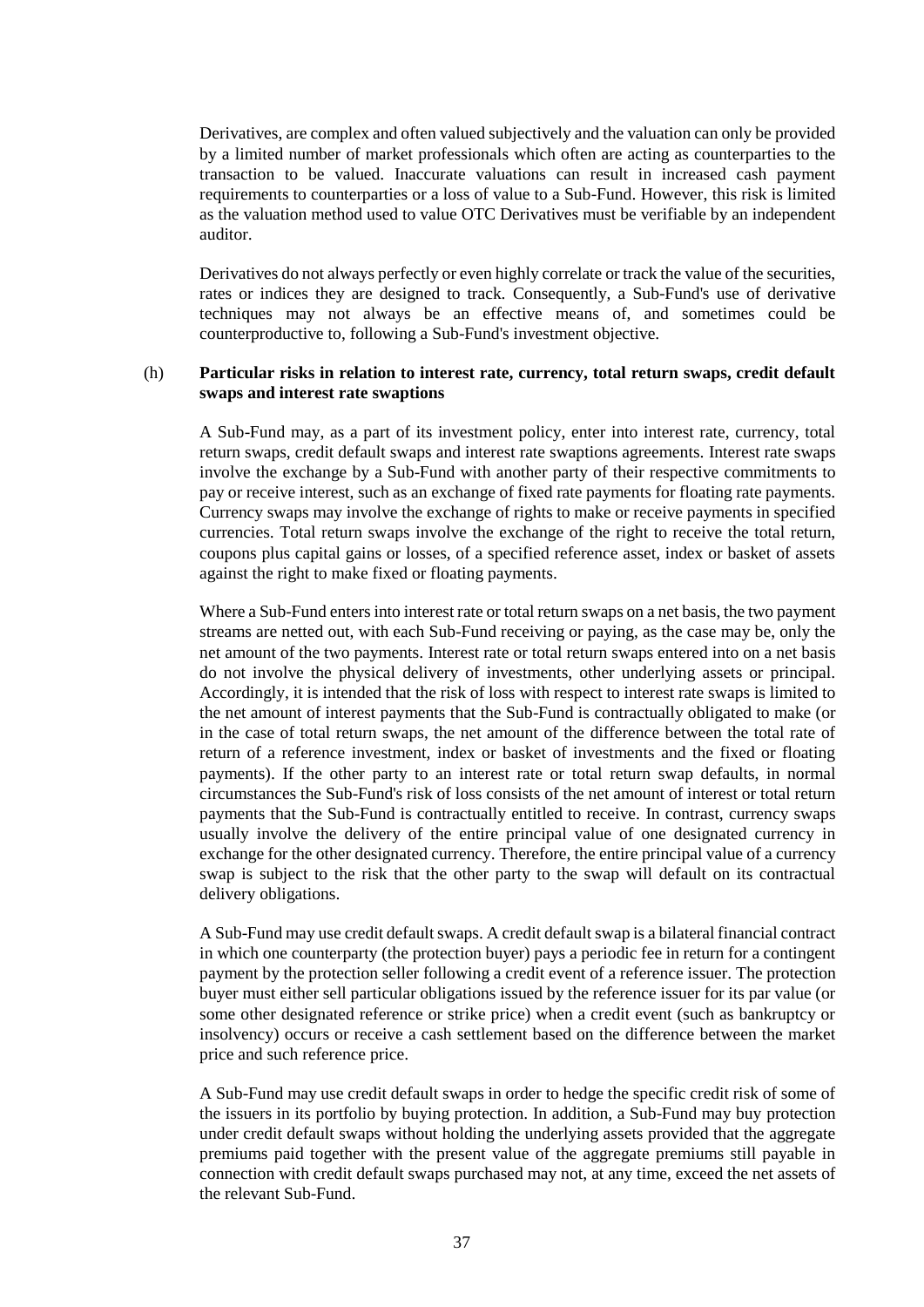A Sub-Fund may also sell protection under credit default swaps in order to acquire a specific credit exposure. In addition, the aggregate commitments in connection with such credit default swaps may not, at any time, exceed the value of the net assets of the relevant Sub-Fund.

A Sub-Fund may also purchase a receiver or payer interest rate swaption contract. These give the purchaser the right, but not the obligation to enter into an interest rate swap at a preset interest rate within a specified period of time. The interest rate swaption buyer pays a premium to the seller for this right. A receiver interest rate swaption gives the purchaser the right to receive fixed payments in return for paying a floating rate of interest. A payer interest rate swaption would give the purchaser the right to pay a fixed rate of interest in return for receiving a floating rate payment stream.

The use of interest rate, currency, total return swaps, credit default swaps and interest rate swaptions is a highly specialised activity which involves investment techniques and risks different from those associated with ordinary portfolio securities transactions. If the Company, Management Company and/or Investment Manager (if any) is incorrect in its forecasts of market values, interest rates and currency exchange rates, the investment performance of the Sub-Fund would be less favourable than it would have been if these investment techniques were not used.

#### 7.4 **Use of structured finance securities**

Structured finance securities include, without limitation, securitised credit and portfolio credit-linked notes.

Securitised credit is securities primarily serviced, or secured, by the cash flows of a pool of receivables (whether present or future) or other underlying assets, either fixed or revolving. Such underlying assets may include, without limitation, residential and commercial mortgages, leases, credit card receivables as well as consumer and corporate debt. Securitised credit can be structured in different ways, including "true sale" structures, where the underlying assets are transferred to a special purpose entity, which in turn issues the assetbacked securities, and "synthetic" structures, in which not the assets, but only the credit risks associated with them are transferred through the use of derivatives, to a special purpose entity, which issues the securitised credit.

Portfolio credit-linked notes are securities in respect of which the payment of principal and interest is linked directly or indirectly to one or more managed or unmanaged portfolios of reference entities and/or assets ("reference credits"). Upon the occurrence of a credit-related trigger event ("credit event") with respect to a reference credit (such as a bankruptcy or a payment default), a loss amount will be calculated (equal to, for example, the difference between the par value of an asset and its recovery value).

Securitised credit and portfolio credit-linked notes are usually issued in different tranches: Any losses realised in relation to the underlying assets or, as the case may be, calculated in relation to the reference credits are allocated first to the securities of the most junior tranche, until the principal of such securities is reduced to zero, then to the principal of the next lowest tranche, and so forth.

Accordingly, in the event that (a) in relation to securitised credit, the underlying assets do not perform and/or (b) in relation to portfolio credit-linked notes, any one of the specified credit events occurs with respect to one or more of the underlying assets or reference credits, this may affect the value of the relevant securities (which may be zero) and any amounts paid on such securities (which may be zero). This may in turn affect the Net Asset Value per Share In addition the value of structured finance securities from time to time, and consequently the Net Asset Value per Share, may be adversely affected by macro economic factors such as adverse changes affecting the sector to which the underlying assets or reference credits belong (including industry sectors, services and real estate), economic downturns in the respective countries or globally, as well as circumstances related to the nature of the individual assets (for example, project finance loans are subject to risks connected to the respective project). The implications of such negative effects thus depend heavily on the geographic, sector-specific and type-related concentration of the underlying assets or reference credits. The degree to which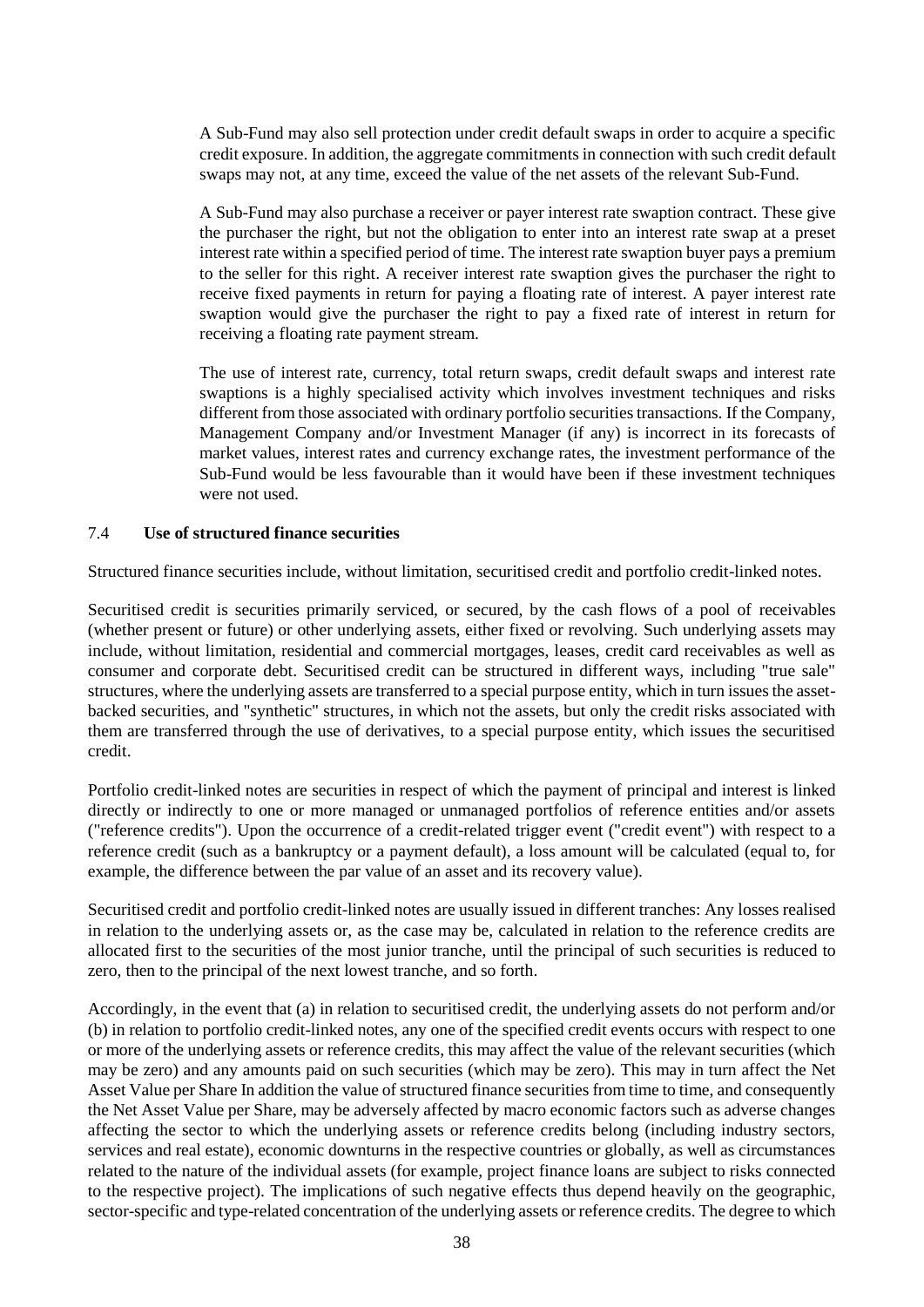any particular asset-backed security or portfolio credit-linked note is affected by such events will depend on the tranche to which such security relates; junior tranches, even having received investment grade rating, can therefore be subject to substantial risks.

Exposure to structured finance securities may entail a higher liquidity risk than exposure to sovereign bonds which may affect their realisation value.

# 7.5 **Specific restrictions in connection with the Shares**

Investors should note that there may be restrictions in connection with the subscription, holding and trading in the Shares. Such restrictions may have the effect of preventing the investor from freely subscribing, holding or transferring the Shares. In addition to the features described below, such restrictions may also be caused by specific requirements such as a Minimum Subscription Amount or due to the fact that certain Sub-Funds may be closed to additional subscriptions after the Initial Offering Period or Initial Offering Date.

# 7.6 **EPM Techniques/SFTs**

A Sub-Fund may enter into Repurchase Transaction agreements and reverse Repurchase Transaction agreements as a buyer or as a seller subject to the conditions and limits set out in Section [5.5.](#page-23-0) If the other party to a Repurchase Transaction agreement or reverse Repurchase Transaction agreement should default, the Sub-Fund might suffer a loss to the extent that the proceeds from the sale of the underlying securities and/or other collateral held by the Sub-Fund in connection with the Repurchase Transaction agreement or reverse Repurchase Transaction agreement are less than the repurchase price or, as the case may be, the value of the underlying securities. In addition, in the event of bankruptcy or similar proceedings of the other party to the Repurchase Transaction agreement or reverse Repurchase Transaction agreement or its failure otherwise to perform its obligations on the repurchase date, the Sub-Fund could suffer losses, including loss of interest on or principal of the security and costs associated with delay and enforcement of the Repurchase Transaction agreement or reverse Repurchase Transaction agreement.

A Sub-Fund may enter into securities lending transactions subject to the conditions and limits set out in Section [5.5.](#page-23-0) If the other party to a securities lending transaction should default, the Sub-Fund might suffer a loss to the extent that the proceeds from the sale of the collateral held by the Sub-Fund in connection with the securities lending transaction are less than the value of the securities lent. In addition, in the event of the bankruptcy or similar proceedings of the other party to the securities lending transaction or its failure to return the securities as agreed, the Sub-Fund could suffer losses, including loss of interest on or principal of the securities and costs associated with delay and enforcement of the securities lending agreement.

The Sub-Funds will only use Repurchase Transaction agreements, reverse Repurchase Transaction agreements or securities lending transactions for the purpose of either reducing risks (hedging) or generating additional capital or income for the relevant Sub-Fund. When using such techniques, the Sub-Funds will comply at all times with the provisions set out in Section [5.5.](#page-23-0) The risks arising from the use of Repurchase Transaction agreements, reverse Repurchase Transaction agreements and securities lending transactions will be closely monitored and techniques (including collateral management) will be employed to seek to mitigate those risks. Except if mentioned expressly in a Special Section relating to a Sub-Fund, the use of Repurchase Transaction agreements, reverse Repurchase Transaction agreements and securities lending transactions is generally not expected to have a material adverse impact on a Sub-Fund's performance, subject to the above described risk factors.

A Sub-Fund may also incur a loss in reinvesting cash collateral received. Such a loss may arise due to a decline in the value of the investments made. A decline in the value of such investments would reduce the amount of collateral available to be returned by the Sub-Fund to the counterparty as required by the terms of the transaction. The Sub-Fund would be required to cover the difference in value between the collateral originally received and the amount available to be returned to the counterparty, thereby resulting in a loss for the Sub-Fund.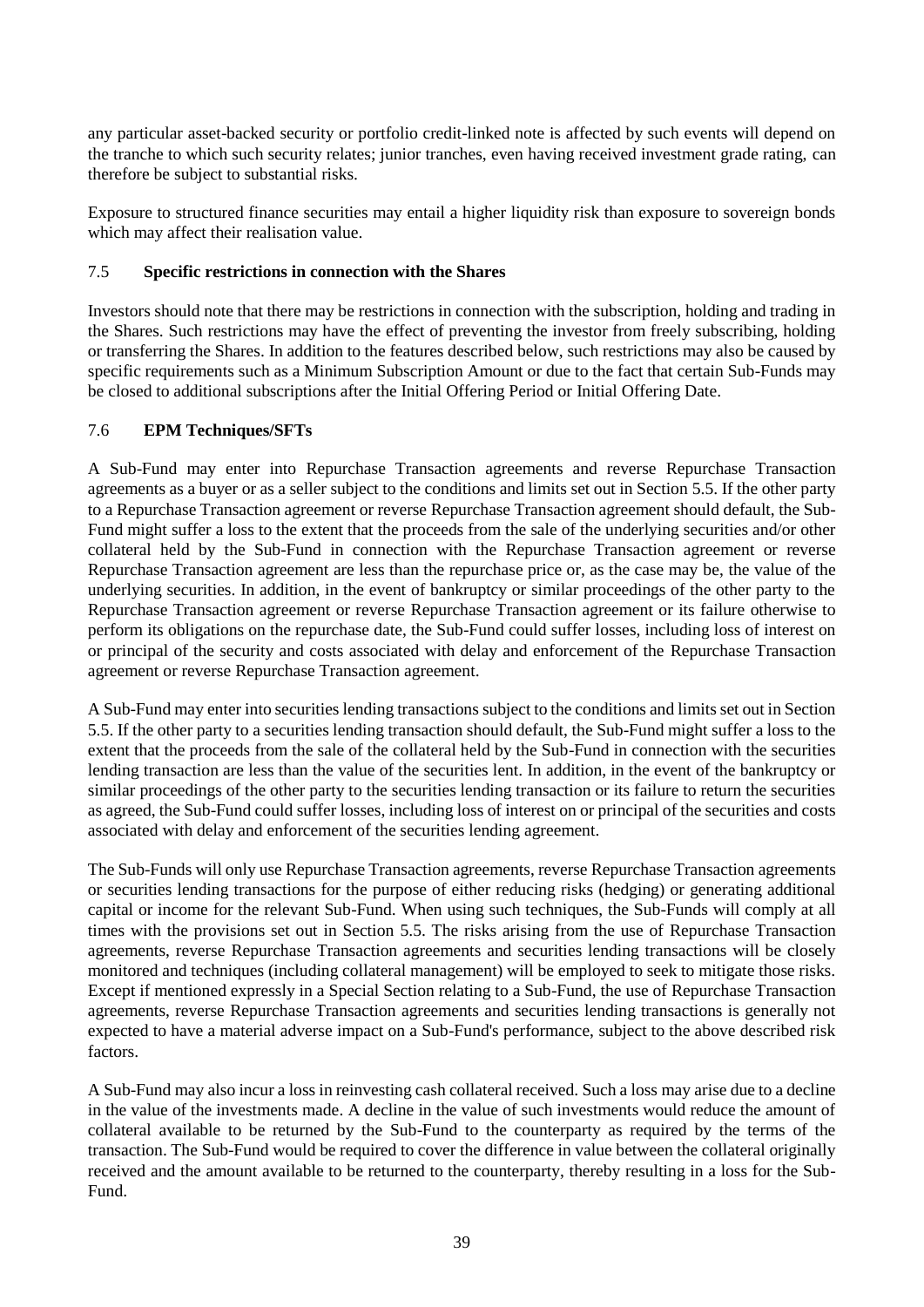Securities lending, Repurchase Transactions or reverse Repurchase Transactions also entail operational risks such as the non-settlement or delay in settlement of instructions and legal risks related to the documentation used in respect of such transactions.

The Company may enter into securities lending, Repurchase Transactions or reverse Repurchase Transactions with other companies. Affiliated counterparties, if any, will perform their obligations under any securities lending, Repurchase Transactions or reverse Repurchase Transactions concluded with the Company in a commercially reasonable manner. In addition, the Management Company or Investment Manager (if any) will select counterparties and enter into transactions in accordance with best execution and at all times in the best interests of the respective Sub-Fund and its Shareholders. However, Shareholders should be aware that the Management Company or Investment Manager (if any) may face conflicts between its role and its own interests or that of affiliated counterparties.

The use of EPM Techniques, in particular with respect to the quality of the collateral received and/or reinvested, may lead to several risks such as liquidity risk, counterparty risk, issuer risk, valuation risk and settlement risk, which can have an impact on the performance of the Sub-Fund concerned.

In respect of Margin Lending Transactions, the Company and any of its Sub-Funds cannot extend credit and may only receive credit subject to the restrictions in the General Section.

The use of Repurchase Transaction agreements, reverse Repurchase Transaction agreements and securities lending transactions is generally not expected to have a material adverse impact on a Sub-Fund's performance or risk profile, subject to the above described risk factors.

### 7.7 **Taxation**

Shareholders should be aware that they may be required to pay income tax, withholding tax, capital gains tax, wealth tax, stamp taxes or any other kind of tax on distributions or deemed distributions of a Sub-Fund, capital gains within a Sub-Fund, whether or not realised, income received or accrued or deemed received within a Sub-Fund etc, and this will be according to the laws and practices of the country where the Shares are purchased, sold, held or redeemed and in the country of residence or nationality of the Shareholder.

Shareholders should be aware of the fact that they might have to pay taxes on income or deemed income received by or accrued within a Sub-Fund. Taxes might be calculated based on income received and/or deemed to be received and/or accrued in a Sub-Fund in relation to their direct investments, whereas the performance of a Sub-Fund, and subsequently the return Shareholders receive after redemption of the Shares, might partially or fully depend on the performance of underlying assets. This can have the effect that the investor has to pay taxes for income or/and a performance which he does not, or does not fully, receive.

Shareholders who are in any doubt as to their tax position should consult their own independent tax advisers. In addition, Shareholders should be aware that tax regulations and their application or interpretation by the relevant taxation authorities change from time to time. Accordingly, it is not possible to predict the precise tax treatment, which will apply at any given time.

# 7.8 **Change of law**

The Company must comply with regulatory constraints, such as a change in the laws affecting the investment restrictions and limits applicable to UCITS, which might require a change in the investment policy and objectives followed by a Sub-Fund.

## 7.9 **Political factors**

The performance of the Shares or the possibility to purchase, sell, or redeem may be affected by changes in general economic conditions and uncertainties such as political developments, changes in government policies, the imposition of restrictions on the transfer of capital and changes in regulatory requirements.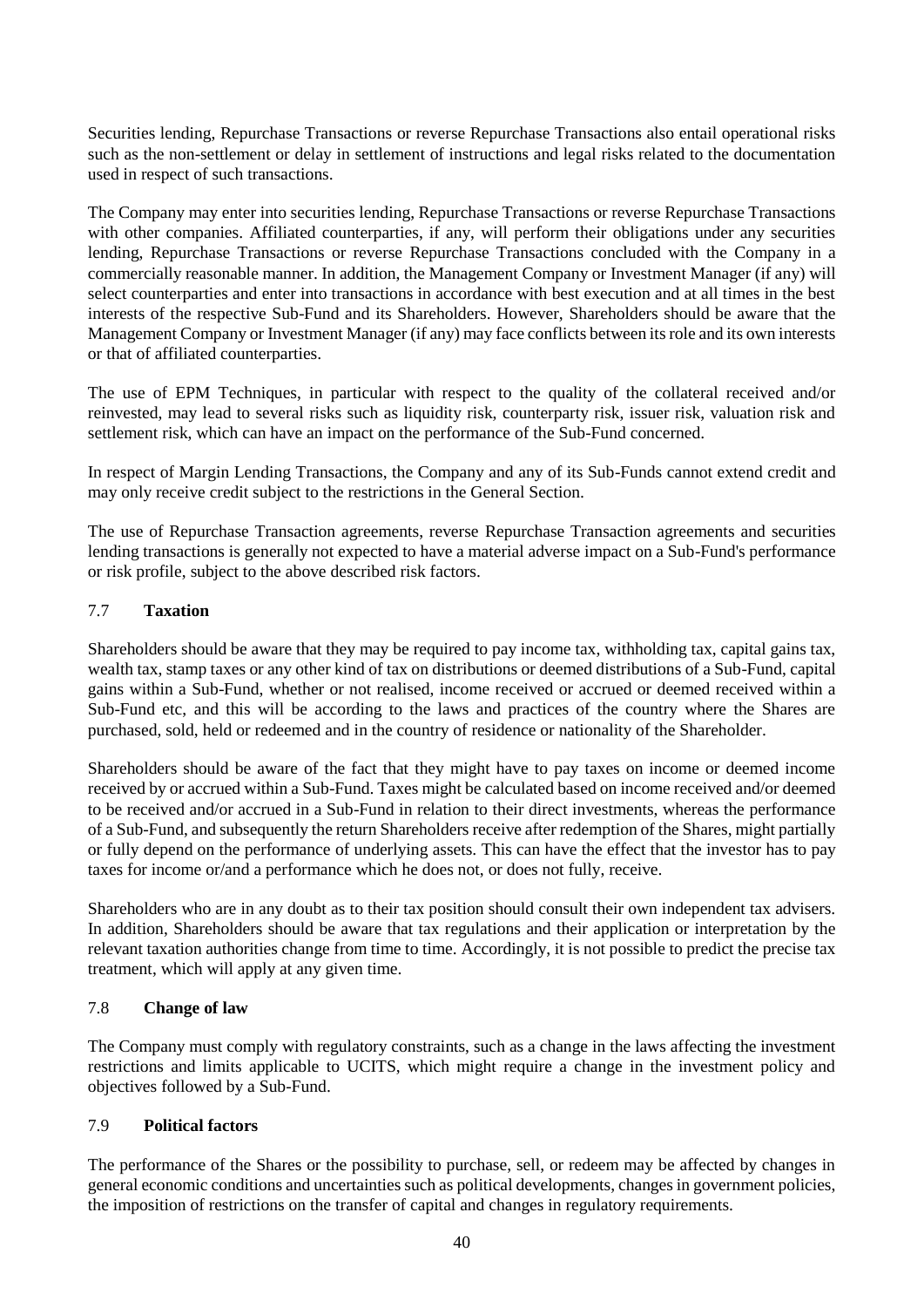# 7.10 **Fees in underlying undertakings for collective investment**

A Sub-Fund may, subject to the conditions set out in Section [5](#page-19-0) of the General Section, invest in other undertakings for collective investment which may be operated and/or managed by the Management Company or Investment Manager (if any) or a related party. As an investor in such other undertakings for collective investment, in addition to the fees, costs and expenses payable by a Shareholder in the Sub-Funds, each Shareholder will also indirectly bear a portion of the fees, costs and expenses of the underlying undertakings for collective investment, including management, investment management and, administration and other expenses.

# 7.11 **Transaction costs**

Where a Sub-Fund does not adjust its subscription and redemption prices by an amount representing the duties and charges associated with buying or selling underlying assets this will affect the performance of that Sub-Fund.

# 7.12 **Nominee arrangements**

The Company draws the investors' attention to the fact that any investor will only be able to fully exercise his/her/its investor rights directly against the Company, in particular the right to participate in general meetings of Shareholders, if the investor is registered himself/herself/itself and in his/her/its own name in the Register. In cases where an investor invests in the Company through an intermediary investing into the Company in his/her/its own name but on behalf of the investor, it may not always be possible for the investor to exercise certain shareholder rights directly against the Company. Investors are advised to take advice on their rights.

# 7.13 **Sustainability risk**

Sustainability risk is defined by the EU Regulation on Sustainable Finance Disclosure (SFDR) as an environmental, social or governance event or condition that, if it occurs, could cause an actual or a potential material negative impact on the value of the investment.

Whether a sub-fund promotes sustainability factors or not, its investments remain exposed to sustainability risks.

The Management Company, in conjunction with the different Investment Managers, does not consider the principal adverse impacts of their investment decisions on sustainability factors in respect of the different subfunds on the basis that, in the context of the investment strategies of each sub-fund, it is not possible to conduct detailed diligence on the principal adverse impacts of the investment decisions on sustainability factors.

# **8. BENCHMARKS**

In respect of those Special Sections that mention a benchmark index, the Management Company works with the applicable benchmark administrators to confirm that the latter are, or intend to get themselves, included in the register maintained by ESMA under the Regulation (EU) 2016/1011 of the European Parliament and of the Council (the **Benchmark Regulation**). The register of administrators and benchmarks maintained by ESMA pursuant to Article 36 of the Benchmark Regulation is available at:

[https://registers.esma.europa.eu/publication/searchRegister?core=esma\\_registers\\_bench\\_entities](https://registers.esma.europa.eu/publication/searchRegister?core=esma_registers_bench_entities)

In accordance with Article 28(2) of the Benchmark Regulation, the Management Company has adopted robust written plans to cover the cases where the publication of a benchmark index has been stopped or where major changes in that benchmark have occurred. The Board, based on these plans, may choose another benchmark, if appropriate. Any such change of benchmark will be reflected in an updated Prospectus. Such plans are available free of charge, upon request, at the registered office of the Management Company.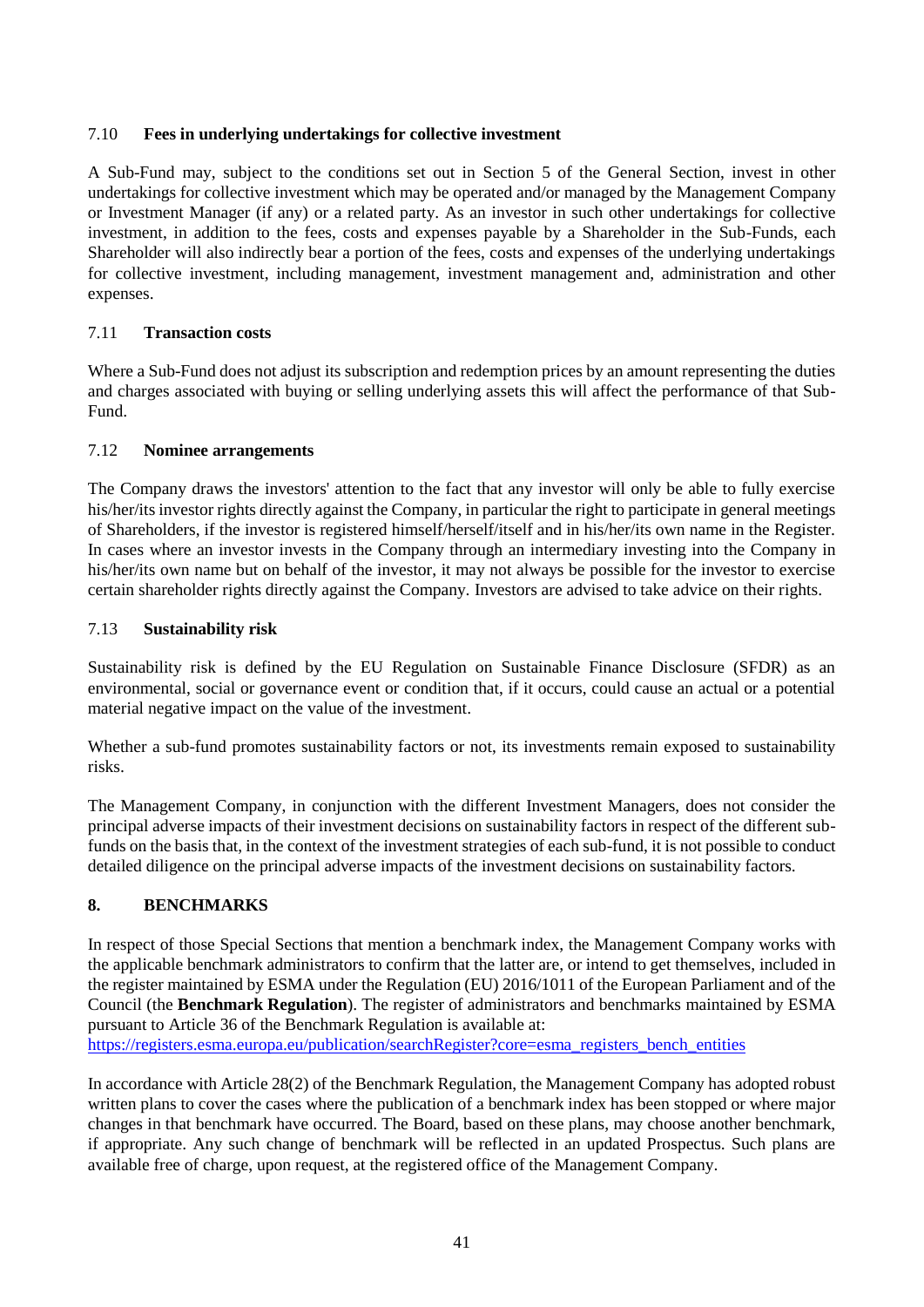The benchmarks listed in the table below are provided by the entity specified next to it in their capacity as administrators (as defined in the Benchmark Regulation) of the relevant benchmark (each a **Benchmark Administrator**). The status of each Benchmark Administrator in relation to the register referred to in article 36 of the Benchmark Regulation as of the date of this visa-stamped Prospectus is set out next to the name of the relevant Benchmark Administrator in the table below.

| <b>Sub-Fund</b>                               | <b>Benchmark</b>                                            | <b>Benchmark</b><br>Administrator | <b>Status of the</b><br><b>Benchmark</b><br>Administrator                                                                                                                                                                                                                                                                                                                                                                                                                                                    |
|-----------------------------------------------|-------------------------------------------------------------|-----------------------------------|--------------------------------------------------------------------------------------------------------------------------------------------------------------------------------------------------------------------------------------------------------------------------------------------------------------------------------------------------------------------------------------------------------------------------------------------------------------------------------------------------------------|
| Alma Perdurance<br>European Long Only<br>Fund | MSCI Europe ex-UK<br><b>Total Return Net Index</b><br>(EUR) | <b>MSCI</b> Limited               | <b>MSCI</b> Limited is<br>authorized as a<br>benchmark<br>administrator in the<br>United Kingdom and is<br>regulated by the United<br>Kingdom's Financial<br>Conduct Authority. It is<br>considered a third<br>country administrator<br>vis-a-vis the EU and<br>will not appear on the<br>ESMA register per<br>Article 36 of the<br><b>Benchmark Regulation</b><br>unless and until the EU<br>grants the United<br>Kingdom equivalence or<br>until MSCI Limited is<br>granted endorsement or<br>recognition. |

# **9. CONFLICTS OF INTEREST AND RESOLUTION OF CONFLICT**

9.1 The Directors, the Management Company, the Investment Manager, the Administrative Coordinator, the Depositary and the Administrative Agent may, in the course of their business, have potential conflicts of interests with the Company. Each of the Directors, the Management Company, the Investment Manager, the Administrative Coordinator, the Depositary and the Administrative Agent will have regard to their respective duties to the Company and other persons when undertaking any transactions where conflicts or potential conflicts of interest may arise. In the event that such conflicts do arise, each of such persons has undertaken or will be requested by the Company to undertake to use its reasonable endeavours to resolve any such conflicts of interest fairly (having regard to its respective obligations and duties) and to ensure that the Company and the Shareholders are fairly treated.

## **Interested dealings**

9.2 The Directors, the Management Company, the Investment Manager, the Administrative Coordinator, the Depositary and the Administrative Agent and any of their respective subsidiaries, affiliates, associates, agents, directors, officers, employees or delegates (together the **Interested Parties** and, each, an **Interested Party**) may: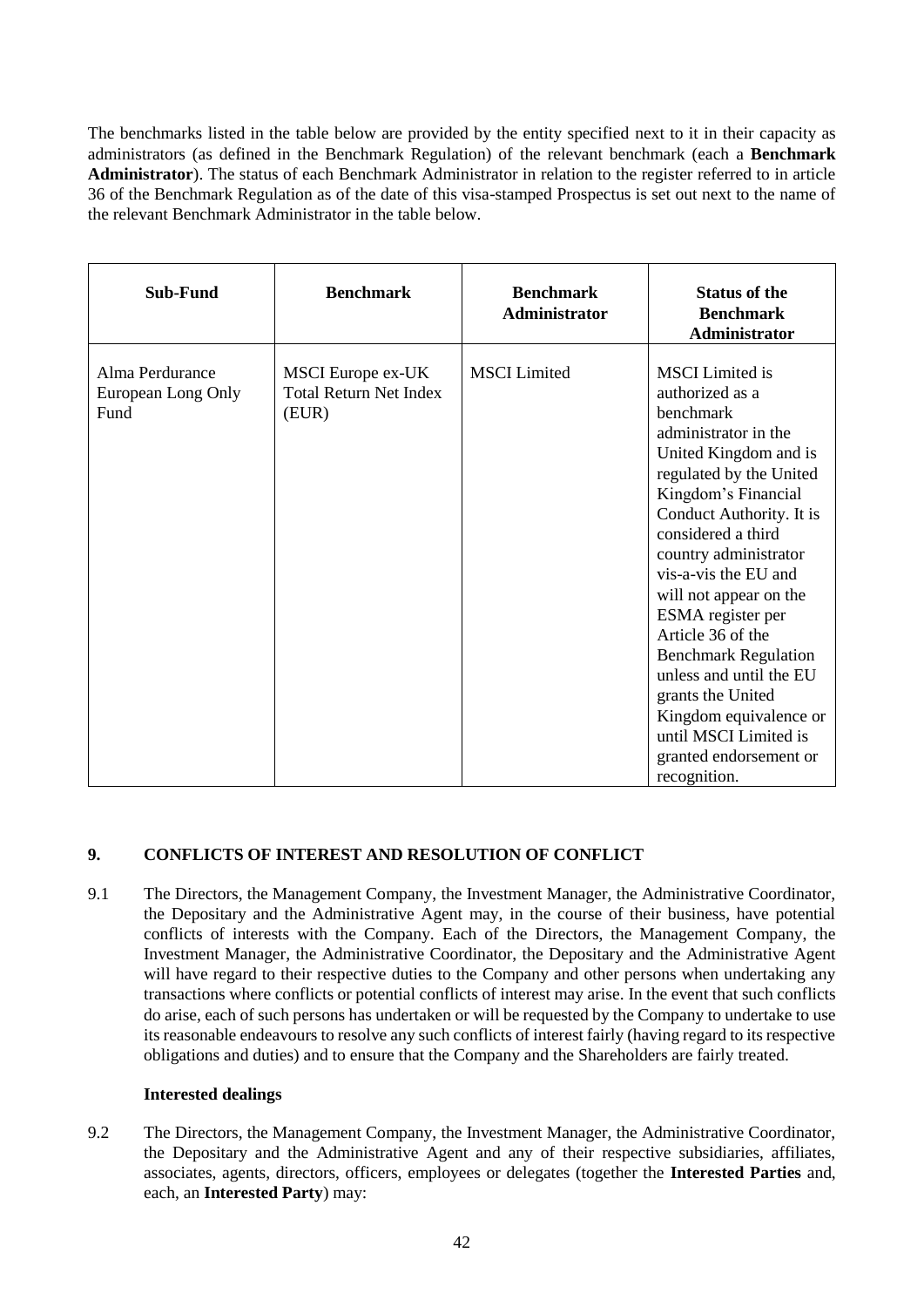- contract or enter into any financial, banking or other transaction with one another or with the Company including, without limitation, investment by the Company, in securities in any company or body any of whose investments or obligations form part of the assets of the Company or any Sub-Fund, or be interested in any such contracts or transactions;
- invest in and deal with Shares, securities, assets or any property of the kind included in the property of the Company for their respective individual accounts or for the account of a third party; and
- deal as agent or principal in the sale, issue or purchase of securities and other investments to, or from, the Company through, or with, the Management Company or Investment Manager (if any) or the Depositary or any subsidiary, affiliate, associate, agent or delegate thereof.
- 9.3 Any assets of the Company in the form of cash may be invested in certificates of deposit or banking investments issued by any Interested Party. Banking or similar transactions may also be undertaken with or through an Interested Party (provided it is licensed to carry out this type of activities).
- 9.4 There will be no obligation on the part of any Interested Party to account to Shareholders for any benefits so arising and any such benefits may be retained by the relevant party.
- 9.5 Any such transactions must be carried out as if effected on normal commercial terms negotiated at arm's length.
- 9.6 All revenues arising from EPM Techniques, net of direct and indirect operational costs, will be accrued to the relevant Sub-Fund.
- 9.7 The Management Company or Investment Manager (if any) may execute trades through their affiliates on both a principal and agency basis, as may be permitted under applicable law. As a result of these business relationships, the Management Company or Investment Manager's affiliates will receive, among other benefits, commissions and mark-ups/mark-downs, and revenues associated with providing prime brokerage and other services.
- 9.8 Certain conflicts of interest may arise from the fact that affiliates of the Investment Manager, the Administrative Coordinator or the Management Company may act as sub-distributors of interests in respect of the Company or certain Sub-Funds. Such entities may also enter into arrangements under which they or their affiliates will issue and distribute notes or other securities the performance of which will be linked to the relevant Sub-Fund.

### **10. SUBSCRIPTIONS**

### 10.1 **General**

- (a) During the Initial Offering Period or Initial Offering Date, the Company is offering the Shares under the terms and conditions as set forth in the relevant Special Section. The Company may offer Shares in one or several Sub-Funds or in one or more Classes in each Sub-Fund.
- (b) After the Initial Offering Period or Initial Offering Date, the Company may offer Shares of each existing Class in each existing Sub-Fund on any day that is a Valuation Day, as stipulated in the relevant Special Section. The Board may decide that for a particular Class or Sub-Fund no further Shares will be issued after the Initial Offering Period or Initial Offering Date (as will be set forth in the relevant Special Section). The Company may, in its discretion, create new Sub-Funds with different investment objectives and policies or new Classes within each Sub-Fund at any time, details of which will be set forth in the relevant Special Section.
- (c) Subscriptions are accepted in amounts and for a particular number of Shares.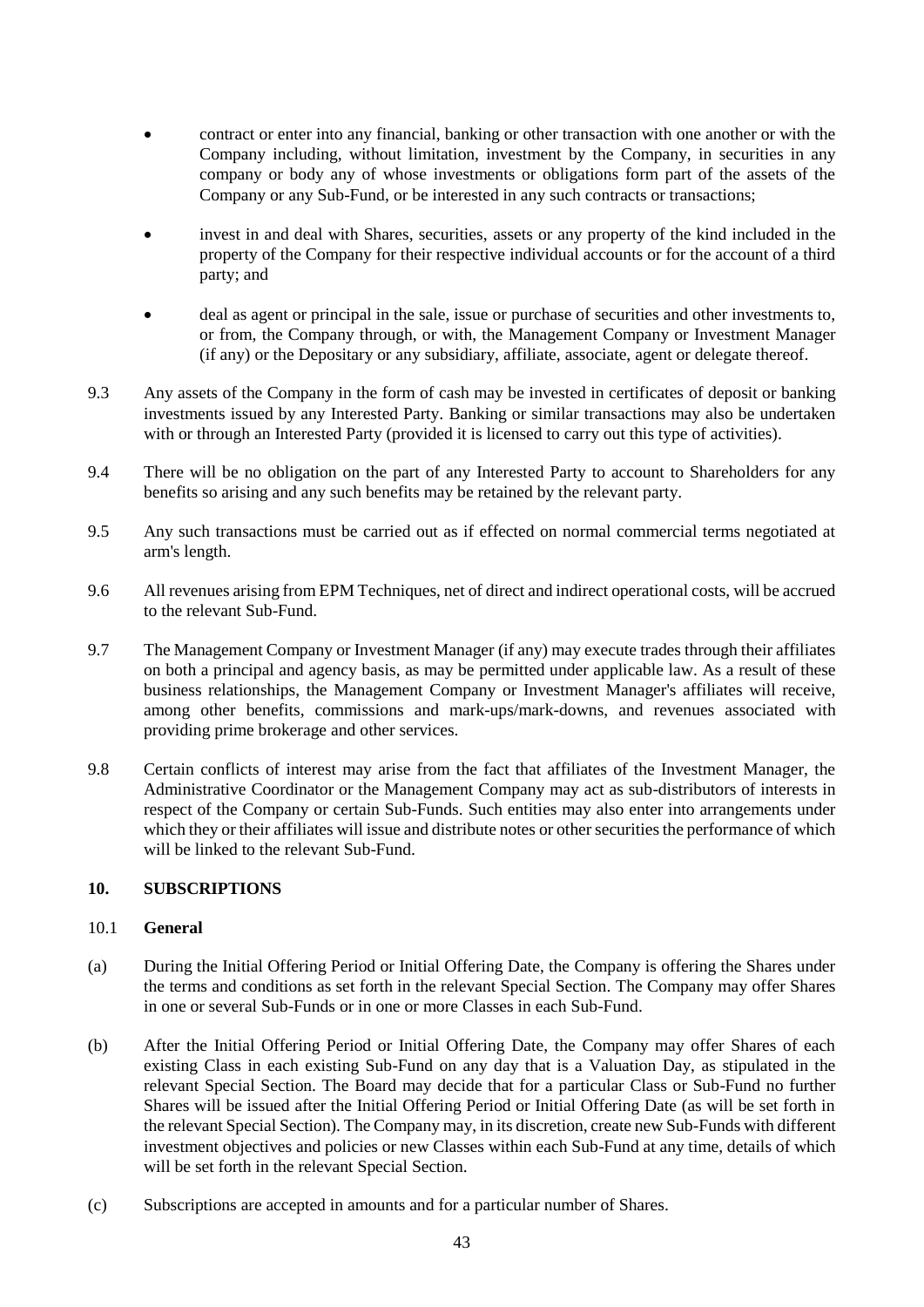# 10.2 **Subscription price**

Shareholders or prospective investors may subscribe for a Class in a Sub-Fund at a subscription price per Share equal to:

- (a) the Initial Subscription Price where the subscription relates to the Initial Offering Period or Initial Offering Date; or
- (b) the Net Asset Value per Share as of the Valuation Day on which the subscription is effected where the subscription relates to a subsequent offering (other than the Initial Offering Period or Initial Offering Date) of Shares of an existing Class in an existing Sub-Fund.

If an investor wants to subscribe Shares, a Subscription Fee of up to 5% of the Net Asset Value per Share may be added to the subscription price to be paid by the investor. The applicable Subscription Fee will be stipulated in the relevant Special Section. This fee will be payable to sub-distributors or intermediaries.

# 10.3 **Subscription procedure**

- (a) Subscriptions may be made only by investors who are not Restricted Persons by:
	- (i) submitting a written subscription request to the sub-distributor(s) or the Administrative Agent to be received by the Administrative Agent at the time specified in the relevant Special Section; and
	- (ii) delivering to the account of the Depositary cleared funds for the full amount of the subscription price (plus any Subscription Fee) of the Shares being subscribed for pursuant to the subscription request, within such number of Business Days as specified in the relevant Special Section.
- (b) If the Depositary does not receive the funds in time the purchase order may be cancelled and the funds returned to the investor without interest. The Depositary may, but is not obliged, contact the relevant investor so as to arrange for the payment default to be remedied before deciding to cancel a purchase order. The investor will be liable for the costs of late or non-payment in which the case the Directors and the Management Company will have the power to redeem all or part of the investor's holding of Shares in the Company in order to meet such costs. In circumstances where it is not practical or feasible to recoup a loss from an applicant for Shares, any losses incurred by the Company due to late or nonpayment of the subscription proceeds in respect of subscription applications received may be borne by the Company.
- (c) Subscribers for Shares must make payment in the Reference Currency of the relevant Sub-Fund or Class. Subscription monies received in another currency than the Reference Currency will be exchanged by the Administrative Agent on behalf of the investor at normal banking rates. Any such currency transaction will be effected with the Administrative Agent at the investor's risk and cost. Such currency exchange transactions may delay any transaction in Shares.
- (d) Subscribers for Shares are to indicate the allocation of the subscription monies among one or more of the Sub-Funds and/or Classes offered by the Company.
- (e) In the event that the subscription order is incomplete (ie, all requested papers are not received by the Administrative Agent by the relevant deadline set out above) the subscription order will be rejected and a new subscription order will have to be submitted.
- (f) The minimum amount (if any) of Shares of the same Class or of the same Sub-Fund for which a subscriber or Shareholder must subscribe in each Sub-Fund is the amount stipulated in the relevant Special Section as the Minimum Subscription Amount.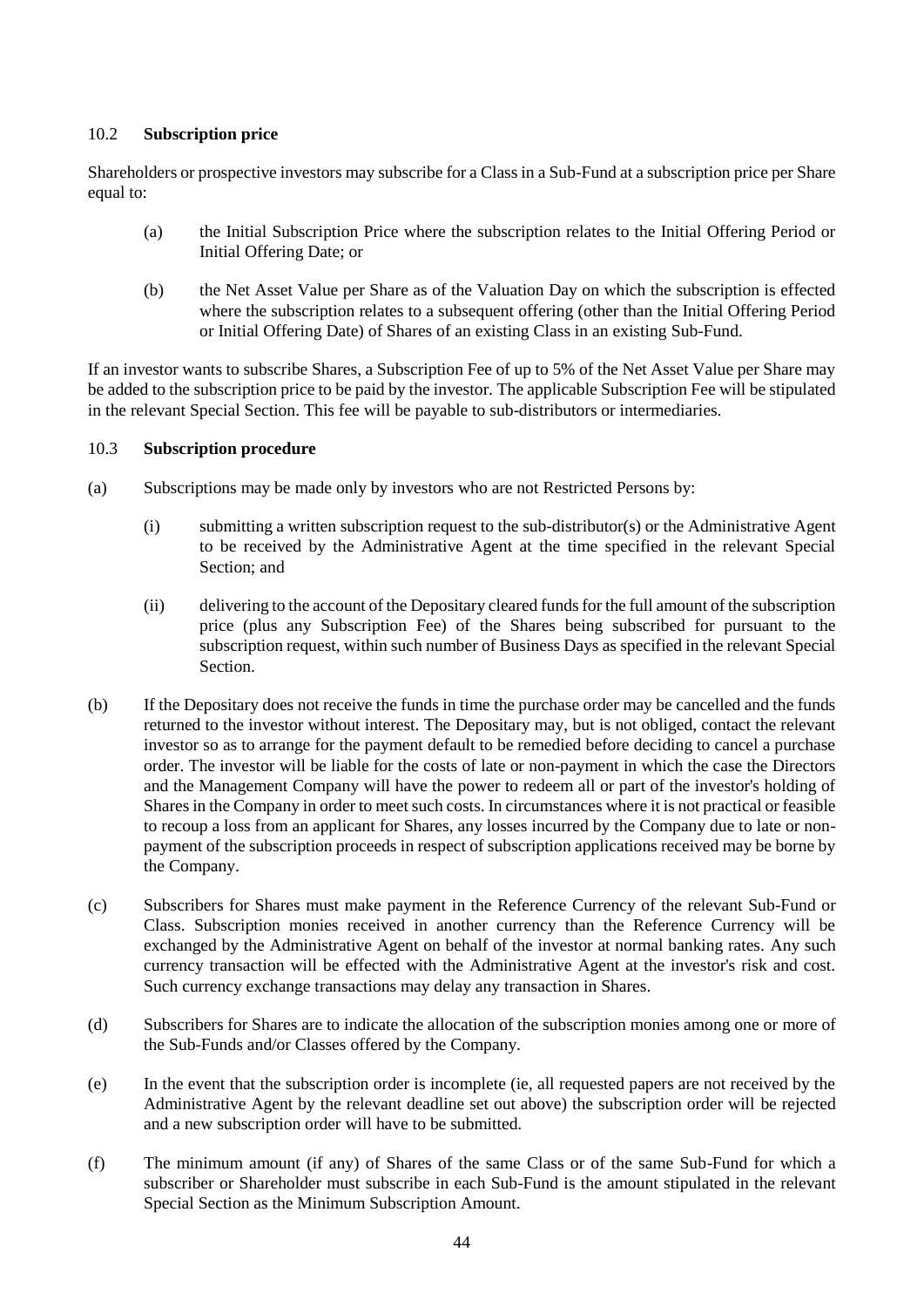- (g) In the event that the Company or the Management Company decides to reject any application to subscribe for, or the purchase of Shares, the monies transferred by a relevant applicant will be returned to the prospective investor without undue delay (unless otherwise provided for by law or regulations).
- (h) The number of Shares issued to a subscriber or Shareholder in connection with the foregoing procedures will be equal to the subscription monies provided by the subscriber or Shareholder, after deduction of the Subscription Fee (if any), divided by:
	- (i) the Initial Subscription Price, in relation to subscriptions made in connection with an Initial Offering Period or Initial Offering Date, or
	- (ii) the Net Asset Value per Share of the relevant Class in the relevant Sub-Fund as of the relevant Valuation Day.
- (i) With regard to the Initial Offering Period or Initial Offering Date, Shares will be issued on the first Business Day following the end of the Initial Offering Period or Initial Offering Date.
- (j) The Company will recognise rights to fractions of Shares up to two decimal places. Any purchases of Shares will be subject to the ownership restrictions set forth below. Fractional Shares will have no right to vote (except to the extent their number is so that they represent a whole Share, in which case, they confer a voting right) but will have the right to participate pro rata in distributions and allocation of liquidation proceeds.

### 10.4 **Subscription in kind**

At the entire discretion of the Board, Shares may be issued against contributions of transferable securities or other eligible assets to the Sub-Funds provided that these assets are Eligible Investments and the contributions comply with the investment policies and restrictions laid out in the Prospectus and have a value equal to the issue price of the Shares concerned. The assets contributed to the Sub-Fund, as described above, will be valued separately in a special report of the Auditor. These contributions in kind of assets are not subject to brokerage costs. The Board will only have recourse to this possibility (a) at the request of the relevant investor and (b) if the transfer does not negatively affect current Shareholders. All costs related to a contribution in kind will be paid for by the Sub-Fund concerned provided that they are lower than the brokerage costs which the Sub-Fund would have paid if the assets concerned had been acquired on the market. If the costs relating to the contribution in kind are higher than the brokerage costs which the Sub-Fund concerned would have paid if the assets concerned had been acquired on the market, the exceeding portion thereof will be supported by the subscriber.

### 10.5 **Anti-money laundering and terrorist financing requirements**

- (a) The Directors will apply national and international regulations for the prevention of money laundering, including but not limited to, the law of 12 November 2004 on the fight against money laundering and terrorist financing, as may be amended from time to time (the 2004 Law), the Grand-Ducal Regulation of 10 February 2010 providing detail on certain provisions of the 2004 Law, CSSF Regulation No 12- 02 of 14 December 2012 on the fight against money laundering and terrorist financing and relevant CSSF circulars in the field of the prevention of money laundering and terrorist financing. In particular, anti-money laundering and counter terrorist financing measures in force in Luxembourg require the Company, on a risk sensitive basis, to establish and verify the identity of subscribers for Shares (as well as the identity of any intended beneficial owners of the Shares if they are not the subscribers and any agents (if applicable)) and the origin of subscription proceeds and to monitor the business relationship on an ongoing basis.
- (b) Measures aimed towards the prevention of money laundering require a detailed verification of an investor's identity in accordance with the applicable laws and regulations in Luxembourg in relation to money laundering obligations, as amended from time to time. The Company (and the Administrative Agent acting on behalf of the Company) reserves the right to request such information as is necessary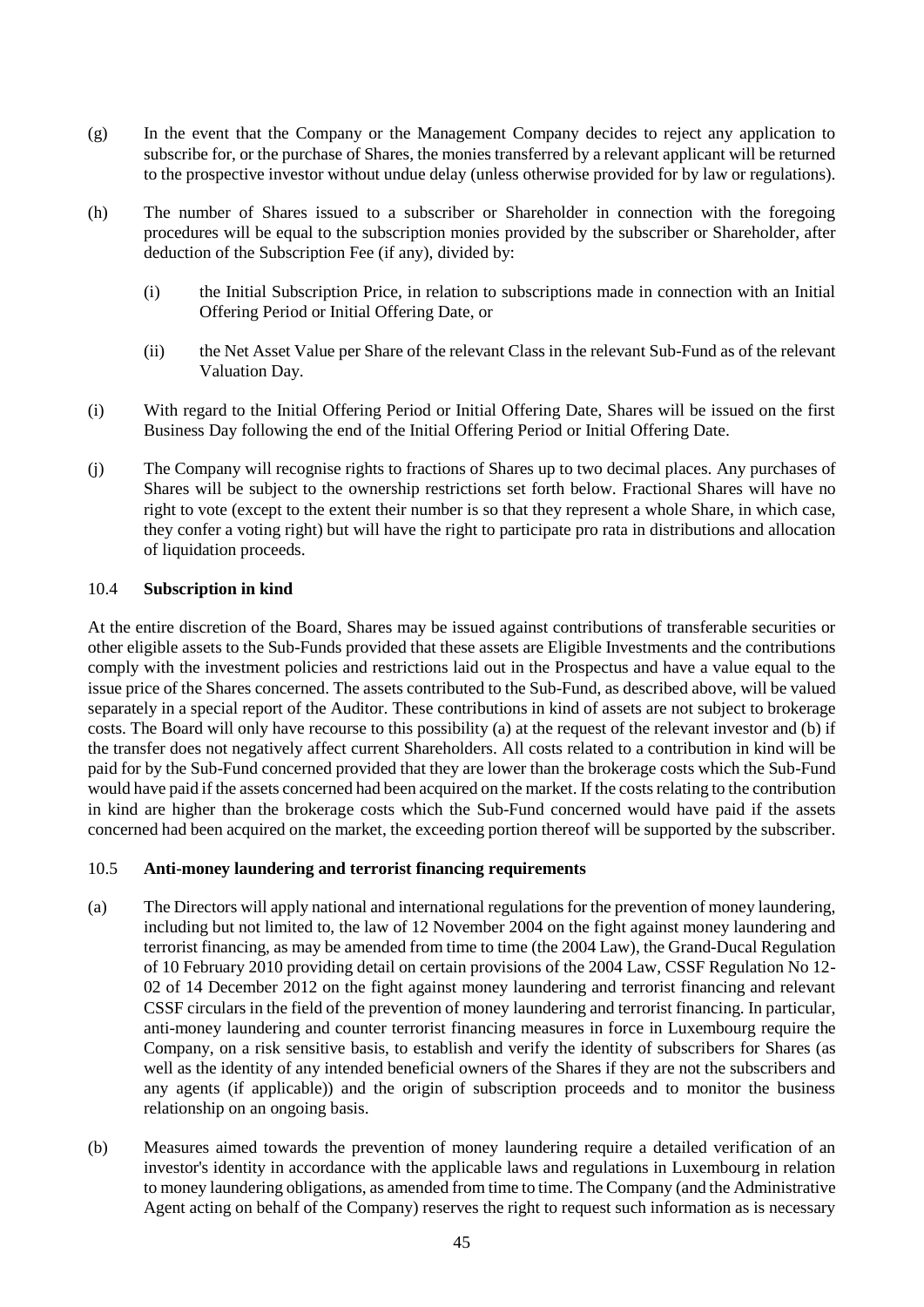to verify the identity of an investor in conformity with the before mentioned laws and regulations. In the event of delay or failure by the investor to produce any information required for verification purposes, the Company (and each of the intermediaries and Administrative Agent acting on behalf of the Company) may refuse to accept the application and all subscription monies.

#### 10.6 **Institutional investors**

- (a) The sale of Shares of certain Sub-Funds or Classes may be restricted to institutional investors within the meaning of Article 174 of the 2010 Law (**Institutional Investors**) and the Company will not issue or give effect to any transfer of Shares of such Sub-Funds or Classes to any investor who may not be considered as an Institutional Investor. The Company may, at its discretion, delay the acceptance of any subscription for Shares of a Sub-Fund or Class restricted to Institutional Investors until such date as it has received sufficient evidence on the qualification of the investor as an Institutional Investor. If it appears at any time that a holder of Shares of a Sub-Fund or Class restricted to Institutional Investors is not an Institutional Investor, the Company will, at its discretion, either redeem the relevant Shares in accordance with the provisions under Section [11](#page-46-0) of the General Section or convert such Shares into Shares of a Sub-Fund or Class which is not restricted to Institutional Investors (provided there exists such a Sub-Fund or Class with similar characteristics) and which is essentially identical to the restricted Sub-Fund or Class in terms of its investment object (but, for avoidance of doubt, not necessarily in terms of the fees and expenses payable by such Sub-Fund or Class), unless such holding is the result of an error of the Company, the Management Company or their agents, and notify the relevant Shareholder of such conversion.
- (b) Considering the qualification of a subscriber or a transferee as Institutional Investor, the Company will have due regard to the guidelines or recommendations (if any) of the competent supervisory authorities.
- (c) Institutional Investors subscribing in their own name, but on behalf of a third party, may be required to certify that such subscription is made either on behalf of an Institutional Investor or on behalf of a Retail Investor provided in the latter case that the Institutional Investor is acting within the framework of a discretionary management mandate and that the Retail Investor has no right to lay a claim against the Company or the Management Company for direct ownership of the Shares.

### 10.7 **Ownership restrictions**

A person who is a Restricted Person may not invest in the Company. In addition, each applicant for Shares must certify that it is either (a) not a U.S. Person or (b) a "qualified institutional buyer" within the meaning of Rule 144A under the Securities Act and a "qualified purchaser" within the meaning of Section 2(a)(51) of the Investment Company Act. The Company may, in its sole discretion, decline to accept an application to subscribe for Shares from any prospective subscriber, including any Restricted Person or any person failing to make the certification set forth in (a) or (b) above. Shares may not be transferred to or owned by any Restricted Person. The Shares are subject to restrictions on transferability to a U.S. Person and may not be transferred or re-sold except pursuant to an exemption from registration under the Securities Act or an effective registration statement under the Securities Act. In the absence of an exemption or registration, any resale or transfer of any of the Shares in the United States or to U.S. Persons may constitute a violation of US law (See "Important Information – Selling Restrictions"). It is the responsibility of the Board to verify that Shares are not transferred in breach of the above. The Company reserves the right to redeem any Shares which are or become owned, directly or indirectly, by a Restricted Person or (i) in the case of Regulation S Shares, are or become owned, directly or indirectly, by a U.S. Person or (ii) in the case of 144 A Securities, are or become owned, directly or indirectly, by a U.S. Person who is not a "qualified institutional buyer" within the meaning of Rule 144A under the Securities Act and a "qualified purchaser" within the meaning of Section  $2(a)(51)$  of the Investment Company Act in accordance with the Articles. Any prospective investor will only be issued Shares for Institutional Investor if such person provides a representation that it qualifies as an Institutional Investor pursuant to Luxembourg law.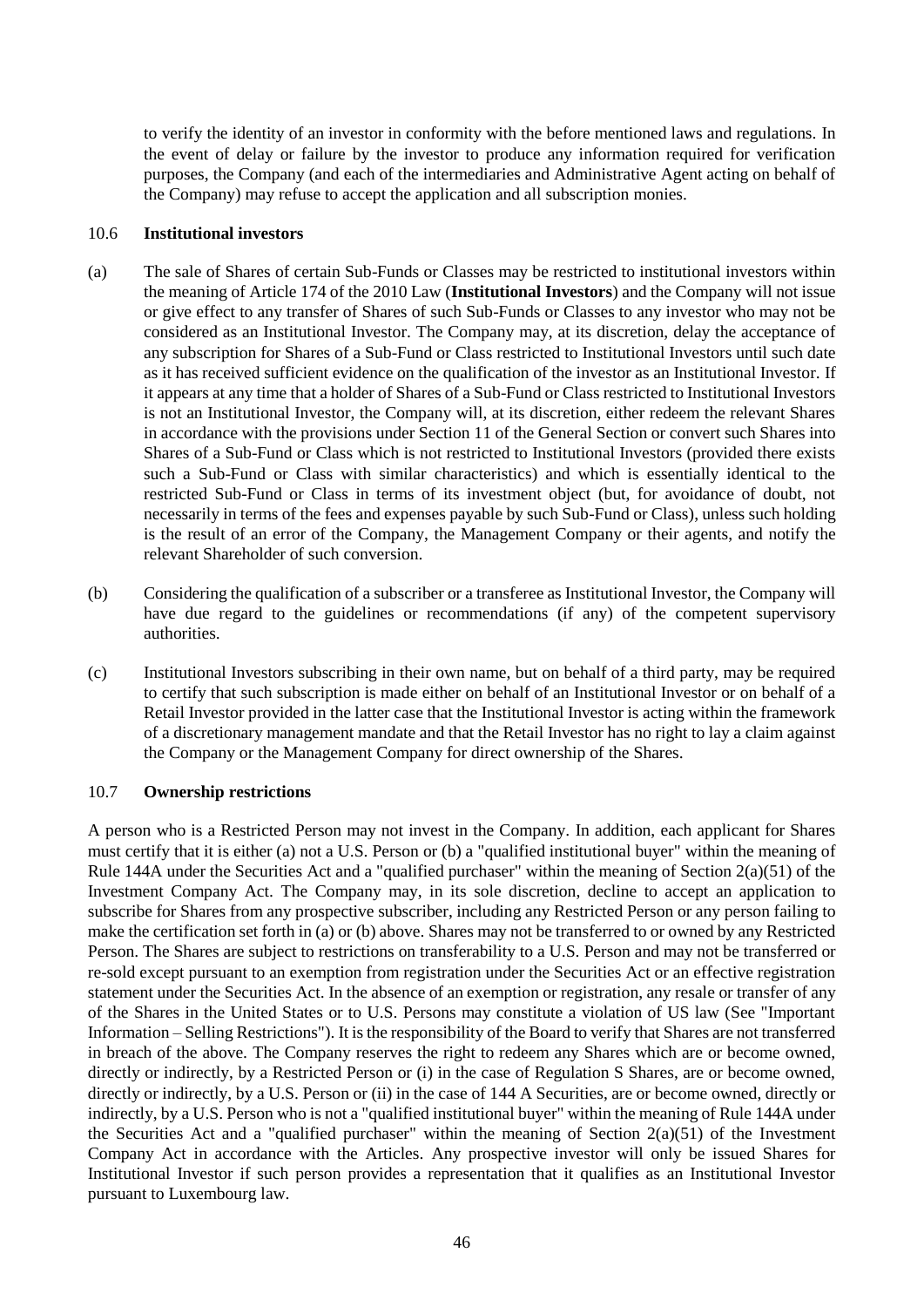# <span id="page-46-0"></span>**11. REDEMPTIONS**

## 11.1 **Redemptions**

- (a) Shares in a Sub-Fund may be redeemed at the request of the Shareholders on any day that is a Valuation Day. Redemption request must be sent in writing to the sub-distributor(s) or the Administrative Agent or such other place as the Company or the Management Company may advise. Redemption request must be received by the Administrative Agent at the time specified in the relevant Special Section on the relevant Valuation Day. Redemption requests received after this deadline will be processed on the basis of the Net Asset Value per Share as of the next following Valuation Day.
- (b) The Board, the Management Company, the Administrative Agent and the sub-distributor(s) will ensure that the relevant cut-off time for requests for redemption as indicated in the Special Section of each Sub-Fund are strictly complied with and will therefore take all adequate measures to prevent practices known as **Late Trading**.
- (c) Requests for redemption must be for either a number of Shares or an amount denominated in the Reference Currency of the Class of the Sub-Fund.
- (d) A Shareholder who redeems his Shares will receive an amount per Share redeemed equal to the Net Asset Value per Share as of the applicable Valuation Day for the relevant Class in the relevant Sub-Fund (less, as the case may be, a Redemption Fee as stipulated in the relevant Special Section and any tax or duty imposed on the redemption of the Shares).
- (e) Payment of the redemption proceeds will be made generally within such number of Business Days as specified in the relevant Special Section. Where a Shareholder redeems Shares that he has not paid for within the required subscription settlement period, in circumstances where the redemption proceeds would exceed the subscription amount that he owes, the Company will be entitled to retain such excess for the benefit of the Company.
- (f) If as a result of a redemption, the value of a Shareholder's holding would become less than the relevant Minimum Holding Amount as stipulated in the relevant Special Section, the Shareholder may be deemed (if the Board so decides) to have requested the redemption of all his Shares.
- (g) Redemption of Shares may be suspended for certain periods of time as described under Section [27](#page-64-0) of the General Section.
- (h) The Company reserves the right to reduce proportionally all requests for redemptions in a Sub-Fund to be executed on one Valuation Day whenever the total proceeds to be paid for the Shares so tendered for redemption exceed 10% (ten per cent) of the total net assets of that specific Sub-Fund. The portion of the non-proceeded redemptions will then be proceeded by priority on subsequent Valuation Days (but subject always to the foregoing 10% (ten per cent) limit).
- (i) Redemption requests must be addressed to the Administrative Agent. Redemption requests may be submitted by fax, postal mail or agreed STP tool. Redemption requests are irrevocable (unless otherwise provided in respect of a specific Sub-Fund in the relevant Special Section and except during any period where the determination of the Net Asset Value, the issue, redemption and conversion of Shares is suspended) and proceeds of the redemption will be remitted to the account indicated by the Shareholder in its redemption request. The Company reserves the right not to redeem any Shares if it has not been provided with evidence satisfactory to the Company that the redemption request was made by a Shareholder of the Company. Failure to provide appropriate documentation to the Administrative Agent may result in the withholding of redemption proceeds.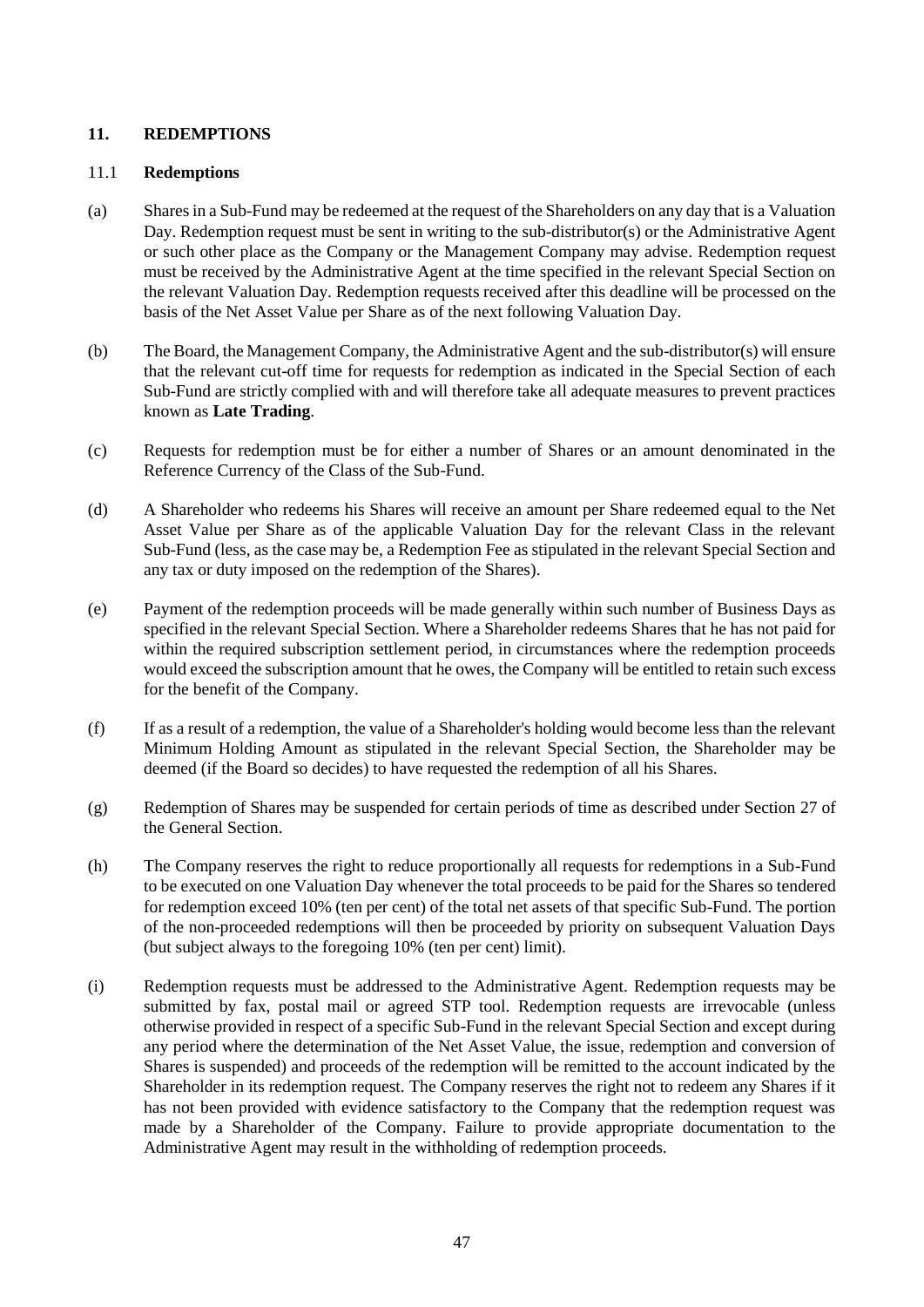(j) If a Shareholder wants to redeem Shares of the Company, a Redemption Fee of up to 0,5% may be levied on the amount to be paid to the Shareholder. The applicable Redemption Fee will be stipulated in the relevant Special Section. This fee will be payable to sub-distributors or intermediaries.

### 11.2 **Compulsory redemptions by the Company**

The Company may redeem Shares of any Shareholder if the Directors or the Management Company, whether on its own initiative or at the initiative of a sub-distributor, determines that:

- (a) any of the representations given by the Shareholder to the Company or the Management Company were not true and accurate or have ceased to be true and accurate; or
- (b) the Shareholder is not or ceases to be an Eligible Investor;
- (c) that the continuing ownership of Shares by the Shareholder would cause an undue risk of adverse tax consequences to the Company or any of its Shareholders;
- (d) the continuing ownership of Shares by such Shareholder may be prejudicial to the Company or any of its Shareholders;
- (e) further to the satisfaction of a redemption request received by a Shareholders, the number or aggregate amount of Shares of the relevant Class held by this Shareholder is less than the Minimum Holding Amount.

#### **12. CONVERSIONS**

- 12.1 Unless otherwise stated in the relevant Special Section, Shareholders are allowed to convert all, or part, of the Shares of a given Class into Shares of the same or different Class of that or another Sub-Fund subject to the below provisions. However, the right to convert Shares is subject to compliance with any condition (including any Minimum Subscription Amounts and eligibility requirements) applicable to the Class into which conversion is to be effected. Therefore, if, as a result of a conversion, the value of a Shareholder's holding in the new Class would be less than the applicable Minimum Subscription Amount, the Board may decide not to accept the request for conversion of the Shares. In addition, if, as a result of a conversion, the value of a Shareholder's holding in the original Class would become less than the relevant Minimum Holding Amount as stipulated in the relevant Special Section, the Shareholder may be deemed (if the Board so decides) to have requested the conversion of all of his Shares. Shareholders are not allowed to convert all, or part, of their Shares into Shares of a Sub-Fund which is closed for further subscriptions after the Initial Offering Period or Initial Offering Date (as will be set forth in the relevant Special Section).
- 12.2 If the criteria to become a Shareholder of such other Class and/or such other Sub-Fund are fulfilled, the Shareholder will make an application to convert Shares by sending a written request for conversion to the sub-distributor(s) or the Administrative Agent. Shares may be converted at the request of the Shareholders on any day that is a Valuation Day. The conversion request must be received by the Administrative Agent at the time specified in the relevant Special Section on the relevant Valuation Day. Conversion requests received after this deadline will be processed on the basis of the Net Asset Value per Share as of the next following Valuation Day. The conversion request must state the number of Shares of the relevant Classes in the relevant Sub-Fund which the Shareholder wishes to convert.
- 12.3 Investors should note that, in respect of Sub-Funds or Classes which do not have the same NAV calculation frequency, eligible applications for conversion will be processed on the next day which is a Valuation Day for both Sub-Funds or Classes concerned. If there is no common Valuation Day or if, where there is a common Valuation Day, there is no common NAV publication day, in respect of the relevant Sub-funds and/or Classes, conversion will not be possible and any conversion application will be rejected notwithstanding anything to the contrary in this Prospectus.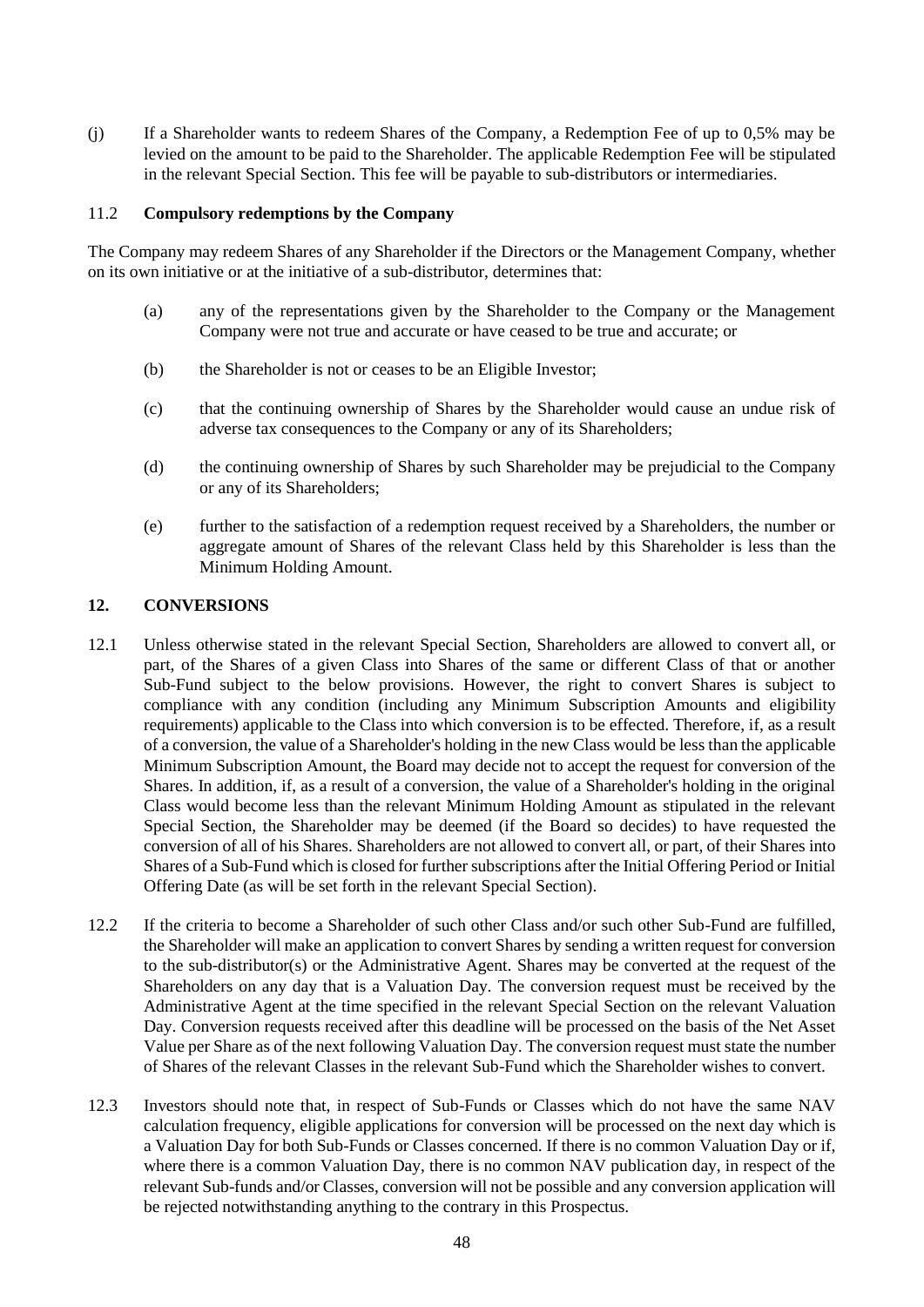- 12.4 A Conversion Fee, in favour of the original Sub-Fund or Class, of up to 1% of the Net Asset Value of the new Sub-Fund may be levied to cover conversion costs. The applicable fee, if any, will be stipulated in the relevant Special Section. The same rate of Conversion Fee will be applied to all conversion requests received on the same Valuation Day.
- 12.5 Conversion of Shares will be effected on the Valuation Day, by the simultaneous:
	- (a) redemption of the number of Shares of the relevant Class in the relevant Sub-Fund specified in the conversion request at the Net Asset Value per Share of the relevant Class in the relevant Sub-Fund; and
	- (b) issue of Shares on that Valuation Day in the new Sub-Fund or Class, into which the original Shares are to be converted, at the Net Asset Value per Share for Shares of the relevant Class in the (new) Sub-Fund.
- 12.6 Subject to any currency conversion (if applicable) the proceeds resulting from the redemption of the original Shares will be applied immediately as the subscription monies for the Shares in the new Class or Sub-Fund into which the original Shares are converted.
- 12.7 Where Shares denominated in one currency are converted into Shares denominated in another currency, the number of such Shares to be issued will be calculated by converting the proceeds resulting from the redemption of the Shares into the currency in which the Shares to be issued are denominated. The exchange rate for such currency conversion will be calculated by the Depositary in accordance with the rules laid down under Section [26](#page-61-0) of the General Section.

# **13. TRANSFER OF SHARES**

- 13.1 All transfers of Shares will be effected by a transfer in writing in any usual or common form or any other form approved by the Board and every form of transfer will state the full name and address of the transferor and the transferee. The instrument of transfer of a Share will be signed by or on behalf of the transferor. The transferor will be deemed to remain the holder of the Share until the name of the transferee is entered on the Share register in respect thereof. The Directors may decline to register any transfer of Shares if, in consequence of such transfer, the value of the holding of the transferor or transferee does not meet the minimum subscription or holding levels of the relevant Share Class or Sub-Fund as set out in this Prospectus or the relevant Special Section. The registration of transfer may be suspended at such times and for such periods as the Directors may from time to time determine, provided, however, that such registration will not be suspended for more than 90 days in any calendar year. The Directors may decline to register any transfer of Shares unless the original instruments of transfer, and such other documents that the Directors may require are deposited at the registered office of the Company or at such other place as the Directors may reasonably require, together with such other evidence as the Directors may reasonably require to show the right of the transferor to make the transfer and to verify the identity of the transferee. Such evidence may include a declaration as to whether the proposed transferee (i) is a US Person or acting for or on behalf of a US Person, (ii) is a Restricted Person or acting for or on behalf of a Restricted Person or (iii) does qualify as Institutional Investor.
- 13.2 The Directors may decline to register a transfer of Shares:
	- (a) if in the opinion of the Directors, the transfer will be unlawful or will result or be likely to result in any adverse regulatory, tax or fiscal consequences to the Company or its Shareholders; or
	- (b) if the transferee is a US Person or is acting for or on behalf of a US Person; or
	- (c) if the transferee is a Restricted Person or is acting for or on behalf of a Restricted Person; or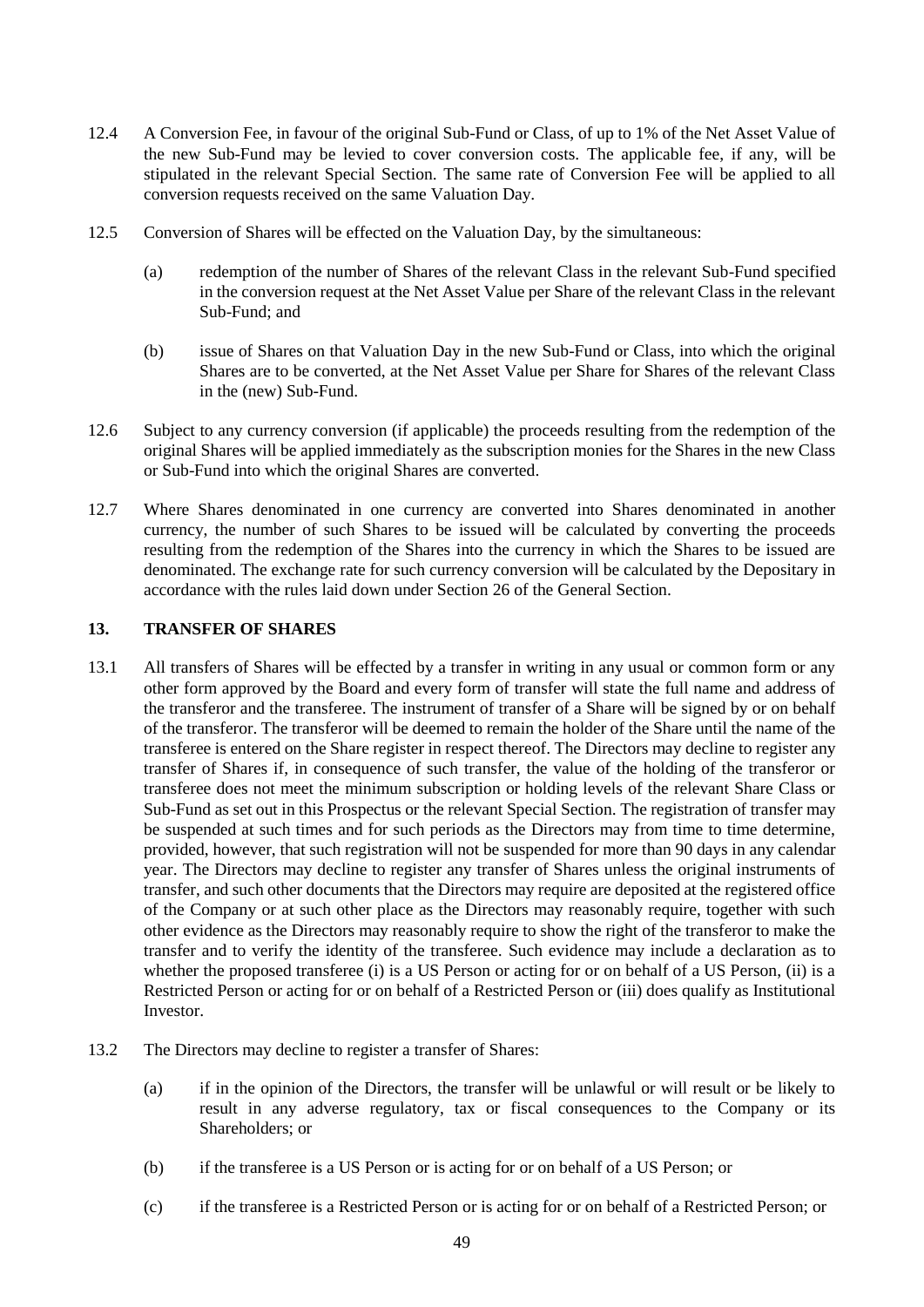- (d) in relation to Classes reserved for subscription by Institutional Investors, if the transferee is not an Institutional Investor;
- (e) in circumstances as set out in Section [14.2](#page-49-0) of this General Section; or
- (f) if in the opinion of the Directors, the transfer of the Shares would lead to the Shares being registered in a depositary or clearing system in which the Shares could be further transferred otherwise than in accordance with the terms of this Prospectus or the Articles.

#### **14. MARKET TIMING AND LATE TRADING**

- 14.1 Prospective investors and Shareholders should note that the Company may reject or cancel any subscription or conversion orders for any reason and in particular in order to comply with Circular 04/146.
- <span id="page-49-0"></span>14.2 For example, excessive trading of shares in response to short-term fluctuations in the market, a trading technique sometimes referred to as Market Timing, has a disruptive effect on portfolio management and increases the Sub-Funds' expenses. Accordingly, the Company may, in the sole discretion of the Board, or of the Management Company compulsorily redeem Shares or reject any subscription orders and conversions orders from any investor that the Company or the Management Company reasonably believes has engaged in Market Timing activity. For these purposes, the Board and the Management Company may consider an investor's trading history in the Sub-Funds and accounts under common control or ownership.
- 14.3 In addition to the Redemption Fee or Conversion Fee which may be of application to such orders as set forth in the Special Section of the relevant Sub-Fund, the Company and the Management Company may impose a penalty of a maximum of 2% of the Net Asset Value of the Shares subscribed or converted where the Company reasonably believes that an investor has engaged in market timing activity. The penalty will be credited to the relevant Sub-Fund. The Company, the Management Company and the Board will not be held liable for any loss resulting from rejected orders or mandatory redemption.
- 14.4 Furthermore, the Company will ensure that the relevant cut-off time for requests for subscriptions, redemptions or conversions are strictly complied with and will therefore take all adequate measures to prevent practices known as Late Trading.

### **15. MANAGEMENT OF THE COMPANY**

- 15.1 The Company will be managed by the Board. The Board is vested with the broadest powers to perform all acts of administration and disposition in the Company's interests. All powers not expressly reserved by law to the general meeting of Shareholders fall within the competence of the Board.
- 15.2 The Board will issue, in at least one Sub-Fund, at least one Class S Share, as more fully described in article 13 of the Articles. The holder of Class S Share(s) will be entitled to propose to the general meeting of Shareholders a list containing the names of candidates for the position of Director.
- 15.3 The Board must be composed at all times of five Directors, including two Directors (including the chairman of the Board) appointed out of the list proposed by the holder of Class S Share(s).
- 15.4 The list of candidates proposed by the holder of Class S Share(s) will indicate a number of candidates equal to at least twice the number of Directors to be appointed as Class S Directors.
- 15.5 Any Director may be removed with or without cause or be replaced at any time by resolution adopted by the general meeting of Shareholders, provided however that if a Class S Director is removed, the remaining directors must call for an extraordinary general meeting of Shareholders without delay in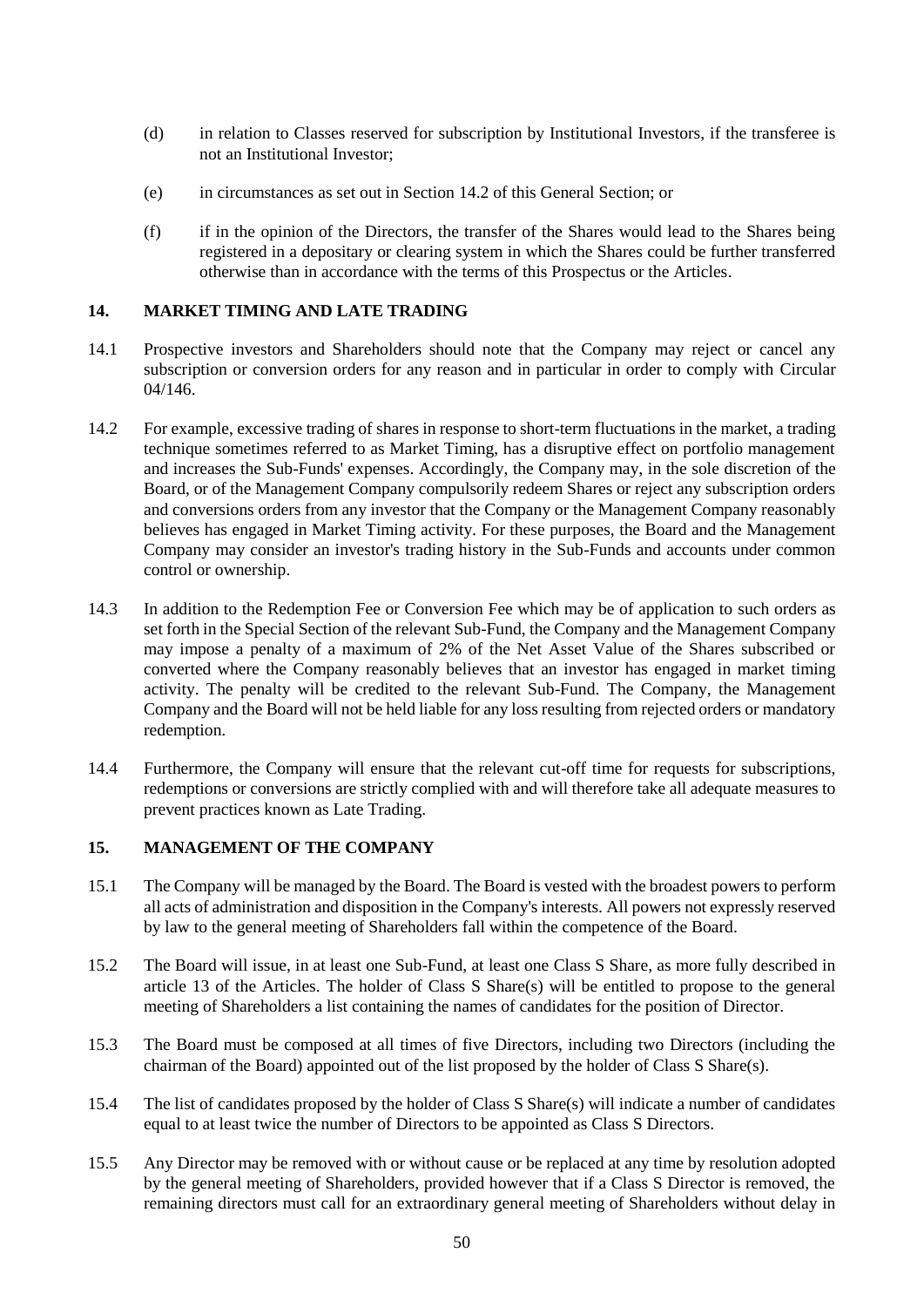order for a new Class S Director to be appointed in his/her place in accordance with the requirements of article 13 of the Articles. The new Class S Director so appointed will be chosen from the candidates on the list presented by the relevant Class.

- 15.6 The Board can validly debate and take decisions only if the majority of its members and at least one Class S Director is present or duly represented. All resolutions of the Board require the positive vote of a majority of the directors present or represented at the Board meeting, including the positive vote of at least one Class S Director.
- 15.7 The Company may indemnify any Director or officer, and his heirs, executors and administrators against expenses reasonably incurred by him or her in connection with any action, suit proceeding to which he or she may be made a party by reason of his or her being or having been a director or officer of the Company or, at its request, of any other company of which the Company is a shareholder or creditor and from which he or she is not entitled to be indemnified, except in relation to matters as which he or she will be finally adjudged in such action, suit or proceeding to be liable for fraud, bad faith, gross negligence or wilful misconduct; in the event of a settlement, indemnification will be provided only in connection with such matters covered by the settlement as to which the Company is advised by counsel that the person to be indemnified did not commit such a breach of duty. The foregoing right of indemnification will not exclude other rights to which he or she may be entitled.

# **16. MANAGEMENT COMPANY**

- 16.1 The Board has appointed Alma Capital Investment Management to serve as its designated management company within the meaning of article 27 of the 2010 Law pursuant to the Management Company Agreement. The Management Company is governed by Chapter 15 of the 2010 Law.
- 16.2 The Management Company will provide, subject to the overall control of the Board and without limitation, (i) asset management services, (ii) central administration, registrar and transfer agency services and (iii) distribution services to the Company. The rights and duties of the Management Company are further laid down in the 2010 Law.
- 16.3 The Management Company must at all times act honestly and fairly in conducting its activities in the best interest of the Shareholders and in conformity with the 2010 Law, the Prospectus and the Articles.
- 16.4 The Management Company is a company incorporated under Luxembourg law with registered office at 5 rue Aldringen, L-1118 Luxembourg. The Management Company was incorporated for an indeterminate period in Luxembourg on 20 September 2012. The Management Company is registered with the Luxembourg Trade and Companies Register under number B 171608.
- 16.5 The Management Company is vested with the day-to-day administration of the Company. In fulfilling its duties as set forth by the 2010 Law and the Management Company Agreement, Alma Capital Investment Management is authorised, for the purpose of more efficient conduct of its business, to delegate, under its responsibility and control, and with the prior consent of the Company and subject to the approval of the CSSF, part or all of its functions and duties to any third party, which, having regard to the nature of the functions and duties to be delegated, must be qualified and capable of undertaking the duties in question. The Management Company will remain liable to the Company in respect of all matters so delegated.
- 16.6 The Management Company will require any such agent to which it intends to delegate its duties to comply with the provisions of the Prospectus, the Articles and the relevant provisions of the Management Company Agreement.
- 16.7 In relation to any delegated duty, the Management Company will implement appropriate control mechanisms and procedures, including risk management controls, and regular reporting processes in order to ensure an effective supervision of the third parties to whom functions and duties have been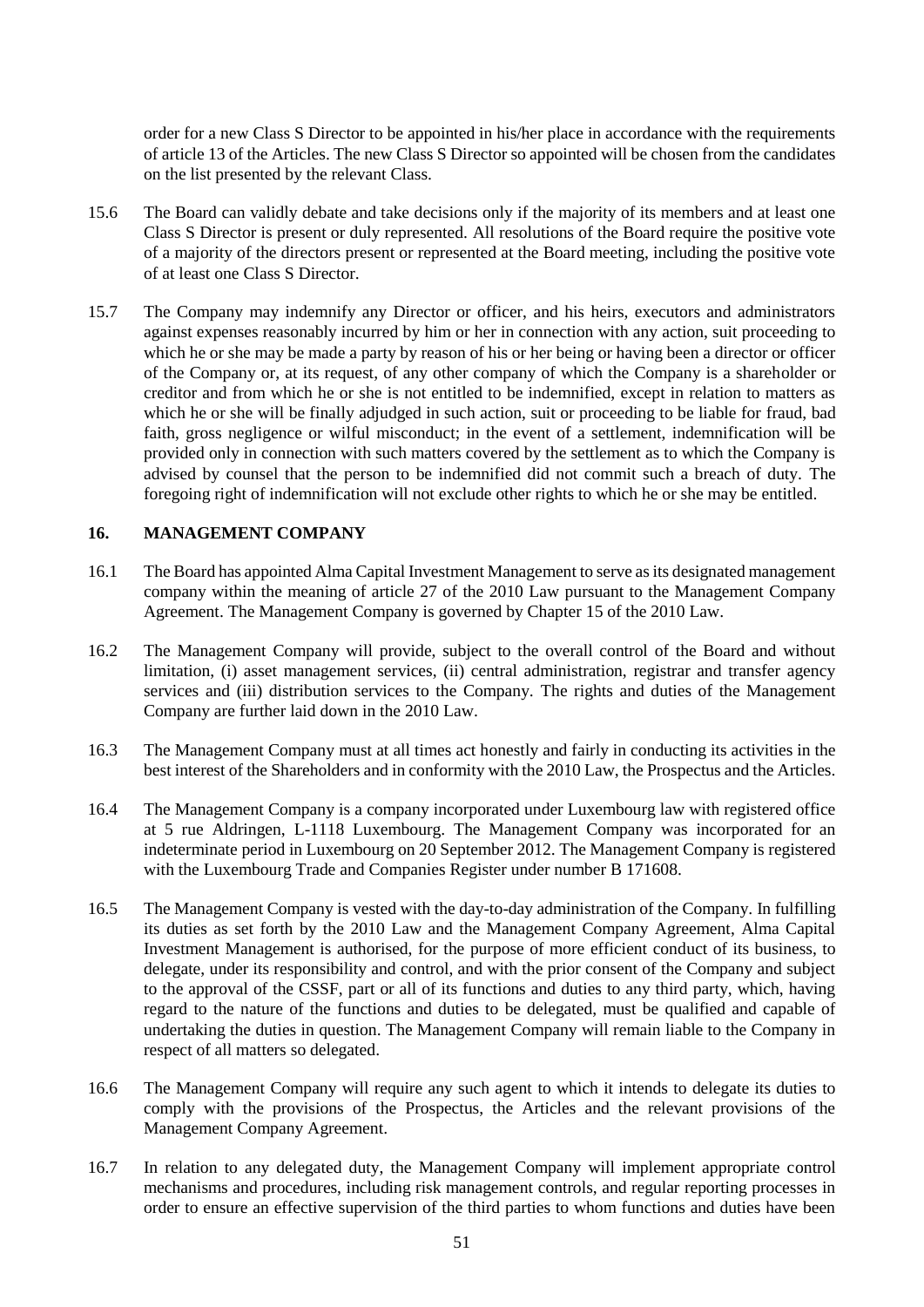delegated and that the services provided by such third party service providers are in compliance with the Articles, the Prospectus and the agreement entered into with the relevant third party service provider.

- 16.8 Alma Capital Investment Management will be careful and diligent in the selection and monitoring of the third parties to whom functions and duties may be delegated and ensure that the relevant third parties have sufficient experience and knowledge as well as the necessary authorisations required to carry out the functions delegated to them.
- 16.9 The following functions have been delegated by the Management Company to third parties: investment management of certain Sub-Funds, administration, as further set forth in this Prospectus and in the Special Sections. The Management Company has appointed RBC Investor Services Bank S.A. to provide share class currency hedging transaction services.
- 16.10 The Management Company (or its delegates) may enter into soft commissions with brokers under which certain business services are obtained from third parties and are paid for by the brokers out of the commissions they receive from transactions of the Company. Consistent with obtaining best execution, brokerage commissions on portfolio transactions for the Company may be directed by the Management Company (or its delegates) to broker-dealers in recognition of research services furnished by them as well as for services rendered in the execution of orders by such broker-dealers. The entering into soft commission arrangements is subject to the following conditions:
	- (a) the Management Company (and its delegates) will act at all times in the best interest of the Company;
	- (b) the services provided will be in direct relationship to the activities of the Management Company (or its delegates);
	- (c) brokerage commissions on portfolio transactions for the Company will be directed by the Management Company (or its delegates) to broker-dealers that are entities and not to individuals;
	- (d) the Management Company (or its delegates) will provide reports to the Board with respect to soft commissions including the nature of the services it receives; and
	- (e) information concerning the soft commission arrangements will be disclosed in the financial statements of the Company.
- 16.11 The Management Company Agreement has been entered into for an undetermined period of time and may be terminated by either party upon serving to the other a six months' prior written notice.
- 16.12 The Management Company is remunerated out of the Management Fee as set out in Section [23.1\(a\)](#page-57-0) of the General Section.
- 16.13 The Management Company's remuneration policy is compliant with applicable laws and regulations and is freely available at the registered office of the Management Company, upon request of an investor as well as on its website (www.almacapital.com).

### **17. ADMINISTRATIVE COORDINATOR**

17.1 Alma Capital Investment Management (the **Administrative Coordinator**) is appointed as administrative coordinator with a view to ensure a smooth cooperation between the Management Company and the service providers of the Company (including in particular the Investment Managers, if any). The Administrative Coordinator will enter into an administrative coordination agreement with the Company and the Management Company (the **Administrative Coordination Agreement**). The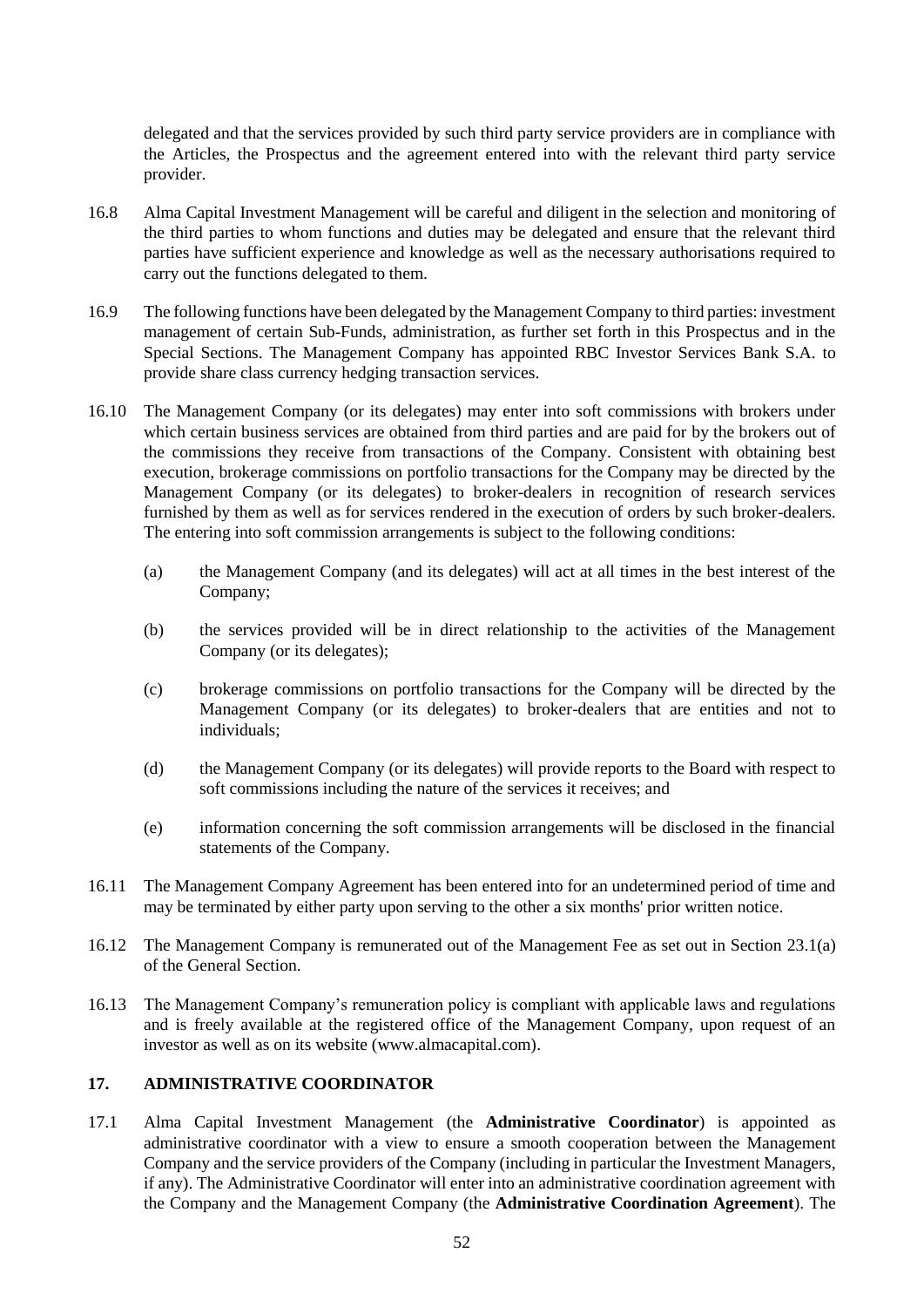Administrative Coordination Agreement is for an unlimited duration and can be terminated by any party by giving 90 days' prior written notice.

- 17.2 The Administrative Coordinator will assist the Management Company with respect to the creation of new Sub-Funds (selection of investment managers, etc) and the ongoing monitoring of the Investment Managers, if any and other service providers. The Administrative Coordinator will also provide specific advisory services (eg, with a view to ensure that an appropriate level of liquidity is maintained in the portfolio of each Sub-Fund to meet redemption obligations) to each Investment Manager, if any. The function of the Administrative Coordinator is purely advisory and it will not execute or implement the investment policy of the Sub-Funds.
- 17.3 In remuneration of its services, the Administrative Coordinator is entitled to receive the Administrative Coordination Fee as set out in section [23.1\(b\)](#page-57-1) of the General Section. However, in accordance with the Administrative Coordination Agreement, it may be agreed between the parties that all or part of the Administration Coordination Fee will be paid to the Management Company.
- 17.4 The Administrative Coordinator is entitled to receive from the Company reimbursement for any reasonable costs or expenses incurred for the set up of the Company.

## **18. INVESTMENT MANAGER**

- 18.1 The Management Company may appoint, with the consent of the Company and subject to compliance with the Prospectus, an Investment Manager to carry out investment management services of each Sub-Fund and to be responsible for the relevant Sub-Fund's investment activities within the parameters and restrictions set out in this Prospectus and the relevant Special Section.
- 18.2 The Investment Manager will provide or procure each Sub-Fund investment management services, pursuant to the provisions of the Investment Management Agreement and in accordance with the investment policy, objective and restrictions of the relevant Sub-Fund as set out in the Articles and Prospectus and with the aim to achieve the Sub-Fund's investment objective.
- 18.3 Any such Investment Manager may be assisted by one or more advisers or delegate its functions, with the approval of the CSSF, the Management Company and the Board, to one or more sub-managers. In case sub-managers/advisers are appointed, the relevant Special Section will be updated.
- 18.4 Unless otherwise stated in the relevant Special Section, the Investment Manager is responsible for, among other matters, identifying and acquiring the investments of the Company. The Investment Manager is granted full power and authority and all rights necessary to enable it to manage the investments of the relevant Sub-Funds and provide other investment management services to assist the Company to achieve the investment objectives and policy set out in this Prospectus and any specific investment objective and policy set out in the relevant Special Section. Consequently, the responsibility for making decisions to buy, sell or hold a particular security or asset rests with the Management Company, the Investment Manager and, as the case may be, the relevant sub-investment manager appointed by them, subject always to the overall policies, direction, control and responsibility of the Board and the Management Company.
- 18.5 Investment Managers are remunerated exclusively out of the Management Fee and the Performance Fee as set out in section [23.1\(a\)](#page-57-0) of the General Section.

#### **19. DEPOSITARY**

19.1 BNP Paribas Securities Services, Luxembourg Branch (the **Depositary**) has been appointed depositary of the Company under the terms of a written agreement dated 15 April 2016 between the Depositary, the Management Company and the Company (the **Depositary Bank and Paying Agency Agreement**).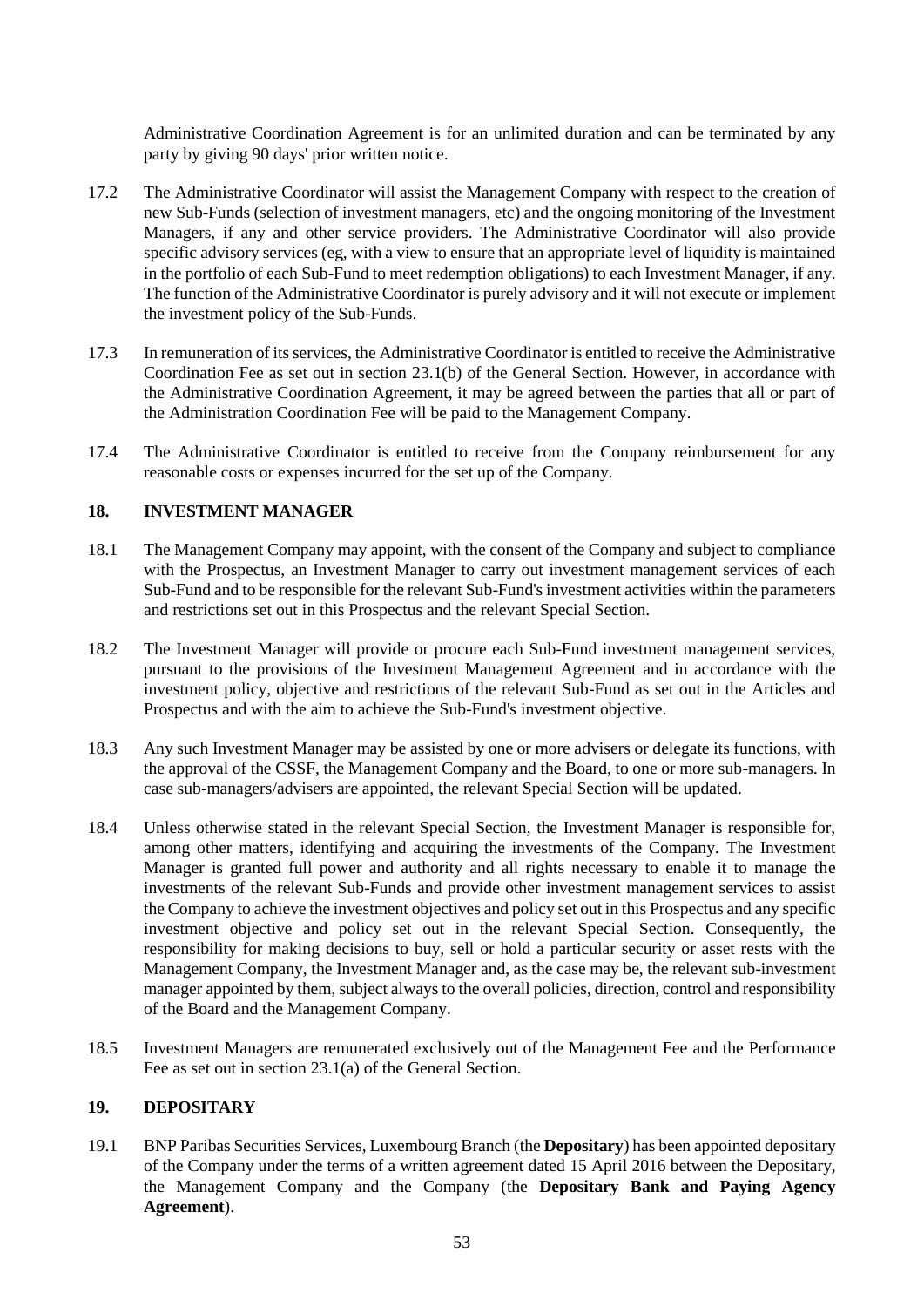- 19.2 The Depositary is a branch of BNP Paribas Securities Services SCA, a wholly-owned subsidiary of BNP Paribas SA. BNP Paribas Securities Services SCA is a licensed bank incorporated in France as a *Société en Commandite par Actions* (partnership limited by shares) under No.552 108 011, authorised by the *Autorité de Contrôle Prudentiel et de Résolution* (ACPR) and supervised by the *Autorité des Marchés Financiers* (AMF), with its registered address at 3 rue d'Antin, 75002 Paris, France, acting through its Luxembourg Branch, whose office is at 60, avenue J.F. Kennedy, L-1855 Luxembourg, Grand-Duchy of Luxembourg, and which is supervised by the CSSF.
- 19.3 The Depositary performs three types of functions, namely (i) the oversight duties (as defined in article 34(1) of the 2010 Law), (ii) the monitoring of the cash flows of the Company (as set out in article 34(2) of the 2010 Law) and (iii) the safekeeping of the Company's assets (as set out in article 34(3) of the 2010 Law).
- 19.4 Under its oversight duties, the Depositary is required to:
	- (a) ensure that the sale, issue, repurchase, redemption and cancellation of Shares effected on behalf of the Company are carried out in accordance with the 2010 Law and the Articles;
	- (b) ensure that the value of Shares is calculated in accordance with the 2010 Law and the Articles;
	- (c) carry out the instructions of the Company or the Management Company acting on behalf of the Company, unless they conflict with the 2010 Law or the Articles;
	- (d) ensure that in transactions involving the Company's assets, the consideration is remitted to the Company within the usual time limits;
	- (e) ensure that the Company's revenues are allocated in accordance with the 2010 Law and its Articles.
- 19.5 The overriding objective of the Depositary is to protect the interests of the Shareholders, which always prevail over any commercial interests.
- 19.6 Conflicts of interest may arise if and when the Management Company or the Company maintains other business relationships with BNP Paribas Securities Services, Luxembourg Branch in parallel with an appointment of BNP Paribas Securities Services, Luxembourg Branch acting as Depositary.

Such other business relationships may cover services in relation to:

- (a) Outsourcing/delegation of middle or back office functions (e.g. trade processing, position keeping, post trade investment compliance monitoring, collateral management, OTC valuation, fund administration inclusive of net asset value calculation, transfer agency, fund dealing services) where BNP Paribas Securities Services or its affiliates act as agent of the Company or the Management Company, or
- (b) Selection of BNP Paribas Securities Services or its affiliates as counterparty or ancillary service provider for matters such as foreign exchange execution, securities lending, bridge financing.

The Depositary is required to ensure that any transaction relating to such business relationships between the Depositary and an entity within the same group as the Depositary is conducted at arm's length and is in the best interests of Shareholders.

19.7 In order to address any situations of conflicts of interest, the Depositary has implemented and maintains a management of conflicts of interest policy, aiming namely at: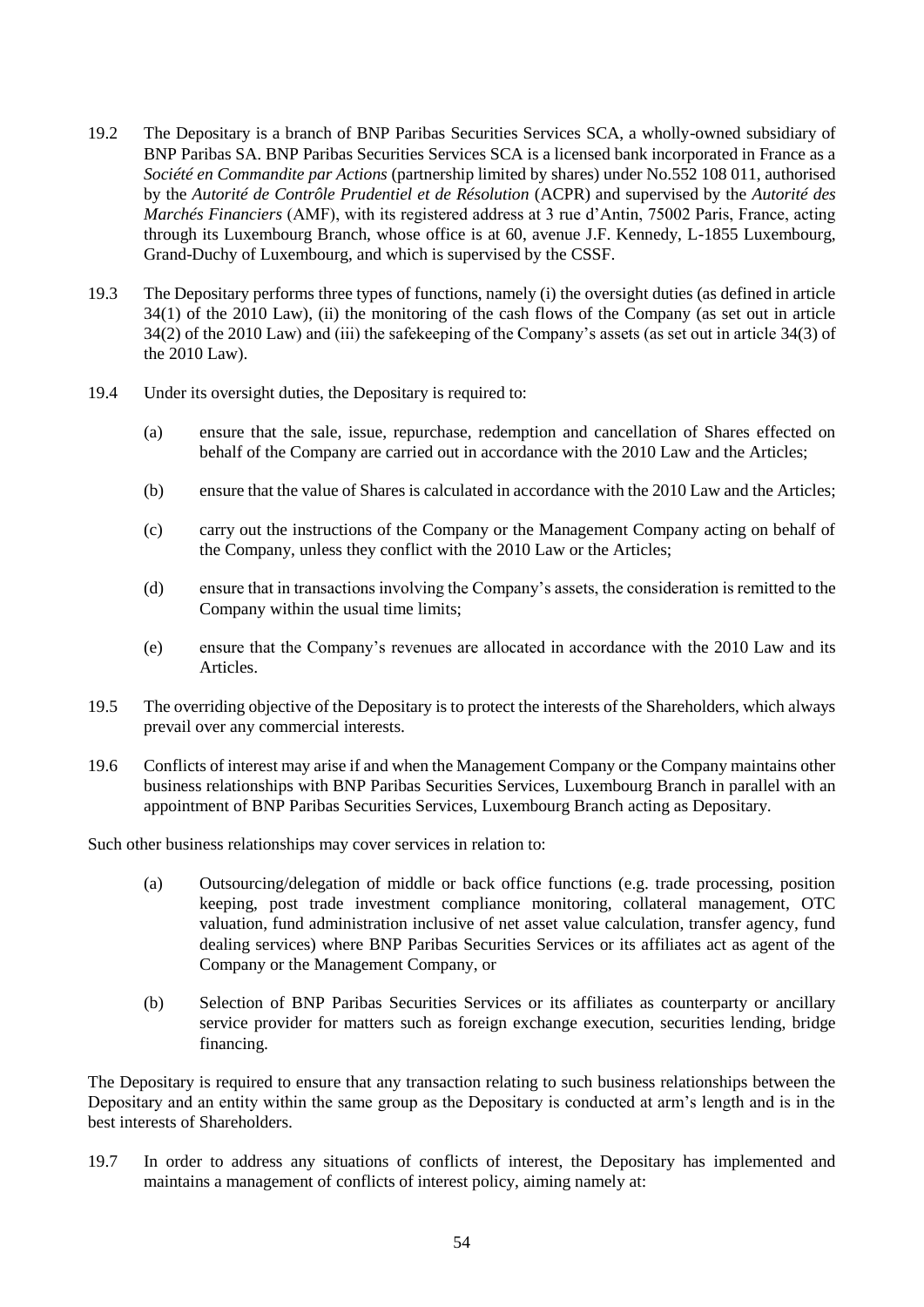- (a) identifying and analysing potential situations of conflicts of interest;
- (b) recording, managing and monitoring anyconflict of interest situations either in:
	- relying on the permanent measures in place to address conflicts of interest such as segregation of duties, separation of reporting lines, insider lists for staff members;
	- implementing a case-by-case management to (i) take the appropriate preventive measures such as drawing up a new watch list, implementing a new Chinese wall (i.e. by separating functionally and hierarchically the performance of its Depositary duties from other activities), making sure that operations are carried out at arm's length and/or informing the concerned Shareholders, or (ii) refuse to carry out the activity giving rise to the conflict of interest;
	- implementing a deontological policy;
	- recording a cartography of conflict of interest permitting to create an inventory of the permanent measures put in place to protect the Company's interests; or
	- setting up internal procedures in relation to, for instance (i) the appointment of service providers which may generate conflicts of interest, (ii) new products/activities of the Depositary in order to assess any situation entailing a conflict of interest.
- 19.8 In the event that conflicts of interest arise, the Depositary will undertake to use all reasonable endeavours to resolve any such conflicts of interest fairly (having regard to its respective obligations and duties) and to ensure that the Company and the Shareholders are treated fairly.
- 19.9 The Depositary may delegate to third parties the safekeeping of the Company's assets subject to the conditions laid down in applicable laws and regulations and the provisions of the Depositary Agreement. The process of appointing such delegates and their continuing oversight follows the highest quality standards, including the management of any potential conflict of interest that may arise from such an appointment. Such delegates must be subject to effective prudential regulation (including minimum capital requirements, supervision in the jurisdiction concerned and external periodic audit) for the custody of financial instruments. The Depositary's liability shall not be affected by any such delegation.
- 19.10 A potential risk of conflicts of interest may occur in situations where the delegates may enter into or have a separate commercial and/or business relationships with the Depositary in parallel to the custody delegation relationship.

In order to prevent such potential conflicts of interest from cristalizing, the Depositary has implemented and maintains an internal organisation whereby such separate commercial and / or business relationships have no bearings on the choice of the delegate or the monitoring of the delegates' performance under the delegation agreement.

A list of delegates and sub-delegates for safekeeping duties is available on the website [https://securities.cib.bnpparibas/app/uploads/sites/3/2021/03/ucitsv-list-of-delegates-sub-delegates](https://securities.cib.bnpparibas/app/uploads/sites/3/2021/03/ucitsv-list-of-delegates-sub-delegates-en-1.pdf)[en-1.pdf](https://securities.cib.bnpparibas/app/uploads/sites/3/2021/03/ucitsv-list-of-delegates-sub-delegates-en-1.pdf)

Such list may be updated from time to time. Updated information on the Depositary's custody duties, a list of delegations and sub-delegations and conflicts of interest that may arise, may be obtained, free of charge and upon request, from the Depositary.

Updated information on the Depositary's duties and conflicts of interest that may arise is available to Shareholders, upon request.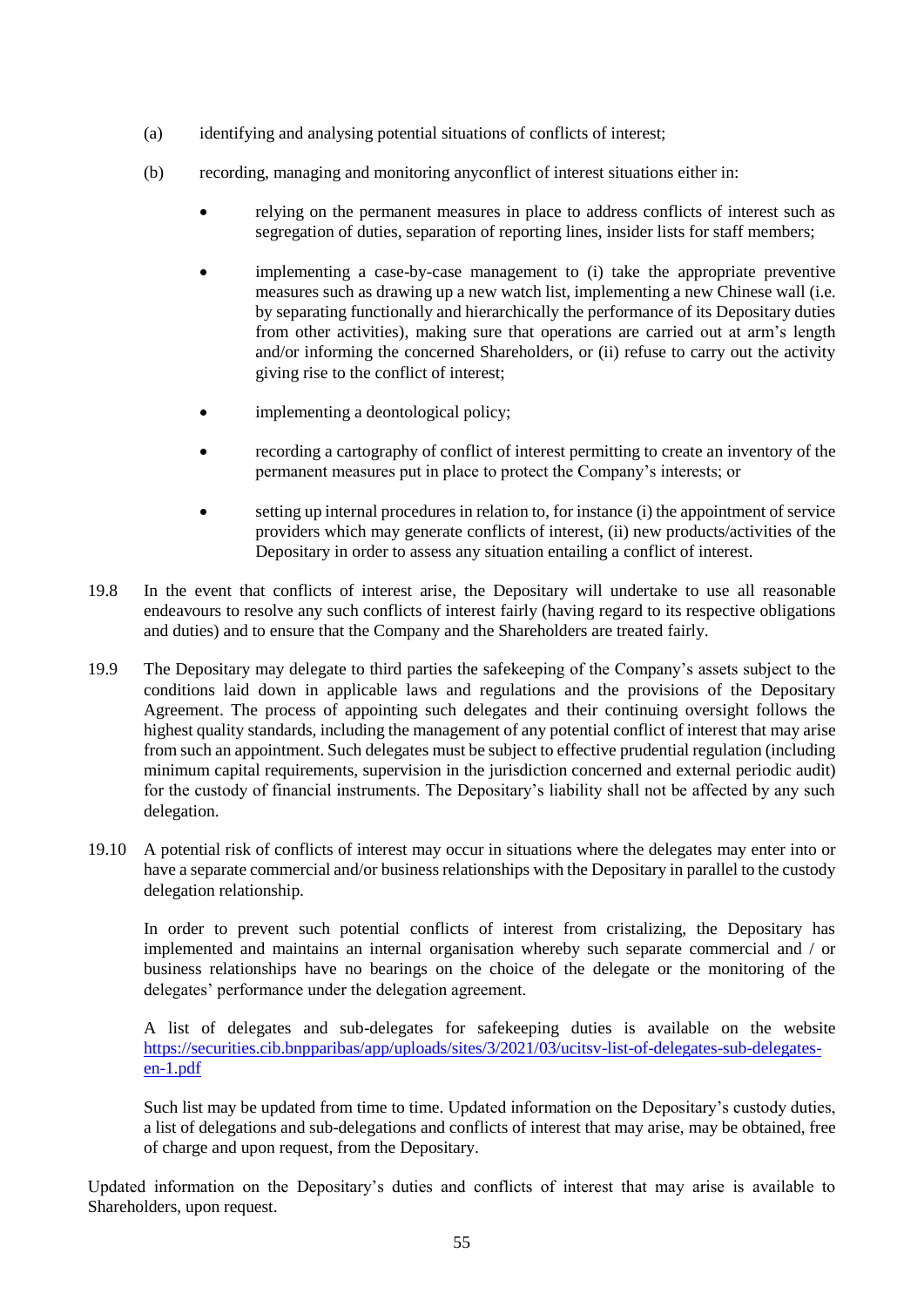- 19.11 The Company and the Management Company acting on behalf of the Company may release the Depositary from its duties with ninety (90) days written notice to the Depositary. Likewise, the Depositary may resign from its duties with ninety (90) days written notice to the Company. In that case, a new depositary must be designated to carry out the duties and assume the responsibilities of the Depositary, as defined in the agreement signed to this effect. The replacement of the Depositary shall happen within two months. Pending the appointment of a new depositary, the Depositary shall take all necessary steps to ensure good preservation of the interests of the Company's Shareholders.
- 19.12 The Depositary is entitled to receive a remuneration payable in accordance to section [23.1\(b\)](#page-57-1) of the General Section.

# **20. ADMINISTRATIVE AGENT**

- 20.1 BNP Paribas Securities Services, Luxembourg Branch, has been appointed administrative agent, registrar and transfer agent of the Company (the **Administrative Agent**) pursuant to an administration agreement (the **Administration Agreement**) entered into between the Company and the Administrative Agent with effect as of 22 October 2012. The Administration Agreement is for an unlimited duration and can be terminated by either party by giving 90-days' prior written notice.
- 20.2 Under the terms of the Administration Agreement, the Administrative Agent will carry out all administrative duties in relation with the central administration of the Company and it will in particular:
	- (a) keep the accounts of the Company and make its accounting records available to Shareholders;
	- (b) process the subscription, issue, redemption, conversion, cancellation and transfer of Shares;
	- (c) maintain the register of Shareholders;
	- (d) draw up the Prospectus, financial reports and all other documents relating to investments;
	- (e) send correspondence, financial reports and all other documents intended for Shareholders; and
	- (f) process the calculation of the Net Asset Value.
- 20.3 For the purpose of determining the value of the Assets, the Administrative Agent may, when calculating the Net Asset Value and without prejudice to Sectio[n 26](#page-61-0) of the General Section, completely and exclusively rely (without any testing) upon the valuations provided by various pricing sources available on the market such as pricing agencies or any other pricing source reasonably considered to be the most reliable for any specific asset (eg, administrators of underlying UCIs, brokers etc) or by any other pricing source indicated by the Company or any price(s)/value(s) instructed by the Company.
- 20.4 It is expressly agreed that, regarding valuation/pricing of the assets of the Company with respect to which no market price or fair value is made available, the Company will select, appoint, and make the necessary contractual arrangements directly with specialised and reputable valuation/pricing providers, specialist consultants or appraisers to ensure that such assets are valued in the best interest of all Shareholders, in full compliance with the requirements of the 2010 Law.
- 20.5 To this end, it is expressly agreed between the Company and the Administrative Agent, that the Company will provide, with the assistance of specialised and reputable service providers, or cause third party specialised and reputable service providers to provide, the Administrative Agent with the pricing/valuation of assets of the Company with respect to which no market price or fair value is made available and the Auditor with appropriate supporting evidence regarding the correctness and accuracy of such pricing/valuation, in accordance with the rules laid down in the Articles or the Prospectus. For the avoidance of doubt, it is hereby expressly agreed that (i) the Administrative Agent will have no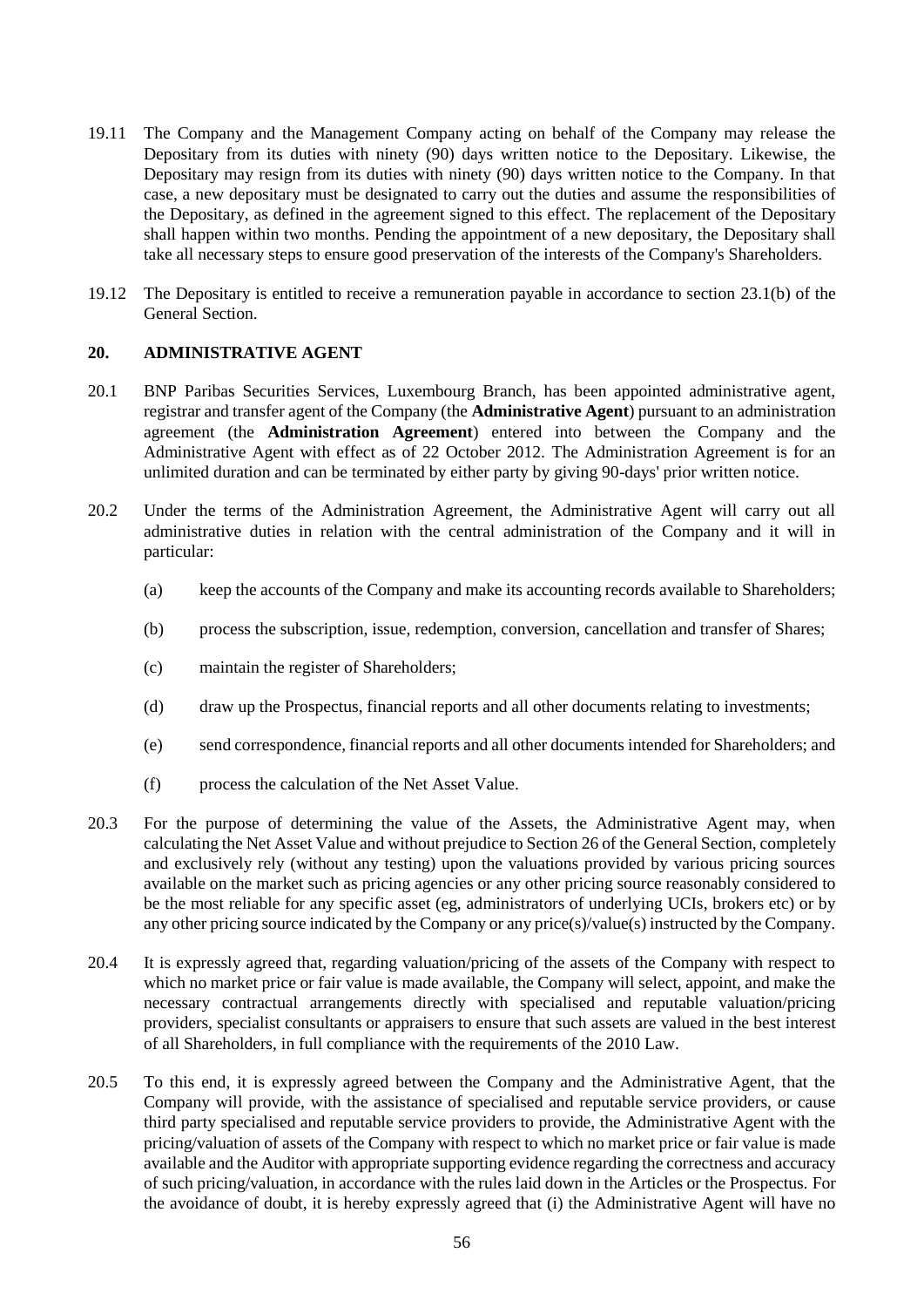obligation to verify or approve the valuation methodology or criteria applied by the Company or its delegate(s) in relation to the valuation of such assets and that (ii) that the Company will provide upon first request of the Auditor (regardless if the Auditor addressed such a request to the Administrative Agent or not), or cause the relevant third party service providers to provide with any supporting documentation or evidence relating to the pricings/valuations of such assets.

- 20.6 The Company guarantees the Administrative Agent that all assets of the Company are economically valuable, and that their prices can be audited. For unlisted, illiquid or structured assets for which prices are not available, the Company is responsible for delivering reasonably qualified opinions from reputable first class consultants or auditors on (i) the professionalism, reliability and experience of any third party service provider selected from time to time (ii) the valuation processes and methodology used by the Company.
- 20.7 The Administrative Agent will not be liable for the Company's investment decisions nor the consequences of the Company's investment decisions on its performances.
- 20.8 As the Administrative Agent is the Company's service provider, it will not be liable for the Prospectus provisions. Consequently, it will not be liable for any failure of information contained in this entire Prospectus.

# **21. PAYING AGENT**

BNP Paribas Securities Services, Luxembourg Branch, or any other bank mentioned in the periodic reports, will also provide paying agent services.

#### **22. SUB-DISTRIBUTORS AND NOMINEES**

- 22.1 The Management Company acts as distributor of the Shares of all Sub-Funds and Classes, and may appoint from time to time one or more sub-distributors.
- 22.2 The Management Company expects that in relation to Shares to be offered to investors the relevant sub-distributor(s) will offer to enter into arrangements with the relevant investors to provide nominee services to those investors in relation to the Shares or arrange for third party nominee service providers to provide such nominee services to the underlying investors.
- 22.3 All sub-distributors and nominee service providers must be (i) professionals of the financial sector of a FATF member country which are subject under their local regulations to anti money laundering rules equivalent to those required by Luxembourg law or (ii) professionals established in a non-FATF member State provided they are a subsidiary of a professional of the financial sector of a FATF member State and they are obliged to follow anti money laundering and terrorism financing rules equivalent to those required by Luxembourg law because of internal group policies. Whilst and to the extent that such arrangements subsist, such underlying investors will not appear in the Register of the Company and will have no direct right of recourse against the Company.
- 22.4 Any sub-distributor or nominee service providers holding their Shares through Euroclear or Clearstream or any other relevant clearing system as an accountholder also will not be recognised as the registered Shareholder in the Register. The relevant nominee of Euroclear or Clearstream or the other relevant clearing system will be recognised as the registered Shareholder in the Register in such event, and in turn would hold the Shares for the benefit of the relevant accountholders in accordance with the relevant arrangements.
- 22.5 The terms and conditions of the sub-distribution agreement(s) with arrangements to provide nominee services will have to allow that an underlying investor who (i) has invested in the Company through a nominee and (ii) is not a Restricted Person, may at any time, require the transfer in his name of the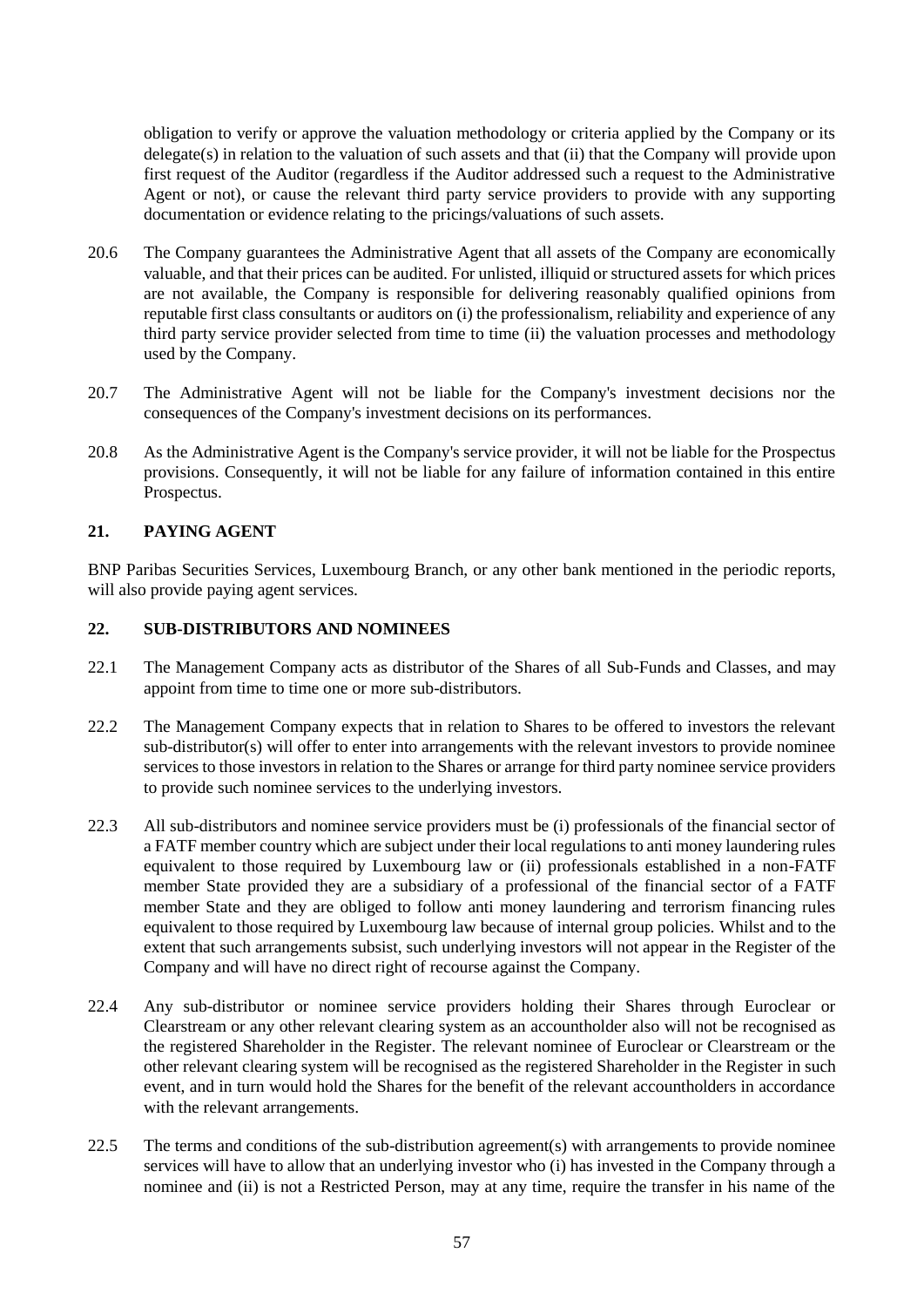Shares subscribed through the nominee. After this transfer, the investor will receive evidence of his shareholding at the confirmation of the transfer from the nominee.

- 22.6 Investors may subscribe directly to the Company without having to go through the Management Company or a sub-distributor or nominee.
- 22.7 The Management Company, the Administrative Coordinator or an Investment Manager may enter into retrocession fee arrangements with any sub-distributor in relation to their distribution services, provided that any such arrangement will be designed to enhance the quality of the service to the investors. Any such retrocession fee will be paid by the Management Company, the Administrative Coordinator or the relevant Investment Manager out of its own remuneration.

### **23. FEES, COMPENSATION AND EXPENSES**

- 23.1 **Fees**
- <span id="page-57-0"></span>(a) Management Fee

The aggregate amount of management fees (to the exclusion of the Performance Fee) payable out of the assets of each Sub-Fund to the Management Company and the Investment Manager of the relevant Sub-Fund (if any) and disclosed in respect of each Class in the relevant Special Section is referred to as the **Management Fee**. The Management Fee is based on the average Net Asset Value of the relevant Sub-Fund over the relevant quarter and is payable monthly in arrears.

In addition to a portion of the Management Fee, the Investment Manager of a Sub-Fund may be entitled to receive all or part of the Performance Fee as set out in the relevant Special Section.

The Management Fee and the Performance Fee will be paid out of the assets of the relevant Sub-Fund to the Management Company. The Management Company will allocate the Management Fee and the Performance Fee between itself and the Investment Manager of the relevant Sub-Fund (if any) on the basis of allocation rules as agreed from time to time in writing between the Company, the Management Company and the Investment Manager. The Management Company may instruct from time to time in writing the Company to pay out all or part of the Management Fee and the Performance Fee directly to the Investment Manager of the relevant Sub-Fund.

<span id="page-57-1"></span>(b) Administrative Coordination Fee

The Administrative Coordinator is entitled to receive an administrative coordination fee (the **Administrative Coordination Fee**) at such percentage per annum as set out in respect of each Sub-Fund in the Special Sections for the provision of coordination services between the Management Company and the Company's service providers (in particular each Sub-Fund's Investment Manager, if any).

However, in accordance with the Administrative Coordination Agreement, it may be agreed between the parties that all or part of the Administration Coordination Fee will be paid to the Management Company.

(c) Remuneration payable to the Depositary and the Administrative Agent

The Depositary and Administrative Agent is entitled to receive, out of the assets of each Class within each Sub-Fund, a fee corresponding to a maximum of 1% p.a. of the Net Asset Value.

In addition, the Depositary and Administrative Agent is entitled to be reimbursed by the Company for its reasonable out-of-pocket expenses and disbursements and for charges of any correspondents (as the case may be).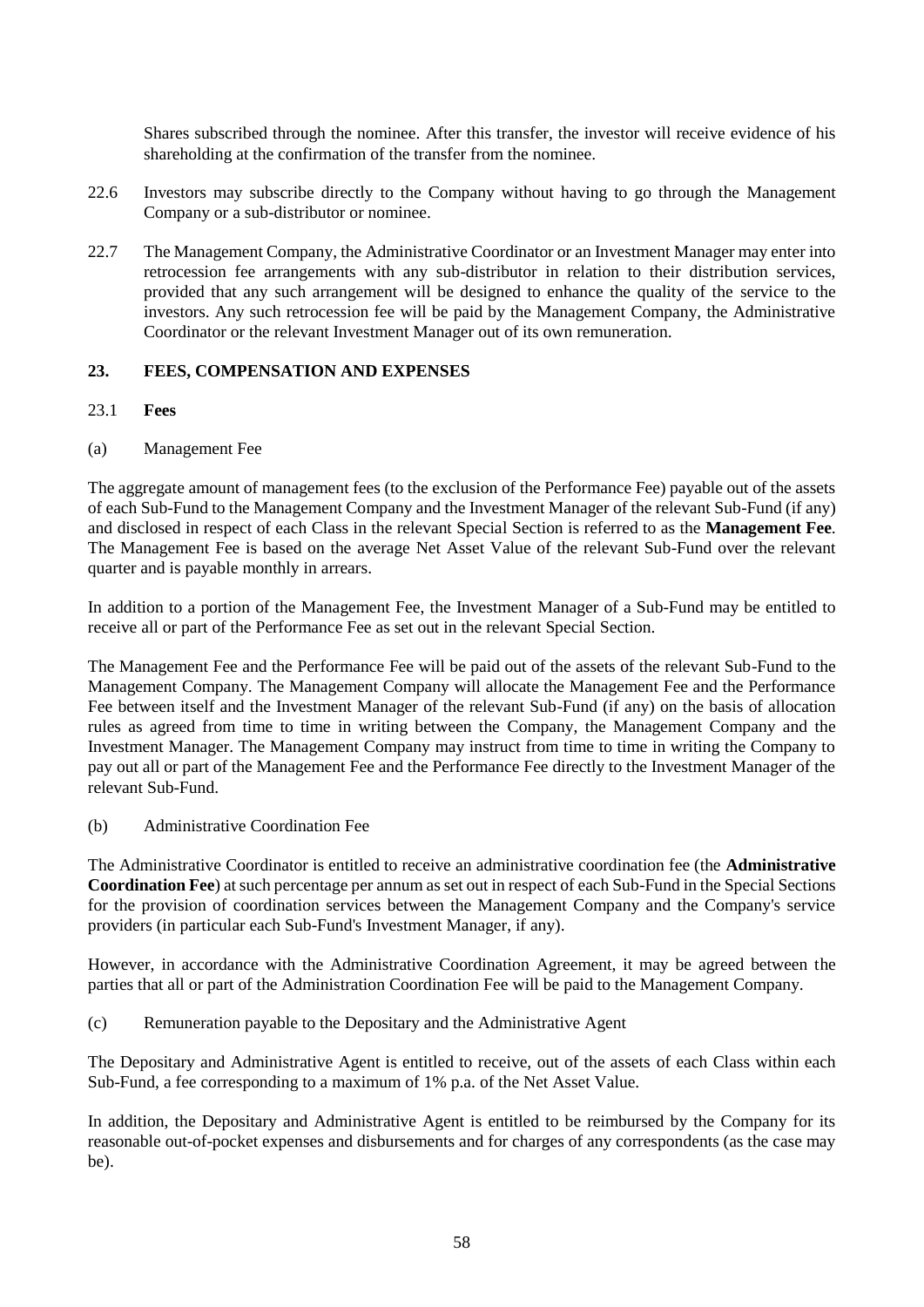#### 23.2 **Operating expenses**

- (a) The Company pays out of the assets of the relevant Sub-Fund all expenses payable by the Company which will include but not be limited to formation expenses, Management Fee, Administrative Coordination Fee, Shareholder Servicing Fee, fees and expenses payable to its Auditors and accountants, Depositary and its correspondents, Administrative Agent, any pricing agencies, any permanent representatives in places of registration, as well as any other agent employed by the Company, the remuneration of the Directors and officers and their reasonable out-of-pocket expenses, insurance coverage, and reasonable travelling costs in connection with board meetings, fees and expenses for legal and auditing services consultants, any fees and expenses involved in registering and maintaining the registration of the Company with any governmental agencies or stock exchanges in the Luxembourg and in any other country, reporting and publishing expenses, including the costs of preparing, printing, advertising and distributing prospectuses, explanatory memoranda, periodical reports or registration statements and the costs of any reports to Shareholders, all taxes, duties, governmental and similar charges, and all other operating expenses, the costs for the publication of the issue and redemption prices, the costs of buying and selling assets (including but not limited to transactions costs, brokerage fees, execution and research costs), interest, bank charges, postage, telephone and telex. The Company may accrue administrative and other expenses of a regular or recurring nature based on an estimated amount rateably for yearly or other periods.
- (b) Furthermore, charges and expenses borne by the Company will include all reasonable charges and expenses paid on its behalf, including but not limited to, telephone, fax, telex, telegram and postage expenses incurred by the Depositary on purchases and sales of portfolio securities in one or several Sub-Funds.
- (c) The Company may indemnify any director, manager, authorised officer, employee or agent, their heirs, executors and administrators, to the extent permitted by law, for all costs and expenses borne or paid by them in connection with any claim, action, law suit or proceedings brought against them in their capacity as director, manager, authorised officer, employee or agent of the Company, except in cases where they are ultimately sentenced for fraud, bad faith, gross negligence or wilful misconduct. In the case of an out of court settlement, such indemnification will only be granted if the Company's legal adviser is of the opinion that the director, manager, authorised officer, employee or agent in question did not fail in his duty and only if such an arrangement is approved beforehand by the Board. The right to such indemnification does not exclude other rights to which the director, manager, authorised officer, employee or agent are entitled. The rights to indemnification provided herein are separate and do not affect the other rights to which a director, managing director, authorised officer, employee or agent may now or later be entitled and will be maintained for any person who has ceased their activity as director, manager, authorised officer, employee or agent.
- (d) Expenses for the preparation and presentation of a defence in any claim, action, lawsuit or proceedings brought against a Director, manager, authorised officer, employee or agent will be advanced by the Company, prior to any final decision on the case, on receipt of a commitment by or on behalf of the Director, manager, authorised officer, employee or agent to repay this amount if it ultimately becomes apparent that they are not entitled to indemnification. Notwithstanding the above, the Company may take out the necessary insurance policies on behalf of Directors, managers, authorised officers, employees or agents of the Company.
- (e) Additionally, each Sub-Fund will pay for the costs and expenses directly attributable to it. Costs and expenses that cannot be attributed to a given Sub-Fund will be allocated to the Sub-Funds on an equitable basis, in proportion to their respective net assets.
- (f) All revenues arising from EPM Techniques, net of direct and indirect operational costs, will be accrued to the relevant Sub-Fund.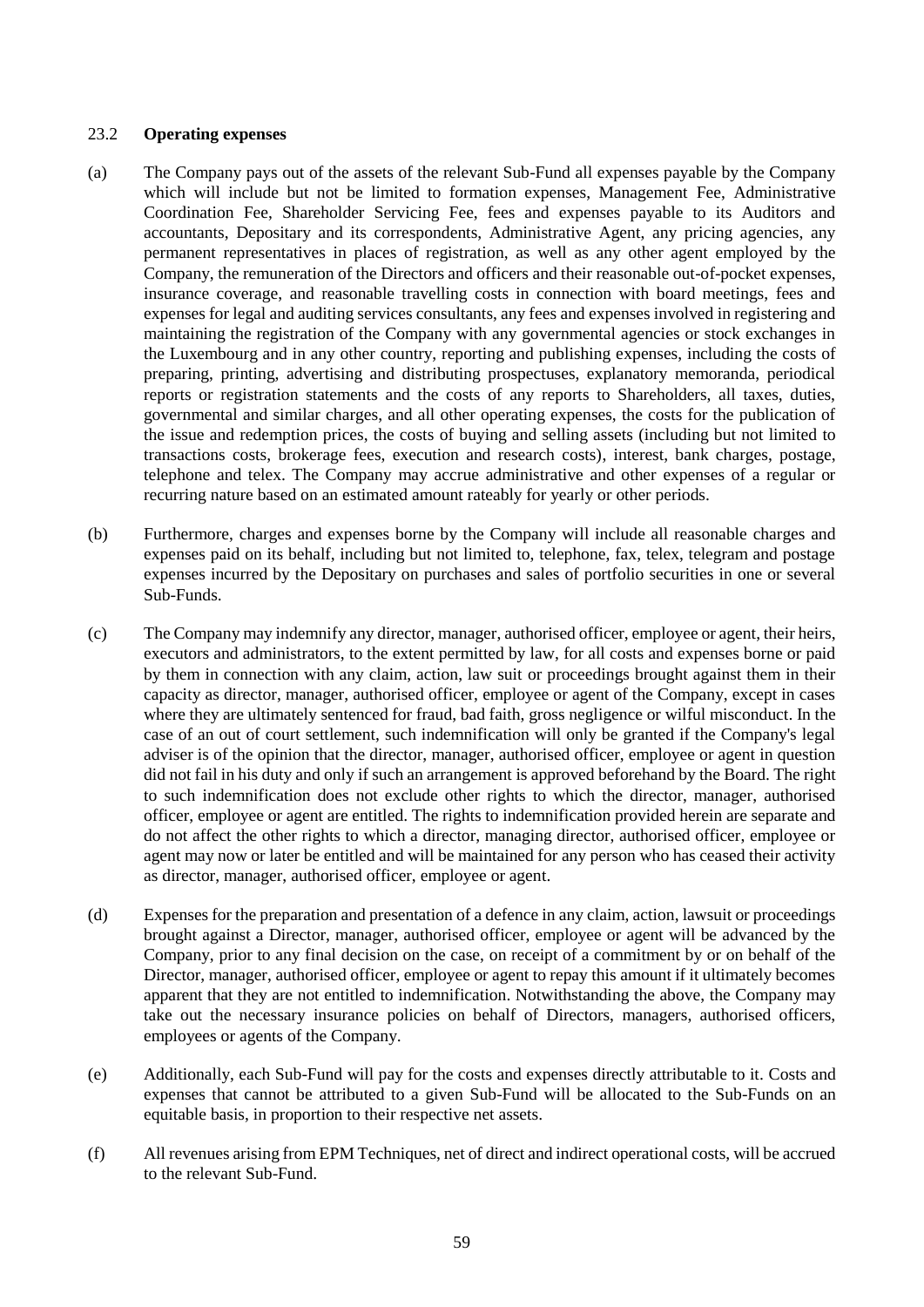# 23.3 **Formation and launching expenses**

Expenses incurred in connection with the incorporation of the Company and the creation of the initial Sub-Fund, including those incurred in the preparation and publication of the first Prospectus and Key Investor Information Document, as well as the taxes, duties and any other publication expenses will be borne by the Company and will be written off over a period of five (5) years.

Expenses incurred in connection with the creation of any additional Sub-Fund may be borne by the relevant Sub-Fund and will be written off over a period of five (5) years.

# **24. DIVIDENDS**

- 24.1 Each year the general meeting of Shareholders will decide, based on a proposal from the Board, for each Sub-Fund, on the use of the balance of the year's net income of the investments. A dividend may be distributed, either in cash or Shares. Further, dividends may include a capital distribution, provided that after distribution the net assets of the Company total more than EUR 1,250,000.
- 24.2 Over and above the distributions mentioned in the preceding paragraph, the Board may decide to the payment of interim dividends in the form and under the conditions as provided by law.
- 24.3 The Board may issue distribution Shares and accumulation Shares within the Classes of each Sub-Fund, as indicated in the Special Sections. Accumulation Shares capitalise their entire earnings whereas distribution Shares pay dividends.
- 24.4 For Classes entitled to distribution, dividends, if any, will be declared and distributed on an annual basis. Moreover, interim dividends may be declared and distributed from time to time at a frequency determined by the Board within the conditions set forth by law.
- 24.5 Payments will be made in the Reference Currency of the relevant Sub-Fund. With regard to Shares held through Euroclear or Clearstream (or their successors), dividends will be paid by bank transfer to the relevant bank. Dividends remaining unclaimed for five years after their declaration will be forfeited and revert to the relevant Sub-Fund.
- 24.6 Dividends may be declared separately in respect of each Sub-Fund by a resolution of the Shareholders of the Sub-Fund concerned at the annual general meeting of Shareholders.

# **25. TAX ASPECTS**

# 25.1 **Luxembourg**

The Company's assets are subject to a subscription tax (*taxe d'abonnement*) in Luxembourg of 0.05% p.a. on net assets (and 0.01% p.a. on total net assets in case of Sub-Funds or Classes reserved to Institutional Investors), payable quarterly. In case some Sub-Funds are invested in other Luxembourg UCIs, which in turn are subject to the annual subscription tax (*taxe d'abonnement*) provided for by the 2010 Law, no annual subscription tax (*taxe d'abonnement*) is due from the Company on the portion of assets invested therein. Are exempt from the subscription tax, Sub-Funds (i) whose Shares are listed or traded on at least one stock exchange or another Regulated Market operating regularly, recognised and open to the public and (ii) whose exclusive objective is to replicate the performance of one or more indices, it being understood that this condition of exclusive objective does not prevent the management of liquid assets, if any, on an ancillary basis, or the use of techniques and instruments used for hedging or for purposes of efficient portfolio management. In case of several Classes within a Sub-Fund, the exemption only applies to the Classes fulfilling condition (i) above. Moreover, and without prejudice to additional or alternative criteria that may be determined by applicable law, the index referred to under condition (ii) above must represent an adequate benchmark for the market to which it refers and must be published in an appropriate manner.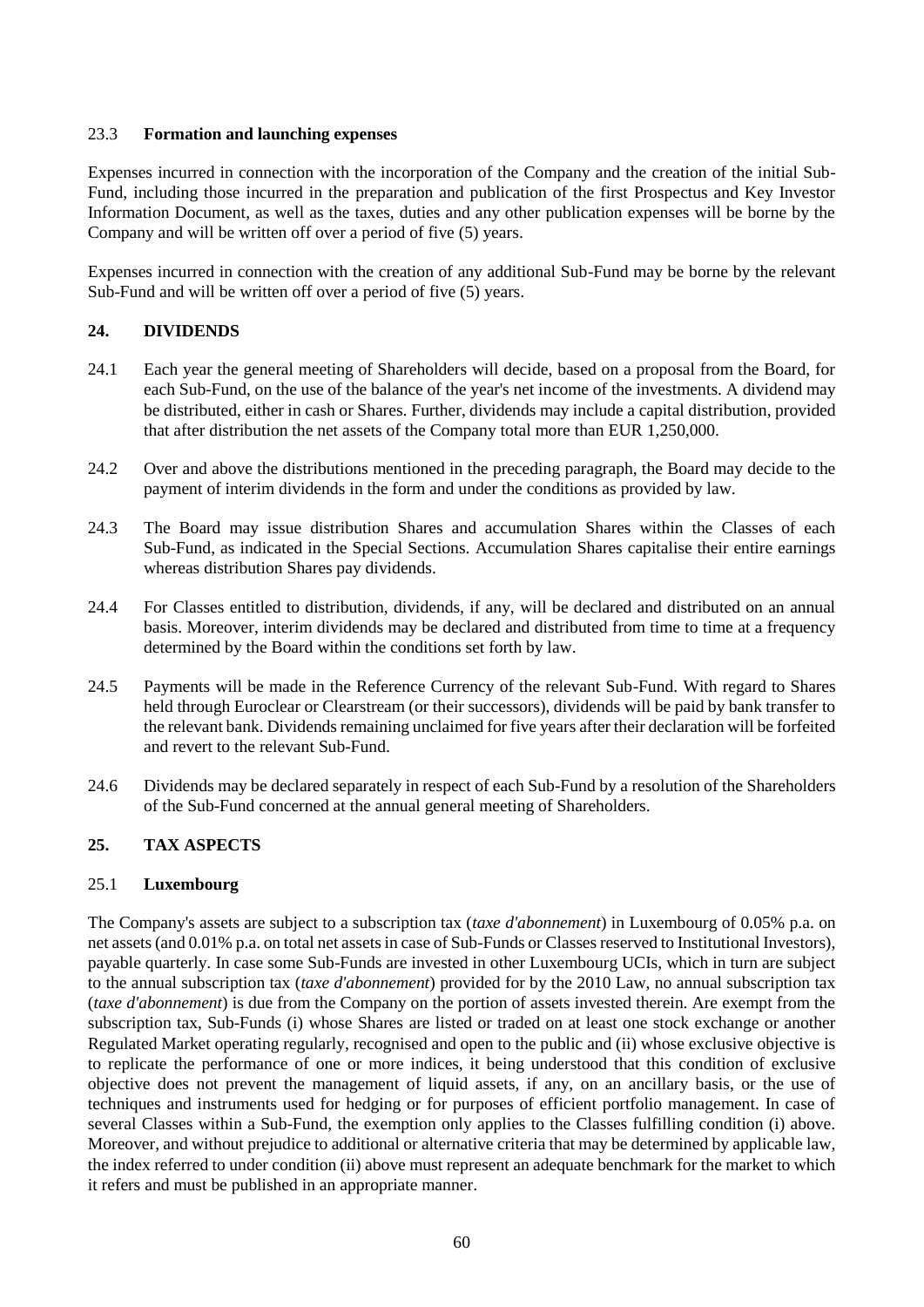The Company's income is not taxable in Luxembourg. Income received from the Company may be subject to withholding taxes in the country of origin of the issuer of the security, in respect of which such income is paid. No duty or tax is payable in Luxembourg in connection with the issue of Shares of the Company.

Under current legislation, Shareholders are not subject to any capital gains, income, withholding, or other taxes in Luxembourg with respect to their investment in the Shares, except for (i) those Shareholders resident of, or established in Luxembourg, or having a permanent establishment or permanent representative in Luxembourg, or (ii) the withholding tax referred to in Section [25.2](#page-60-0) of the General Section.

The information referred to in the previous paragraph is limited to the taxation of the Shareholders in Luxembourg in respect of their investment in the Shares and does not include an analysis of their taxation resulting from the underlying investments of the Company.

# <span id="page-60-0"></span>25.2 **EU tax considerations for individuals resident in the EU or in certain third countries or dependent or associated territories**

Under the EU Savings Directive, Member States are required to provide to the tax authorities of other Member States details of certain payments of interest or similar income paid or secured by a person established in a Member State to or for the benefit of an individual resident in another Member State or certain limited types of entities established in another Member State. Income deriving from interest and similar income, either directly or through certain entities, distributed by UCITS may in certain circumstances fall within the scope of the EU Savings Directive. In addition, income realised upon the sale, refund or redemption of shares or units in UCITS, may fall within the scope of the EU Savings Directive if such UCITS invest directly or indirectly, via other undertakings for collective investment or entities, more than 40 % of their assets in debt claims.

For a transitional period Austria is allowed (unless during that period it elects otherwise) to operate a withholding system in relation to such payments. The end of the transitional period is dependent upon the conclusion of certain other agreements relating to information exchange with certain other countries. A number of non-EU countries and territories including Switzerland have adopted similar measures (a withholding system in the case of Switzerland).

On 10 November 2015, the Council of the European Union adopted a Council Directive repealing the EU Savings Directive from 1 January 2017 in the case of Austria and from 1 January 2016 in the case of all other EU Member States (subject to on-going requirements to fulfil administrative obligations such as the reporting and exchange of information relating to, and accounting for withholding taxes on, payments made before those dates). This is to prevent overlap between the EU Savings Directive and new automatic exchange of information regimes to be implemented under Council Directive 2011/16/EU on Administrative Cooperation in the field of Taxation (as amended by Council Directive 2014/107/EU) and the standard for automatic exchange of financial account information in tax matters developed by the OECD (commonly referred to as the Common Reporting Standard), which are generally broader in scope than the EU Savings Directive, although they do not impose withholding taxes.

The foregoing is only a summary of the implications of the EU Savings Directive, is based on the current interpretation thereof and does not purport to be complete in all respects. It does not constitute investment or tax advice and investors should therefore seek advice from their financial or tax adviser on the full implications for themselves of the EU Savings Directive.

## 25.3 **Other jurisdictions**

Interest, dividend and other income realised by the Company on the sale of securities of non-Luxembourg issuers, may be subject to withholding and other taxes levied by the jurisdictions in which the income is sourced. It is impossible to predict the rate of foreign tax the Company will bear since the amount of the assets to be invested in various countries and the ability of the Company to reduce such taxes is not known.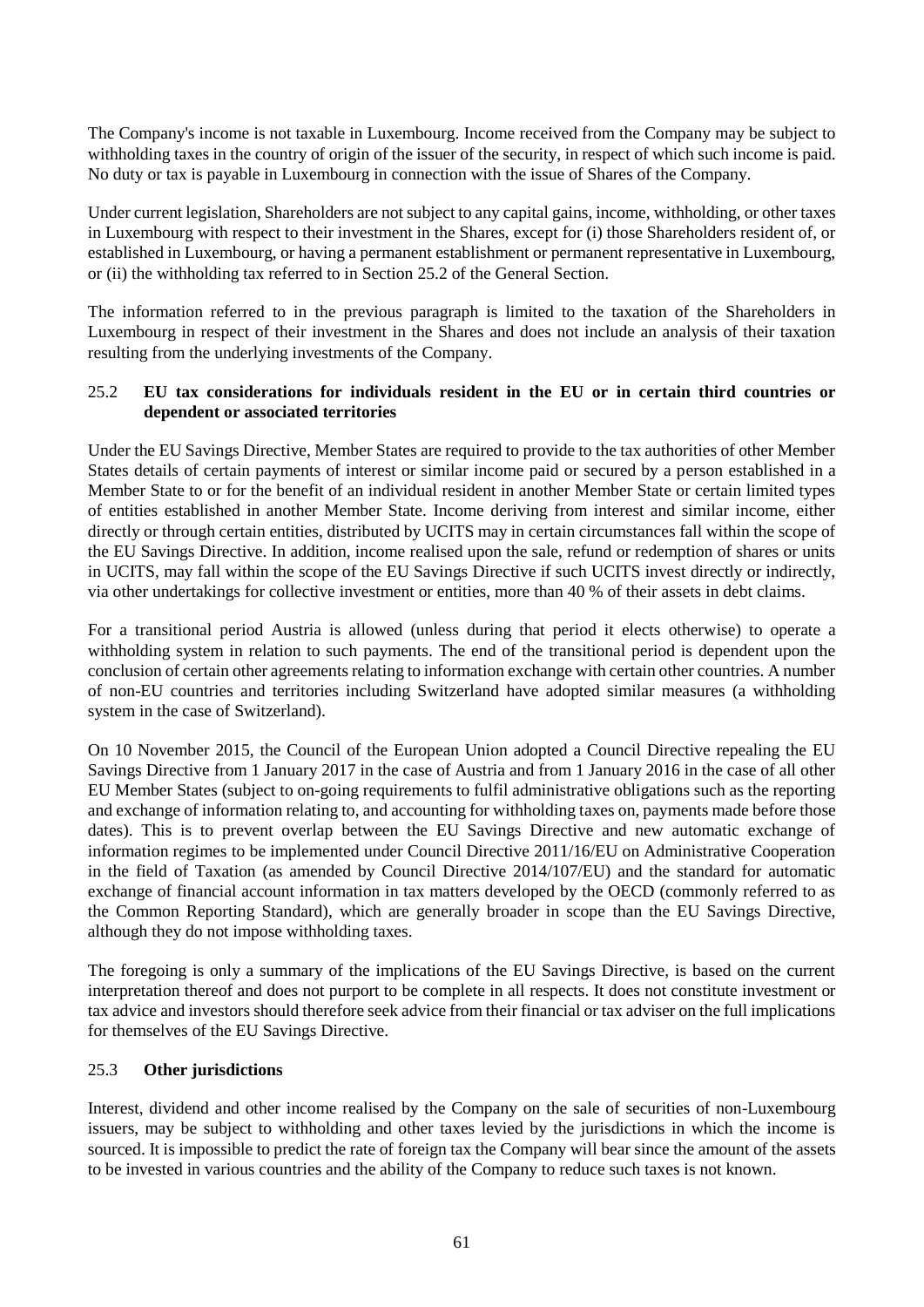The information set out above is a summary of those tax issues which could arise in Luxembourg and does not purport to be a comprehensive analysis of the tax issues which could affect a prospective subscriber. It is expected that Shareholders may be resident for tax purposes in many different countries. Consequently, no attempt is made in this Prospectus to summarise the tax consequences for each prospective investor of subscribing, converting, holding, redeeming or otherwise acquiring or disposing of Shares in the Company. These consequences will vary in accordance with the law and practice currently in force in a Shareholder's country of citizenship, residence, domicile or incorporation and with his or her personal circumstances. Investors should consult their professional advisors on the possible tax or other consequences of buying, holding, transferring or selling the Company's Shares under the laws of their countries of citizenship, residence or domicile.

# 25.4 **Future changes in applicable law**

The foregoing description of Luxembourg tax consequences of an investment in, and the operations of, the Company is based on laws and regulations which are subject to change through legislative, judicial or administrative action. Other legislation could be enacted that would subject the Company to income taxes or subject Shareholders to increased income taxes.

THE INFORMATION SET OUT ABOVE IS A SUMMARY OF THOSE TAX ISSUES WHICH COULD ARISE IN LUXEMBOURG AND DOES NOT PURPORT TO BE A COMPREHENSIVE ANALYSIS OF THE TAX ISSUES WHICH COULD AFFECT A PROSPECTIVE SUBSCRIBER.

THE TAX AND OTHER MATTERS DESCRIBED IN THIS PROSPECTUS DO NOT CONSTITUTE, AND SHOULD NOT BE CONSIDERED AS, LEGAL OR TAX ADVICE TO PROSPECTIVE SUBSCRIBERS. PROSPECTIVE SUBSCRIBERS SHOULD CONSULT THEIR OWN COUNSEL REGARDING TAX LAWS AND REGULATIONS OF ANY OTHER JURISDICTION WHICH MAY BE APPLICABLE TO THEM.

# <span id="page-61-0"></span>**26. CALCULATION OF THE NET ASSET VALUE**

- 26.1 The Company, each Sub-Fund, each Class and each Series have a Net Asset Value determined in accordance with the Articles. The reference currency of the Company is the Euro. The Net Asset Value of each Sub-Fund will be calculated in the Reference Currency of the relevant Sub-Fund or Class, as it is stipulated in the relevant Special Section, and will be determined by the Administrative Agent as of each Valuation Day as stipulated in the relevant Special Section, by calculating the aggregate of:
	- (a) the value of all assets of the Company which are allocated to the relevant Sub-Fund in accordance with the provisions of the Articles; less
	- (b) all the liabilities of the Company which are allocated to the relevant Sub-Fund in accordance with the provisions of the Articles, and all fees attributable to the relevant Sub-Fund, which fees have accrued but are unpaid on the relevant Valuation Day.
- 26.2 The Net Asset Value per Share will be calculated in the Reference Currency of the relevant Sub-Fund and will be determined by the Administrative Agent as of the Valuation Day of the relevant Sub-Fund by dividing the Net Asset Value of the relevant Sub-Fund by the number of Shares which are in issue on such Valuation Day in the relevant Sub-Fund (including Shares in relation to which a Shareholder has requested redemption on such Valuation Day).
- 26.3 If the Sub-Fund has more than one Class in issue, the Administrative Agent will calculate the Net Asset Value for each Class by dividing the portion of the Net Asset Value of the relevant Sub-Fund attributable to a particular Class by the number of Shares of such Class in the relevant Sub-Fund which are in issue on such Valuation Day (including Shares in relation to which a Shareholder has requested redemption on such Valuation Day).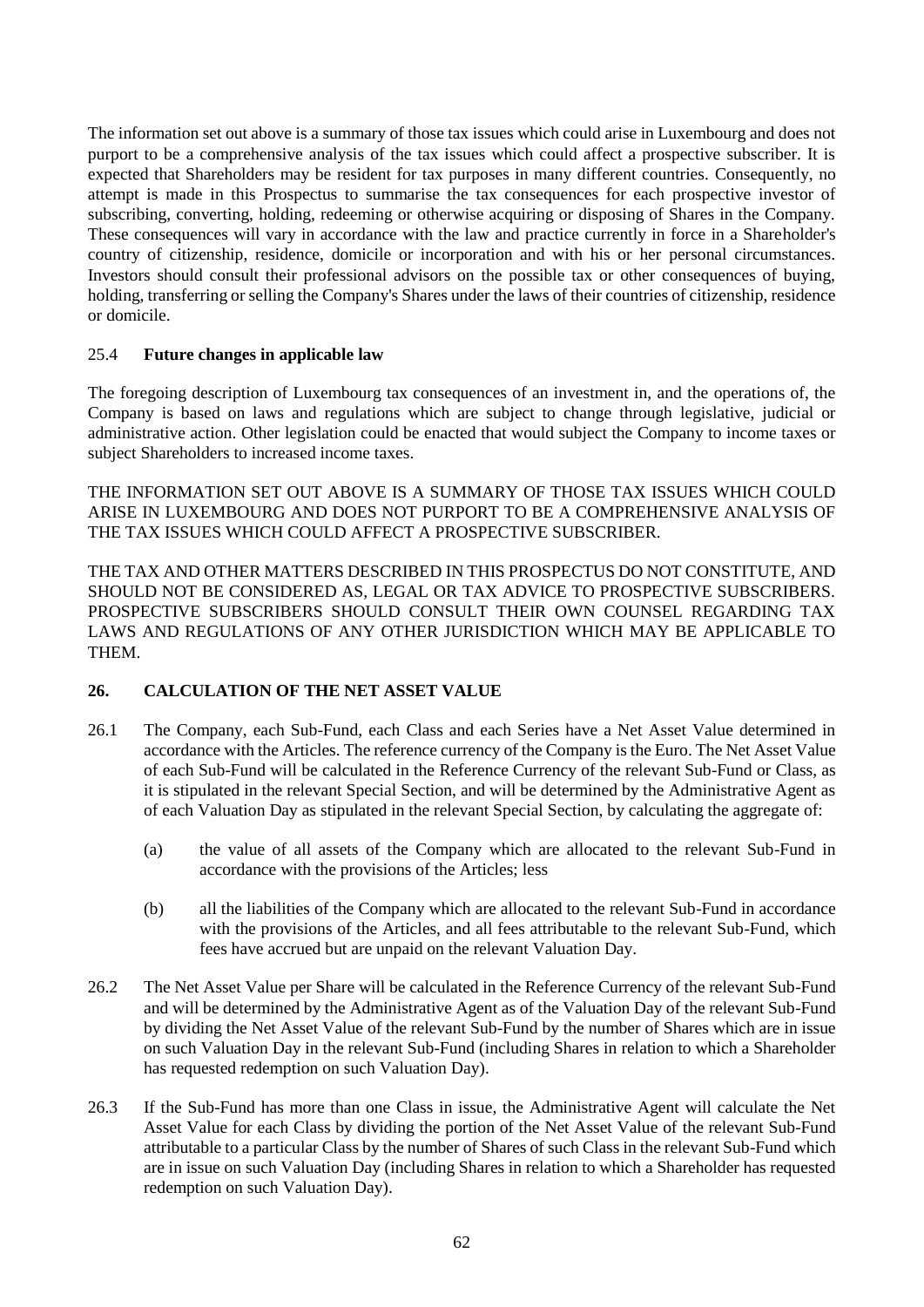- 26.4 The Net Asset Value per Share may be rounded down to two decimal places.
- 26.5 The allocation of assets and liabilities of the Company between Sub-Funds (and within each Sub-Fund between the different Classes) will be effected so that:
	- (a) The subscription price received by the Company on the issue of Shares, and reductions in the value of the Company as a consequence of the redemption of Shares, will be attributed to the Sub-Fund (and within that Sub-Fund, the Class) to which the relevant Shares belong.
	- (b) Assets acquired by the Company upon the investment of the subscription proceeds and income and capital appreciation in relation to such investments which relate to a specific Sub-Fund (and within a Sub-Fund, to a specific Class) will be attributed to such Sub-Fund (or Class in the Sub-Fund).
	- (c) Assets disposed of by the Company as a consequence of the redemption of Shares and liabilities, expenses and capital depreciation relating to investments made by the Company and other operations of the Company, which relate to a specific Sub-Fund (and within a Sub-Fund, to a specific Class) will be attributed to such Sub-Fund (or Class in the Sub-Fund).
	- (d) Where the use of foreign exchange transactions, instruments or financial techniques relates to a specific Sub-Fund (and within a Sub-Fund, to a specific Class) the consequences of their use will be attributed to such Sub-Fund (or Class in the Sub-Fund).
	- (e) Where assets, income, capital appreciations, liabilities, expenses, capital depreciations or the use of foreign exchange transactions, instruments or techniques relate to more than one Sub-Fund (or within a Sub-Fund, to more than one Class), they will be attributed to such Sub-Funds (or Classes, as the case may be) in proportion to the extent to which they are attributable to each such Sub-Fund (or each such Class).
	- (f) Where assets, income, capital appreciations, liabilities, expenses, capital depreciations or the use of foreign exchange transactions, instruments or techniques cannot be attributed to a particular Sub-Fund they will be divided equally between all Sub-Funds or, in so far as is justified by the amounts, will be attributed in proportion to the relative Net Asset Value of the Sub-Funds (or Classes in the Sub-Fund) if the Company, in its sole discretion, determines that this is the most appropriate method of attribution.
	- (g) Upon payment of dividends to the Shareholders of a Sub-Fund (and within a Sub-Fund, to a specific Class) the net assets of this Sub-Fund (or Class in the Sub-Fund) are reduced by the amount of such dividend.
- 26.6 The assets of the Company will be valued as follows:
	- (a) The value of any cash in hand or on deposit, notes and bills payable on demand and accounts receivable (including reimbursements of fees and expenses payable by any UCI in which the Company may invest), prepaid expenses and cash dividends declared and interest accrued but not yet collected, will be deemed the nominal value of these assets unless it is improbable that it can be paid and collected in full; in which case, the value will be arrived at after deducting such amounts as the Board may consider appropriate to reflect the true value of these assets.
	- (b) Transferable Securities and Money Market Instruments listed on an official stock exchange or dealt on any other Regulated Market will be valued at their last available price in Luxembourg on the Valuation Day and, if the security or Money Market Instrument is traded on several markets, on the basis of the last known price on the main market of this security. If the last known price is not representative, valuation will be based on the fair value at which it is expected it can be sold, as determined with prudence and in good faith by the Board.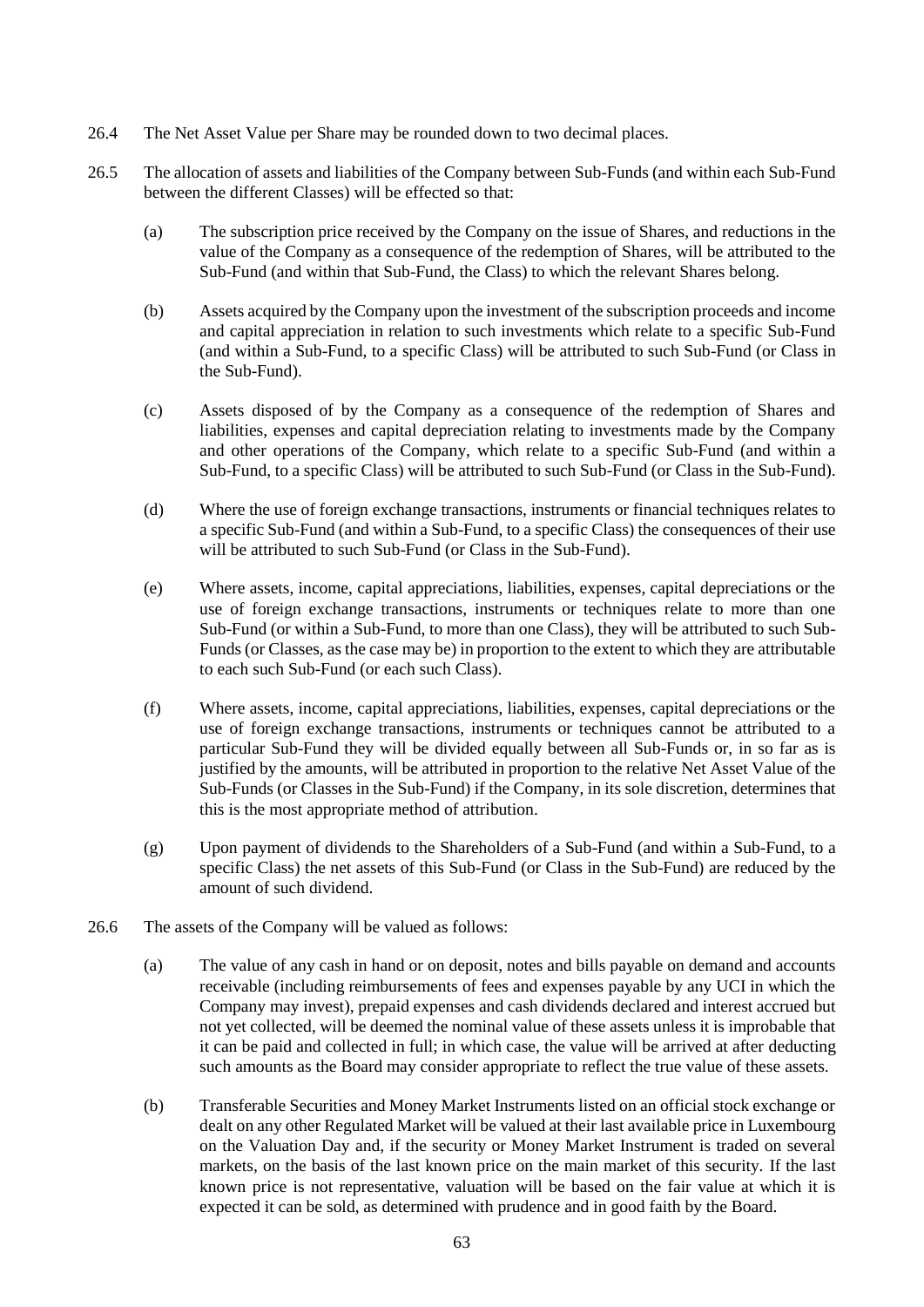- (c) Unlisted securities and securities or Money Market Instruments not traded on a stock exchange or any other Regulated Market as well as listed securities and securities or Money Market Instruments listed on a Regulated Market for which no price is available, or securities or Money Market Instruments whose quoted price is, in the opinion of the Board, not representative of actual market value, will be valued at their last known price in Luxembourg or, in the absence of such price, on the basis of their probable realisation value, as determined with prudence and in good faith by the Board.
- (d) Transferable Securities or Money Market Instruments denominated in a currency other than the relevant Sub-Fund's valuation currency will be converted at the average exchange rate of the currency concerned applicable on the Valuation Day.
- (e) The valuation of investments reaching maturity within a maximum period of 90 days may include straight-line daily amortisation of the difference between the principal 91 days before maturity and the value at maturity.
- (f) The liquidation value of futures, spot, forward or options contracts that are not traded on stock exchanges or other Regulated Markets will be equal to their net liquidation value determined in accordance with the policies established by the Board on a basis consistently applied to each type of contract. The liquidation value of futures, spot, forward or options contracts traded on stock exchanges or other Regulated Markets will be based on the latest available price for these contracts on the stock exchanges and Regulated Markets on which these options, spot, forward or futures contracts are traded by the Company; provided that if an options or futures contract cannot be liquidated on the date on which the net assets are valued, the basis for determining the liquidation value of said contract will be determined by the Board in a fair and reasonable manner.
- (g) Swaps are valued at their fair value based on the last known closing price of the underlying security.
- (h) UCIs are valued on the basis of their last available net asset value in Luxembourg. As indicated below, this net asset value may be adjusted by applying a recognised index so as to reflect market changes since the last valuation.
- (i) Liquid assets and Money Market Instruments are valued at their nominal value plus accrued interest, or on the basis of amortised costs.
- (j) Any other securities and assets are valued in accordance with the procedures put in place by the Board and with the help of specialist valuers, as the case may be, who will be instructed by the Board to carry out the said valuations.
- 26.7 The Board may adjust the value of any investment if, having regard to its currency, marketability, applicable interest rates, anticipated rates of dividend, maturity, liquidity or any other relevant consideration, they consider that such adjustment is required to reflect the fair value thereof.
- 26.8 Where the value of any investment is not ascertainable as described above, the value will be the probable realisation value estimated by the Board with care and in good faith or by a competent person.
- 26.9 The Board may, at its discretion, permit any other method of valuation to be used if it considers that such method of valuation better reflects the value generally or in particular markets or market conditions and is in accordance with the good practice.
- 26.10 In the context of Sub-Funds which invest in other UCIs, valuation of their assets may be complex in some circumstances and the administrative agents of such UCIs may be late or delay communicating the relevant net asset values. Consequently, the Administrative Agent, under the responsibility of the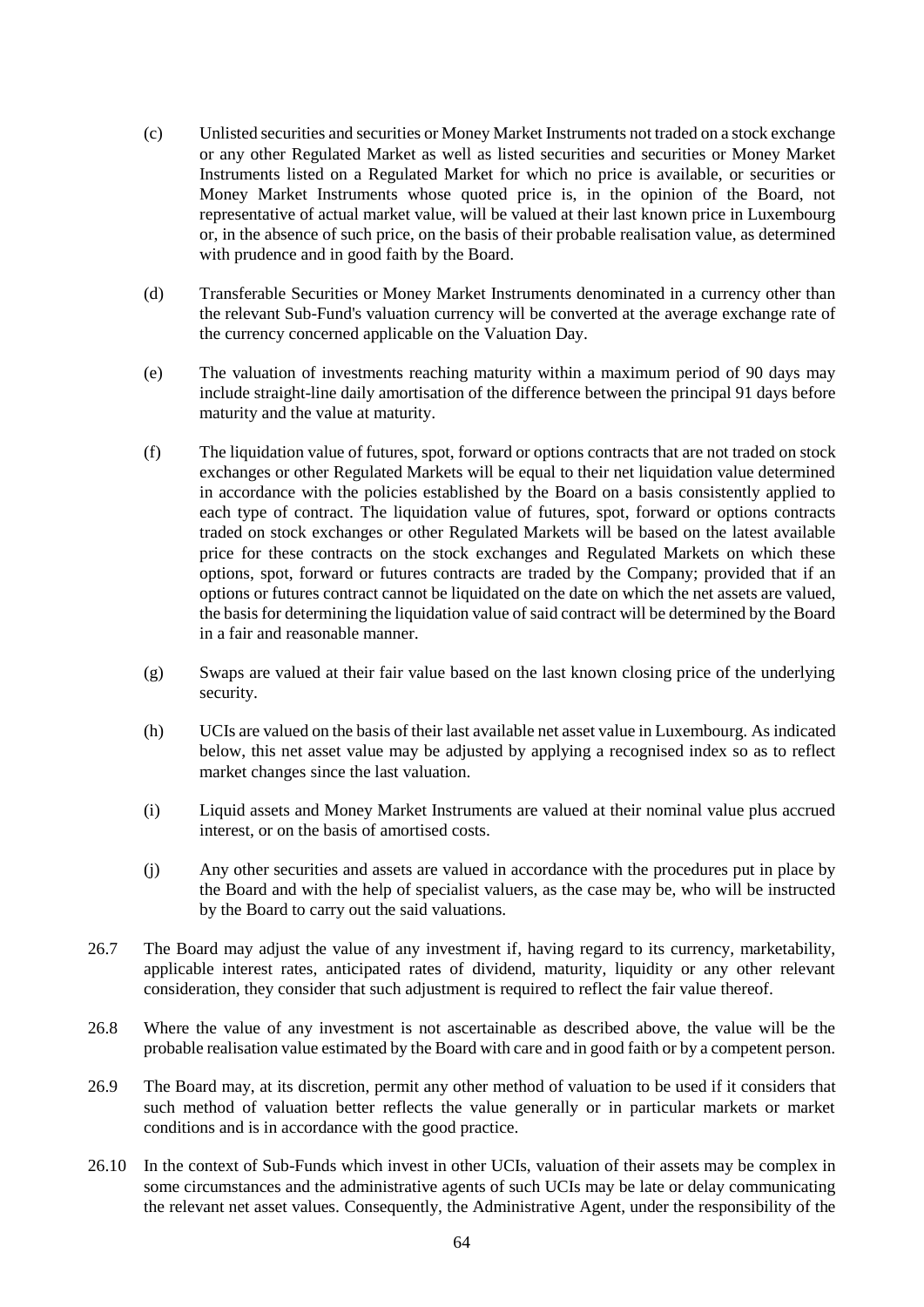Board, may estimate the assets of the relevant Sub-Funds as of the Valuation Day considering, among other things, the last valuation of these assets, market changes and any other information received from the relevant UCIs. In this case, the Net Asset Value estimated for the Sub-Funds concerned may be different from the value that would have been calculated on the said Valuation Day using the official net asset values calculated by the administrative agents of the UCIs in which the Sub-Fund invested. Nevertheless, the Net Asset Value calculated using this method will be considered as final and applicable despite any future divergence.

- 26.11 For the purpose of determining the value of the Company's assets, the Administrative Agent, having due regards to the standard of care and due diligence in this respect, may, when calculating the Net Asset Value, completely and exclusively rely, unless there is manifest error or negligence on its part, upon the valuations provided either (i) by the Board, (ii) by various pricing sources available on the market such as pricing agencies (ie, Bloomberg, Reuters, Interactive Data Corporation, etc) or administrators of underlying UCIs, (iii) by prime brokers and brokers, or (iv) by (a) specialist(s) duly authorised to that effect by the Board. In particular, for the valuation of any assets for which market quotations or fair market values are not publicly available (including but not limited to non listed structured or credit-related instruments and other illiquid assets), the Administrative Agent will exclusively rely on valuations provided either by the Board or by third party pricing sources appointed by the Board under its responsibility or other official pricing sources like UCIs' administrators and others like Telekurs, Bloomberg, Reuters, Interactive Data Corporation and will not check the correctness and accuracy of the valuations so provided. If the Board gives instructions to the Administrative Agent to use a specific pricing source, the Board undertakes to make its own prior due diligence on such agents as far as its competence, reputation, professionalism are concerned so as to ensure that the prices which will be given to the Administrative Agent are reliable and the Administrative Agent will not, and will not be required to, carry out any additional due diligence or testing on any such pricing source.
- 26.12 If one or more sources of quotation is/are not able to provide relevant valuations to the Administrative Agent, the latter is authorised to not calculate the Net Asset Value and, consequently, not to determine subscription, redemption and conversion prices. The Administrative Agent will immediately inform the Board if such a situation arises. If necessary, the Board may decide to suspend the calculation of the Net Asset Value in accordance with the procedures described in Section [27](#page-64-0) of the General Section.

# <span id="page-64-0"></span>**27. SUSPENSION OF DETERMINATION OF THE NET ASSET VALUE, ISSUE, REDEMPTION AND CONVERSION OF SHARES**

- 27.1 The Company or the Management Company may at any time and from time to time suspend the determination of the Net Asset Value of Shares of any Sub-Fund or Class, the issue of the Shares of such Sub-Fund or Class to subscribers and the redemption of the Shares of such Sub-Fund or Class from its Shareholders as well as conversions of Shares of any Class in a Sub-Fund:
	- (a) when one or more stock exchanges or markets, which provide the basis for valuing a substantial portion of the assets of the Sub-Fund or of the relevant Class, or when one or more foreign exchange markets in the currency in which a substantial portion of the assets of the Sub-Fund or of the relevant Class are denominated, are closed otherwise than for ordinary holidays or if dealings therein are restricted or suspended;
	- (b) when, as a result of political, economic, military or monetary events or any circumstances outside the responsibility and the control of the Board, disposal of the assets of the Sub-Fund or of the relevant Class is not reasonably or normally practicable without being seriously detrimental to the interests of the Shareholders;
	- (c) in the case of a breakdown in the normal means of communication used for the valuation of any investment of the Sub-Fund or of the relevant Class or if, for any reason beyond the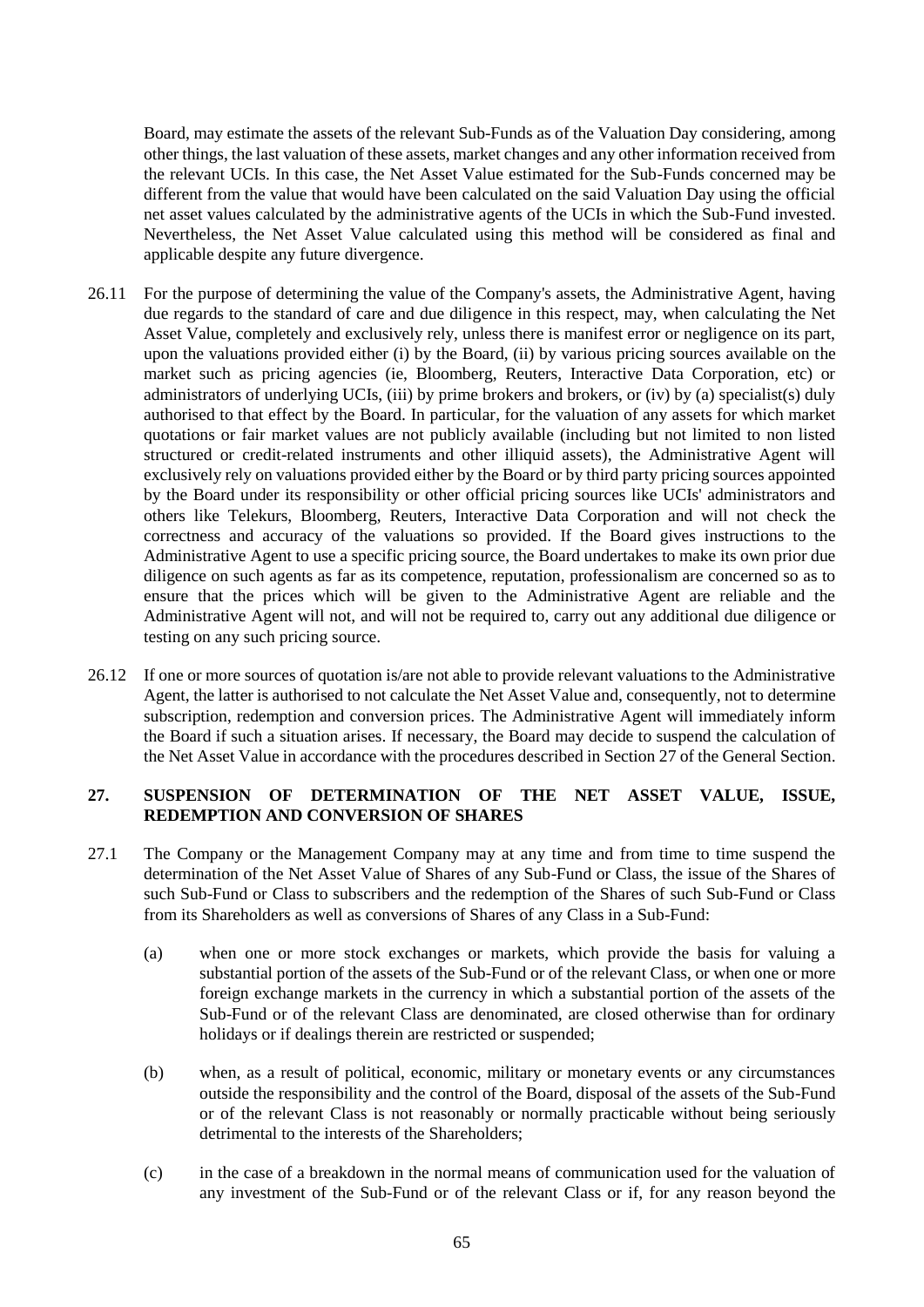responsibility of the Board, the value of any asset of the Sub-Fund or of the relevant Class may not be determined as rapidly and accurately as required;

- (d) if, as a result of exchange restrictions or other restrictions affecting the transfer of funds, transactions on behalf of the Company are rendered impracticable or if purchases and sales of the Sub-Fund's assets cannot be effected at normal rates of exchange;
- (e) when the Board so decides, provided that all Shareholders are treated on an equal footing and all relevant laws and regulations are applied (A) upon publication of a notice convening a general meeting of Shareholders of the Company or of a Sub-Fund for the purpose of deciding on the liquidation, dissolution, the merger or absorption of the Company or the relevant Sub-Fund and (B) when the Board is empowered to decide on this matter, upon their decision to liquidate, dissolve, merge or absorb the relevant Sub-Fund;
- (f) (to the extent that it is permissible under the 2010 Law, for a Sub-Fund to act as Feeder to a Master) following the suspension of (A) the calculation of the net asset value per share/unit, (B) the issue, (C) the redemption and/or (D) the conversion of the shares/units issued within the Master in which the Sub-Fund invests;
- (g) if any other reason makes it impossible or impracticable to determine the value of a portion of the investments of the Company or any Sub-Fund; or
- (h) if, in exceptional circumstances, the Board determines that suspension of the determination of Net Asset Value is in the interest of Shareholders; or
- (i) during a period where the relevant indices underlying the derivative instruments which may be entered into by the Sub-Funds of the Company are not compiled or published.
- 27.2 Any such suspension may be notified by the Company in such manner as it may deem appropriate to the persons likely to be affected thereby. The Company will notify Shareholders requesting redemption of their Shares of such suspension.

### **28. GENERAL INFORMATION**

### 28.1 **Auditor**

PricewaterhouseCoopers Société Coopérative has been appointed as Auditor of the Company.

## 28.2 **Fiscal year**

The fiscal year of the Company starts on 1 January and the accounts of the Company are closed as at 31 December each year.

## 28.3 **Reports and notices to Shareholders**

- (a) Audited annual reports of the end of each fiscal year will be established as at 31 December of each year, and, for the first time as per 31 December 2011. In addition, unaudited semi-annual reports will be established as per the last day of the month of June and for the first time as per 30 June 2012. Those financial reports will provide for information on each of the Sub-Fund's assets as well as the consolidated accounts of the Company and be made available to the Shareholders free of charge at the registered office of the Company.
- (b) The financial statements of each Sub-Fund will be established in the Reference Currency of the Sub-Fund but the consolidated accounts will be in Euro.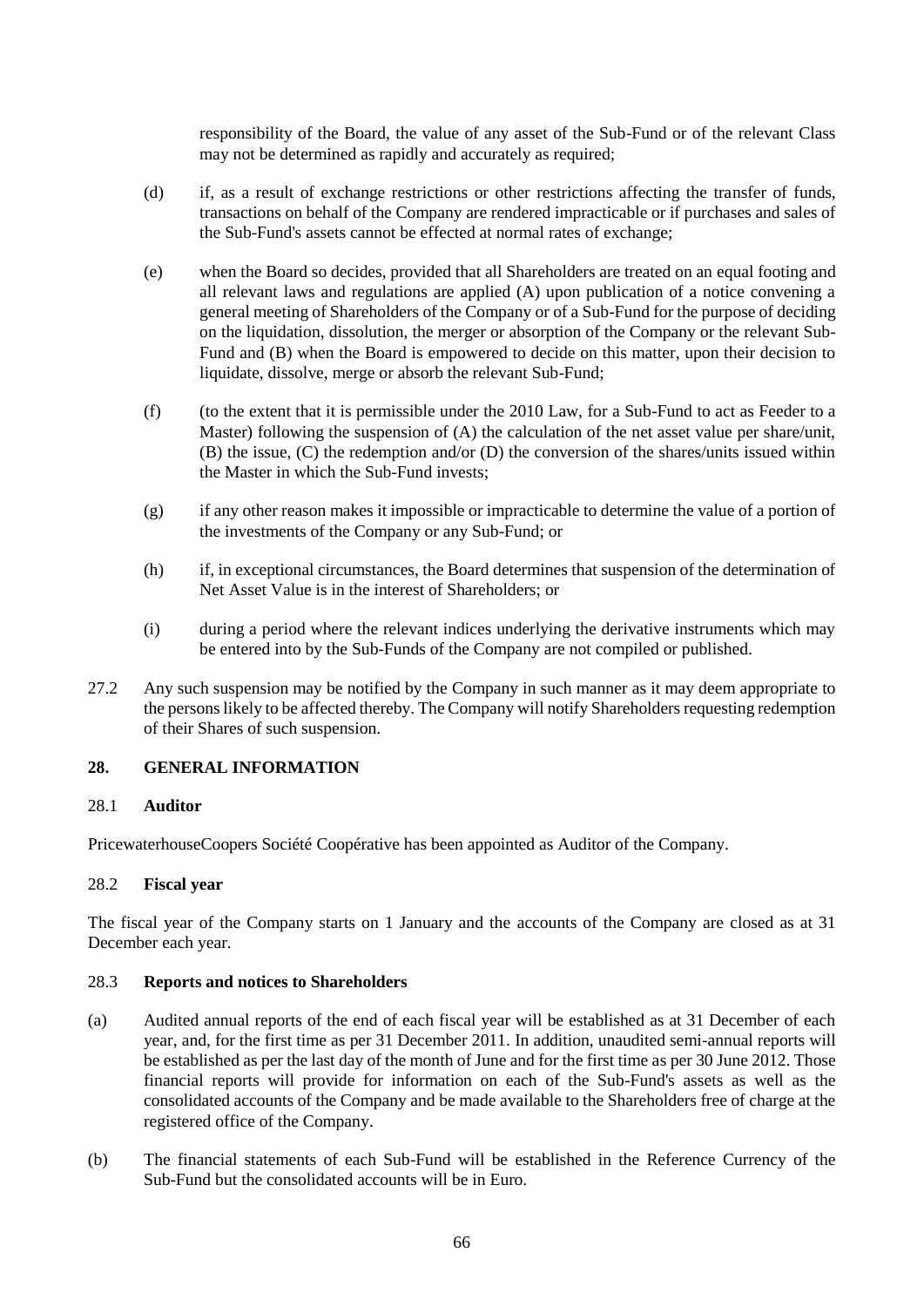- (c) Audited annual reports will be published within four months following the end of the accounting year and unaudited semi-annual reports will be published within two months following the end of period to which they refer.
- (d) Information on the Net Asset Value, the subscription price (if any) and the redemption price may be obtained at the registered office of the Company.

## 28.4 **Shareholders' meetings**

- (a) The annual general meeting of the Shareholders in the Company will be held at the registered office of the Company or on the place specified in the convening notice on the third Wednesday in April of each year at 3.00 p.m.
- (b) Notice of any general meeting of Shareholders (including those considering amendments to the Articles or the dissolution and liquidation of the Company or of any Sub-Fund) will be mailed to each registered Shareholder at least eight days prior to the meeting and will be published to the extent required by Luxembourg law in the *Mémorial* and in any Luxembourg and other newspaper(s) that the Board may determine.
- (c) Such notices will contain the agenda, the date and place of the meeting, the conditions of admission to the meeting and they will refer to the applicable quorum and majority requirements. The meetings of Shareholders of Shares of a particular Sub-Fund may decide on matters which are relevant only for the Sub-Fund concerned.
- (d) The convening notice to a general meeting may provide that the quorum and majority requirements will be assessed against the number of Shares issued and outstanding at midnight (Luxembourg time) on the fifth day prior to the relevant meeting (the **Record Date**) in which case, the right of any Shareholder to participate in the meeting will be determined by reference to his/her/its holding as at the Record Date.

### 28.5 **Documents available to Shareholders**

- (a) The following documents will also be available for inspection by Shareholders during normal business hours on any Business Day at the registered office of the Company:
	- the Articles;
	- the Management Company Agreement;
	- the Administrative Coordination Agreement;
	- the Investment Management Agreement(s);
	- the Depositary Bank and Paying Agency Agreement;
	- the Administration Agreement;
	- the Distribution Agreement and any sub-distribution agreement; and
	- the most recent annual and semi-annual financial statements of the Company
- (b) The above documents may be amended from time to time by all the parties involved.
- (c) A copy of the Prospectus, Key Investor Information Document, the most recent financial statements and the Articles may be obtained free of charge upon request at the registered office of the Company.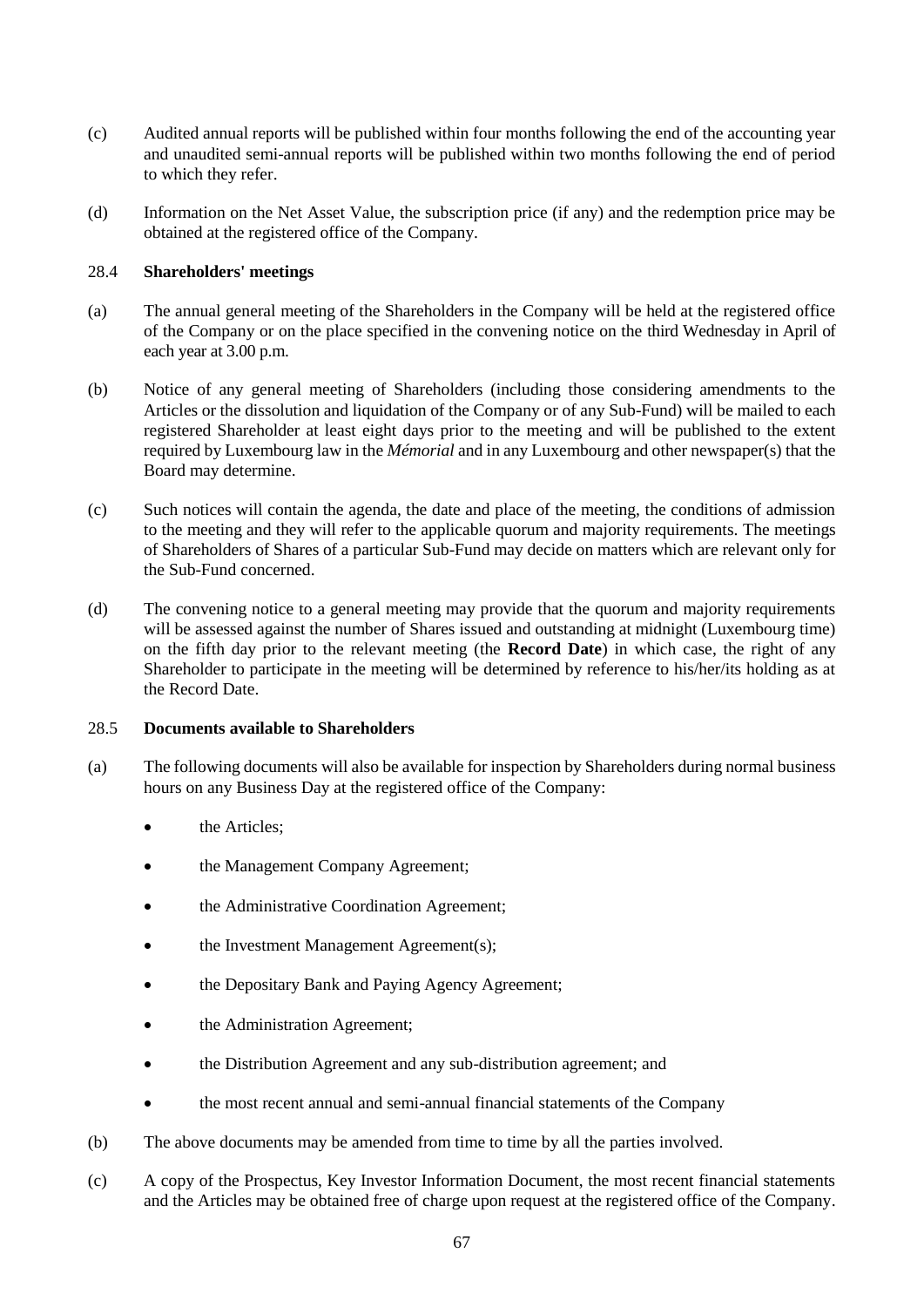# 28.6 **Changes of address**

Shareholders must notify the Administrative Agent in writing, at the address indicated above, of any changes or other account information.

# 28.7 **Complaints**

Information regarding the Management Company's internal complaint handling procedures is available on request at its e-mail or postal address (see below) as well as on the Company website (www.almacapital.com).

Investors have the possibility to lodge their complaints:

at the registered office of the Management Company:

Alma Capital Investment Management 5 rue Aldringen L-1118 Luxembourg Grand Duchy of Luxembourg at the following email address: compliance@almacapital.com

• and/or directly with financial intermediaries, such as local sub-distributors and/or paying agents of the relevant country of distribution, who will escalate the complaint(s) to the Management Company.

# **29. LIQUIDATION AND MERGER OF SUB-FUNDS OR CLASSES**

## 29.1 **Dissolution of the Company**

- (a) The duration of the Company is not limited by the Articles. The Company may be wound up by decision of an extraordinary general meeting of Shareholders. If the total net assets of the Company falls below two-thirds of the minimum capital prescribed by law (i.e. EUR 1,250,000), the Board must submit the question of the Company's dissolution to a general meeting of Shareholders for which no quorum is prescribed and which will pass resolutions by simple majority of the Shares represented at the meeting.
- (b) If the total net assets of the Company fall below one-fourth of the minimum capital prescribed by law, the Board must submit the question of the Company's dissolution to a general meeting of Shareholders for which no quorum is prescribed. A resolution dissolving the Company may be passed by Shareholders holding one-fourth of the voting rights represented at the meeting.
- (c) The meeting must be convened so that it is held within a period of 40 days from the date of ascertainment that the net assets have fallen below two-thirds or one-fourth of the legal minimum, as the case may be.
- <span id="page-67-0"></span>(d) If the Company is dissolved, the liquidation will be carried out by one or several liquidators appointed in accordance with the provisions of the 2010 Law. The decision to dissolve the Company will be published in the *Mémorial* and two newspapers with adequate circulation, one of which must be a Luxembourg newspaper. The liquidator(s) will realise each Sub-Fund's assets in the best interests of the Shareholders and apportion the proceeds of the liquidation, after deduction of liquidation costs, amongst the Shareholders of the relevant Sub-Fund according to their respective prorata. Any amounts unclaimed by the Investors at the closing of the liquidation will be deposited with the *Caisse de Consignation* in Luxembourg for a duration of thirty (30) years. If amounts deposited remain unclaimed beyond the prescribed time limit, they will be forfeited.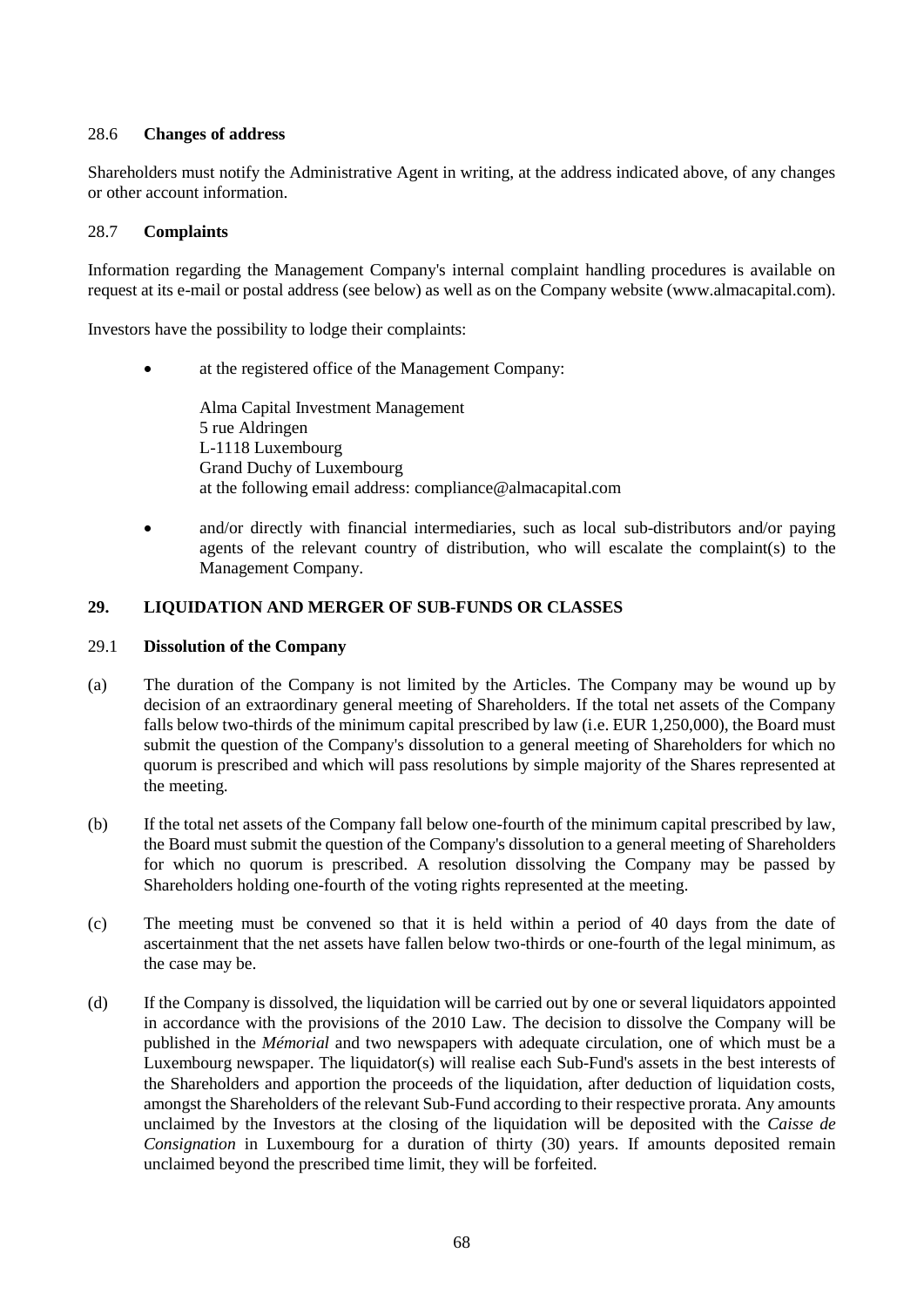(e) As soon as the decision to wind up the Company is made, the issue, redemption or conversion of Shares in all Sub-Funds will be prohibited and will be deemed void.

## <span id="page-68-1"></span>29.2 **Liquidation of Sub-Funds or Classes**

- (a) If, for any reason, the net assets of a Sub-Fund or of any Class fall below the equivalent of EUR 5,000,000, or if a change in the economic or political environment of the relevant Sub-Fund or Class may have material adverse consequences on the Sub-Fund or Class's investments, or if an economic rationalisation so requires, the Board may decide on a compulsory redemption of all Shares outstanding in such Sub-Fund or Class on the basis of the Net Asset Value per Share (after taking account of current realisation prices of the investments as well as realisation expenses), calculated as of the day the decision becomes effective. The Company will serve a notice to the holders of the relevant Shares at the latest on the effective date for the compulsory redemption, which will indicate the reasons of and the procedure for the redemption operations. Registered Shareholders will be notified in writing. Unless the Board decides otherwise in the interests of, or in order to keep equal treatment between the Shareholders, the Shareholders of the Sub-Fund or Class concerned may continue to request redemption or conversion of their Shares free of redemption or conversion charge. However, the liquidation costs will be taken into account in the redemption and conversion price. Any amounts unclaimed by the Investors at the closing of the liquidation will be deposited with the *Caisse de Consignation* in Luxembourg for a duration of thirty (30) years. If amounts deposited remain unclaimed beyond the prescribed time limit, they will be forfeited.
- (b) Notwithstanding the powers granted to the Board as described in the previous paragraph, a general meeting of Shareholders of a Sub-Fund or Class may, upon proposal of the Board, decide to repurchase all the Shares in such Sub-Fund or Class and to reimburse the Shareholders on the basis of the Net Asset Value of their Shares (taking account of current realisation prices of the investments as well as realisation expenses) calculated as of the Valuation Day on which such decision will become effective. No quorum will be required at this general meeting and resolutions will be passed by a simple majority of the shareholders present or represented, provided that the decision does not result in the liquidation of the Company.
- <span id="page-68-0"></span>(c) All the Shares redeemed will be cancelled.

### 29.3 **Merger of the Company and the Sub-Funds**

- (a) In accordance with the provisions of the 2010 Law and of the Articles, the Board may decide to merge or consolidate the Company with, or transfer substantially all or part of the Company's assets to, or acquire substantially all the assets of, another UCITS established in Luxembourg or another EU Member State. For the purpose of this Section [29.3,](#page-68-0) the term UCITS also refers to a sub-fund of a UCITS and the term Company also refers to a Sub-Fund.
- (b) Any merger leading to termination of the Company must be approved by Supermajority Resolution at the Shareholders' meeting.
- (c) Shareholders will receive shares of the surviving UCITS or sub-fund and, if applicable, a cash payment not exceeding 10% of the net asset value of those shares.
- (d) The Company will provide appropriate and accurate information on the proposed merger to its Shareholders so as to enable them to make an informed judgment of the impact of the merger on their investment and to exercise their rights under this Section 29.3 and the 2010 Law.
- (e) The Shareholders have the right to request, without any charge other than those retained by the Company to meet disinvestment costs, the redemption of their Shares.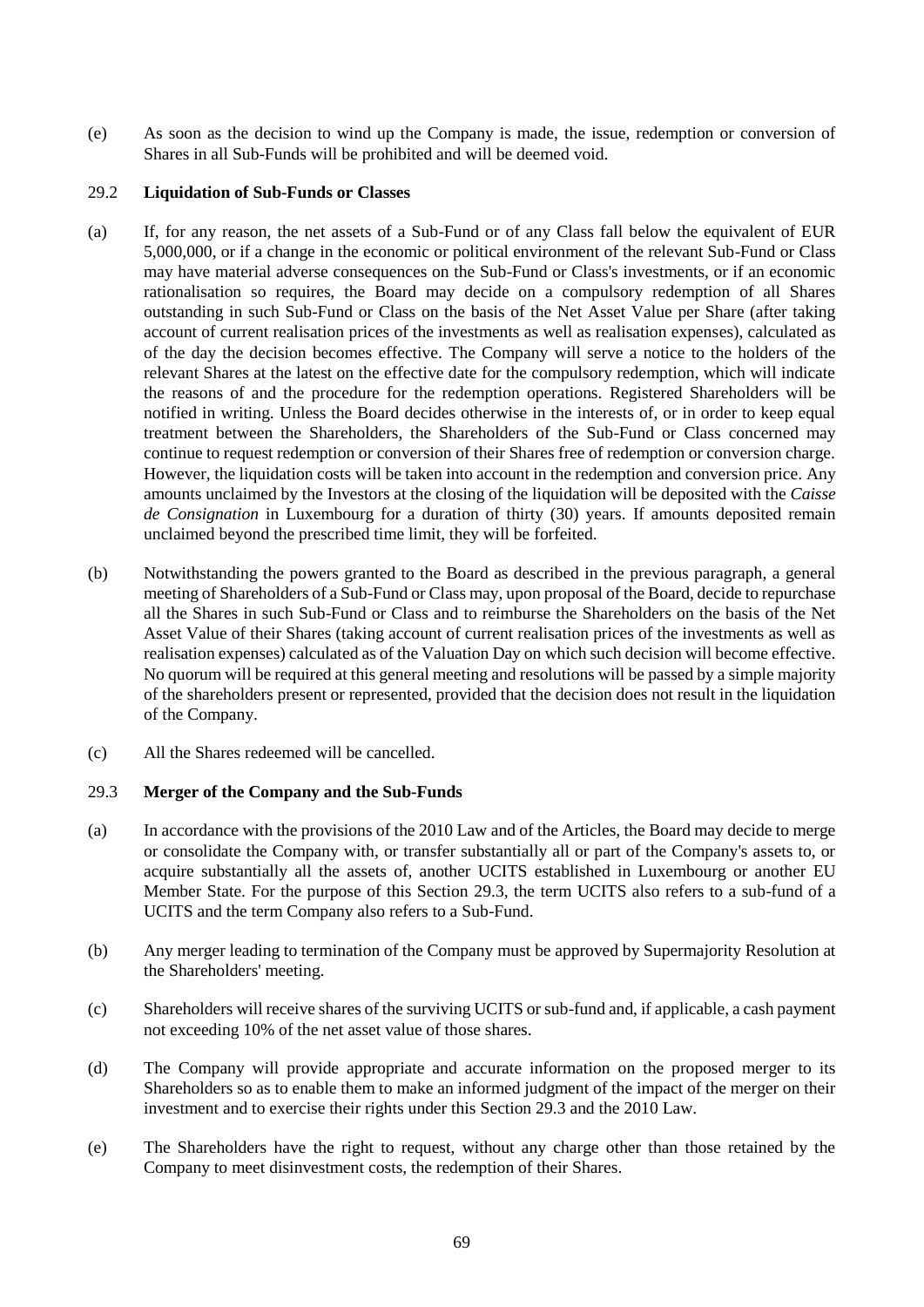- <span id="page-69-0"></span>(f) Under the same circumstances as provided by Section [29.2\(a\)](#page-68-1) above, the Board may decide to allocate the assets of a Sub-Fund to those of another existing Sub-Fund within the Company or to another Luxembourg UCITS or to another sub-fund within such other Luxembourg UCITS (the **New Sub-Fund**) and to repatriate the Shares of the Class or Classes concerned as Shares of another Class (following a split or consolidation, if necessary, and the payment of the amount corresponding to any fractional entitlement to Shareholders). Such decision will be published in the same manner as described in Section [29.1\(d\)](#page-67-0) one month before its effectiveness (and, in addition, the publication will contain information in relation to the New Sub-Fund), in order to enable the Shareholders to request redemption of their Shares, free of charge, during such period.
- (g) Notwithstanding the powers conferred to the Board by Section [29.3\(f\)](#page-69-0) above, a contribution of the assets and of the liabilities attributable to any Sub-Fund to another Sub-Fund within the Company may in any other circumstances be decided upon by a general meeting of Shareholders of the Class or Classes issued in the Sub-Fund concerned for which there will be no quorum requirements and which will decide upon such a merger by resolution taken by simple majority of those present or represented and voting at such meeting.
- (h) For the interest of the Shareholders of the relevant Sub-Fund or in the event that a change in the economic or political situation relating to a Sub-Fund so justifies, the Board may proceed to the reorganisation of a Sub-Fund by means of a division into two or more Sub-Funds. Information concerning the New Sub-Fund(s) will be provided to the relevant Shareholders. Such publication will be made one month prior to the effectiveness of the reorganisation in order to permit Shareholders to request redemption of their Shares free of charge during such one month prior period.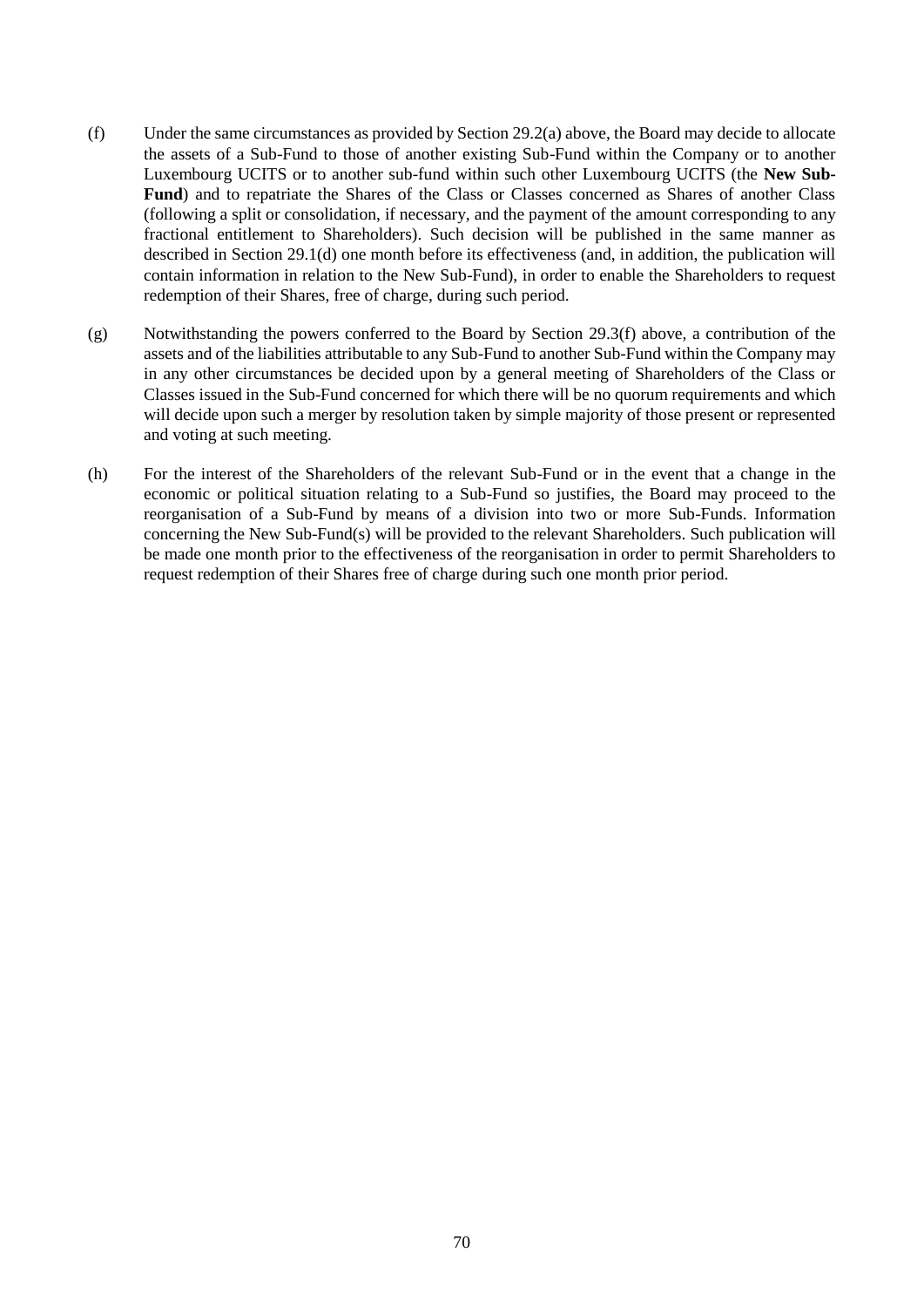## **PART B – SPECIAL SECTIONS**

#### **SPECIAL SECTION 1**

#### **ALMA CAPITAL INVESTMENT FUNDS – ALMA US CONVERTIBLE FUND**

This Special Section is valid only if accompanied by the General Section of the Prospectus. This Special Section refers only to Alma Capital Investment Funds – Alma US Convertible Fund (the **Sub-Fund**).

#### **1. INVESTMENT OBJECTIVE AND POLICY**

- 1.1 The investment objective of the Sub-Fund is to seek total return by investing primarily in convertible securities of U.S. and non-U.S. corporate issuers. Convertible securities are "hybrid" securities that possess both fixed income and equity characteristics. These convertible securities include corporate bonds, preferred stocks and other types of securities that are convertible into common stock or its equivalent value. A convertible security generally performs more like a common stock when the price of the underlying stock is closer to or above the conversion price because it is more likely that the convertible security will be converted into stock. A convertible security generally performs more like a bond when the price of the underlying stock is well below the conversion price because it is more likely that the convertible security will mature without being converted.
- 1.2 In seeking to achieve the Sub-Fund's investment objective, the Investment Manager (as defined below) employs a multi-faceted, "bottom up" investment approach that utilizes proprietary analytical tools developed by the Investment Manager in connection with its analysis of highly levered companies. Utilizing its intensive credit analysis in managing the Sub-Fund's portfolio, the Investment Manager seeks to take advantage of potential equity upside opportunities by capitalizing on growth potential inherent in credits with strong cash flow and follows strict entry and exit disciplines and risk management controls. The Investment Manager's investment process is based on two main tenets, which emphasize risk management.
- 1.3 First, the Investment Manager conducts a comprehensive, fundamental credit analysis of issuers, which is critical in identifying a robust bond "floor" valuation. Second, the Investment Manager utilizes a disciplined entry/exit strategy, seeking to purchase securities with a low premium above bond valuation and sell securities with excessive equity sensitivity. This disciplined entry/exit strategy is intended to result in a weighted average portfolio position with less equity sensitivity than a traditional convertible bond strategy. In addition, the strategy attempts to create a natural risk hedge by shifting the positive risk/reward attributes inherent in convertible securities further in favour of investors by reducing downside risk and volatility.
- 1.4 While the Sub-Fund has broad discretion to invest in all types of convertible securities, the Sub-Fund focuses primarily on investments in convertible bonds of corporate issuers with debt rated below investment grade (below Baa3 by Moody's or below BBB- by S&P or Fitch), commonly referred to as "high yield". As a result, all, or substantially all of the Sub-Fund's assets, may be invested in below investment grade rated securities. The Sub-Fund invests primarily in U.S. dollar denominated securities; however, the Sub-Fund may invest in securities denominated in other currencies. Portfolio construction is based primarily on diversification (by issue, issuer and industry), with an emphasis on the relative weightings of each security's respective equity and bond premiums in the average weighted entry point strategy. The optimum weighted portfolio is just "above" the bond floor and near the equity "sweet" zone. A key factor to directional success in outright convertible investing is entry point selection, with the identification of the bond floor as the main component. The Investment Manager evaluates the attributes of each convertible security to determine the appropriate entry point, including investment premium; equity premium; yield to put/maturity; call protection; liquidity of the convertible and the underlying equity as a function of relation to market capitalization, true float and borrow ability of common stock; "rich/cheap" relationship to theoretical valuation; implied/assumed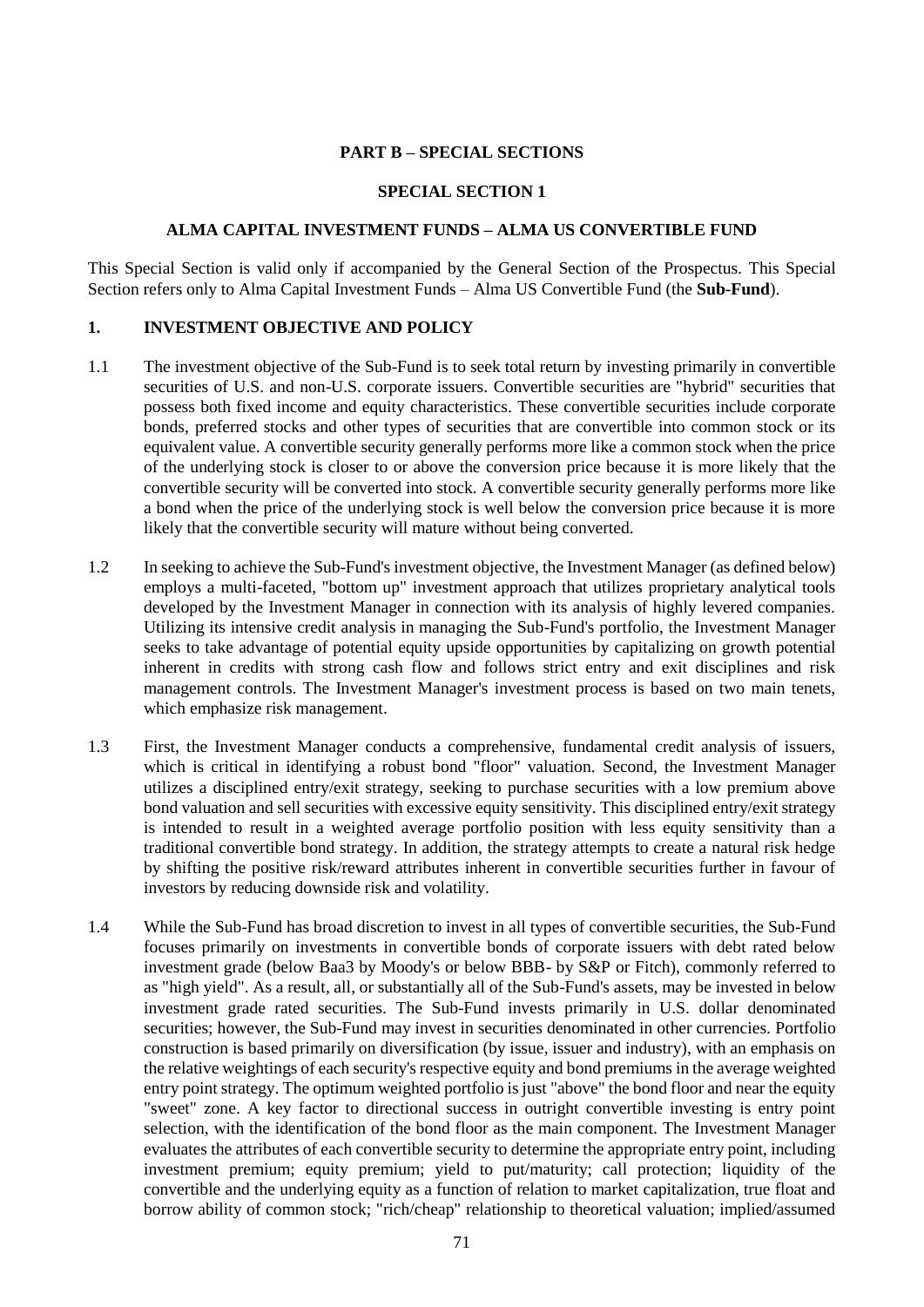credit spread and equity volatility; delta/gamma sensitivity to the underlying equity; dividend/takeover protection; rho/omega sensitivity to interest rate and/or credit spread fluctuations, in addition to trading and overall market conditions. The Investment Manager's discipline is also to sell securities with excessive equity sensitivity, deteriorating credit credentials, negative change in management quality, unattractive convertible technicals or relative valuation. The Investment Manager believes this prudent strategy will provide attractive performance on an absolute and risk adjusted basis.

- 1.5 The Sub-Fund will be able to keep equities following the conversion of bonds into equities or to sell these equities on a short term basis.
- 1.6 On an ancillary basis, the Sub-Fund may also invest in certain circumstances in transferable securities other than convertible securities, such as non convertible bonds, equities or UCIs subject to the restrictions set out in Article 41 of the 2010 Law.
- 1.7 In exceptional market situations, the Sub-Fund may temporarily hold up to 100% of its assets in cash.
- 1.8 A maximum of 10% of the Sub-Fund's net assets may be invested in units or shares of UCITS or Other UCIs.
- 1.9 Derivatives may be used for hedging purposes. In order to carry out the optimum management of exchange risk, the Sub-Fund can enter into deals which focus on currency futures (sales or purchases), "financial futures" contracts and currency options (selling options to buy or buying options to sell). No hedging will be able to bear on a total amount higher than the value of the assets which are the subject of the aforementioned hedging nor exceed the holding period of these assets. Investors should refer to Section [7](#page-32-0) of the General Section for special risk considerations applicable to financial derivative instruments.
- 1.10 When these assets generate fixed-rate interest, the cover can include the interest which will be received on the maturity date; as an exception to the above-mentioned principle, the total amount of hedging can, provisionally, in the event of fluctuations in the value of the assets covered by such deals, exceed the value of the covered asset.
- 1.11 In no way can these deals be of speculative nature. Hedging must be carried out in the same currency as the assets to be covered. There must be a connection between the hedging and the assets to be covered.
- 1.12 The Sub-Fund will not invest in structured products (eg asset backed securities and mortgage backed securities).
- 1.13 It is not expected that the Sub-Fund will use EPM Techniques or TRS. If the Sub-Fund were to use EPM Techniques or TRS, the applicable limits would be specified in this Special Section.
- 1.14 As part of its investment process, the Investment Manager seeks to consider all meaningful risks, including those related to ESG, that may have an impact on a company's prospects, operating performance or valuation.

The Investment Manager's core ESG principles are:

- ESG factors are considered when making investment decisions.
- ESG issues can have a direct impact on profitability, cash flow and on an issuer's ability to pay back debt in a timely manner and, therefore, are a critical part of investment analysis.
- ESG factors are not "stand-alone" but are integrated into the Investment Manager's disciplined and structured investment process.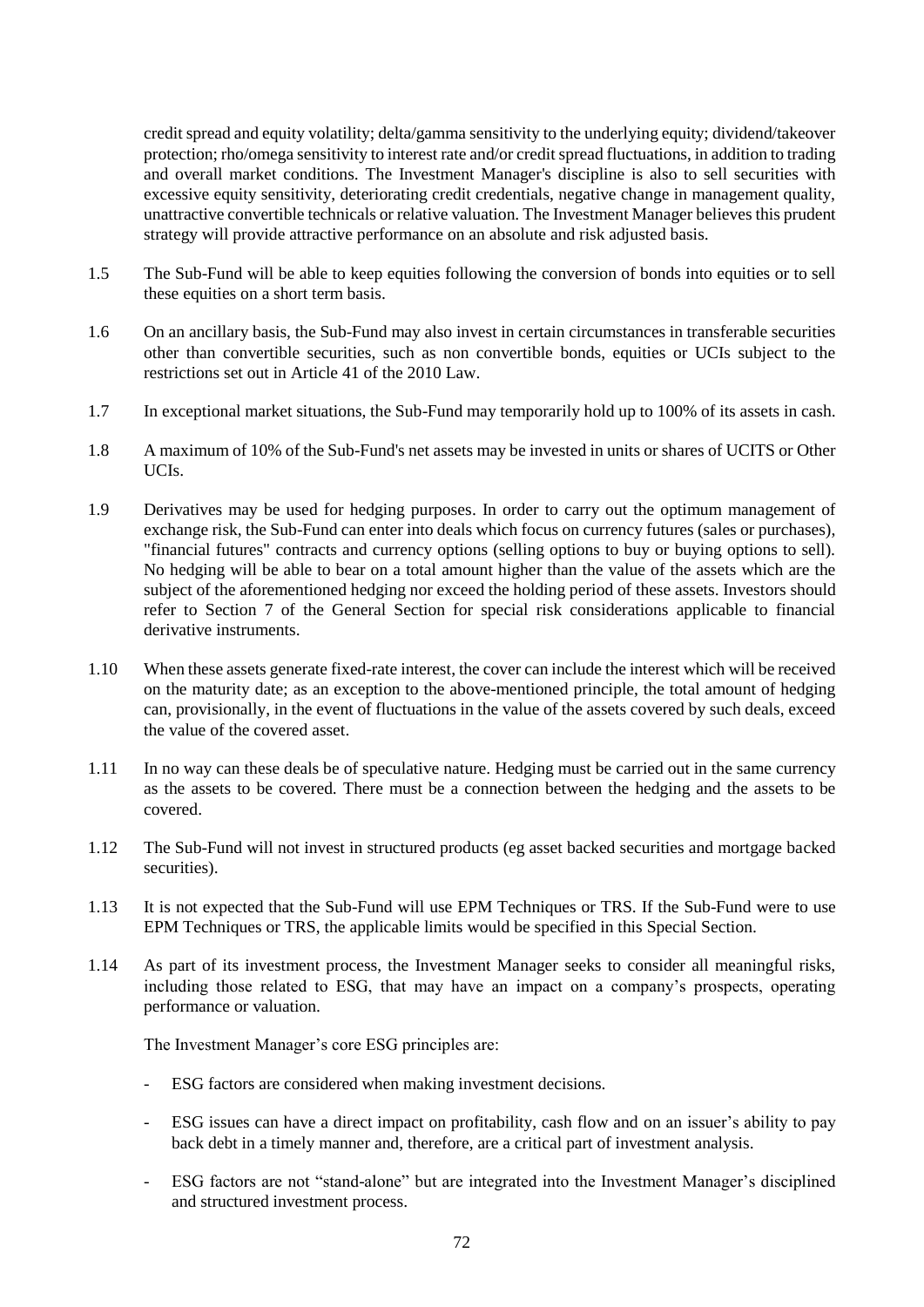- 1.15 ESG is incorporated into the Investment Manager's credit research process in the following ways:
	- The Investment Manager has implemented a proprietary 25 question management checklist designed to evaluate governance and management integrity.
	- The Investment Manager's proprietary risk assessment checklist seeks to quantify both quantitative and qualitative risk factors.
	- Key risk factors quantified by the Investment Manager's analysts are often important ESG variables to consider.
	- The Investment Manager's proprietary financial models can quantify the impact of many ESG factors.
	- The Investment Manager's proprietary tool assesses risk factors that impact credit quality.
- 1.16 The Investment Manager's ESG checklist formally incorporates and measures factors they have long considered in their investment process. This checklist highlights any particular ESG issues around a company and allows the Investment Manager to address such issues in a proactive and meaningful way. Amongst other factors, these checklist items were informed by the UN Global Compact. Specific topics that are addressed include:
	- Environmental: Pollution & Waste
	- Environmental: Liabilities/Violations
	- Environmental: Impact from climate change
	- Social: Employees
	- Social: Human Rights
	- Social: Stakeholders (Customers/Community)
	- Governance: Transparency
	- Governance: Management integrity
	- Governance: Strategic/Financial policy
	- Governance: Board composition/Corporate Structure
- 1.17 The Investment Manager will not invest in the following sectors:
	- Controversial weapons makers
	- Tobacco producers
	- Thermal coal producers
- 1.18 Based on the above, the Sub-Fund is considered as qualifying as a financial product promoting, among other characteristics, environmental or social characteristics, or a combination of those characteristics, under Article 8 of the European Regulation on sustainability - related disclosures in the financial services sector (SFDR). No index has been designated as a reference benchmark.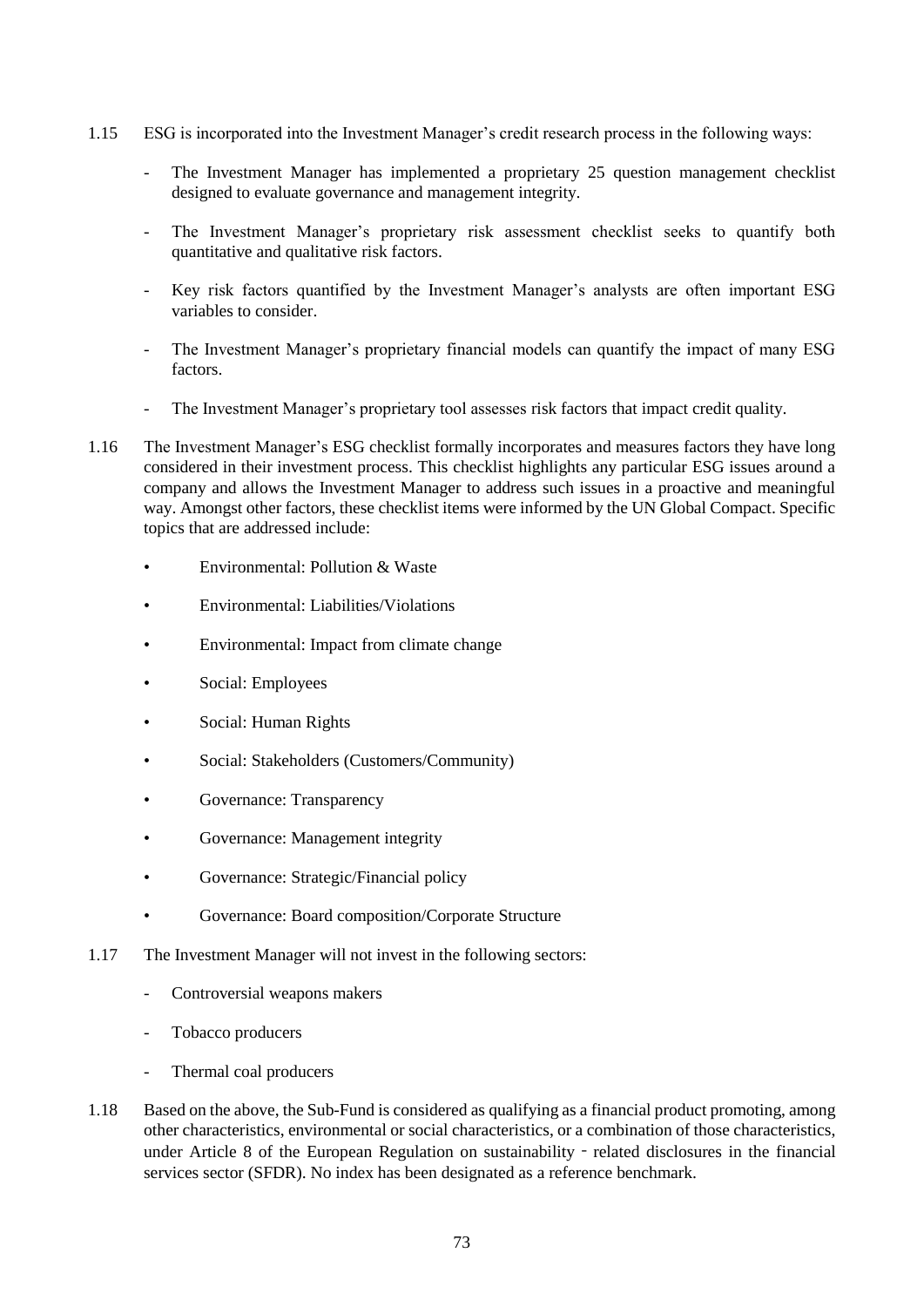## **2. REFERENCE CURRENCY**

The Reference Currency of the Sub-Fund is the US Dollar.

### **3. TERM OF THE SUB-FUND**

The Sub-Fund has been created for an unlimited period of time.

### **4. VALUATION DAY**

The Net Asset Value of the Sub-Fund is determined on each day which is both a Business Day and a day on which the New York Stock Exchange is open. Until 31 December 2013, the Net Asset Value of the Sub-Fund was determined as of every Friday or, when such week day was not a Business Day, as of the next following Business Day and on any last Business Day of a calendar month. The Net Asset Value was determined for the first time on 25 November 2011.

### **5. DEALING NOTICE**

- 5.1 Subscriptions of Shares will be effected each Valuation Day provided that the subscription notice has been received by the Administrative Agent no later than 12:00pm CET one (1) Business Day before the relevant Valuation Day. Applications received after that time will be considered for the following Valuation Day.
- 5.2 Payments for subscriptions must be received in the Reference Currency of the relevant Class, no later than three (3) Business Days after the relevant Valuation Day.
- 5.3 A Subscription Fee as set out under Section [6](#page-73-0) of this Special Section may be levied upon subscription for Shares of the Sub-Fund.
- 5.4 Redemptions of Shares will be effected each Valuation Day provided that the redemption notice has been received by the Administrative Agent no later than 12:00pm CET one (1) Business Day before the relevant Valuation Day. Applications received after that time will be considered for the following Valuation Day and processed on the next Valuation Day.
- 5.5 Redemptions will be paid by the Depositary in the Reference Currency of the relevant Class, within three (3) Business Days after the relevant Valuation Day.
- 5.6 A Redemption Fee as set out under Section [6](#page-73-0) of this Special Section may be levied upon redemptions of Shares of the Sub-Fund.

## <span id="page-73-0"></span>**6. CLASSES AVAILABLE**

There are for the time being the following Classes available for subscription by the investors in the Sub-Fund with the following characteristics: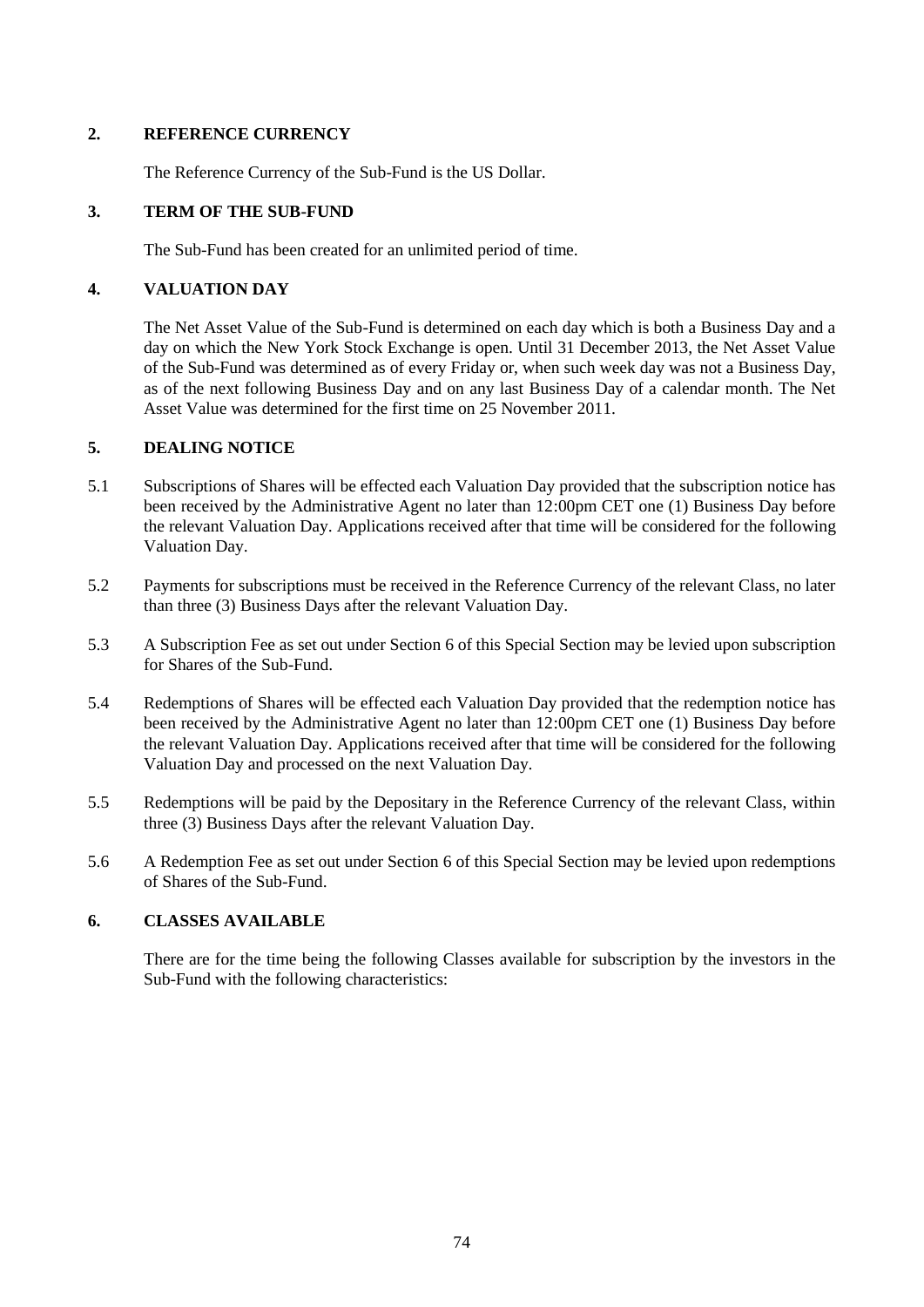| <b>Class of</b><br><b>Shares</b> | <b>Eligible Investors</b> | <b>Currency</b>        | <b>Minimum</b><br><b>Subscription</b><br>Amount | <b>Minimum</b><br>additional<br>subscription | Subscription<br>Fee             | Redemption<br>Fee                 | Conversion<br><b>Fees</b>                                                          | Management<br>Fee | <b>Distribution</b><br>policy      | <b>Initial issue</b><br>price |
|----------------------------------|---------------------------|------------------------|-------------------------------------------------|----------------------------------------------|---------------------------------|-----------------------------------|------------------------------------------------------------------------------------|-------------------|------------------------------------|-------------------------------|
| <b>IUSD</b>                      |                           | <b>USD</b>             | <b>USD 250,000</b>                              | <b>USD 1,000</b>                             |                                 |                                   |                                                                                    |                   |                                    | <b>USD 100</b>                |
| I GBP<br>(Hedged)                | Institutional             | GBP<br>(Hedged)        | GBP 250,000                                     | GBP 1,000                                    | Up to $2\%$ of<br>the Net Asset |                                   | Up to $1\%$ of<br>the Net Asset<br>Value per Share Value per Share Value per Share | 1% maximum        | Capitalisation<br>$(C)$ / Dividend | <b>GBP 100</b>                |
| <b>I EUR</b><br>(Hedged)         |                           | <b>EUR</b><br>(Hedged) | EUR 250,000                                     | EUR 1,000                                    |                                 |                                   |                                                                                    |                   |                                    | <b>EUR 100</b>                |
| <b>I CHF</b><br>(Hedged)         |                           | <b>CHF</b><br>(Hedged) | CHF 250,000                                     | CHF 1,000                                    |                                 | Up to $0.5\%$ of<br>the Net Asset |                                                                                    |                   |                                    | <b>CHF 100</b>                |
| <b>RUSD</b>                      | Retail                    | <b>USD</b>             | <b>USD 1.000</b>                                | <b>USD 500</b>                               |                                 |                                   |                                                                                    |                   | (D)                                | <b>USD 100</b>                |
| <b>R</b> GBP<br>(Hedged)         |                           | GBP<br>(Hedged)        | GBP 1.000                                       | <b>GBP 500</b>                               |                                 |                                   |                                                                                    | 1.50%             |                                    | <b>GBP 100</b>                |
| <b>REUR</b><br>(Hedged)          |                           | <b>EUR</b><br>(Hedged) | <b>EUR 1,000</b>                                | <b>EUR 500</b>                               |                                 |                                   |                                                                                    | maximum           |                                    | <b>EUR 100</b>                |
| R CHF<br>(Hedged)                |                           | <b>CHF</b><br>(Hedged) | <b>CHF 1,000</b>                                | <b>CHF 500</b>                               |                                 |                                   |                                                                                    |                   |                                    | <b>CHF 100</b>                |

In addition to the above Classes, the Sub-Fund has issued at least one Class S Share. Class S Shares will be reserved for subscription and may exclusively be held by Alma Capital Investment Management.

Class S Shares will bear the same economic rights as the Class I Shares and special rights as described under Section 15 of the General Section.

# **7. INITIAL OFFERING PERIOD AND FURTHER OFFERING OF CLASSES**

- 7.1 The Initial Offering Period of the Sub-Fund commenced on 14 November 2011 and ended on 16 November 2011.
- 7.2 In the event that a Class, closed for subscriptions because all Shares issued in that Class have been redeemed, is reopened for subscriptions or in the event that no Shares of a Class are subscribed during the Initial Offering Period, the Initial Subscription Price per Share of the Class concerned, at the time of launch of the Class (such time to be decided by the Board), or the subscription price per share at the time of reopening the Class, will be equal to 100 units of the valuation currency of the Class concerned, i.e. EUR 100, CHF 100, GBP 100 or USD 100 and subscriptions to the relevant Class must be made pursuant to Sections 5.1 to 5.3 of this Special Section.

## **8. CONVERSION**

- 8.1 Shares in the Sub-Fund may be converted on each Valuation Day.
- 8.2 Shares of another Class or Sub-Fund may not be converted into Class S Shares.
- 8.3 Conversion requests must be received by the Administrative Agent no later than 12:00pm CET one (1) Business Day before the relevant Valuation Day. Conversion requests received after this deadline will be processed on the next following Valuation Day.
- 8.4 A Conversion Fee as set out under Sectio[n 6](#page-73-0) of this Special Section may be levied to cover conversion costs.

#### **9. INVESTMENT MANAGER**

- 9.1 The Management Company has appointed Shenkman Capital Management, Inc. as the investment manager of the Sub-Fund (the **Investment Manager**) to carry out investment management services and be responsible for the investment activities of the Sub-Fund.
- 9.2 The Investment Manager was founded and registered as an investment adviser with the U.S. Securities and Exchange Commission (**SEC**) in 1985. Since its inception, the company has been dedicated to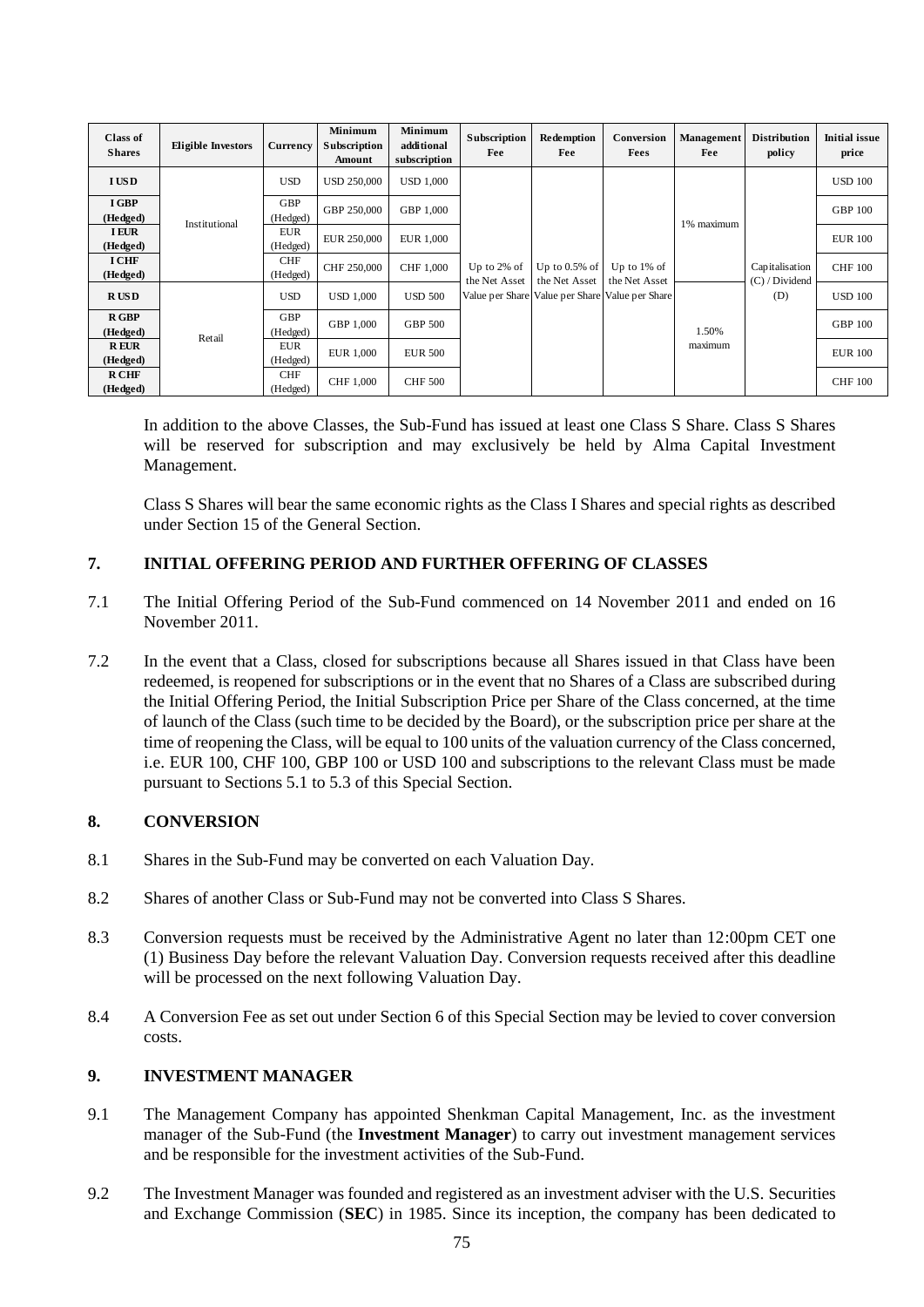providing investment management services to institutional and individual investors with an investment focus on highly leveraged companies. The Investment Manager's mission is to be recognised as a world leader in the research and management of leveraged finance investments for conservative investors. The Investment Manager is dedicated to providing in-depth, disciplined, bottom-up, fundamental credit analysis on all investments. Its rigorous controls manage risk on an individual client and company-wide basis. Open communication is encouraged and maintained with clients so that they are fully apprised of market conditions and investment strategy. The convertible investment process leverages the Investment Manager's 25 years of experience in fundamental, systematic credit analysis of high yield issuers and is a natural complement to its focus on the levered finance market.

9.3 Although the Investment Manager's success has been based on a collective effort, it continues to benefit from the substantial experience of its founder, Mark R. Shenkman, who has been actively involved in the high yield market since 1977. Mr. Shenkman is the former President of First Investors Asset Management Co. Mr. Shenkman also managed the first high yield bond mutual fund at Fidelity and was co-manager of the high yield department at Lehman Brothers Kuhn Loeb, where he established one of the first departments dedicated to the research, selling and trading of high yield securities. In addition, he co-authored and edited High Yield Bonds: Market Structure, Portfolio Management and Credit Risk Modeling, one of the most comprehensive textbooks devoted exclusively to the high yield market. Mr. Shenkman received a B.A. from the University of Connecticut (1965) and an MBA from George Washington University (1967). Mr. Shenkman also received a Doctor of Humane Letters, *honoris causa*, from the University of Connecticut (2007).

#### **Remuneration of the Investment Manager**

9.4 The Investment Manager will be entitled to receive a portion of the Management Fee as agreed from time to time in writing between the Management Company and the Investment Manager.

## **10. PROFILE OF THE TYPICAL INVESTOR**

- 10.1 This Sub-Fund is a medium risk vehicle aiming to provide capital growth. It may be suitable for investors who are more concerned with maximising long term returns than minimising possible short term losses.
- 10.2 Shareholders should note that the value of their investment could fall as well as rise and they should accept that there is no guarantee that they will recover their initial investment.

### **11. SPECIFIC RISK FACTORS**

Before making an investment decision with respect to this Sub-Fund, prospective investors should carefully consider the risks of investing set out in Section [7](#page-32-0) of the General Section. In addition, investors should pay attention to the following specific risk factors:

**Convertible securities risk**: Convertible securities generally tend to be of lower credit quality, and the value of a convertible security generally increases and decreases with the value of the underlying common stock, but may also be sensitive to changes in interest rates. A convertible security may also be subject to redemption at the option of the issuer at a price established in the convertible security's governing instrument. If a convertible security held by the Sub-Fund is called for redemption, the Sub-Fund will be required to permit the issuer to redeem the security, convert it into the underlying common stock or sell it to a third party, which could result in a loss to the Sub-Fund. Additionally, the Sub-Fund could lose money if the issuer of a convertible security is unable to meet its financial obligations or declares bankruptcy.

**Interest rate risk**: As interest rates rise, the values of convertible securities held by the Sub-Fund are likely to decrease and reduce the value of the Sub-Fund's portfolio. Convertible securities are normally much more sensitive to interest rate changes when they are valued more like the company's bonds than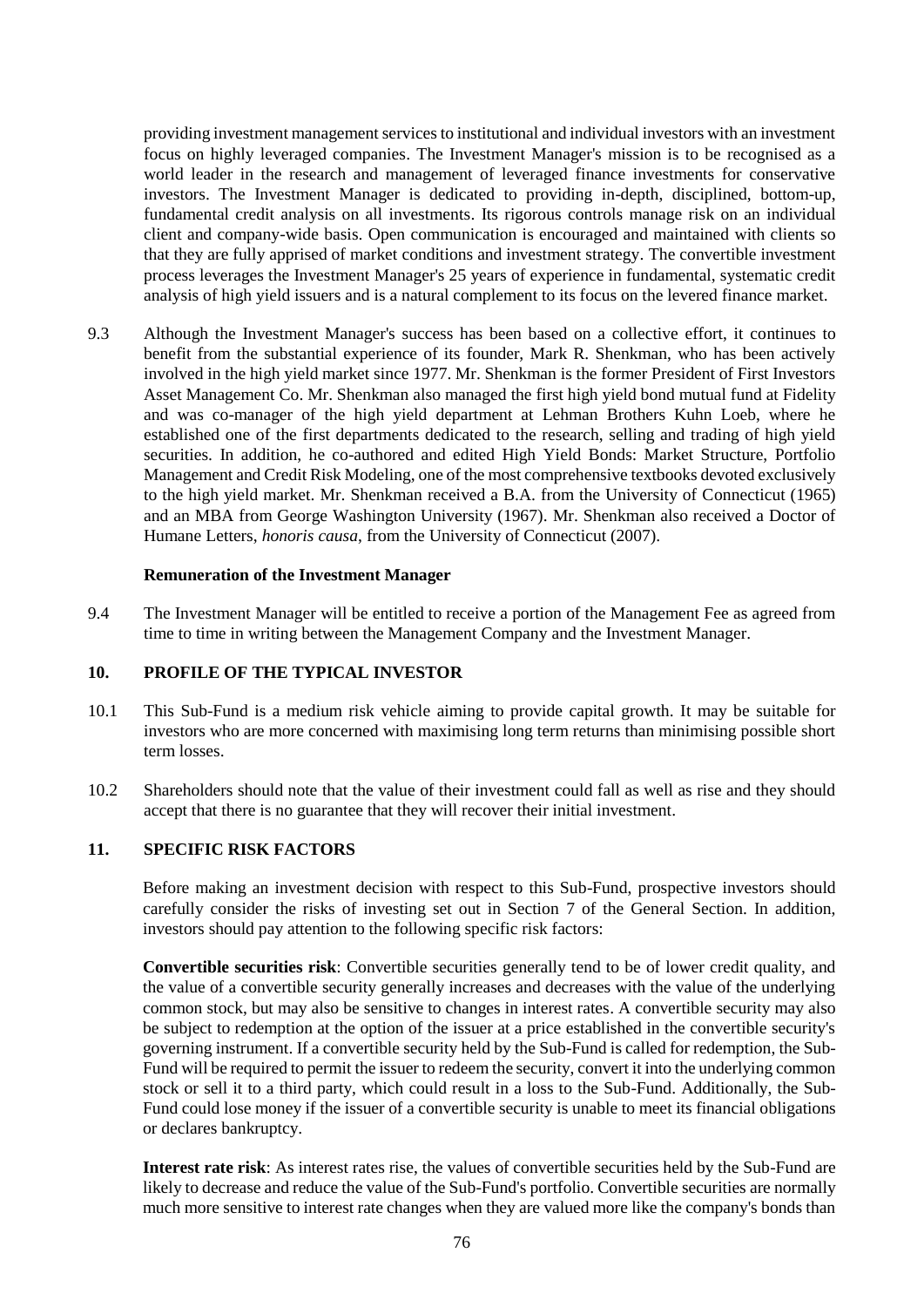the company's common stock, such as when the conversion price for the convertible security is well above the common stock price.

**Market risk**: Securities markets are volatile and can decline significantly in response to adverse market, economic, political or regulatory developments which can adversely affect the value of convertible securities held by the Sub-Fund. Additionally, an adverse event, such as an unfavorable earnings report, may depress the value of a particular company's stock, which can also cause the value of the company's convertible securities to decline.

**Credit risk**: The issuer of a debt security owned by the Sub-Fund could default on its obligation to pay principal and/or interest or its credit rating could be downgraded. Convertible securities are normally considered junior to the company's non-convertible debt so the company would normally have to pay interest on its non-convertible debt before interest can be paid on the convertible securities. Credit risk is higher for the Sub-Fund because it invests primarily in convertible securities of companies with debt rated below investment grade.

**High-yield risk**: There is a greater risk that the Sub-Fund will lose money because it invests primarily in convertible securities of companies with debt rated below investment grade. These securities are considered speculative because they have a higher risk of issuer default, are subject to greater price volatility and may be less liquid.

**Selection risk**: The Investment Manager's judgment about the attractiveness, value and potential appreciation of a particular company's security could be incorrect.

**Liquidity risk**: The market for convertible securities is generally less liquid than the market for non-convertible investment grade corporate bonds. The Sub-Fund may at times have greater difficulty buying or selling specific convertible securities at prices the Investment Manager believes are reasonable, which would be adverse to the Sub-Fund.

**Sustainability risk:** Sustainability risk is managed as part of the overall risk management process adopted by the Investment Manager as opposed to applying absolute risk limits or risk appetite thresholds which relate exclusively to sustainability risk as a separate category. This includes managing risk through appropriate diversification of investments held by the Fund and ensuring that the risk of any one sector or industry group is not significant.

The Management Company, in conjunction with the Investment Manager, does not consider the principal adverse impacts of its investment decisions on sustainability factors in respect of the subfund on the basis that, in the context of the investment strategy of the sub-fund, it is not possible to conduct detailed diligence on the principal adverse impacts of the investment decisions on sustainability factors.

The "do no significant harm" principle applies only to those investments underlying the financial product that take into account the EU criteria for environmentally sustainable economic activities.

The investments underlying the remaining portion of this financial product do not take into account the EU criteria for environmentally sustainable economic activities.

The articles 5 and 6 of the "Taxonomy Regulation" (Regulation (EU) 2020/852 of the European Parliament and of the Council of 18 June 2020) require that financial products which comply with article 8 of SFDR and that promote environmental characteristics disclose information on the environmental objective or environmental objectives set out in Article 9 of the Taxonomy Regulation to which the investment underlying the financial product contributes and a description of how and to what extent the investments underlying the financial product are in economic activities that qualify as environmentally sustainable under Article 3 of the Taxonomy Regulation.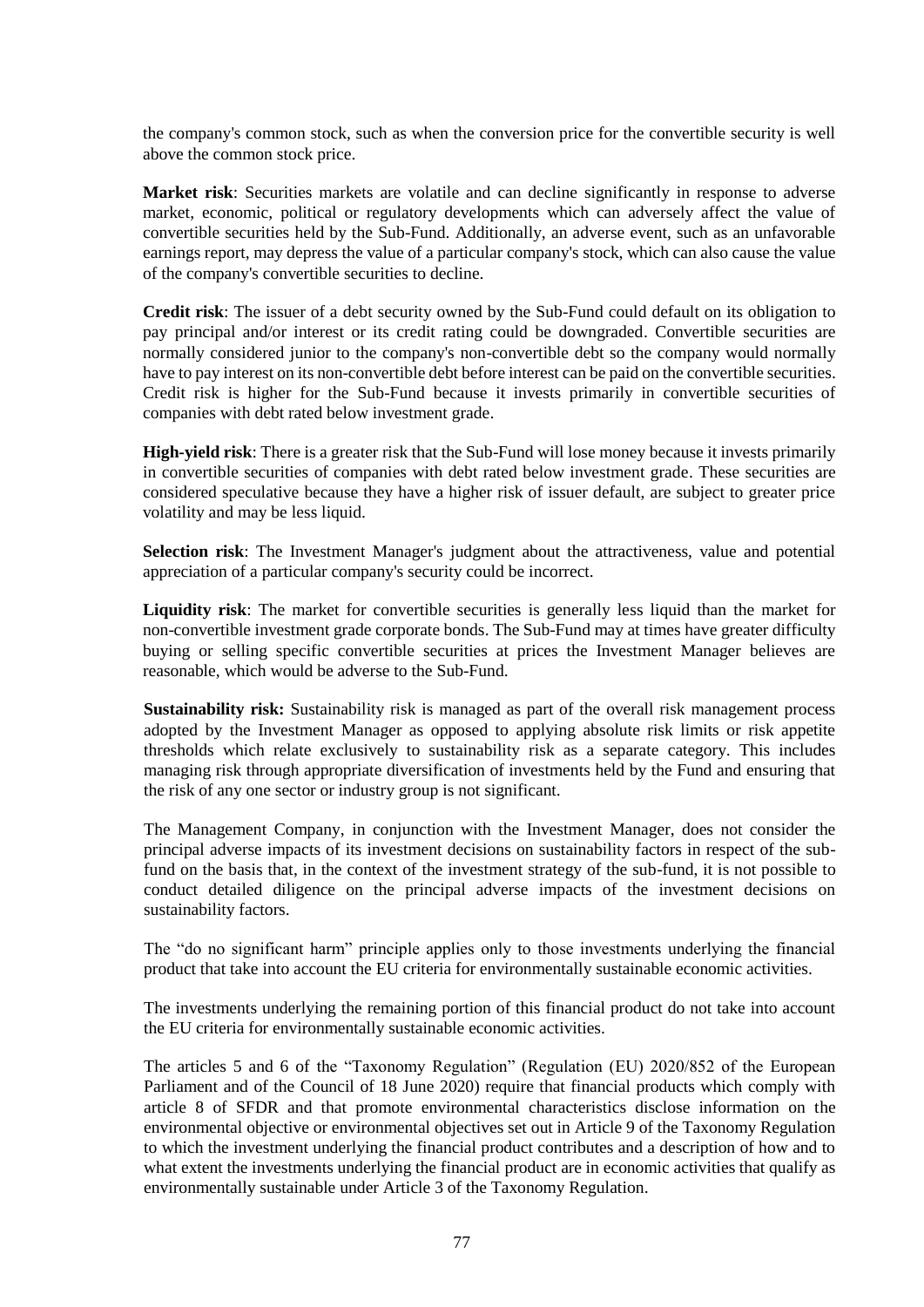Although this sub-fund qualifies as an article 8 fund with regards to SFDR, it does not explicitly promote environmental characteristics. As a consequence, the requirement for disclosure for the Taxonomy Regulation as listed in the above paragraph does not apply.

### **12. RISK MANAGEMENT**

- 12.1 In accordance with the 2010 Law and applicable regulations, the Management Company uses a riskmanagement process which enables it to assess the exposure of the Sub-Fund to market, liquidity and counterparty risks, and to all other risks, including operational risks, which are material for the Sub-Fund.
- 12.2 The Management Company uses the commitment approach to monitor and measure the Sub-Fund's global exposure. This approach measures the global exposure related to positions on financial derivative instruments (**FDIs**) which may not exceed the total net value of the portfolio of the Sub-Fund.
- 12.3 Under the standard commitment approach, each FDI position is converted into the market value of an equivalent position in the underlying asset of that FDI, following the ESMA's guidelines on risk measurement of global exposure and counterparty risk for UCITS published on 20 July 2010 as updated further to the ESMA Guidelines 2014/937.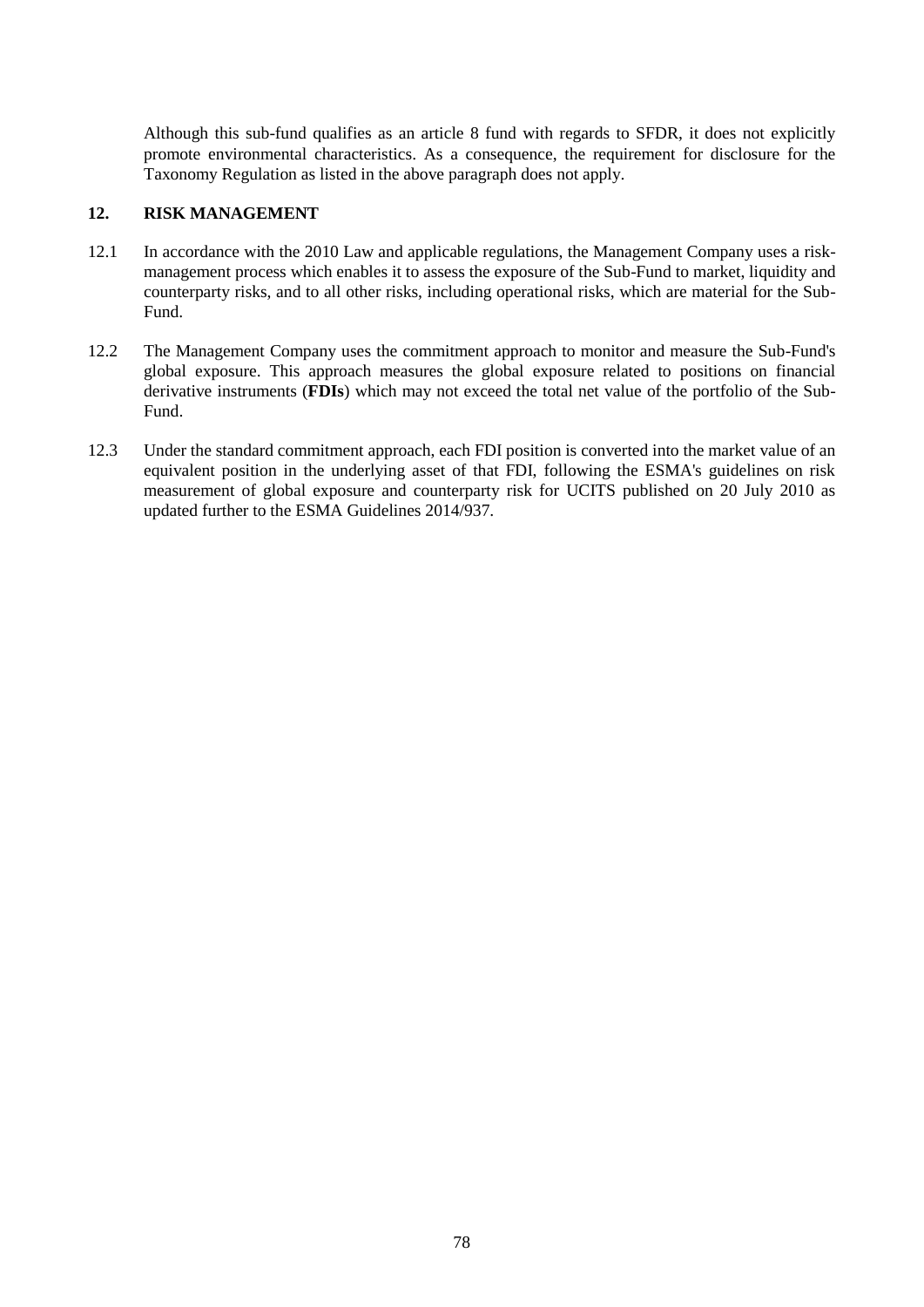## **SPECIAL SECTION 2**

#### **ALMA CAPITAL INVESTMENT FUNDS – ALMA EIKOH JAPAN LARGE CAP EQUITY FUND**

This Special Section is valid only if accompanied by the General Section of the Prospectus. This Special Section refers only to Alma Capital Investment Funds – Alma Eikoh Japan Large Cap Equity Fund (the **Sub-Fund**).

### **1. INVESTMENT OBJECTIVE AND POLICY**

- 1.1 The investment objective of the Sub-Fund is to seek long-term capital appreciation. The Sub-Fund intends to invest its assets principally in equity securities and equity related securities issued by Japanese companies or non-Japanese companies whose shares trade on a Japanese exchange or that the Management Company determines are otherwise actively traded in Japan including in the form of Japanese Depository Receipts and Japanese Depository Shares, as well as the securities of companies with substantial economic exposure to Japan. The Sub-Fund may invest, in addition, in the securities of issuers that may trade principally or only outside Japan. The Management Company expects to invest the majority of the assets of the Sub-Fund in the securities of issuers with a market capitalisation in excess of the equivalent of US\$ 1 billion. The Management Company may from time to time invest a portion of the assets of the Sub-Fund in the securities of issuers with a smaller market capitalisation.
- 1.2 In managing the Sub-Fund's investments, the Management Company normally uses a "bottom up" fundamental research approach to identify companies for investment. The Management Company maintains a proprietary database of company valuations built on in-house modelling, frequent company meetings and extensive research.

The Management Company uses these models combined with qualitative and ESG screening criteria to select companies with favourable characteristics. Such qualitative characteristics include quality of management, confidence in company guidance, corporate governance and strategy, competitive advantage and brand power.

The Management Company seeks to identify quality business models with sustainable or improving earnings with attractive valuations, or turnaround situations with significant potential upside.

- 1.3 Equity securities include common and preferred stock, securities convertible into common or preferred stock such as convertible preferred stock, bonds and debentures; and rights or warrants to purchase common or preferred stock, as well as other securities with equity characteristics, such as investment companies and ETFs that invest primarily in equity securities, subject to the restrictions set out in Article 41 of the 2010 Law.
- 1.4 A maximum of 10% of the Sub-Fund's net assets may be invested in units or shares of UCITS or Other UCIs.
- 1.5 Portfolio securities may be sold at any time. Sales may occur when the Management Company determines to take advantage of what the Management Company considers to be a better investment opportunity, when the Management Company believes the portfolio securities no longer represent relatively attractive investment opportunities, when the Management Company perceives deterioration in the fundamentals of the issuer, when the Management Company believes the intermediate and longterm prospects for the issuer are poor, or when the individual security has reached the Management Company's sell target.
- 1.6 The Sub-Fund may invest in certain types of derivatives, including, but not limited to, options, futures and options on futures, swaps and forward currency exchange contracts. Investors should refer to Section [7](#page-32-0) of the General Section for special risk considerations applicable to financial derivative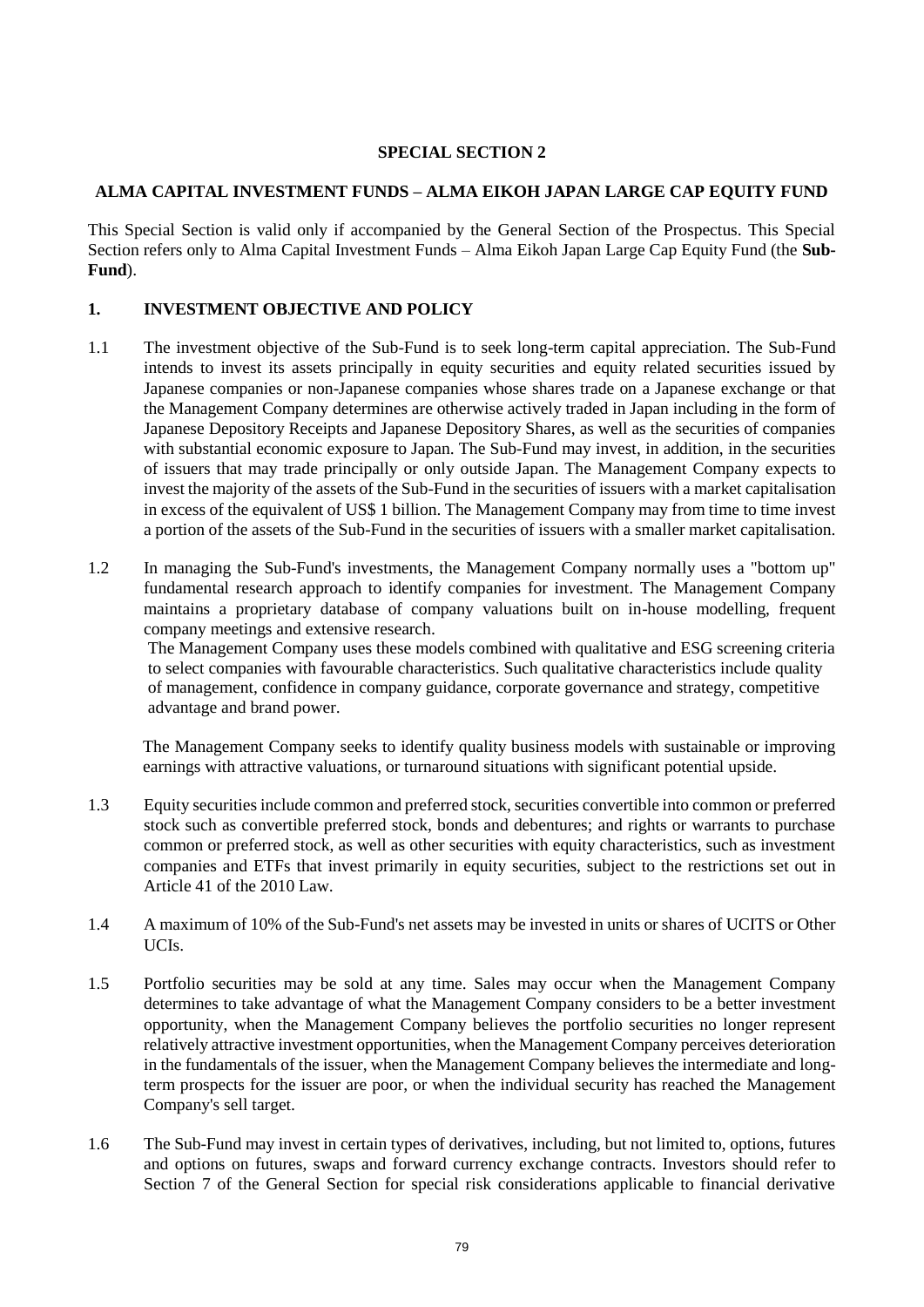instruments. It is not expected that the Sub-Fund will use EPM Techniques or TRS. If the Sub-Fund were to use EPM Techniques or TRS, the applicable limits would be specified in this Special Section.

- 1.7 In exceptional market situations, the Sub-Fund may temporarily hold up to 100% of its assets in cash.
- 1.8 As a core process of the due diligence phase, fundamental research process, and ongoing analysis and portfolio monitoring, the Investment Manager conducts ESG analysis to assess the risks and opportunities arising from major challenges and changes in sustainable development. This is is carried out both on a first party basis by the Investment Manager directly and also on a third party basis through consumption of outside research providers' ESG analysis. This analysis is integrated into the investment decision making process and management of the portfolio and adherence to the integration of ESG parameters in the investment process is ensured by the Management Company's dedicated ESG officer who also monitors the ongoing ESG credentials of the fund's investments. Such policies include adherence to the exclusion list (detailed below) and ongoing monitoring of ESG suitability and sustainability of all portfolio investments.

The fund applies an exclusion list and will not invest in companies with the following characteristics:

- Tobacco Production Companies
- Companies with a majority source of revenue/profits from weapons manufacturing
- Companies with a majority source of revenue/profits from Thermal Coal Mining
- Companies in Breach of 1-2 of the UN Global Compact Goals.
- 1.9 For companies who fall inside the ESG investment criteria but where ESG analysis process flags material risks to sustainability without foreseeable mitigation efforts from the company, the Investment Manager does not consider making investments and where material risks arise in portfolio companies without foreseeable mitigation, the investment manager will look to divest.
- 1.10 The Investment Manager regularly meets and engages with portfolio companies and prospective investments on ESG matters among others and will actively engage in voting concerning these matters at shareholder meetings.
- 1.11 Based on the above, the Sub-Fund is considered as qualifying as a financial product promoting, among other characteristics, environmental or social characteristics, or a combination of those characteristics, under Article 8 of the European Regulation on sustainability - related disclosures in the financial services sector (SFDR). No index has been designated as a reference benchmark.

### **2. REFERENCE CURRENCY**

The Reference Currency of the Sub-Fund is the Japanese Yen.

#### **3. TERM OF THE SUB-FUND**

The Sub-Fund has been created for an unlimited period of time.

## **4. VALUATION DAY**

The Net Asset Value of the Sub-Fund is determined on each day which is both a Business Day and a day on which the Tokyo Stock Exchange is open. The Net Asset Value of the Sub-Fund was determined for the first time on 13 June 2014.

#### **5. DEALING**

5.1 Subscriptions of Shares will be effected each Valuation Day provided that the subscription notice has been received by the Administrative Agent no later than 12:00pm CET one (1) Business Day before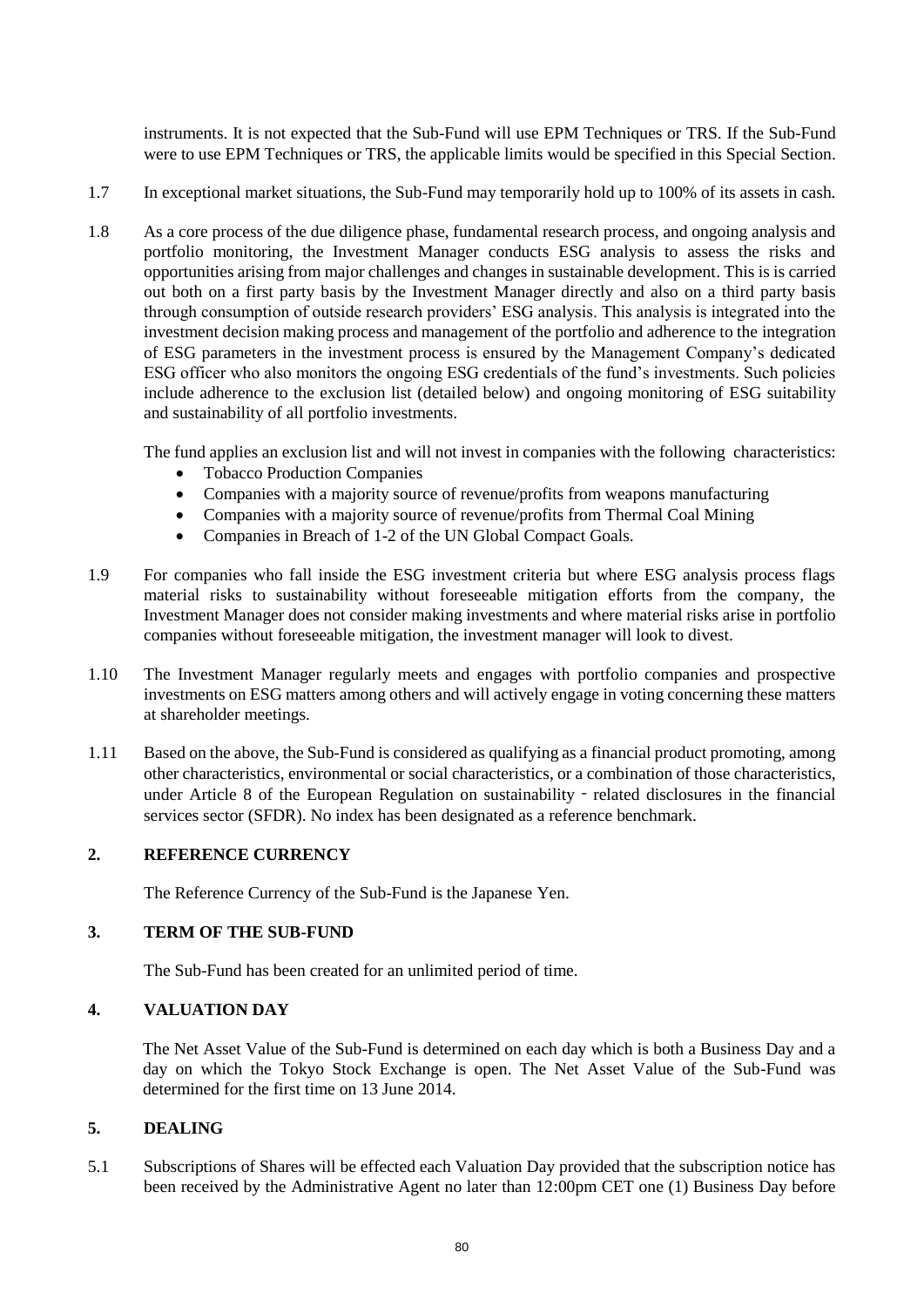the relevant Valuation Day. Applications received after that time will be considered for the following Valuation Day.

- 5.2 Payments for subscriptions must be received in the Reference Currency of the relevant Class, no later than three (3) Business Days after the relevant Valuation Day.
- 5.3 A Subscription Fee as set out under Section [6](#page-80-0) of this Special Section may be levied upon subscription for Shares of the Sub-Fund.
- 5.4 Redemptions of Shares will be effected each Valuation Day provided that the redemption notice has been received by the Administrative Agent no later than 12:00pm CET one (1) Business Day before the relevant Valuation Day. Applications received after that time will be considered for the following Valuation Day and processed on the next Valuation Day.
- 5.5 Redemptions will be paid by the Depositary in the Reference Currency of the relevant Class, within three (3) Business Days after the relevant Valuation Day.
- 5.6 A Redemption Fee as set out under Section [6](#page-80-0) of this Special Section may be levied upon redemptions of Shares of the Sub-Fund.
- 5.7 Notwithstanding General Section [11.1\(h\)](#page-46-0) of the Prospectus, the Company and the Management Company agree that requests for redemption which have been carried forward from an earlier Valuation Day shall (subject always to the foregoing limits) be complied with in priority to redemption requests received subsequently and shall be satisfied in full after a maximum of seven Valuation Days and the payment of the relevant redemption proceeds will be made on the relevant date following such final redemption date.

#### <span id="page-80-0"></span>**6. CLASSES AVAILABLE**

6.1 There are for the time being the following Classes available for subscription by the investors in the Sub-Fund with the following characteristics: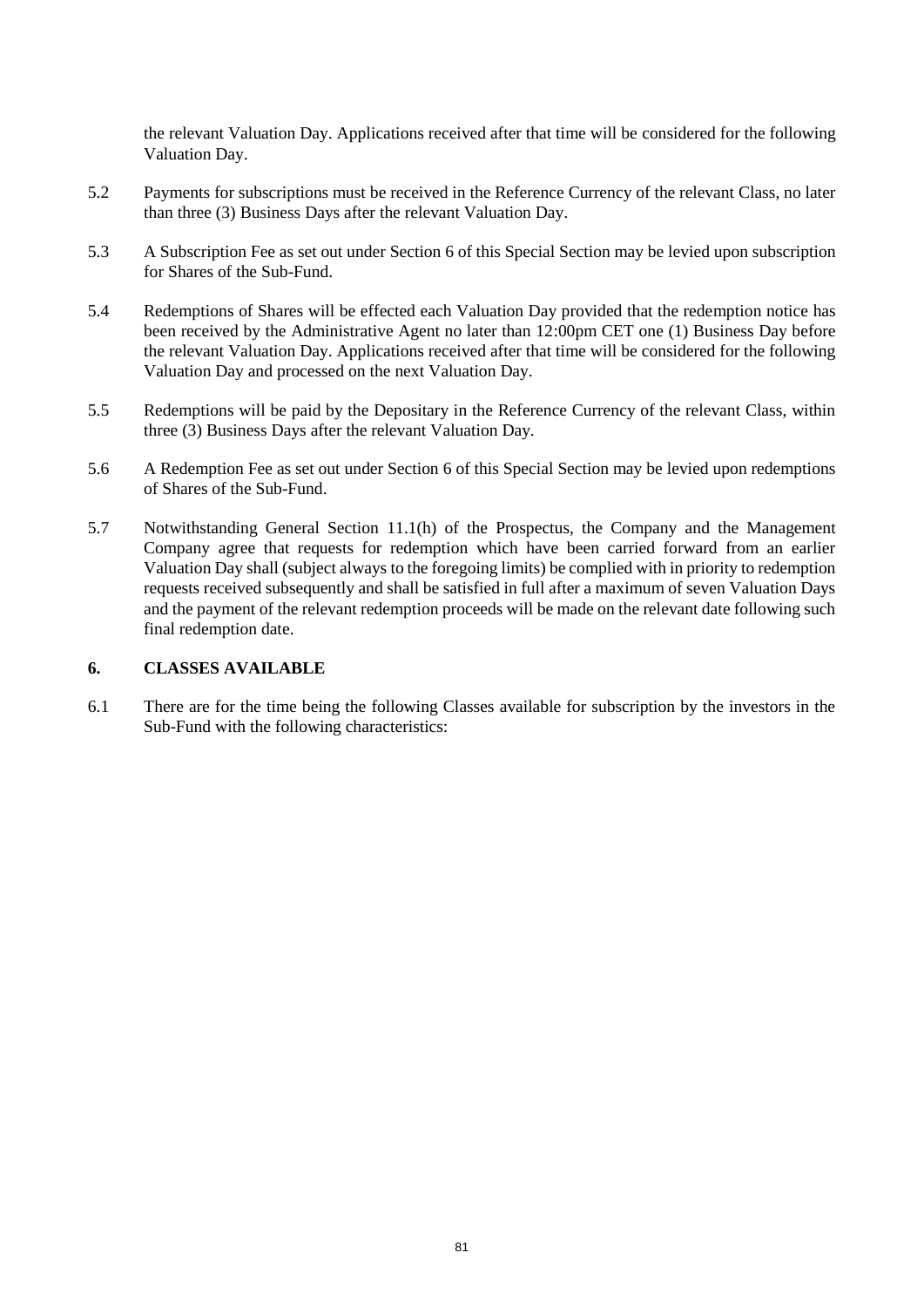| <b>Class of</b><br><b>Shares</b> | <b>Eligible Investors</b>                                                                                                     | Currency               | <b>Minimum</b><br>Subscription<br>Amount | <b>Minimum</b><br>additional<br>subscription | Subscription<br>Fee                       | Redemption<br>Fee                                       | Conversion<br>Fees                                 | Management<br>Fee | <b>Distribution</b><br>policy           | <b>Initial</b> issue<br>price |
|----------------------------------|-------------------------------------------------------------------------------------------------------------------------------|------------------------|------------------------------------------|----------------------------------------------|-------------------------------------------|---------------------------------------------------------|----------------------------------------------------|-------------------|-----------------------------------------|-------------------------------|
| I JPY                            |                                                                                                                               | <b>JPY</b>             | JPY 25,000,000                           | JPY 100,000                                  |                                           |                                                         |                                                    |                   |                                         | JPY 10,000                    |
| I GBP                            |                                                                                                                               | <b>GBP</b>             | GBP 250,000                              | GBP 1,000                                    |                                           |                                                         |                                                    |                   |                                         | <b>GBP 100</b>                |
| I GBP<br>(Hedged)                |                                                                                                                               | <b>GBP</b><br>(Hedged) | GBP 250,000                              | GBP 1,000                                    |                                           |                                                         |                                                    |                   |                                         | <b>GBP 100</b>                |
| <b>I EUR</b>                     | Institutional                                                                                                                 | <b>EUR</b>             | EUR 250,000                              | EUR 1,000                                    |                                           |                                                         |                                                    | 0.90%<br>maximum  |                                         | <b>EUR 100</b>                |
| <b>I EUR</b><br>(Hedged)         |                                                                                                                               | <b>EUR</b><br>(Hedged) | EUR 250,000                              | EUR 1,000                                    |                                           | Up to $0.5\%$ of<br>the Net Asset<br>Value per<br>Share | Up to 1% of<br>the Net Asset<br>Value per<br>Share |                   | Capitalisation<br>(C) / Dividend<br>(D) | <b>EUR 100</b>                |
| I USD<br>(Hedged)                |                                                                                                                               | <b>USD</b><br>(Hedged) | <b>USD 250,000</b>                       | <b>USD 1,000</b>                             | Up to 2% of<br>the Net Asset<br>Value per |                                                         |                                                    |                   |                                         | <b>USD 100</b>                |
| I CHF<br>(Hedged)                |                                                                                                                               | <b>CHF</b><br>(Hedged) | CHF 250,000                              | CHF 1,000                                    |                                           |                                                         |                                                    |                   |                                         | <b>CHF 100</b>                |
| R JPY                            |                                                                                                                               | <b>JPY</b>             | JPY 100,000                              | JPY 50,000                                   | Share                                     |                                                         |                                                    | 1.40%<br>maximum  |                                         | JPY 10,000                    |
| <b>R</b> GBP<br>(Hedged)         |                                                                                                                               | <b>GBP</b><br>(Hedged) | GBP 1,000                                | <b>GBP 500</b>                               |                                           |                                                         |                                                    |                   |                                         | <b>GBP 100</b>                |
| $R$ EUR<br>(Hedged)              |                                                                                                                               | <b>EUR</b><br>(Hedged) | EUR 1,000                                | <b>EUR 500</b>                               |                                           |                                                         |                                                    |                   |                                         | <b>EUR 100</b>                |
| R USD<br>(Hedged)                | Retail                                                                                                                        | <b>USD</b><br>(Hedged) | <b>USD 1,000</b>                         | <b>USD 500</b>                               |                                           |                                                         |                                                    |                   |                                         | <b>USD 100</b>                |
| <b>R CHF</b><br>(Hedged)         |                                                                                                                               | CHF<br>(Hedged)        | CHF 1,000                                | <b>CHF 500</b>                               |                                           |                                                         |                                                    |                   |                                         | <b>CHF 100</b>                |
| <b>RC JPY</b>                    |                                                                                                                               | <b>JPY</b>             | JPY 100,000                              | JPY 50,000                                   |                                           |                                                         |                                                    | 0.90%<br>maximum  |                                         | <b>JPY 10,000</b>             |
| <b>M JPY</b>                     | Each employee or Director<br>of the Management<br>Company, or an immediate<br>family member of such                           | <b>JPY</b>             | JPY 100,000                              | JPY 50,000                                   | None                                      | None                                                    | None                                               | None              | Capitalisation<br>(C)                   | JPY 10,000                    |
| <b>MEUR</b>                      | employee or Director<br>(spouse or child), who shall<br>remain at all time the<br>ultimate beneficial owner of<br>the Shares. | <b>EUR</b>             | EUR 1,000                                | <b>EUR 500</b>                               |                                           |                                                         |                                                    |                   |                                         | <b>EUR 100</b>                |

### **7. CONVERSION**

- 7.1 Shares in the Sub-Fund may be converted on each Valuation Day.
- 7.2 Conversion requests must be received by the Administrative Agent no later than 12:00pm CET one (1) Business Day before the relevant Valuation Day. Conversion requests received after this deadline will be processed on the next following Valuation Day.
- 7.3 A Conversion Fee as set out under Section [6](#page-80-0) of this Special Section may be levied to cover conversion costs.

#### **8. PROFILE OF THE TYPICAL INVESTOR**

- 8.1 This Sub-Fund is a medium risk vehicle aiming to provide capital growth. It may be suitable for investors who are looking for long-term capital appreciation of their investment and who are willing to accept fluctuations (sometimes significant) in the Net Asset Value per Share of the Sub-Fund during the short term.
- 8.2 Shareholders should note that the value of their investment could fall as well as rise and they should accept that there is no guarantee that they will recover their initial investment.

# **9. SPECIFIC RISK FACTORS**

Before making an investment decision with respect to this Sub-Fund, prospective investors should carefully consider the risks of investing set out in Section [7](#page-32-0) of the General Section. In addition, investors should pay attention to the following specific risk factors:

**Cash position risk**: to the extent that the Sub-Fund holds assets in cash, cash equivalents, and other short-term investments, the ability of the Sub-Fund to meet its objective may be limited.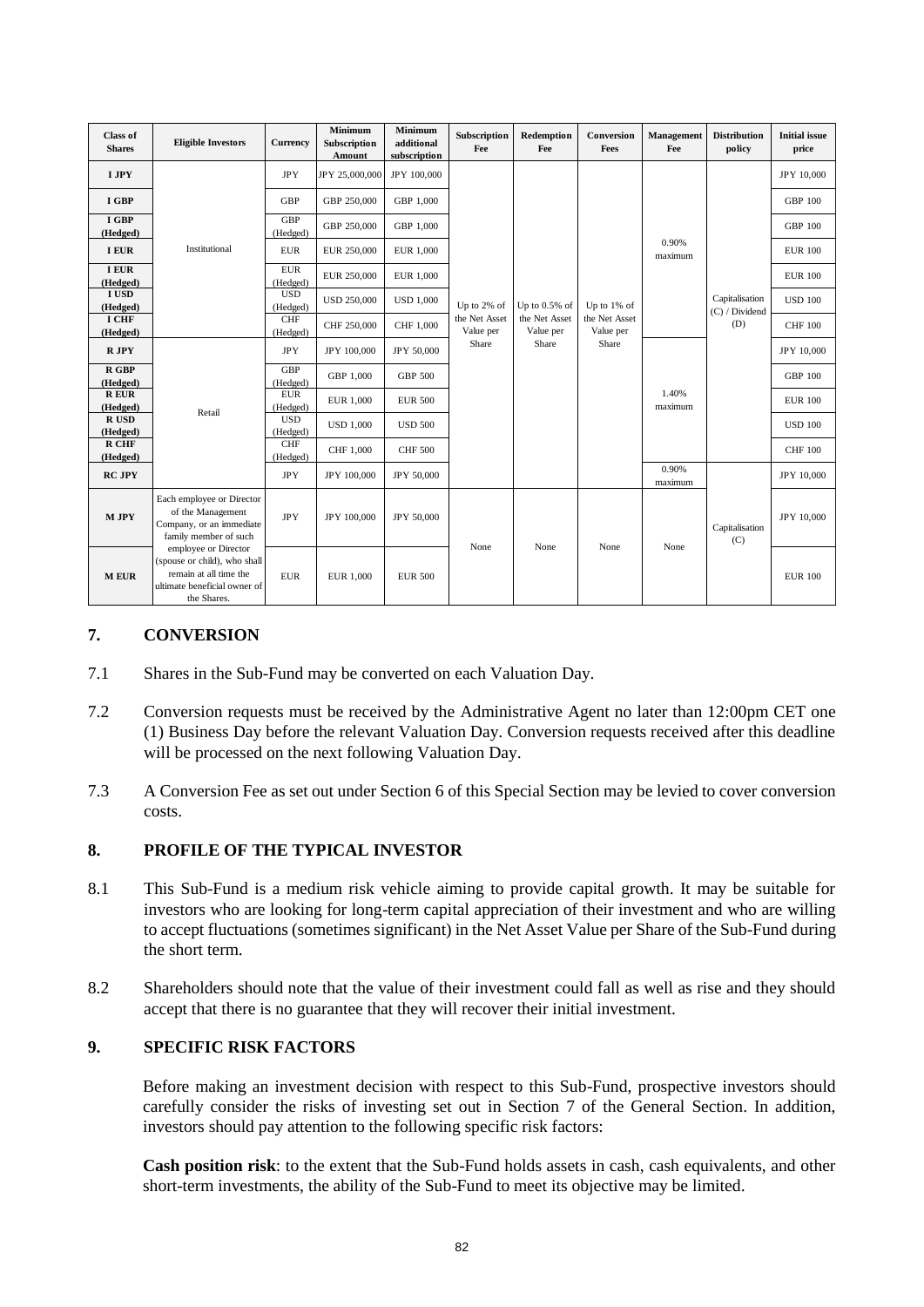**Cross-shareholding among Japanese companies**: the extensive cross-shareholding among companies in Japan has significant effects on the securities markets. Typically, ten to twenty (or even more) companies will each have small holdings (about 1% to 5%) in each other. Each of these holdings alone is too small to be significant in the governance of the issuance corporation, but taken together, the group corporations' holdings often provide a significant amount of control. At the time each of the holdings is acquired, it is understood that they will not be sold but maintained and voted in support of management. The ties produce a bonding effect as well as a security against takeovers. There is, however, a recent trend emerging for some companies to begin to liquidate some cross-shareholdings. Cross-shareholding often results in the exclusion of large quantities of listed stock from trading, which means that the float that is actually traded is very thin and thus there is potentially higher volatility. Another effect of massive cross-shareholding is that it deprives ordinary individual investors of meaningful opportunity to influence corporate governance because the outcome of board elections, accounting approvals and other shareholder actions to monitor management are often largely predetermined by the cross-shareholding covenants. Moreover, the laws in Japan regulating ownership, control, and corporate governance of companies are still evolving. Although procedural and other changes have been made that are intended to facilitate the increased exercise of legal rights by minority investors, there can be no assurance that these changes will be sufficient to afford minority investors effective means for preventing or seeking compensation for transactions or conduct that is injurious to the interests of shareholders.

**Derivatives risk**: the risk that an investment in derivatives will not perform as anticipated by the Management Company, cannot be closed out at a favourable time or price, or will increase the Sub-Fund's volatility; that derivatives may create investment leverage; that, when a derivative is used as a substitute for or alternative to a direct cash investment, the transaction may not provide a return that corresponds precisely with that of the cash investment; or that, when used for hedging purposes, derivatives will not provide the anticipated protection, causing the Sub-Fund to lose money on both the derivatives transaction and the exposure the Sub-Fund sought to hedge.

**Equity issuer risk**: the risk that the value of a company's stock will decline in value in response to factors affecting that company, that company's industry, or the market generally.

**Japanese financial disclosure standards**: Japanese companies are subject to accounting, auditing, and financial reporting requirements that differ, in some cases materially, from those applicable to companies in other developed countries. In particular, the assets and profits appearing on the financial statements of a Japanese company may not reflect its financial position or results of operations in a way they would be reflected had its financial statements been prepared in accordance with generally accepted accounting principles in other developed countries. There is generally substantially less publicly available information than there are reports and ratings published about companies in other developed countries, and Japanese companies are often less willing to provide investors with the types of financial and other disclosures customary for issuers in other developed countries. Accordingly, there can be no assurance that information discovered subsequent to an investment will not negatively affect the value of such investment.

**Liquidity risk**: the risk that low trading volume, lack of a market maker, or contractual or legal restrictions may limit or prevent the Sub-Fund from selling securities or closing derivative positions at desirable times or prices.

**Market risk**: the risk that the overall market will perform poorly or that the returns from the securities in which the Sub-Fund invests will underperform returns from the general securities markets or other types of investments.

**Portfolio turnover risk**: the risk that frequent purchases and sales of portfolio securities may result in higher expenses and may result in larger distributions of taxable capital gains to investors as compared to a fund that trades less frequently.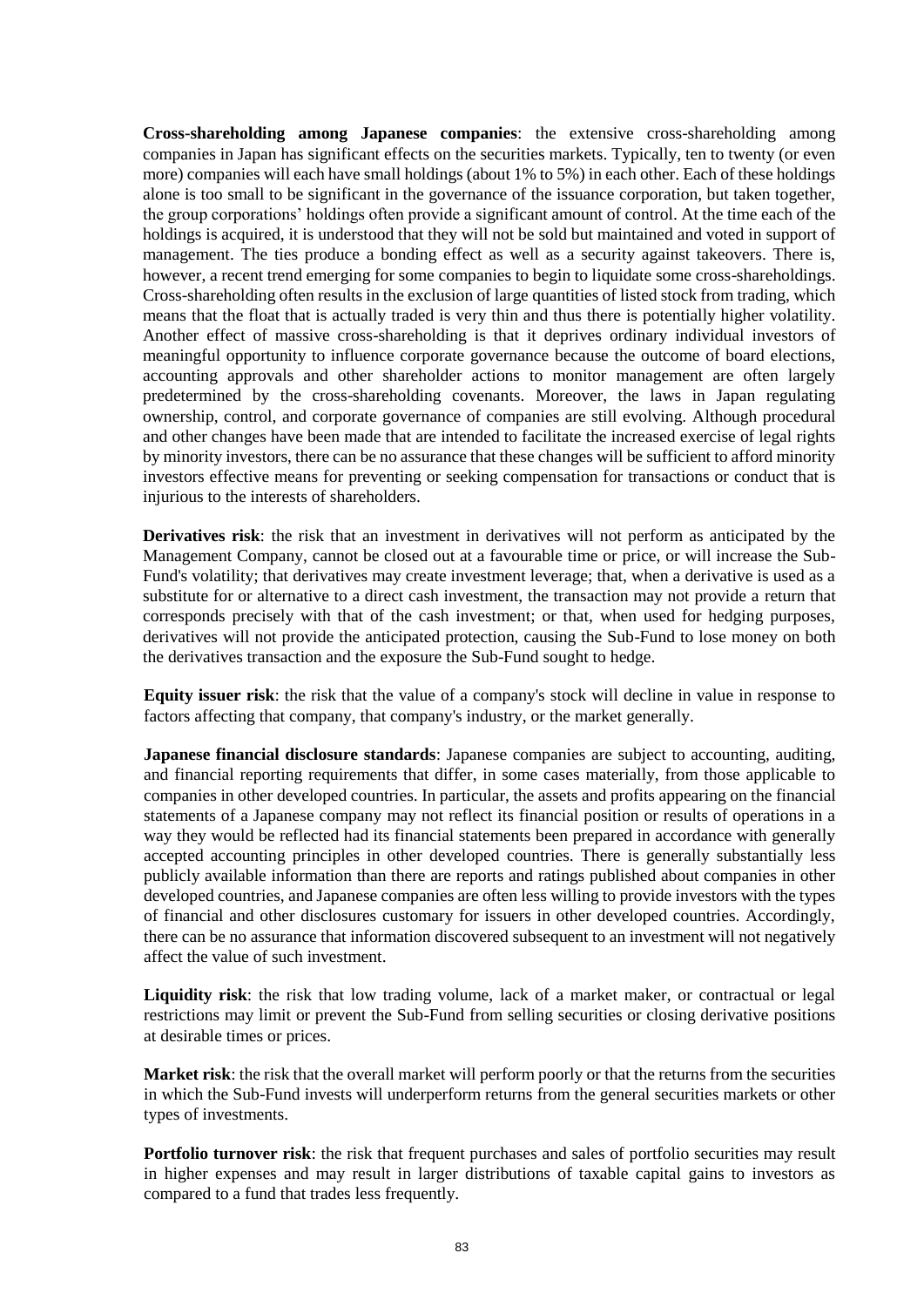**Price volatility risk**: the risk that the value of the Sub-Fund's investment portfolio will change, potentially frequently and in large amounts, as the prices of its investments go up or down.

**Selection risk**: the risk that the securities held by the Sub-Fund will underperform other funds investing in similar asset classes or comparable benchmarks because of the Management Companys' choice of securities or sectors for investment.

**Manager risk:** The performance of the Sub-Fund is dependent upon the investment manager's skill in making appropriate investments. As a result, the Sub-Fund may underperform comparable benchmark or its peers.

**Sustainability risk:** Sustainability risk is managed as part of the overall risk management process adopted by the Investment Manager as opposed to applying absolute risk limits or risk appetite thresholds which relate exclusively to sustainability risk as a separate category. This includes managing risk through appropriate diversification of investments held by the Fund and ensuring that the risk of any one sector or industry group is not significant.

The Management Company, in conjunction with the Investment Manager, does not consider the principal adverse impacts of its investment decisions on sustainability factors in respect of the subfund on the basis that, in the context of the investment strategy of the sub-fund, it is not possible to conduct detailed diligence on the principal adverse impacts of the investment decisions on sustainability factors.

The "do no significant harm" principle applies only to those investments underlying the financial product that take into account the EU criteria for environmentally sustainable economic activities.

The investments underlying the remaining portion of this financial product do not take into account the EU criteria for environmentally sustainable economic activities.

The articles 5 and 6 of the "Taxonomy Regulation" (Regulation (EU) 2020/852 of the European Parliament and of the Council of 18 June 2020) require that financial products which comply with article 8 of SFDR and that promote environmental characteristics disclose information on the environmental objective or environmental objectives set out in Article 9 of the Taxonomy Regulation to which the investment underlying the financial product contributes and a description of how and to what extent the investments underlying the financial product are in economic activities that qualify as environmentally sustainable under Article 3 of the Taxonomy Regulation.

Although this sub-fund qualifies as an article 8 fund with regards to SFDR, it does not explicitly promote environmental characteristics. As a consequence, the requirement for disclosure for the Taxonomy Regulation as listed in the above paragraph does not apply.

#### **10. RISK MANAGEMENT**

- 10.1 In accordance with the 2010 Law and applicable regulations, the Management Company uses a riskmanagement process which enables it to assess the exposure of the Sub-Fund to market, liquidity and counterparty risks, and to all other risks, including operational risks, which are material for the Sub-Fund.
- 10.2 The Management Company uses the commitment approach to monitor and measure the Sub-Fund's global exposure. This approach measures the global exposure related to positions on financial derivative instruments (**FDIs**) which may not exceed the total Net Asset Value of the Sub-Fund.

Under the standard commitment approach, each FDI position is converted into the market value of an equivalent position in the underlying asset of that FDI, following the ESMA's guidelines on risk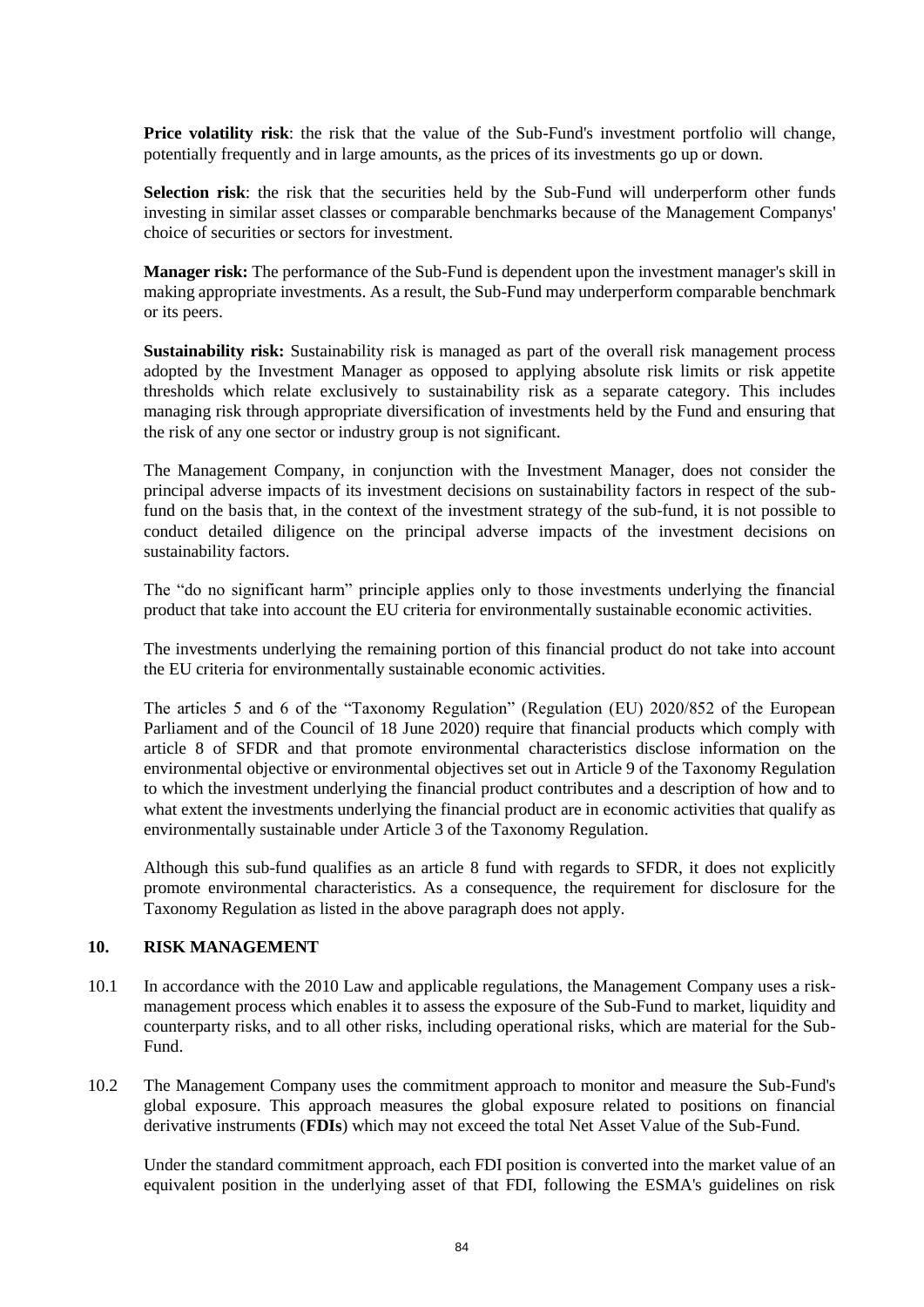measurement of global exposure and counterparty risk for UCITS published on 20 July 2010 as updated further to the ESMA Guidelines 2014/937.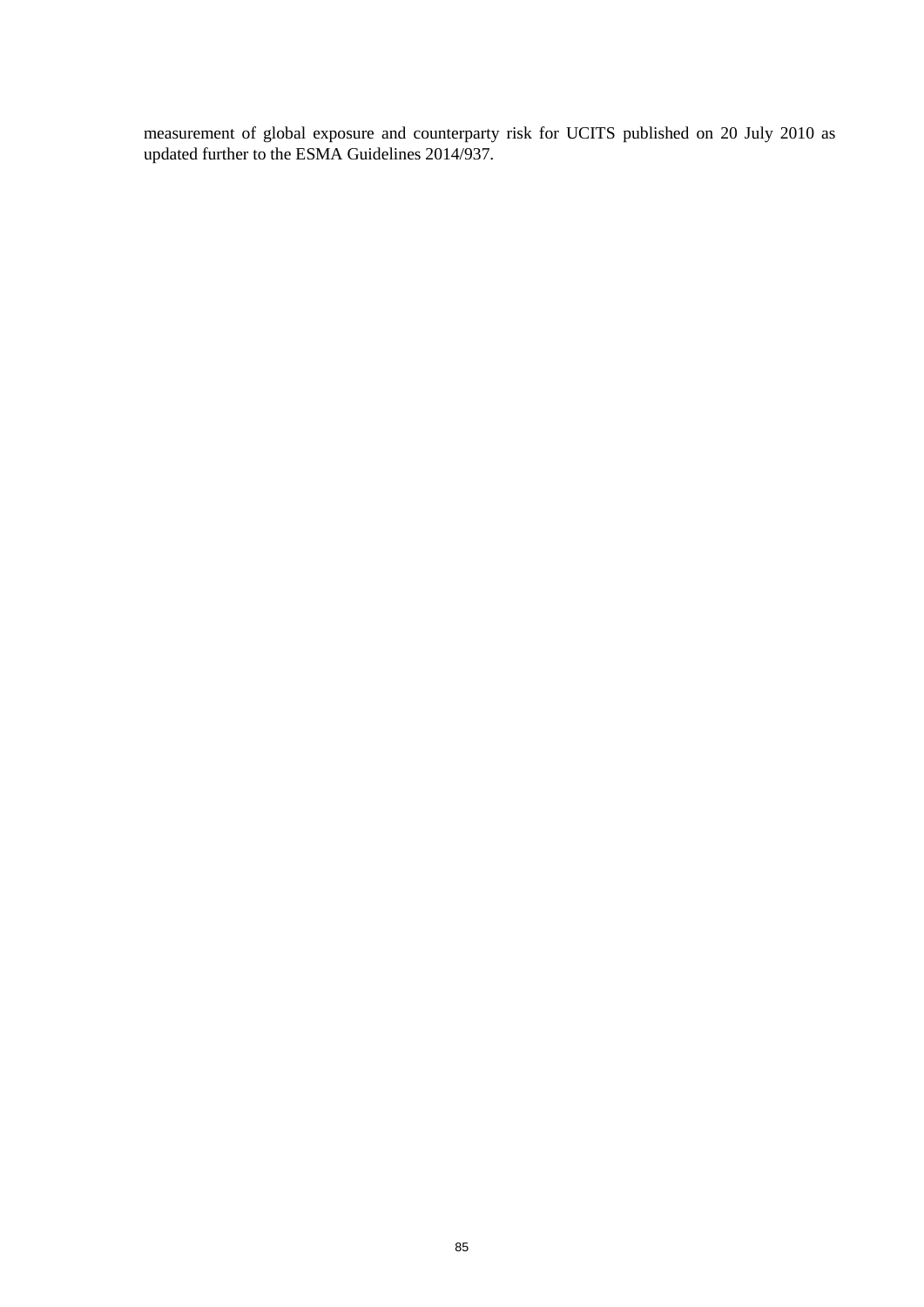### **SPECIAL SECTION 3**

#### **ALMA CAPITAL INVESTMENT FUNDS – ALMA ZAZOVE GLOBAL CONVERTIBLE FUND**

This Special Section is valid only if accompanied by the General Section of the Prospectus. This Special Section refers only to Alma Capital Investment Funds – Alma Zazove Global Convertible Fund (the **Sub-Fund**).

## **1. INVESTMENT OBJECTIVE AND POLICY**

- 1.1 The investment objective of the Sub-Fund is to provide long-term returns similar to global equities with substantially lower volatility by investing primarily in convertible securities of global corporate issuers. Convertible securities are "hybrid" securities that possess both fixed income and equity characteristics. A properly selected convertible security offers the ability to participate in a substantial portion of the underlying common stock's advances while being sheltered from a significant portion of its decline. In addition, a convertible security generally provides a current yield in excess of the dividend yield on the underlying common stock. Convertible securities also tend to exhibit a much lower degree of interest rate sensitivity than traditional fixed income securities and have a different set of performance drivers.
- 1.2 In seeking to achieve the Sub-Fund's investment objective, the Investment Manager employs a quantitative, "bottom up" investment approach that utilises proprietary analytical tools developed by the Investment Manager to identify statistically undervalued convertible securities with attractive risk/return characteristics. Credit analysis is used to determine the value of the straight debt component or "bond floor", which establishes a convertible's downside risk. The investment process generally does not rely on economic, interest rate or stock market forecasts, fundamental equity or technical analysis or market timing. To a lesser degree, the Investment Manager may consider market trends, industry group strengths, reported transactions of insiders and major shareholders, advice of investment specialists and other sources of information.
- 1.3 The primary focus in portfolio construction is identifying structurally attractive convertibles with an emphasis on balanced profiles. Such convertibles exhibit return properties that are projected to capture a substantial portion of any rise in the underlying common stock while providing meaningful downside protection should the underlying stock decline. Maintaining a well-diversified portfolio by issue, issuer, and industry is also important given the Investment Manger's quantitative approach and nonreliance on forecasting. In addition, the compositional and structural characteristics of the convertible market can vary significantly by region. Accordingly, the utilisation of a global opportunity set enhances the Investment Manager's ability to both diversify the portfolio and optimise its overall risk/return profile.
- 1.4 In order to determine the appropriateness of the investment, the Investment Manager performs an indepth quantitative analysis of the risk/reward properties of a convertible. Such analysis includes a review of investment value premium, conversion premium, yield, upside/downside capture, theoretical value, and sensitivity to changes in equity prices, volatility, and interest rates. Convertible terms and conditions (including call, dividend, and takeover protection), liquidity, and historical valuations are also examined. Credit analysis is an integral part of the process as it is essential for evaluating downside risk and convexity. The Investment Manager applies the same quantitative approach to sell decisions, exiting positions that become too equity sensitive (lack downside protection), bond-like (lack upside participation), or whose risk/return attributes have become relatively less attractive compared to secondary or primary market alternatives. This disciplined entry/exit strategy results in a consistent risk/reward profile despite varying conditions in the overall market.
- 1.5 The Sub-Fund has broad discretion to invest in all types of convertible securities. Convertible securities include convertible bonds, convertible preferred stocks, warrants, options and similar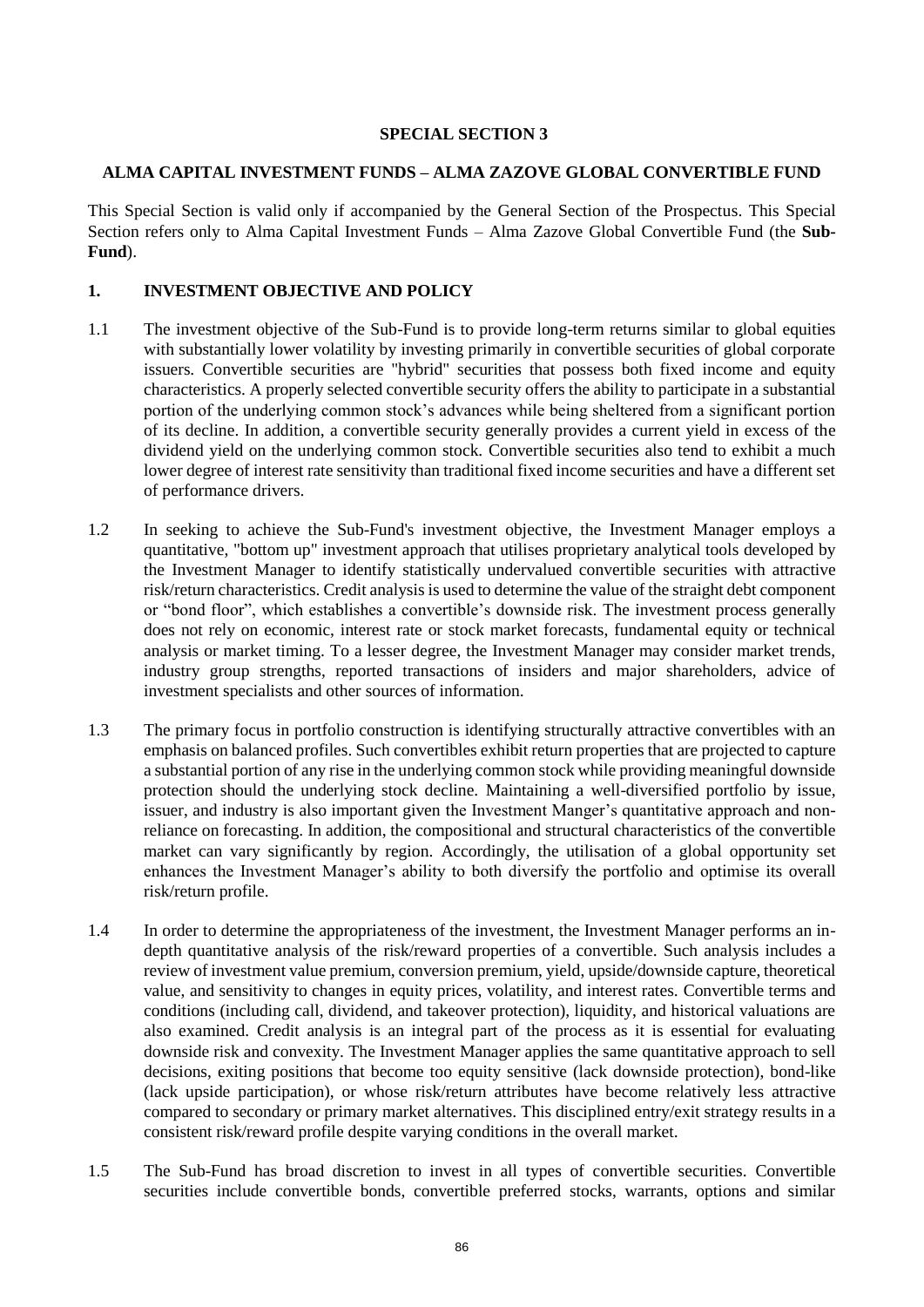instruments that may be exchanged at the holder's option into a predetermined number of the issuer's (or another party's) shares of common stock. The convertible securities held by the Sub-Fund may be publicly or privately issued by companies domiciled or incorporated in various countries across the globe, may be dominated in U.S. dollars or other currencies, and the credit quality may be investment grade or below investment-grade.

- 1.6 The Sub-Fund will be diversified by security such that it will generally not purchase a security if, immediately after the purchase, the security represents more than 5% of the value of the Sub-Fund. Additionally, the Sub-Fund will be diversified by issuer such that it will generally not purchase a security of an issuer if, immediately after the purchase, exposure to that issuer represents more than 10% of the value of the Sub-Fund. The Sub-Fund will be diversified by industry such that it will generally not purchase a security if, immediately after the purchase, the industry of which the security is included represents more than 15% of the value of the Sub-Fund, provided however, that up to 25% of the Sub-Fund's assets may consist of securities issued by financial institutions. The Sub-Fund will be diversified by country such that it will generally not purchase a security of an issuer from any one country with an investment-grade sovereign debt rating if, immediately after such purchase, more than 25% of the value of the Sub-Fund is invested in securities of issuers from that country, provided however, that up to 50% of Sub-Fund assets may consist of securities issued by U.S. companies. The Sub-Fund will generally not purchase a security of an issuer from any one country with a below investment-grade sovereign debt rating if, immediately after such purchase, more than 10% of the value of the Sub-Fund is invested in securities of issuers from that country. Sub-investment grade exposure (i.e., below Baa3 by Moody's or below BBB- by S&P or Fitch, similar ratings by other nationally recognized statistical rating organizations, or if not rated by any such organization, a similar rating assigned to the security in the good faith judgment of the Investment Manager) will typically range from 40% to 50% of the Sub-Fund's assets, but could fall outside this range depending on market conditions. The foregoing levels will be determined in the good faith judgment of the Investment Manager.
- 1.7 The Sub-Fund may hold other types of assets received as a result of a security being subject to a restructuring, reorganisation, recapitalisation or similar transaction. It may also retain equities following the conversion of convertible securities into equities or to sell these equities on a short term basis. On an ancillary basis, the Sub-Fund may occasionally invest in non-convertible securities including bonds, common stocks, preferred stocks, notes and other derivatives, provided that at time of purchase such securities do not exceed 15% of the value of the Sub-Fund (although the Sub-Fund's investment in such other securities and derivatives may exceed such level in certain circumstances).
- 1.8 The Sub-Fund generally attempts to hedge currency exchange risk associated with securities denominated in various currencies other than the Reference Currency by using currency futures, forward contracts, options and other means to the extent and in the manner deemed practicable. No attempt will be made to hedge all such risks. There is no assurance that these hedging transactions will be successful or that such hedging transactions will not themselves generate losses.
- 1.9 The Sub-Fund may hedge stock market risk using stock options, warrants and other derivatives. The Sub-Fund's hedging positions, if any, are intended to reduce (not eliminate) market risk.
- 1.10 The Sub-Fund does not currently intend to hedge interest rate or credit risks associated with fixedincome securities, although it may do in the future using interest rate swaps, credit default swaps, short sales or other means. If the Sub-Fund hedges interest rate and/or credit risk, no attempt will be made to hedge all such risks and there is no assurances that these hedging transactions will be successful or that such hedging transactions will not themselves generate losses.
- 1.11 Although it is intended for the Sub-Fund, in general, to be fully invested, it may invest available cash in money market funds, bank deposits, government securities and other short-term fixed income instruments until appropriate investment opportunities arise.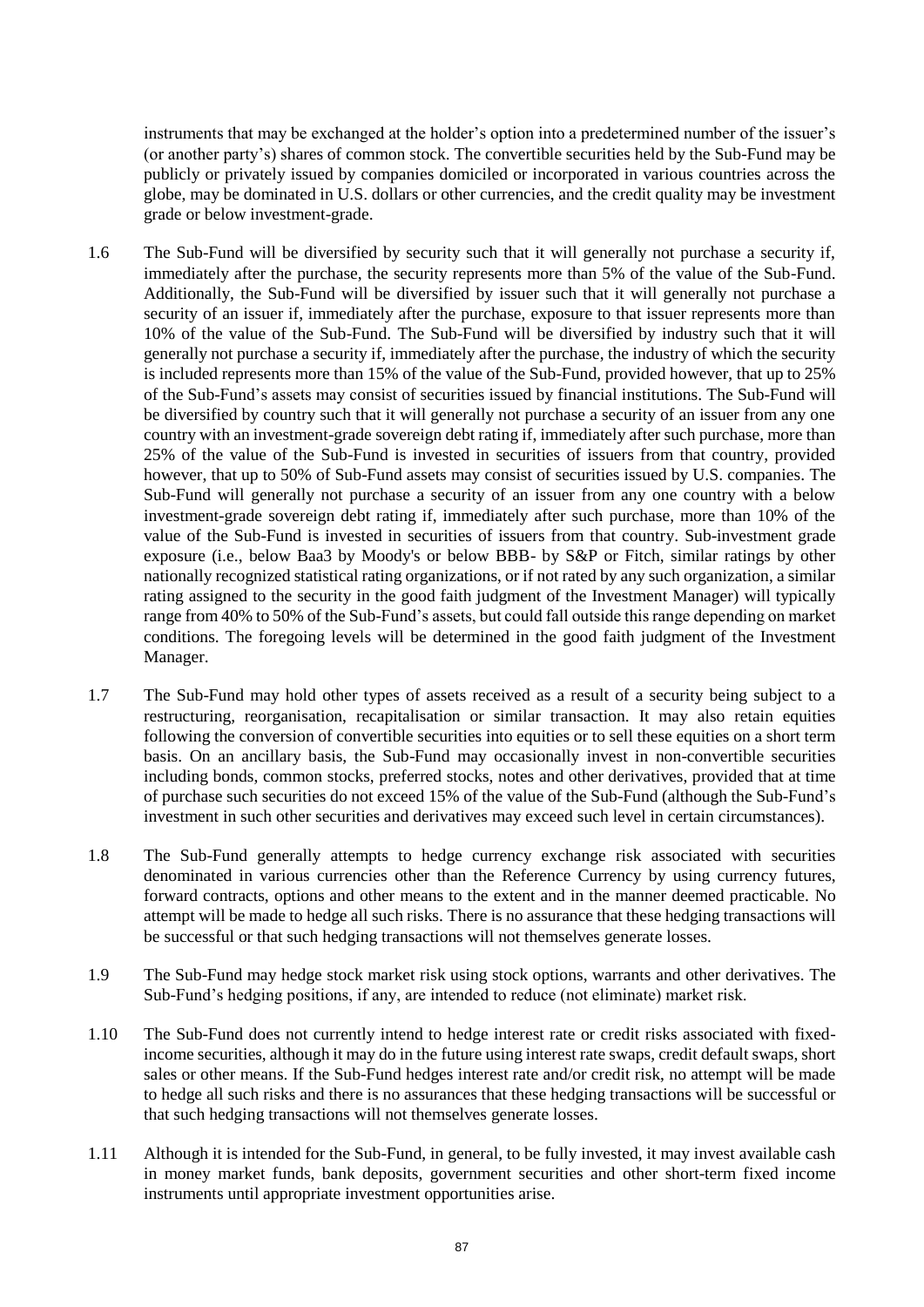- 1.12 A maximum of 10% of the Sub-Fund's net assets may be invested in units or shares of UCITS or Other UCIs.
- 1.13 Portfolio securities may be sold at any time. Sales may occur when the Investment Manager determines to take advantage of what the Investment Manager considers to be a better investment opportunity, when the Investment Manager believes the portfolio securities no longer represent relatively attractive investment opportunities, when the Investment Manager perceives deterioration in the fundamentals of the issuer, when the Investment Manager believes the intermediate and long-term prospects for the issuer are poor, or when the individual security has reached the Investment Manager's sell target.
- 1.14 The Sub-Fund may invest in certain types of derivatives, including, but not limited to, options, futures and options on futures, swaps and forward currency exchange contracts. Investors should refer to Section [7](#page-32-0) of the General Section for special risk considerations applicable to financial derivative instruments. It is not expected that the Sub-Fund will use EPM Techniques or TRS. If the Sub-Fund were to use EPM Techniques or TRS, the applicable limits would be specified in this Special Section.
- 1.15 In exceptional market situations, the Sub-Fund may temporarily hold up to 100% of its assets in cash.

#### **2. REFERENCE CURRENCY**

The Reference Currency of the Sub-Fund is the US Dollar.

## **3. TERM OF THE SUB-FUND**

The Sub-Fund has been created for an unlimited period of time.

#### **4. VALUATION DAY**

The Net Asset Value of the Sub-Fund is determined on each day which is both a Business Day and a day on which the New York Stock Exchange is open.

### **5. DEALING**

- 5.1 Subscriptions of Shares will be effected each Valuation Day provided that the subscription notice has been received by the Administrative Agent no later than 12:00pm CET one (1) Business Day before the relevant Valuation Day. Applications received after that time will be considered for the following Valuation Day.
- 5.2 Payments for subscriptions must be received in the Reference Currency of the relevant Class, no later than three (3) Business Days after the relevant Valuation Day.
- 5.3 A Subscription Fee as set out under Section 6 of this Special Section may be levied upon subscription for Shares of the Sub-Fund.
- 5.4 In the event that a Class, closed for subscriptions because all the Shares issued in that Class have been redeemed, is reopened for subscriptions or in the event that no Shares of a Class are subscribed during the Initial Offering Period, the Initial Subscription Price per Share of the Class concerned will, at the time of the launch of the Class (such time to be decided by the Board), or the subscription price per share at the time of reopening the Class, be equal to 100 units of the valuation currency of the Class concerned, i.e. USD 100, EUR 100, CHF 100 or GBP 100 and subscriptions to the relevant Class must be made pursuant to Sections 5.1 to 5.3 of this Special Section.
- 5.5 Redemptions of Shares will be effected each Valuation Day provided that the redemption notice has been received by the Administrative Agent no later than 12:00pm CET one (1) Business Day before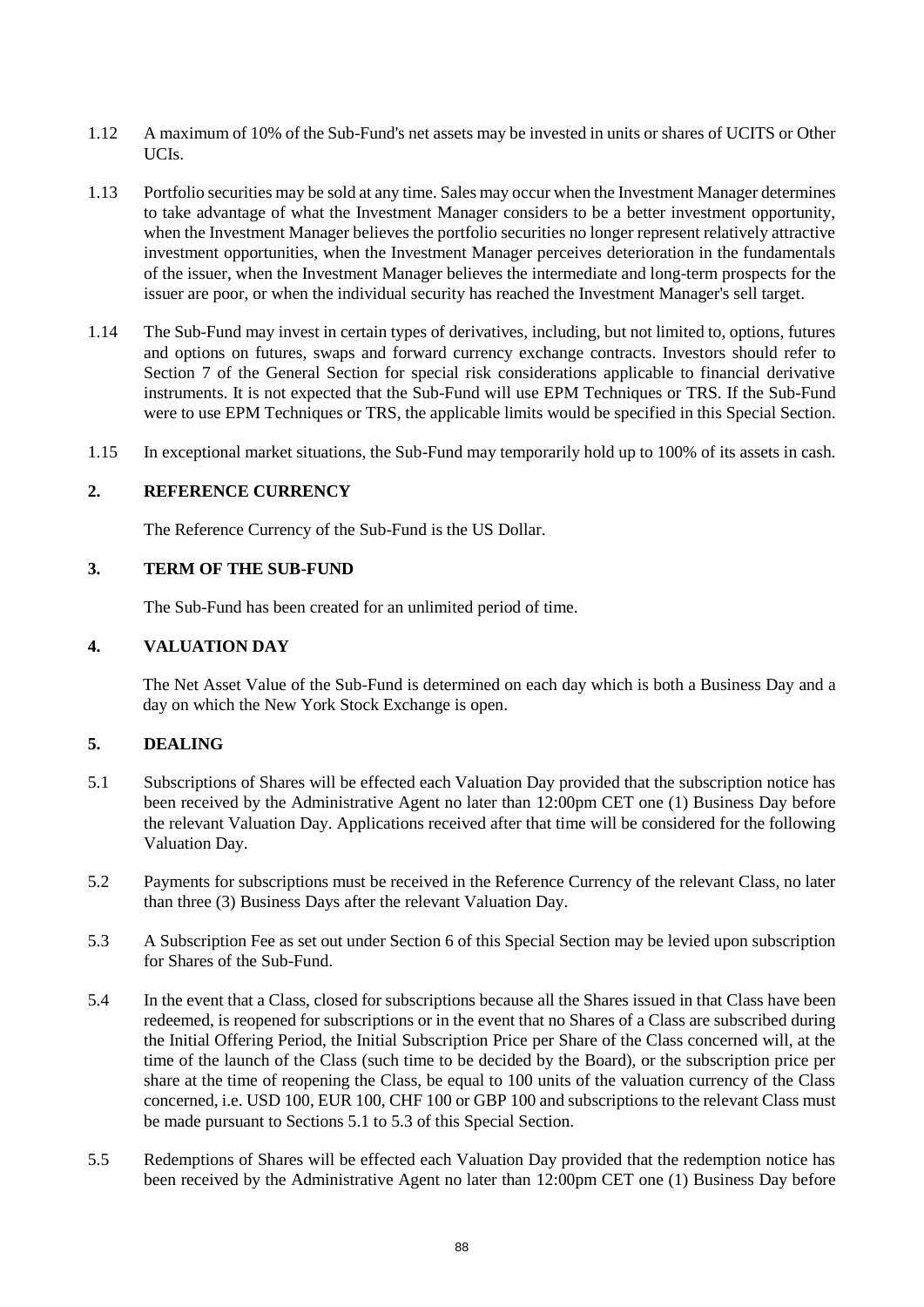the relevant Valuation Day. Applications received after that time will be considered for the following Valuation Day and processed on the next Valuation Day.

- 5.6 Redemptions will be paid by the Depositary in the Reference Currency of the relevant Class, within three (3) Business Days after the relevant Valuation Day.
- 5.7 A Redemption Fee as set out under Section 6 of this Special Section may be levied upon redemptions of Shares of the Sub-Fund.

#### **6. CLASSES AVAILABLE**

For the time being, the following Classes are available for subscription by the investors in the Sub-Fund with the following characteristics:

| <b>Class of</b><br><b>Shares</b>                                                                                                                                                                                                                                                                                                                                            | <b>Eligible Investors</b>                                                                                                                                                                                                                                                                          | <b>Currency</b>        | Minimum<br><b>Subscription</b><br>Amount | Minimum<br>additional<br>subscription | Subscription<br>Fee                             | Redemption<br>Fee                | Conversion<br>Fees               | <b>Management</b><br>Fee | <b>Distribution</b><br>policy    | <b>Initial issue</b><br>price |
|-----------------------------------------------------------------------------------------------------------------------------------------------------------------------------------------------------------------------------------------------------------------------------------------------------------------------------------------------------------------------------|----------------------------------------------------------------------------------------------------------------------------------------------------------------------------------------------------------------------------------------------------------------------------------------------------|------------------------|------------------------------------------|---------------------------------------|-------------------------------------------------|----------------------------------|----------------------------------|--------------------------|----------------------------------|-------------------------------|
| <b>IUSD</b>                                                                                                                                                                                                                                                                                                                                                                 |                                                                                                                                                                                                                                                                                                    | <b>USD</b>             | USD 250,000                              | <b>USD 1,000</b>                      |                                                 |                                  |                                  |                          | Capitalisation<br>(C) / Dividend | <b>USD 100</b>                |
| I GBP<br>(Hedged)                                                                                                                                                                                                                                                                                                                                                           |                                                                                                                                                                                                                                                                                                    | <b>GBP</b><br>(Hedged) | GBP 250,000                              | GBP 1,000                             |                                                 |                                  |                                  |                          |                                  | <b>GBP 100</b>                |
| <b>I EUR</b><br>(Hedged)                                                                                                                                                                                                                                                                                                                                                    | Institutional                                                                                                                                                                                                                                                                                      | <b>EUR</b><br>(Hedged) | EUR 250,000                              | <b>EUR 1,000</b>                      |                                                 |                                  |                                  | 0.80%<br>maximum         |                                  | <b>EUR 100</b>                |
| <b>I CHF</b><br>(Hedged)                                                                                                                                                                                                                                                                                                                                                    |                                                                                                                                                                                                                                                                                                    | CHF<br>(Hedged)        | CHF 250,000                              | CHF 1,000                             |                                                 |                                  |                                  |                          |                                  | <b>CHF 100</b>                |
| <b>I JPY</b><br>(Hedged)                                                                                                                                                                                                                                                                                                                                                    |                                                                                                                                                                                                                                                                                                    | JPY<br>(Hedged)        | JPY<br>25,000,000                        | JPY 100,000                           | Up to 2% of<br>the Net Asset                    |                                  |                                  |                          |                                  | JPY 10,000                    |
| <b>RUSD</b>                                                                                                                                                                                                                                                                                                                                                                 |                                                                                                                                                                                                                                                                                                    | <b>USD</b>             | <b>USD 1,000</b>                         | <b>USD 500</b>                        | Value per Share                                 | Up to $0.5\%$ of                 | Up to 1% of                      |                          | (D)                              | <b>USD 100</b>                |
| <b>R</b> GBP<br>(Hedged)                                                                                                                                                                                                                                                                                                                                                    |                                                                                                                                                                                                                                                                                                    | <b>GBP</b><br>(Hedged) | GBP 1,000                                | <b>GBP 500</b>                        |                                                 | the Net Asset<br>Value per Share | the Net Asset<br>Value per Share | 1.30%                    |                                  | <b>GBP 100</b>                |
| <b>REUR</b><br>(Hedged)                                                                                                                                                                                                                                                                                                                                                     | Retail                                                                                                                                                                                                                                                                                             | <b>EUR</b><br>(Hedged) | EUR 1,000                                | <b>EUR 500</b>                        |                                                 |                                  |                                  | maximum                  |                                  | <b>EUR 100</b>                |
| <b>R CHF</b><br>(Hedged)                                                                                                                                                                                                                                                                                                                                                    |                                                                                                                                                                                                                                                                                                    | <b>CHF</b><br>(Hedged) | CHF 1,000                                | <b>CHF 500</b>                        |                                                 |                                  |                                  |                          |                                  | <b>CHF 100</b>                |
| F GBP                                                                                                                                                                                                                                                                                                                                                                       |                                                                                                                                                                                                                                                                                                    | <b>GBP</b>             | GBP<br>25,000,000                        | GBP 100,000                           |                                                 |                                  |                                  | 0.80%<br>maximum         | Dividend (D)                     | <b>GBP 100</b>                |
| F GBP<br>(Hedged)                                                                                                                                                                                                                                                                                                                                                           | Shares only available<br>at the M anagement                                                                                                                                                                                                                                                        | GBP<br>(Hedged)        | GBP<br>25,000,000                        | GBP 100,000                           | Up to 5% of<br>the Net Asset<br>Value per Share |                                  |                                  |                          | Dividend (D)                     | <b>GBP 100</b>                |
| <b>FEUR</b><br>(Hedged)                                                                                                                                                                                                                                                                                                                                                     | Company's discretion                                                                                                                                                                                                                                                                               | <b>EUR</b><br>(Hedged) | <b>EUR</b><br>25,000,000                 | EUR 100,000                           |                                                 |                                  |                                  |                          | Capitalisation<br>(C)            | <b>EUR 100</b>                |
| 7.<br><b>CONVERSION</b><br>7.1<br>Shares in the Sub-Fund may be converted on each Valuation Day.<br>Conversion requests must be received by the Administrative Agent no later than 12:00pm CET one<br>7.2<br>(1) Business Day before the relevant Valuation Day. Conversion requests received after this deadline<br>will be processed on the next following Valuation Day. |                                                                                                                                                                                                                                                                                                    |                        |                                          |                                       |                                                 |                                  |                                  |                          |                                  |                               |
| 7.3                                                                                                                                                                                                                                                                                                                                                                         | A Conversion Fee as set out under Section 6 of this Special Section may be levied to cover conversion<br>costs.                                                                                                                                                                                    |                        |                                          |                                       |                                                 |                                  |                                  |                          |                                  |                               |
| 8.                                                                                                                                                                                                                                                                                                                                                                          | <b>INVESTMENT MANAGER</b>                                                                                                                                                                                                                                                                          |                        |                                          |                                       |                                                 |                                  |                                  |                          |                                  |                               |
| The Management Company has appointed Zazove Associates, LLC as the investment manager of the<br>8.1<br>Sub-Fund (the Investment Manager) to carry out investment management services and be responsible<br>for the investment activities of the Sub-Fund.                                                                                                                   |                                                                                                                                                                                                                                                                                                    |                        |                                          |                                       |                                                 |                                  |                                  |                          |                                  |                               |
| 8.2                                                                                                                                                                                                                                                                                                                                                                         | The Investment Manager is registered as an investment adviser with the U.S. Securities and Exchange<br>Commission (SEC). The Investment Manager, as successor to the investment management firm<br>founded in 1971, is independent and employee owned. Since its inception, the Investment Manager |                        |                                          |                                       |                                                 |                                  |                                  |                          |                                  |                               |

### **7. CONVERSION**

- 7.1 Shares in the Sub-Fund may be converted on each Valuation Day.
- 7.2 Conversion requests must be received by the Administrative Agent no later than 12:00pm CET one (1) Business Day before the relevant Valuation Day. Conversion requests received after this deadline will be processed on the next following Valuation Day.
- 7.3 A Conversion Fee as set out under Section 6 of this Special Section may be levied to cover conversion costs.

#### **8. INVESTMENT MANAGER**

- 8.1 The Management Company has appointed Zazove Associates, LLC as the investment manager of the Sub-Fund (the **Investment Manager**) to carry out investment management services and be responsible for the investment activities of the Sub-Fund.
- 8.2 The Investment Manager is registered as an investment adviser with the U.S. Securities and Exchange Commission (SEC). The Investment Manager, as successor to the investment management firm<br>founded in 1971, is independent and employee owned. Since its inception, the Investment Manager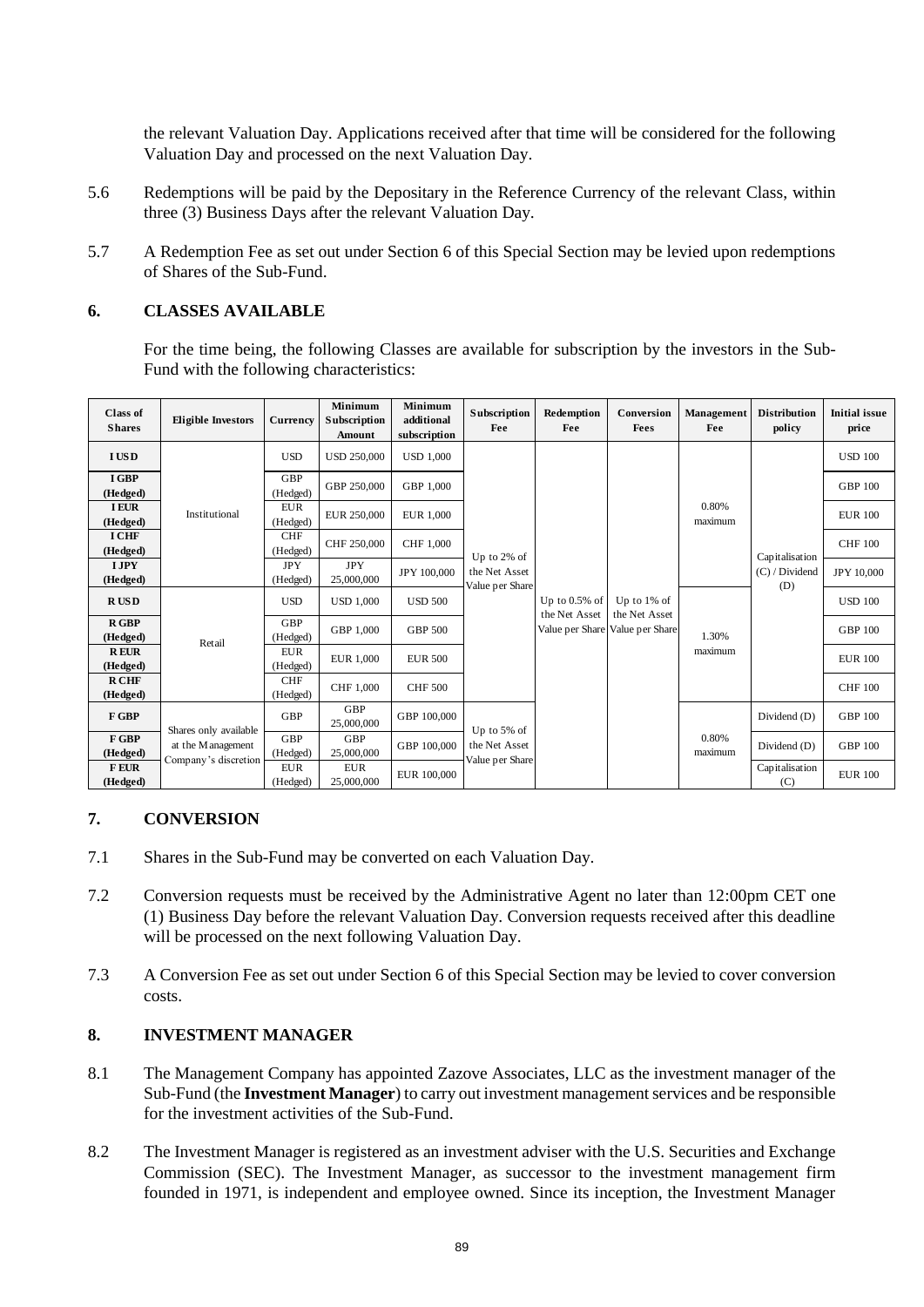has been dedicated to providing investment management services to institutional and individual investors. It is solely dedicated to the convertible securities market. The Investment Manager's investment philosophy and process has been consistent over multiple market cycles.

8.3 The Investment Manager will be entitled to receive a portion of the Management Fee, as agreed from time to time in writing between the Management Company and the Investment Manager.

#### **9. PROFILE OF THE TYPICAL INVESTOR**

- 9.1 This Sub-Fund may be suitable for investors who are looking for long-term capital appreciation of their investment and who are willing to accept fluctuations (sometimes significant) in the Net Asset Value per Share of the Sub-Fund during the short term. The Sub-Fund may not be appropriate for investors who plan to sell their shares within 5 years. Investment in the Sub-Fund should be regarded as a long-term investment.
- 9.2 Shareholders should note that the value of their investment could fall as well as rise and they should accept that there is no guarantee that they will recover their initial investment.

#### **10. SPECIFIC RISK FACTORS**

Before making an investment decision with respect to this Sub-Fund, prospective investors should carefully consider the risks of investing set out in Section [7](#page-32-0) of the General Section. In addition, investors should pay attention to the following specific risk factors:

**Convertible debt:** The pricing of convertible debt involves an option component not present in nonconvertible debt securities. In addition, convertible debt often has complex conversion, call and other material business terms. Because of such pricing complexities, the Investment Manager or the models it utilizes may not accurately identify under-valued convertible debt securities.

**Currency risk**: if the Sub-Fund invests directly in currencies other than the Reference Currency or in securities that trade in, and receive revenues in, currencies other than the Reference Currency, or in derivatives that provide exposure to currencies other than the Reference Currency, it will be subject to the risk that those currencies will decline in value relative to the Reference Currency, or, in the case of hedging positions, that the Reference Currency will decline in value relative to the currency being hedged. As a result, the Sub-Fund's investments in securities denominated in currencies other than the Reference Currency may reduce the Sub-Fund's returns.

**Credit risk:** A significant portion of the Sub-Fund's convertible securities will either carry a rating of less than BBB- by Standard & Poor's Corporation or Baa3 by Moody's Investor Service (*i.e.*, noninvestment grade securities) or not be rated by the major credit rating agencies. These securities have a higher risk of default, tend to be more volatile and may be less liquid than that of convertible securities with investment grade credit ratings.

**Cash position risk**: to the extent that the Sub-Fund holds assets in cash, cash equivalents, and other short-term investments, the ability of the Sub-Fund to meet its objective may be limited.

**Derivatives risk**: the risk that an investment in derivatives will not perform as anticipated by the Investment Manager, cannot be closed out at a favourable time or price, or will increase the Sub-Fund's volatility; that derivatives may create investment leverage; that, when a derivative is used as a substitute for or alternative to a direct cash investment, the transaction may not provide a return that corresponds precisely with that of the cash investment; or that, when used for hedging purposes, derivatives will not provide the anticipated protection, causing the Sub-Fund to lose money on both the derivatives transaction and the exposure the Sub-Fund sought to hedge.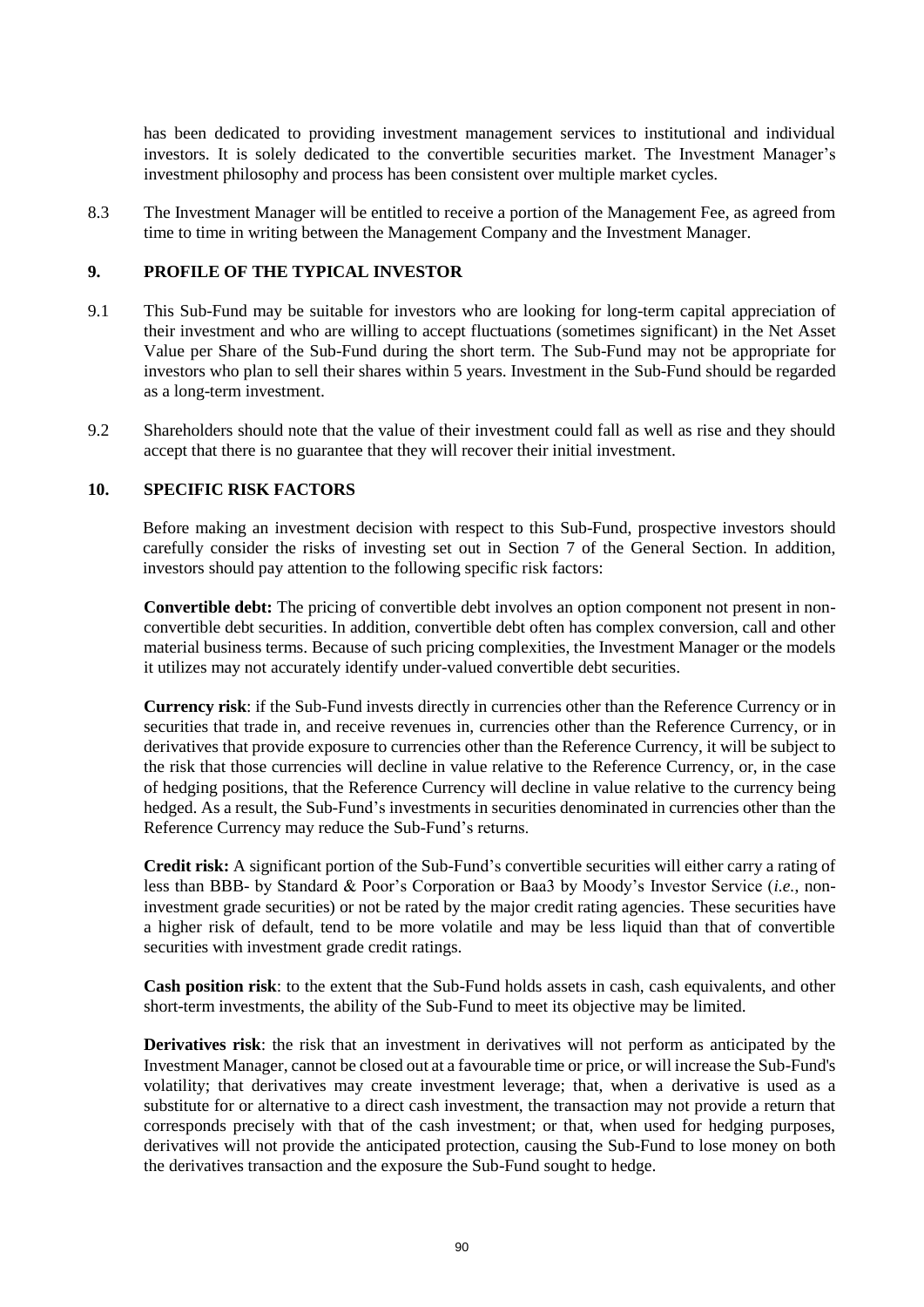**Limited operating history risk**: the risk that a newly formed fund has no or a limited operating history to evaluate and may not attract sufficient assets to achieve or maximise investment and operational efficiencies.

**Liquidity risk**: the risk that low trading volume, lack of a market maker, or contractual or legal restrictions may limit or prevent the Sub-Fund from selling securities or closing derivative positions at desirable times or prices.

**Model Risk:** the risk that the quantitative valuation models developed by the Investment Manager become outdated or inaccurate as market dynamics (for example, due to changed market conditions and participants) shift over time. There can be no assurance that the Investment Manager will be successful in continuing to develop and maintain effective quantitative models.

**Market risk**: the risk that the overall market will perform poorly or that the returns from the securities in which the Sub-Fund invests will underperform returns from the general securities markets or other types of investments. Various external factors can affect the Sub-Fund's ability to achieve its objective, including, among other things, real and perceived economic conditions, business trends, world affairs and other factors outside the control of the Investment Manager. In addition, the value of the Sub-Fund's securities may be adversely affected by changes in prevailing interest rates and changes in the real or perceived credit risk associated with a particular issuer.

**Portfolio turnover risk**: the risk that frequent purchases and sales of portfolio securities may result in higher expenses and may result in larger distributions of taxable capital gains to investors as compared to a fund that trades less frequently.

**Price volatility risk**: the risk that the value of the Sub-Fund's investment portfolio will change, potentially frequently and in large amounts, as the prices of its investments go up or down.

**Selection risk**: the risk that the securities held by the Sub-Fund will underperform other funds investing in similar asset classes or comparable benchmarks because of the Investment Managers' choice of securities or sectors for investment.

**Manager risk:** The performance of the Sub-Fund is dependent upon the Investment Manager's skill in making appropriate investments. As a result, the Sub-Fund may underperform comparable benchmarks or its peers.

**Sustainability risks:** The Sub-Fund does not promote Environmental, Social or Governance (ESG) characteristics nor does it pursue a sustainability or impact objective per se. Sustainability risks are not systematically integrated in the investment strategy of the Sub-Fund due to its investment strategy and the nature of the Sub-Fund's underlying investments. Sustainability risks are currently not expected to systematically have a material impact on the returns of the Sub-Fund. The Sub-Fund does not promote environmental or social characteristics in a way that meets the specific criteria contained in Article 8 of SFDR or have sustainable investment as its objective in a way that meets the specific criteria contained in Article 9 of SFDR.

The investments underlying this financial product do not take into account the EU criteria for environmentally sustainable economic activities.

#### **11. RISK MANAGEMENT**

11.1 In accordance with the 2010 Law and applicable regulations, the Management Company uses a riskmanagement process which enables it to assess the exposure of the Sub-Fund to market, liquidity and counterparty risks, and to all other risks, including operational risks, which are material for the Sub-Fund.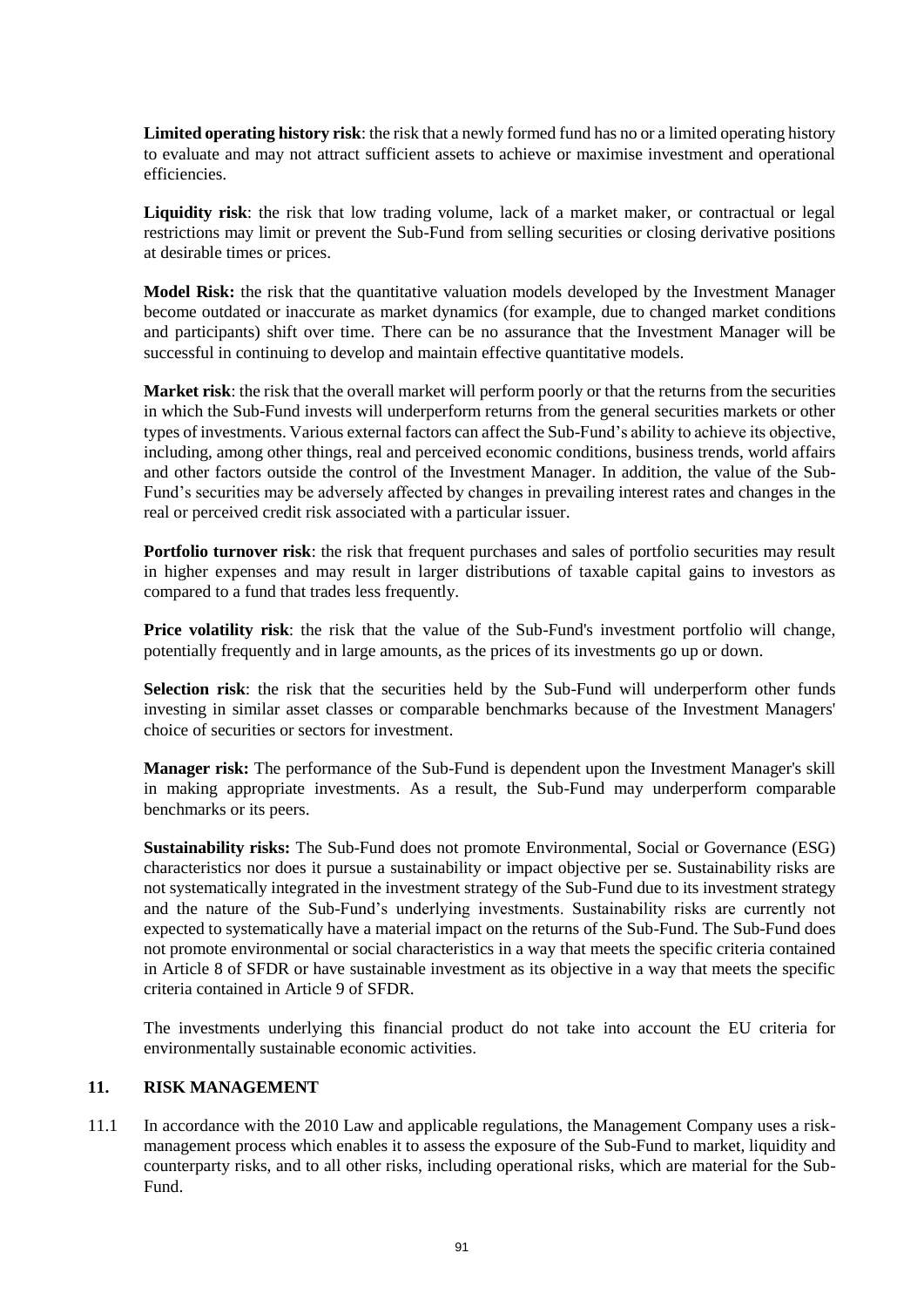- 11.2 The Management Company uses the commitment approach to monitor and measure the Sub-Fund's global exposure. This approach measures the global exposure related to positions on financial derivative instruments (**FDIs**) which may not exceed the total Net Asset Value of the Sub-Fund.
- 11.3 Under the standard commitment approach, each FDI position is converted into the market value of an equivalent position in the underlying asset of that FDI, following the ESMA's guidelines on risk measurement of global exposure and counterparty risk for UCITS published on 20 July 2010 as updated further to the ESMA Guidelines 2014/937.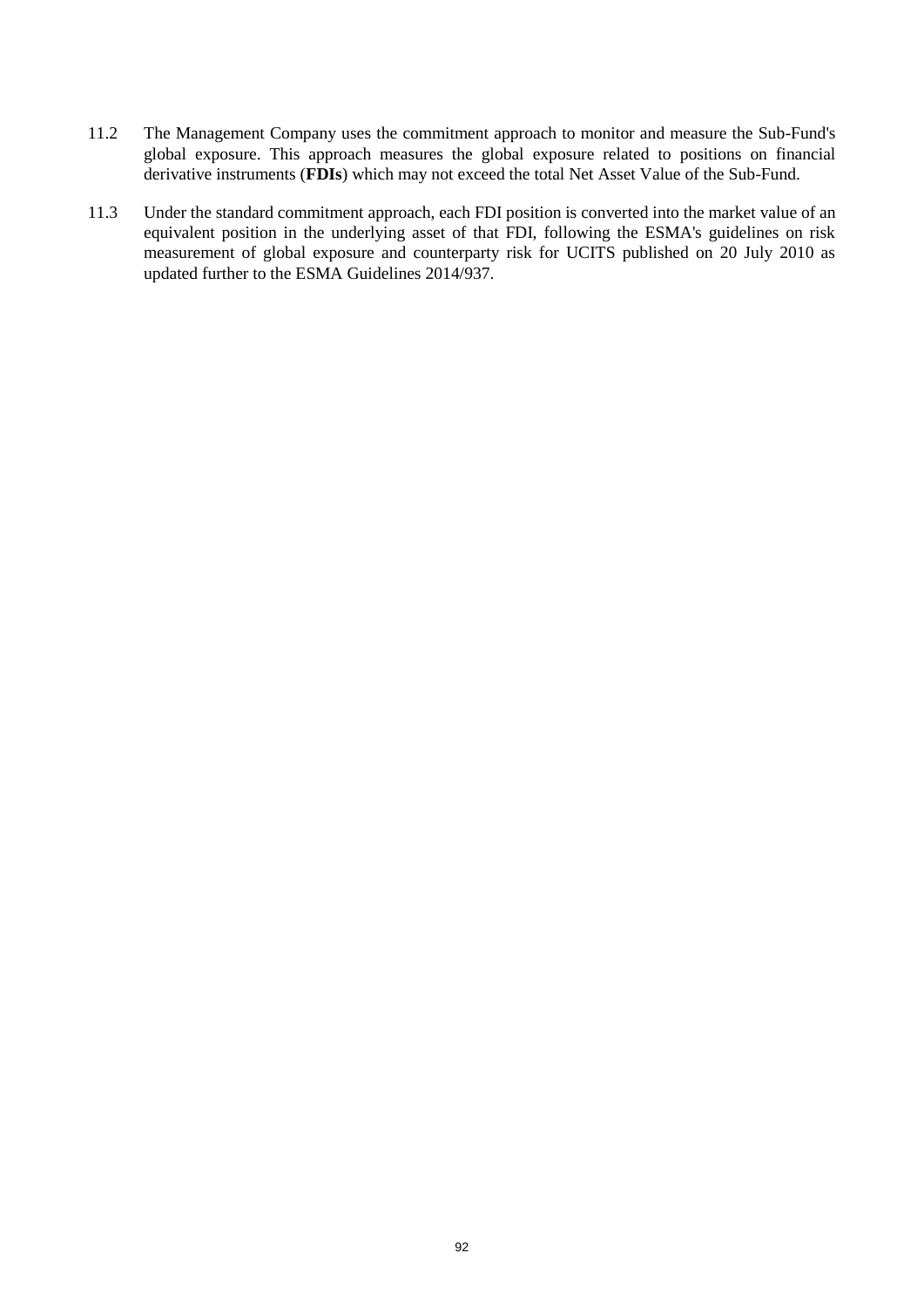## **SPECIAL SECTION 4**

#### **ALMA CAPITAL INVESTMENT FUNDS – ALMA PERDURANCE EUROPEAN EQUITY FUND**

This Special Section is valid only if accompanied by the General Section of the Prospectus. This Special Section refers only to Alma Capital Investment Funds – Alma Perdurance European Equity Fund (the **Sub-Fund**).

## **1. INVESTMENT OBJECTIVE AND POLICY**

- 1.1 The investment objective of the Sub-Fund is to seek long-term capital appreciation and to outperform the [MSCI Europe ex-UK Total Return Net Index \(EUR\)](https://www.msci.com/documents/10199/25db6f28-bd94-492b-b972-d9769bdc2db9) (the "**Benchmark**"). The Sub-Fund has significant discretion over the composition of its portfolio in terms of constituents and allocation; the holdings of the Sub-Fund may then deviate significantly from the constituents of the Benchmark.
- 1.2 The Sub-Fund intends to invest its assets principally in equity securities of European companies or non European companies whose shares trade on a European exchange or that the Investment Manager determines are otherwise actively traded in Europe. The Sub-Fund will seek to achieve its investment objective by investing in equity securities of all types of market capitalisation, with a focus on larger capitalisations.
- 1.3 The Sub-Fund seeks to benefit from buying stocks that it expects to outperform the Benchmark. Some of the factors considered by the Sub-Fund in its selection of investments are (a) the relative valuation of a company, (b) the liquidity of that company; and (c) the contribution that the stock would make to the conceptual diversification (and sectors, styles and geographies) of the portfolio as further detailed below in Section 1.3 (c).
	- (a) **Valuation** The Sub-Fund will adopt a bottom-up research process and conduct detailed financial analysis when researching and selecting undervalued stocks. This entails analysis of multiple years of company reports, generating a valuation comparison against peers, meeting the management of the company if possible, and understanding the valuation outlook ascribed by third party analysts.
	- (b) **Liquidity** The Sub-Fund will not invest in companies that the Investment Manager believes have very limited market liquidity in comparison with the liquidity terms offered to investors in the Sub-Fund. In order to determine the liquidity of a company, the Investment Manager analyses the total time to liquidate shares in a company by taking 30% of the average daily trading volume over the last 30 days on the primary exchange.
	- (c) **Diversification** The Sub-Fund will target a diversity of:
		- (i) equity market sectors, such as healthcare, energy, utilities, consumer goods or financials;
		- (ii) investment styles such as growth (investing in companies which exhibit aboveaverage growth even if they appear expensive relative to the market), value (investing in companies that appear to trade for less than their intrinsic value) or momentum (investing in companies that have experienced recent appreciation in relation to their share price or other metrics); and
		- (iii) geographies across Europe ex-UK.
- 1.4 The best environment for the Sub-Fund is when there is high dispersion across stock returns in a market where price movements are driven by the fundamental valuation of companies. This kind of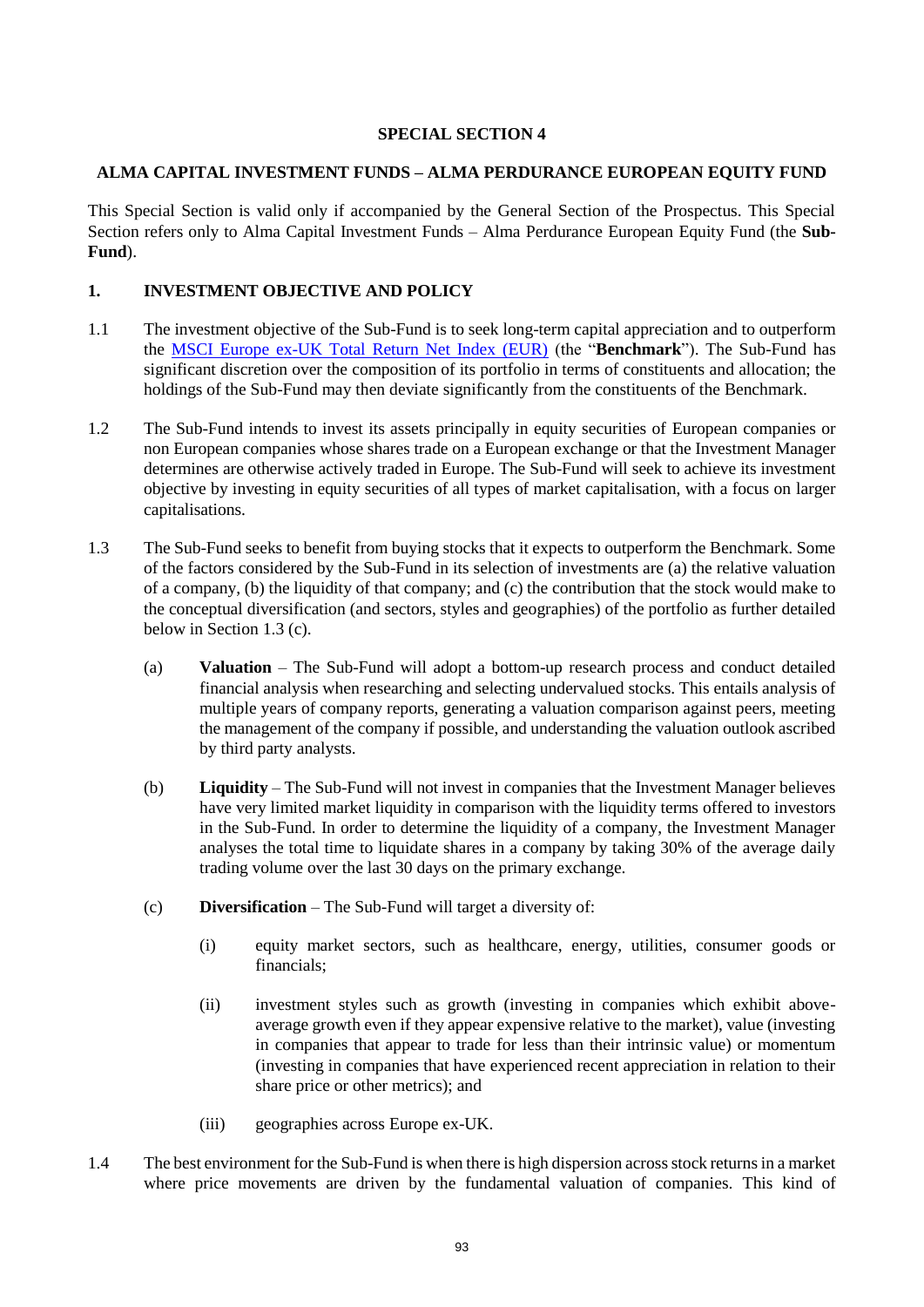environment should reward the active stockpicking of the Sub-Fund. Since the Sub-Fund may invest in instruments quoted in other currencies than the Reference Currency of the Sub-Fund, currency forwards and currency spot transactions may be used for cash management and hedging purposes.

- 1.5 Equity securities include common and preferred stock, securities convertible into common or preferred stock such as convertible preferred stock, bonds and debentures; and rights or warrants to purchase common or preferred stock, as well as other securities with equity characteristics, such as investment companies and ETFs that invest primarily in equity securities, subject to the restrictions set out in Article 41 of the 2010 Law.
- 1.6 On an ancillary basis, the Sub-Fund may invest in assets other than equity securities. Those investments may include, without limitation, equity securities of issuers of any market capitalisation, fixed income instruments, floating rate obligations, short-term investments, such as money market securities, and cash. The Sub-Fund may not always be fully invested.
- 1.7 A maximum of 10% of the Sub-Fund's net assets may be invested in units or shares of UCITS or Other UCIs.
- 1.8 The Sub-Fund may invest in certain types of derivatives, including, but not limited to, forward currency exchange contracts for hedging purposes. Investors should refer to Section [7](#page-32-0) of the General Section for special risk considerations applicable to financial derivative instruments. It is not expected that the Sub-Fund will use EPM Techniques or TRS. If the Sub-Fund were to use EPM Techniques or TRS, the applicable limits would be specified in this Special Section.
- 1.9 In exceptional market situations, the Sub-Fund may temporarily hold up to 100% of its assets in cash.

#### **2. REFERENCE CURRENCY**

The Reference Currency of the Sub-Fund is the Euro.

#### **3. TERM OF THE SUB-FUND**

The Sub-Fund has been created for an unlimited period of time.

## **4. VALUATION DAY**

The Net Asset Value of the Sub-Fund is determined on each Business Day.

### **5. DEALING**

- 5.1 Subscriptions of Shares will be effected each Valuation Day provided that the subscription notice has been received by the Administrative Agent no later than 12:00pm CET one (1) Business Day before the relevant Valuation Day. Applications received after that time will be considered for the following Valuation Day.
- 5.2 Payments for subscriptions must be received in the Reference Currency of the relevant Class, no later than three (3) Business Days after the relevant Valuation Day.
- 5.3 A Subscription Fee as set out under Section 7 of this Special Section may be levied upon subscription for Shares of the Sub-Fund.
- 5.4 Redemptions of Shares will be effected each Valuation Day provided that the redemption notice has been received by the Administrative Agent no later than 12:00pm CET one (1) Business Day before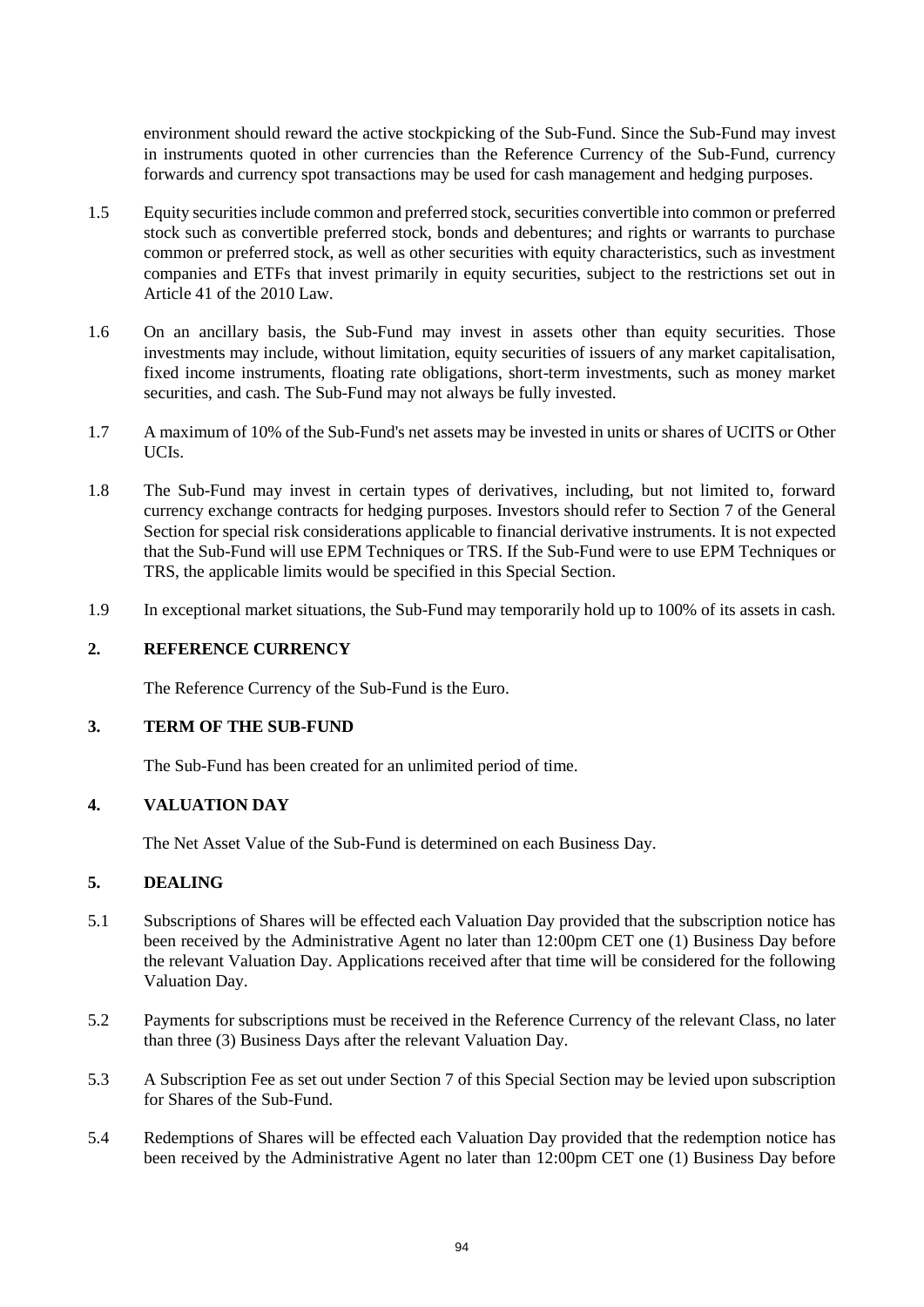the relevant Valuation Day. Applications received after that time will be considered for the following Valuation Day and processed on the next Valuation Day.

- 5.5 Redemptions will be paid by the Depositary in the Reference Currency of the relevant Class, within three (3) Business Days after the relevant Valuation Day.
- 5.6 A Redemption Fee as set out under Section 7 of this Special Section may be levied upon redemptions of Shares of the Sub-Fund.

#### **6. PERFORMANCE FEE**

- 6.1 A Performance Fee will be calculated on a per Class of Shares basis so that each Class of Shares is charged a Performance Fee depending on the performance of that Class.
- 6.2 The Performance Fee will be calculated and payable in respect of each period starting on the Business Day immediately following the last Business Day of the calendar year when a Performance Fee was accrued and payable, and ending on the last Business Day of the calendar year (a "Calculation Period"). The Performance Fee is deemed to accrue on a daily basis as at each Valuation Day.
- 6.3 For each Calculation Period, the performance fee payable in respect of each Class of Shares in the Sub-Fund that are liable to pay a performance fee will be equal to a maximum of 20% of the appreciation in the gross asset value (the Net Asset Value not reduced by any Performance Fee accruals) for that Class of Shares for a Calculation Period above the Benchmark, adjusted for subscriptions and redemptions during the course of the Calculation Period. The Performance Fee is accrued even when the share class return (before deducting any accrued performance fees) is negative but less so than the benchmark return.
- 6.4 Any underperformance of a Class of Shares must be recovered before any Performance Fee for that Class of Shares becomes payable.
- 6.5 In case of redemptions during the Calculation Period, the corresponding Performance Fee (if any) will be crystallised and paid within 30 Business Days following the end of the month in which such redemption takes place.

Investors should note that the Sub-Fund does not perform equalisation for the purposes of determining the Performance Fee. Investors may therefore be advantaged or disadvantaged as a result of this method of calculation, depending upon the Net Asset Value of the relevant Class at the time an investor subscribes or redeems relative to the overall performance of the Class during the relevant Calculation Period. Potential investors and the Shareholders should fully understand the Performance Fee methodology when considering an investment in the Sub-Fund.

| <b>Calendar</b><br>year | Gross<br>asset<br>value<br>return | <b>Gross asset</b><br>value per<br><b>Share at the Benchmark</b><br>end of the<br>calendar<br>vear | return | <b>Benchmark</b><br>value at the<br>end of the<br>calendar year | <b>Performance</b><br>Fee rate | <b>Performance Fee due</b>              | NAV per<br>share at the<br>end of the<br>calendar<br>year |
|-------------------------|-----------------------------------|----------------------------------------------------------------------------------------------------|--------|-----------------------------------------------------------------|--------------------------------|-----------------------------------------|-----------------------------------------------------------|
| Year 1                  | 10%                               | 110.00                                                                                             | 5%     | 105.00                                                          | 20%                            | $(110-105)*20\% = 1.00$ per share       | 109.00                                                    |
| Year 2                  | 8%                                | 117.72                                                                                             | 12%    | 122.08                                                          | 20%                            | None                                    | 117.72                                                    |
| Year 3                  | 14%                               | 134.20                                                                                             | 9%     | 133.07                                                          | 20%                            | $(134.20-133.07)*20\% = 0.23$ per share | 133.97                                                    |
| Year 4                  | $-2\%$                            | 131.29                                                                                             | $-5\%$ | 127.28                                                          | 20%                            | $(131.29-127.28)*20\% = 0.80$ per share | 130.49                                                    |

Example of how the Performance Fee is calculated: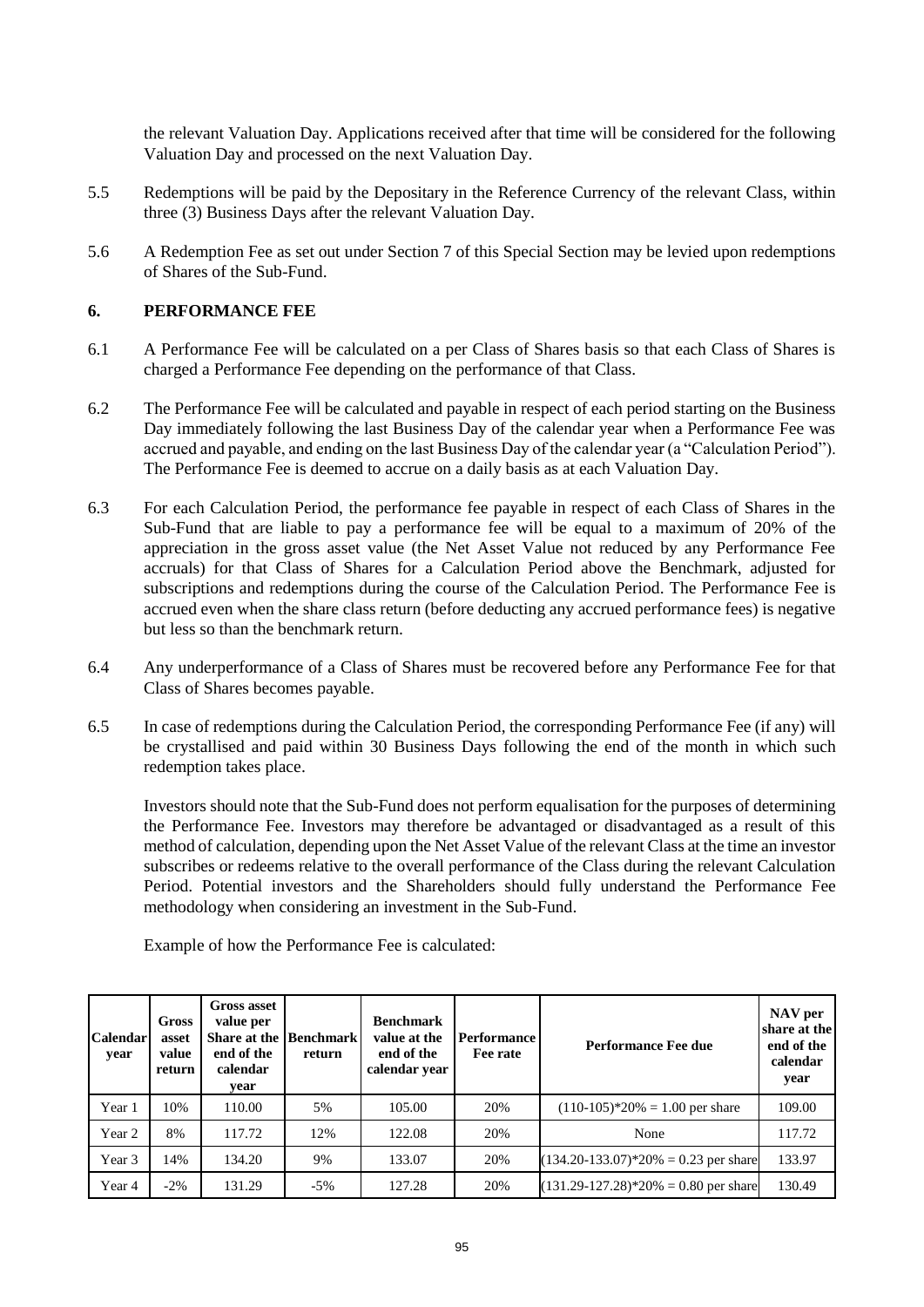## **7. CLASSES AVAILABLE**

7.1 There are for the time being the following Classes available for subscription by the investors in the Sub-Fund with the following characteristics:

| <b>Class of</b><br><b>Shares</b> | <b>Eligible Investors</b>                  | Currency               | <b>Minimum</b><br>Subscription<br>Amount | <b>Minimum</b><br>additional<br>subscription | Subscription<br>Fee                                | Redemption<br>Fee                                       | Conversion<br>Fees                                    | Management<br>Fee | Performance<br>Fee                                                                                                                                 | <b>Distribution</b><br>policy           | <b>Initial issue</b><br>price |
|----------------------------------|--------------------------------------------|------------------------|------------------------------------------|----------------------------------------------|----------------------------------------------------|---------------------------------------------------------|-------------------------------------------------------|-------------------|----------------------------------------------------------------------------------------------------------------------------------------------------|-----------------------------------------|-------------------------------|
| <b>I EUR</b>                     |                                            | <b>EUR</b>             | EUR 250,000                              | EUR 1,000                                    |                                                    |                                                         |                                                       |                   |                                                                                                                                                    |                                         | <b>EUR 100</b>                |
| I GBP<br>(Hedged)                |                                            | GBP<br>(Hedged)        | GBP 250,000                              | GBP 1,000                                    |                                                    |                                                         |                                                       | 0.80%             |                                                                                                                                                    |                                         | <b>GBP 100</b>                |
| I USD<br>(Hedged)                | Institutional                              | <b>USD</b><br>(Hedged) | <b>USD 250,000</b>                       | <b>USD 1,000</b>                             | Up to 2% of<br>the Net Asset<br>Value per<br>Share | Up to $0.5\%$ of<br>the Net Asset<br>Value per<br>Share | Up to $1\%$ of<br>the Net Asset<br>Value per<br>Share | maximum           | 20% maximum<br>of the<br>performance<br>over the<br>Benchmark<br>(see clause 6 of<br>this Special<br>Section for<br>details of the<br>calculation) | Capitalisation<br>(C) / Dividend<br>(D) | <b>USD 100</b>                |
| I CHF<br>(Hedged)                |                                            | <b>CHF</b><br>(Hedged) | CHF 250,000                              | CHF 1,000                                    |                                                    |                                                         |                                                       |                   |                                                                                                                                                    |                                         | <b>CHF 100</b>                |
| R EUR                            | Retail                                     | <b>EUR</b>             | EUR 1,000                                | <b>EUR 500</b>                               |                                                    |                                                         |                                                       | 1.30%<br>maximum  |                                                                                                                                                    |                                         | <b>EUR 100</b>                |
| R GBP<br>(Hedged)                |                                            | <b>GBP</b><br>(Hedged) | GBP 1,000                                | <b>GBP 500</b>                               |                                                    |                                                         |                                                       |                   |                                                                                                                                                    |                                         | <b>GBP 100</b>                |
| <b>R</b> USD<br>(Hedged)         |                                            | <b>USD</b><br>(Hedged) | <b>USD 1,000</b>                         | <b>USD 500</b>                               |                                                    |                                                         |                                                       |                   |                                                                                                                                                    |                                         | <b>USD 100</b>                |
| <b>R CHF</b><br>(Hedged)         |                                            | <b>CHF</b><br>(Hedged) | CHF 1,000                                | <b>CHF 500</b>                               |                                                    |                                                         |                                                       |                   |                                                                                                                                                    |                                         | <b>CHF 100</b>                |
| <b>FEUR</b>                      | Shares only available at<br>the Management | <b>EUR</b>             | <b>EUR</b><br>25,000,000                 | EUR 100,000                                  |                                                    |                                                         |                                                       | 0.80%<br>maximum  |                                                                                                                                                    |                                         | <b>EUR 100</b>                |
| F GBP<br>(Hedged)                |                                            | GBP<br>(Hedged)        | <b>GBP</b><br>25,000,000                 | GBP 100,000                                  | Up to 5% of<br>the Net Asset                       |                                                         |                                                       |                   |                                                                                                                                                    |                                         | <b>GBP 100</b>                |
| <b>F USD</b><br>(Hedged)         | Company's discretion                       | <b>USD</b><br>(Hedged) | <b>USD</b><br>25,000,000                 | <b>USD 100,000</b>                           | Value per<br>Share                                 |                                                         |                                                       |                   |                                                                                                                                                    |                                         | <b>USD 100</b>                |
| F CHF<br>(Hedged)                |                                            | <b>CHF</b><br>(Hedged) | <b>CHF</b><br>25,000,000                 | CHF 100,000                                  |                                                    |                                                         |                                                       |                   |                                                                                                                                                    |                                         | <b>CHF 100</b>                |

## **8. CONVERSION**

- 8.1 Shares in the Sub-Fund may be converted on each Valuation Day.
- 8.2 Conversion requests must be received by the Administrative Agent no later than 12:00pm CET one (1) Business Day before the relevant Valuation Day. Conversion requests received after this deadline will be processed on the next following Valuation Day.
- 8.3 A Conversion Fee as set out under Section 7 of this Special Section may be levied to cover conversion costs.

#### **9. INVESTMENT MANAGER**

- 9.1 The Management Company has appointed Perdurance Asset Management Limited as the investment manager of the Sub-Fund (the **Investment Manager**) to carry out investment management services and be responsible for the investment activities of the Sub-Fund.
- 9.2 The Investment Manager was established in Jersey in 2014 and is regulated by the Jersey Financial Services Commission to carry on fund services business under the Financial Services (Jersey) Law 1998.
- 9.3 The Investment Manager will be entitled to receive a portion of the Management Fee and Performance Fee as agreed from time to time in writing between the Management Company and the Investment Manager.

#### **10. PROFILE OF THE TYPICAL INVESTOR**

10.1 This Sub-Fund may be suitable for investors who are looking for long-term capital appreciation of their investment and who are willing to accept fluctuations (sometimes significant) in the Net Asset Value per Share of the Sub-Fund during the short term.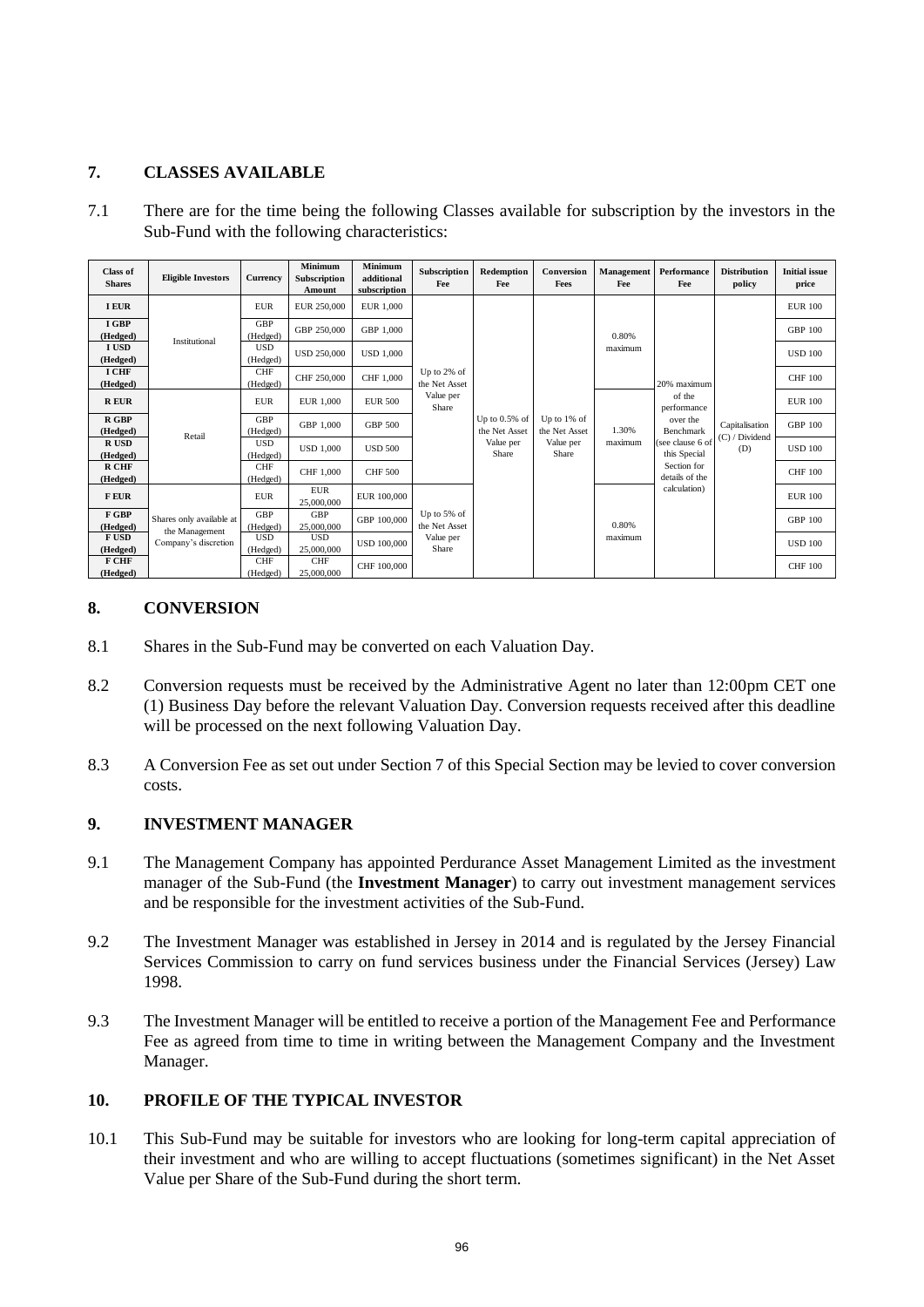10.2 Shareholders should note that the value of their investment could fall as well as rise and they should accept that there is no guarantee that they will recover their initial investment.

#### **11. SPECIFIC RISK FACTORS**

Before making an investment decision with respect to this Sub-Fund, prospective investors should carefully consider the risks of investing set out in Section [7](#page-32-0) of the General Section. In addition, investors should pay attention to the following specific risk factors:

**Cash position risk**: to the extent that the Sub-Fund holds assets in cash, cash equivalents, and other short-term investments, the ability of the Sub-Fund to meet its objective may be limited.

**Derivatives risk**: the risk that an investment in derivatives will not perform as anticipated by the Investment Manager, cannot be closed out at a favourable time or price, or will increase the Sub-Fund's volatility; that derivatives may create investment leverage; that, when a derivative is used as a substitute for or alternative to a direct cash investment, the transaction may not provide a return that corresponds precisely with that of the cash investment; or that, when used for hedging purposes, derivatives will not provide the anticipated protection, causing the Sub-Fund to lose money on both the derivatives transaction and the exposure the Sub-Fund sought to hedge.

**Equity issuer risk**: the risk that the value of a company's stock will decline in value in response to factors affecting that company, that company's industry, or the market generally.

**Investment company and exchange traded fund risk**: the risk that an investment company, including any exchange-traded fund (**ETF**), in which the Sub-Fund invests will not achieve its investment objective or execute its investment strategies effectively or that large purchase or redemption activity by shareholders of such an investment company might negatively affect the value of the investment company's shares. The Sub-Fund must pay its pro rata portion of an investment company's fees and expenses.

**Limited operating history risk**: the risk that a newly formed fund has no or a limited operating history to evaluate and may not attract sufficient assets to achieve or maximise investment and operational efficiencies.

**Liquidity risk**: the risk that low trading volume, lack of a market maker, or contractual or legal restrictions may limit or prevent the Sub-Fund from selling securities or closing derivative positions at desirable times or prices.

**Market risk**: the risk that the overall market will perform poorly or that the returns from the securities in which the Sub-Fund invests will underperform returns from the general securities markets or other types of investments.

**Portfolio turnover risk**: the risk that frequent purchases and sales of portfolio securities may result in higher expenses and may result in larger distributions of taxable capital gains to investors as compared to a fund that trades less frequently.

**Price volatility risk**: the risk that the value of the Sub-Fund's investment portfolio will change, potentially frequently and in large amounts, as the prices of its investments go up or down.

Selection risk: the risk that the securities held by the Sub-Fund will underperform other funds investing in similar asset classes or comparable benchmarks because of the Investment Managers' choice of securities or sectors for investment.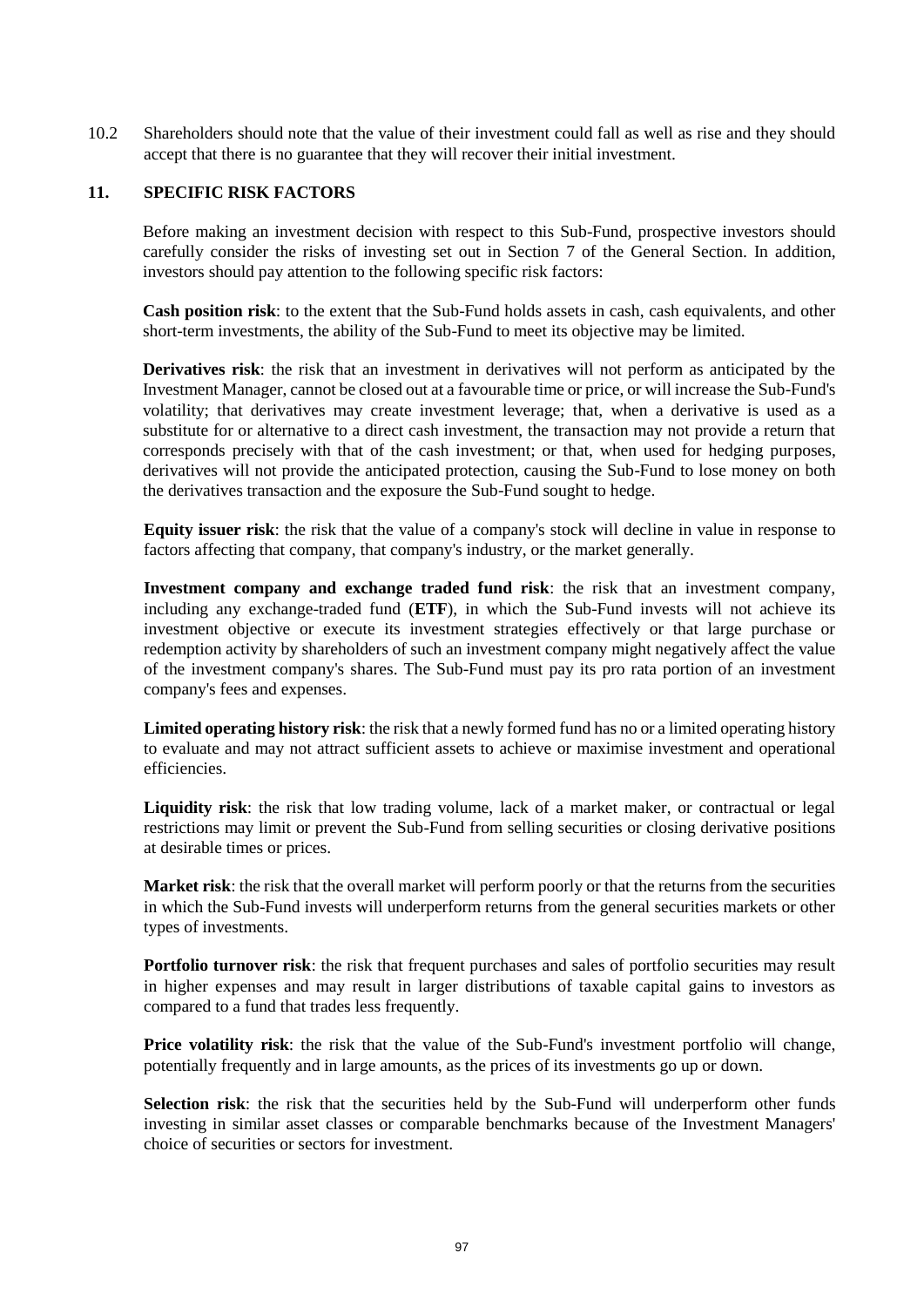**Manager risk:** The performance of the Sub-Fund is dependent upon the Investment Manager's skill in making appropriate investments. As a result, the Sub-Fund may underperform comparable benchmarks or its peers.

**Sustainability risks:** The Sub-Fund does not promote Environmental, Social or Governance (ESG) characteristics nor does it pursue a sustainability or impact objective per se. Sustainability risks are not systematically integrated in the investment strategy of the Sub-Fund due to its investment strategy and the nature of the Sub-Fund's underlying investments. Sustainability risks are currently not expected to systematically have a material impact on the returns of the Sub-Fund. The Sub-Fund does not promote environmental or social characteristics in a way that meets the specific criteria contained in Article 8 of SFDR or have sustainable investment as its objective in a way that meets the specific criteria contained in Article 9 of SFDR.

The investments underlying this financial product do not take into account the EU criteria for environmentally sustainable economic activities.

### **12. FRENCH SHARE SAVINGS PLAN (PEA)**

The Sub-Fund may be held within a Plan d'Épargne en Actions (PEA) in France. The Sub-Fund undertakes to permanently invest at least 75% of its assets in securities listed in (a) and (b) of  $I - 1^{\circ}$ of Article L.221-31 of the French Monetary and Financial Code.

#### **13. RISK MANAGEMENT**

- 13.1 In accordance with the 2010 Law and applicable regulations, the Management Company uses a riskmanagement process which enables it to assess the exposure of the Sub-Fund to market, liquidity and counterparty risks, and to all other risks, including operational risks, which are material for the Sub-Fund.
- 13.2 The Management Company uses the commitment approach to monitor and measure the Sub-Fund's global exposure. This approach measures the global exposure related to positions on financial derivative instruments (**FDIs**) which may not exceed the total Net Asset Value of the Sub-Fund.

Under the standard commitment approach, each FDI position is converted into the market value of an equivalent position in the underlying asset of that FDI, following the ESMA's guidelines on risk measurement of global exposure and counterparty risk for UCITS published on 20 July 2010 as updated further to the ESMA Guidelines 2014/937.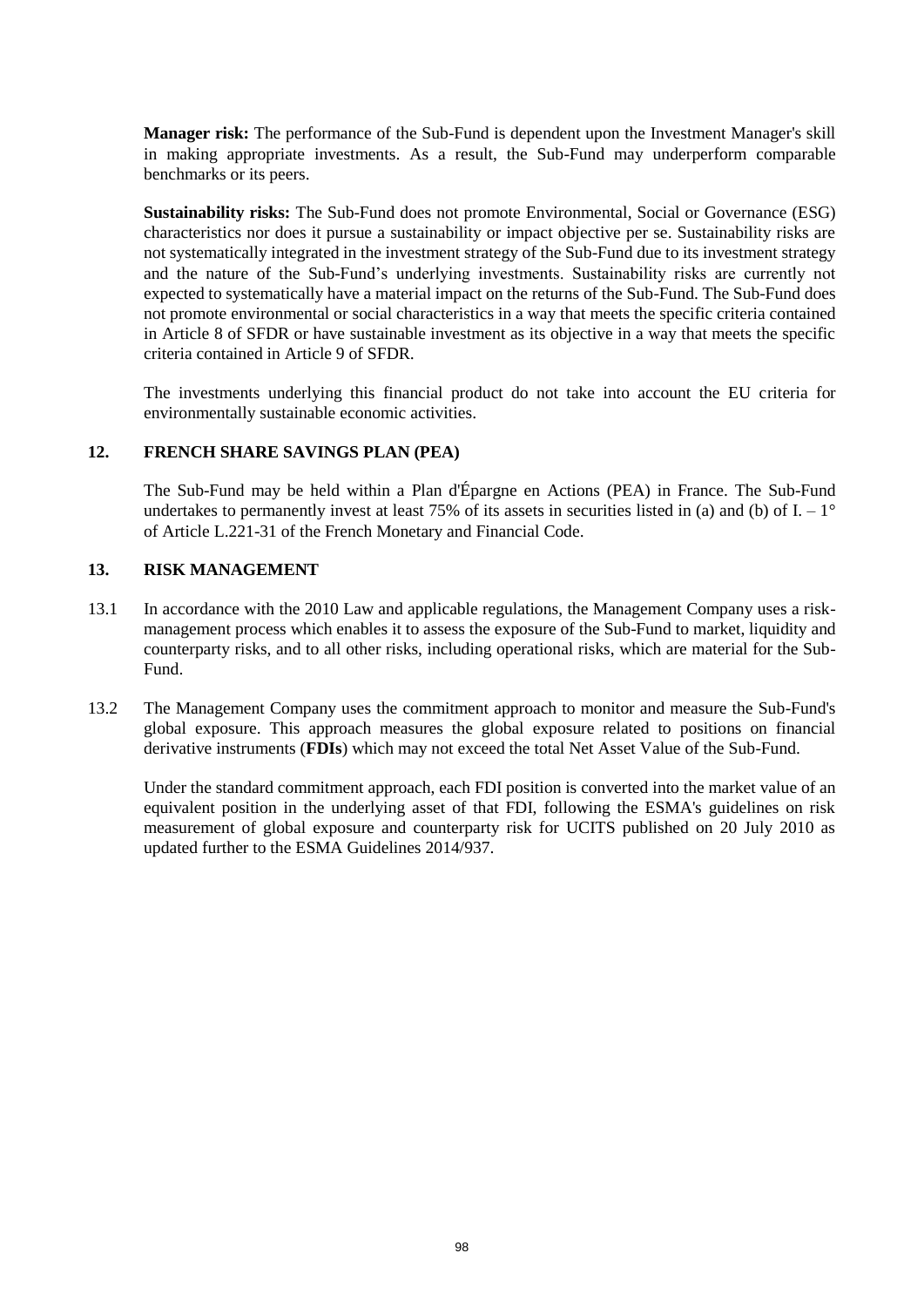### **SPECIAL SECTION 5**

### **ALMA CAPITAL INVESTMENT FUNDS – ALMA RECURRENT GLOBAL NATURAL RESOURCES FUND**

This Special Section is valid only if accompanied by the General Section of the Prospectus. This Special Section refers only to Alma Capital Investment Funds – Alma Recurrent Global Natural Resources Fund (the **Sub-Fund**).

### **1. INVESTMENT OBJECTIVE AND POLICY**

- 1.1 The investment objective of the Sub-Fund is to seek total return.
- 1.2 The Sub-Fund seeks to achieve its investment objective by investing, under normal market conditions, at least 80% of its net assets in publicly traded equity and debt securities of global natural resourcerelated companies. Natural resource-related companies are companies operating in a capacity related to the supply, production, distribution, refining, transportation and consumption of natural resources. The Sub-Fund will consider a company a natural resource-related company if the company is categorized within the following industries (according to Global Industry Classification Standards (GICS) classifications): chemicals, construction materials, containers & packaging, energy equipment & services, metals & mining, oil, gas & consumable fuels, and paper & forest products and include the following:
	- *Energy companies* companies across the energy supply chain spectrum, including upstream, midstream and downstream energy companies (i.e., companies engaged in exploration and production; gathering, transporting and processing, and marketing and distribution, respectively), of various energy sources such as natural gas, crude oil, refined products, coal and electricity, as well as companies that provide services to oil and gas companies.
	- *Basic materials* companies involved in producing, processing, transporting or distributing chemical, industrial metals, precious metals, construction materials, agricultural, paper and forest products.
	- *Industrial companies* industrial, containers and packaging, consumer, manufacturing and engineering and construction companies involved in the production, processing, distributing and transporting of natural resources.
	- *Infrastructure companies* companies which manufacture, install, own, operate or service assets that enable the connectivity of the supply and demand of natural resources.
	- *Transportation and logistics companies* companies that provide solutions for transportation and logistics to the U.S. manufacturing industry.

The Sub-Fund may invest in companies of any market capitalization size including a company's first offering of stock to the public in an initial public offering ("IPO").

The Investment Manager has an investment process that incorporates macroeconomic and commodity supply/demand factors with fundamental company analysis to select the Sub-Fund's investments and determine the weighting of each investment.

1.3 The Sub-Fund may invest up to 25% of its total assets in debt securities, preferred stock and convertible securities of global natural resource-related companies, provided that such securities are rated, at the time of investment, at least B3 by Moody's Investors Service, Inc., B- by Standard & Poor's or Fitch Ratings, or a comparable rating by another recognized statistical rating organization or with respect to up to 10% of its total assets in debt securities, preferred stock and convertible securities, have lower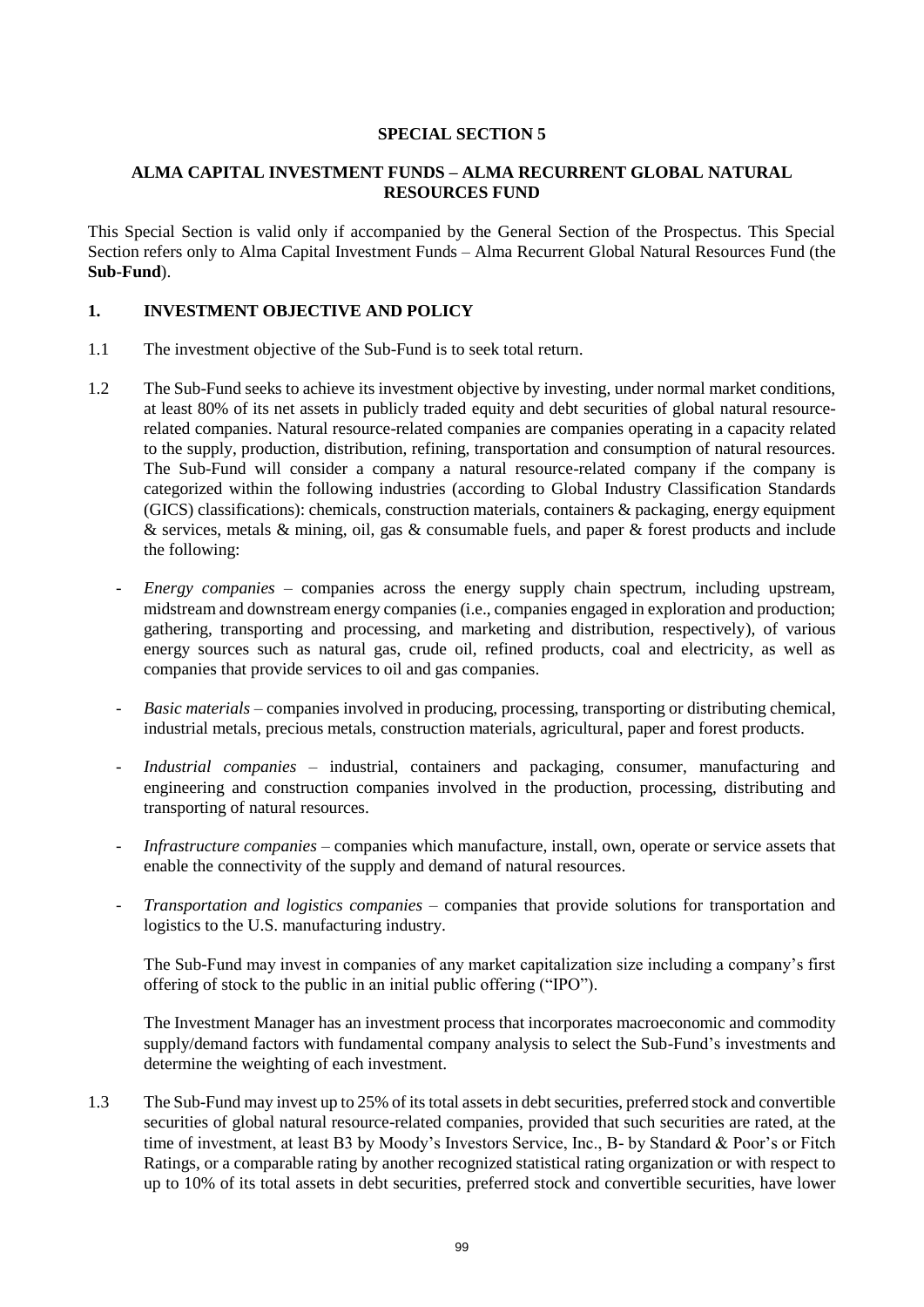ratings or are unrated at the time of investment. The Sub-Fund may invest in debt securities of any maturity or duration.

- 1.4 A maximum of 10% of the Sub-Fund's net assets may be invested in units or shares of UCITS or Other UCIs.
- 1.5 Portfolio securities may be sold at any time. Sales may occur when the Investment Manager determines to take advantage of what the Investment Manager considers to be a better investment opportunity, when the Investment Manager believes the portfolio securities no longer represent relatively attractive investment opportunities, when the Investment Manager perceives deterioration in the fundamentals of the issuer, when the Investment Manager believes the intermediate and long-term prospects for the issuer are poor, or when the individual security has reached the Investment Manager's sell target.
- 1.6 The Sub-Fund may invest in certain types of derivatives, including, but not limited to, options, futures and options on futures, swaps and forward currency exchange contracts. Investors should refer to Section [7](#page-32-0) of the General Section for special risk considerations applicable to financial derivative instruments. It is not expected that the Sub-Fund will use EPM Techniques or TRS. If the Sub-Fund were to use EPM Techniques or TRS, the applicable limits would be specified in this Special Section.
- 1.7 In exceptional market situations, the Sub-Fund may temporarily hold up to 100% of its assets in cash.
- 1.8 Sustainability factors are integrated in the investment process of the Sub-Fund. The Investment Manager seeks to achieve its objectives using a bottom-up methodology that primarily incorporates valuation in the selection of equity securities. The Investment Manager also incorporates several ESG metrics as a qualitative overlay on the selection of investments, to ensure that the Fund is not taking excessive or unnecessary risk by investing in companies whose poor sustainability practices may pose a threat to those companies' long-term value creation.

The Investment Manager intends to exclude companies engaged in certain activities which are deemed as harmful from an environmental or social perspective. These activities include the production of tobacco, which is excluded from the investible universe, as well as companies engaged in the production of firearms or small arms to civilian, military, or law enforcement customers. Additionally, the Investment Manager will exclude any company that derives 25% or more of its revenues from the sale of thermal coal, the highest carbon-emitting source of energy in the global fossil fuel industry.

The Investment Manager will encourage all companies in its investible universe to publish ESG metrics for the use of the investment community. The Investment Manager will generally exclude companies from its investible universe if these metrics reveal systemic poor environmental, social and governance practices ("ESG"), as reflected in third-party governance rankings falling below the 25th percentile.

In the event that a given company has third-party Environmental and Social scores that fall below the 50th percentile in their relative sector rankings, the portfolio managers may adjust the discount rate used in valuing those investments, in order to reflect the higher required return from companies with below-average. In the event of consistently poor scores, or a lack of improvement in Environmental and Social scores over time, companies may be excluded from our investible universe.

The Fund actively seeks to reduce, over time, the holdings of companies without ESG disclosures. The Fund will measure quarterly aggregate ESG rankings, key governance indicators, and the GHG and energy intensity of its holdings, and put the companies in the bottom quartile of these indicators on a list to be reviewed for potential sale.

1.9 Sustainability risks are integrated within the investment process of the Sub-Fund as described above. It is assessed that the sustainability risks that the Sub-Fund may be subject to are likely to have an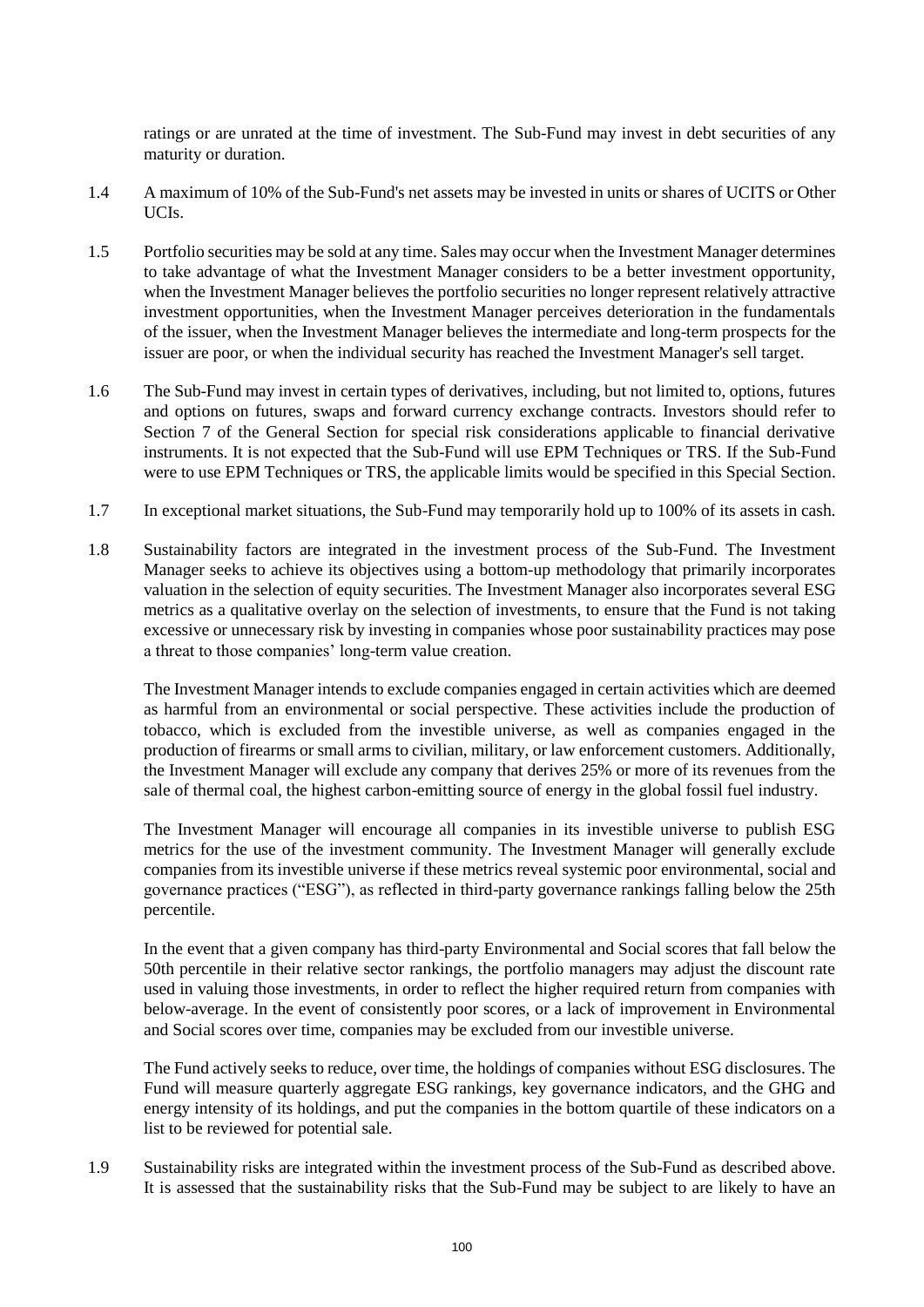immaterial impact on the value of its investments in the medium to long term due to the mitigating nature of the Sub-Fund's integration of sustainability factors.

Based on the above, the Sub-Fund is considered as qualifying as a financial product promoting, among other characteristics, environmental or social characteristics, or a combination of those characteristics, under Article 8 of the European Regulation on sustainability - related disclosures in the financial services sector (SFDR). No index has been designated as a reference benchmark.

#### **2. REFERENCE CURRENCY**

The Reference Currency of the Sub-Fund is the US Dollar.

#### **3. TERM OF THE SUB-FUND**

The Sub-Fund has been created for an unlimited period of time.

#### **4. VALUATION DAY**

The Net Asset Value of the Sub-Fund is determined on each day which is both a Business Day and a day on which the New York Stock Exchange is open.

#### **5. DEALING**

- 5.1 Subscriptions of Shares will be effected each Valuation Day provided that the subscription notice has been received by the Administrative Agent no later than 12:00pm CET one (1) Business Day before the relevant Valuation Day. Applications received after that time will be considered for the following Valuation Day.
- 5.2 Payments for subscriptions must be received in the Reference Currency of the relevant Class, no later than three (3) Business Days after the relevant Valuation Day.
- 5.3 A Subscription Fee as set out under Section 6 of this Special Section may be levied upon subscription for Shares of the Sub-Fund.
- 5.4 In the event that a Class, closed for subscriptions because all the Shares issued in that Class have been redeemed, is reopened for subscriptions or in the event that no Shares of a Class are subscribed during the Initial Offering Period, the Initial Subscription Price per Share of the Class concerned will, at the time of the launch of the Class (such time to be decided by the Board), or the subscription price per share at the time of reopening the Class, be equal to 100 units of the valuation currency of the Class concerned, i.e. USD 100, CHF 100, EUR 100 or GBP 100 and subscriptions to the relevant Class must be made pursuant to Sections 5.1 to 5.3 of this Special Section.
- 5.5 Redemptions of Shares will be effected each Valuation Day provided that the redemption notice has been received by the Administrative Agent no later than 12:00pm CET one (1) Business Day before the relevant Valuation Day. Applications received after that time will be considered for the following Valuation Day and processed on the next Valuation Day.
- 5.6 Redemptions will be paid by the Depositary in the Reference Currency of the relevant Class, within three (3) Business Days after the relevant Valuation Day.
- 5.7 A Redemption Fee as set out under Section 6 of this Special Section may be levied upon redemptions of Shares of the Sub-Fund.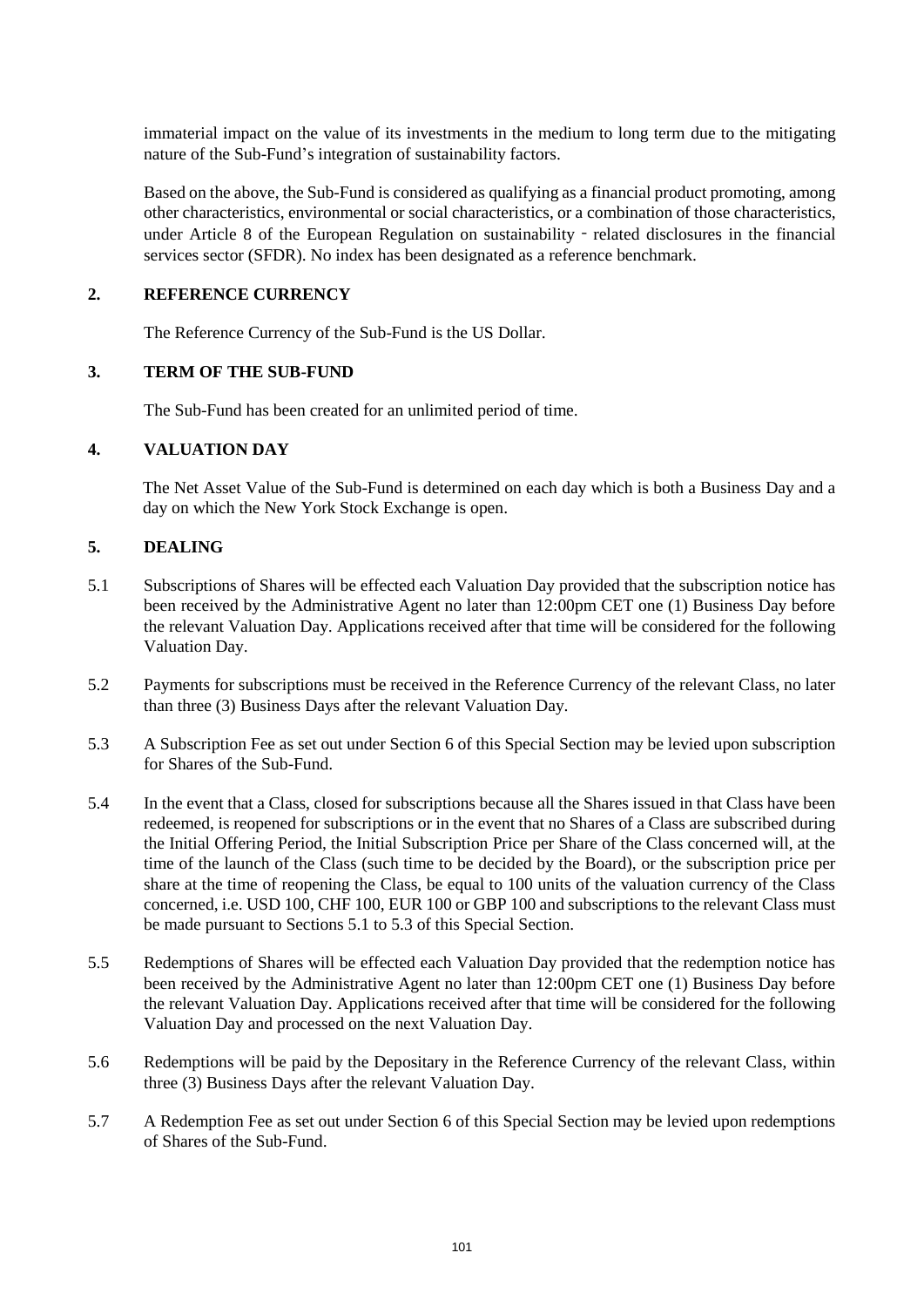## **6. CLASSES AVAILABLE**

For the time being, the following Classes are available for subscription by the investors in the Sub-Fund with the following characteristics:

| <b>Class of</b><br><b>Shares</b> | <b>Eligible Investors</b>                                          | <b>Currency</b>        | Minimum<br><b>Subscription</b><br>Amount | Minimum<br>additional<br>subscription | <b>Subscription</b><br>Fee                      | Redemption<br>Fee | <b>Conversion</b><br>Fees                        | Management<br>Fee | <b>Distribution</b><br>policy           | <b>Initial</b> issue<br>price |
|----------------------------------|--------------------------------------------------------------------|------------------------|------------------------------------------|---------------------------------------|-------------------------------------------------|-------------------|--------------------------------------------------|-------------------|-----------------------------------------|-------------------------------|
| <b>I EUR</b>                     |                                                                    | <b>EUR</b>             | EUR 250,000                              | <b>EUR 1.000</b>                      |                                                 |                   |                                                  | 0.95%<br>maximum  | Capitalisation<br>(C) / Dividend<br>(D) | <b>EUR 100</b>                |
| <b>IUSD</b>                      |                                                                    | <b>USD</b>             | <b>USD 250,000</b>                       | <b>USD 1.000</b>                      |                                                 |                   |                                                  |                   |                                         | <b>USD 100</b>                |
| I GBP<br>(Hedged)                | Institutional                                                      | <b>GBP</b><br>(Hedged) | GBP 250,000                              | GBP 1.000                             | Up to 2% of<br>the Net Asset<br>Value per Share |                   |                                                  |                   |                                         | <b>GBP 100</b>                |
| <b>I EUR</b><br>(Hedged)         |                                                                    | <b>EUR</b><br>(Hedged) | EUR 250,000                              | <b>EUR 1,000</b>                      |                                                 |                   |                                                  |                   |                                         | <b>EUR 100</b>                |
| <b>I CHF</b><br>(Hedged)         |                                                                    | <b>CHF</b><br>(Hedged) | CHF 250,000                              | CHF 1.000                             |                                                 | Up to $0.5%$ of   | Up to 1% of                                      |                   |                                         | <b>CHF 100</b>                |
| <b>RUSD</b>                      |                                                                    | <b>USD</b>             | <b>USD 1.000</b>                         | <b>USD 500</b>                        |                                                 |                   |                                                  | 1.45%<br>maximum  |                                         | <b>USD 100</b>                |
| <b>R</b> GBP<br>(Hedged)         | Retail                                                             | <b>GBP</b><br>(Hedged) | GBP 1.000                                | GBP 500                               |                                                 | the Net Asset     | the Net Asset<br>Value per Share Value per Share |                   |                                         | <b>GBP 100</b>                |
| <b>REUR</b><br>(Hedged)          |                                                                    | <b>EUR</b><br>(Hedged) | EUR 1.000                                | <b>EUR 500</b>                        |                                                 |                   |                                                  |                   |                                         | <b>EUR 100</b>                |
| <b>R CHF</b><br>(Hedged)         |                                                                    | <b>CHF</b><br>(Hedged) | CHF 1,000                                | CHF 500                               |                                                 |                   |                                                  |                   |                                         | <b>CHF 100</b>                |
| <b>FUSD</b>                      | Shares only available<br>at the Management<br>Company's discretion | <b>USD</b>             | <b>USD</b><br>25.000.000                 | <b>USD 100,000</b>                    |                                                 |                   |                                                  | 0.95%<br>maximum  |                                         | <b>USD 100</b>                |
| F GBP<br>(Hedged)                |                                                                    | <b>GBP</b><br>(Hedged) | <b>GBP</b><br>25,000,000                 | GBP 100,000                           | Up to 5% of<br>the Net Asset<br>Value per Share |                   |                                                  |                   |                                         | <b>GBP 100</b>                |
| <b>FEUR</b><br>(Hedged)          |                                                                    | <b>EUR</b><br>(Hedged) | <b>EUR</b><br>25,000,000                 | EUR 100,000                           |                                                 |                   |                                                  |                   |                                         | <b>EUR 100</b>                |
| <b>F CHF</b><br>(Hedged)         |                                                                    | <b>CHF</b><br>(Hedged) | <b>CHF</b><br>25,000,000                 | CHF 100,000                           |                                                 |                   |                                                  |                   |                                         | <b>CHF 100</b>                |

### **7. CONVERSION**

- 7.1 Shares in the Sub-Fund may be converted on each Valuation Day.
- 7.2 Conversion requests must be received by the Administrative Agent no later than 12:00pm CET one (1) Business Day before the relevant Valuation Day. Conversion requests received after this deadline will be processed on the next following Valuation Day.
- 7.3 A Conversion Fee as set out under Section 6 of this Special Section may be levied to cover conversion costs.

#### **8. INVESTMENT MANAGER**

- 8.1 The Management Company has appointed Recurrent Investment Advisors, LLC as the investment manager of the Sub-Fund (the **Investment Manager**) to carry out investment management services and be responsible for the investment activities of the Sub-Fund.
- 8.2 The Investment Manager was formed in April 2017 and is registered as an investment adviser with the U.S. Securities and Exchange Commission (SEC). The Investment Manager is primarily owned by its co-founders.
- 8.3 The Investment Manager will be entitled to receive a portion of the Management Fee as agreed from time to time in writing between the Management Company and the Investment Manager.

#### **9. PROFILE OF THE TYPICAL INVESTOR**

9.1 This Sub-Fund is a medium risk vehicle aiming to provide capital growth. It may be suitable for investors who are looking for long-term capital appreciation of their investment and who are willing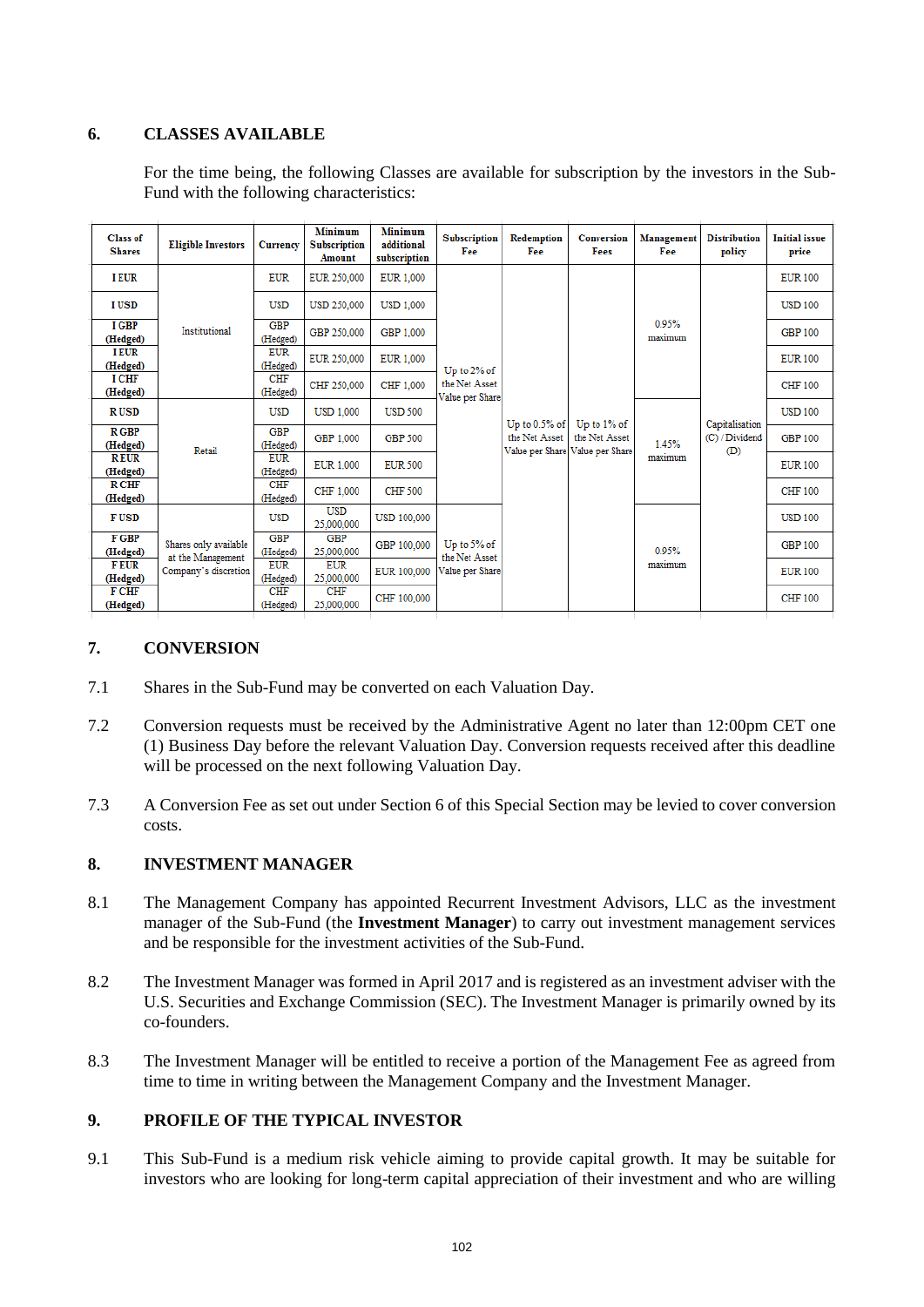to accept fluctuations (sometimes significant) in the Net Asset Value per Share of the Sub-Fund during the short term.

9.2 Shareholders should note that the value of their investment could fall as well as rise and they should accept that there is no guarantee that they will recover their initial investment.

### **10. SPECIFIC RISK FACTORS**

Before making an investment decision with respect to this Sub-Fund, prospective investors should carefully consider the risks of investing set out in Section [7](#page-32-0) of the General Section. In addition, investors should pay attention to the following specific risk factors:

**Cash position risk**: to the extent that the Sub-Fund holds assets in cash, cash equivalents, and other short-term investments, the ability of the Sub-Fund to meet its objective may be limited.

**Currency risk**: if the Sub-Fund invests directly in currencies other than the Reference Currency or in securities that trade in, and receive revenues in, currencies other than the Reference Currency, or in derivatives that provide exposure to currencies other than the Reference Currency, it will be subject to the risk that those currencies will decline in value relative to the Reference Currency, or, in the case of hedging positions, that the Reference Currency will decline in value relative to the currency being hedged. As a result, the Sub-Fund's investments in securities denominated in currencies other than the Reference Currency may reduce the Sub-Fund's returns.

**Capitalisation risk**: small and mid-cap companies as a group could fall out of favor with the market, causing the Sub-Fund to underperform investments that focus on the broader market. The Sub-Fund will predominantly invest in the securities of small and mid-cap companies. Investment in small and mid- cap companies may involve more risk than investing in larger, more established companies. Small and mid-cap companies may have limited product lines or markets. They may be less financially secure than larger, more established companies. They may depend on a small number of key personnel. Should a product fail, or if management changes, or if there are other adverse developments, the Sub-Fund's investment in a small or mid-cap company may lose substantial value.

**Commodities risk:** exposure to commodities markets may subject the Sub-Fund to greater volatility than investments in traditional securities. The value of commodity-linked derivative instruments may be affected by changes in overall market movements, commodity index volatility, changes in interest rates, or factors affecting a particular industry or commodity, such as drought, floods, weather, livestock disease, embargoes, tariffs and international economic, political and regulatory developments. The prices of energy, industrial metals, precious metals, agriculture, and livestock sector commodities may fluctuate widely due to factors such as changes in value, supply and demand and governmental regulatory policies.

**Depositary receipts risk**: depositary receipts in which the Sub-Fund may invest are receipts listed on U.S. exchanges that are issued by banks or trust companies that entitle the holder to all dividends and capital gains that are paid out on the underlying foreign shares. Investments in depositary receipts may be less liquid than the underlying shares in their primary trading market.

**Derivatives risk**: the risk that an investment in derivatives will not perform as anticipated by the Investment Manager, cannot be closed out at a favourable time or price, or will increase the Sub-Fund's volatility; that derivatives may create investment leverage; that, when a derivative is used as a substitute for or alternative to a direct cash investment, the transaction may not provide a return that corresponds precisely with that of the cash investment; or that, when used for hedging purposes, derivatives will not provide the anticipated protection, causing the Sub-Fund to lose money on both the derivatives transaction and the exposure the Sub-Fund sought to hedge.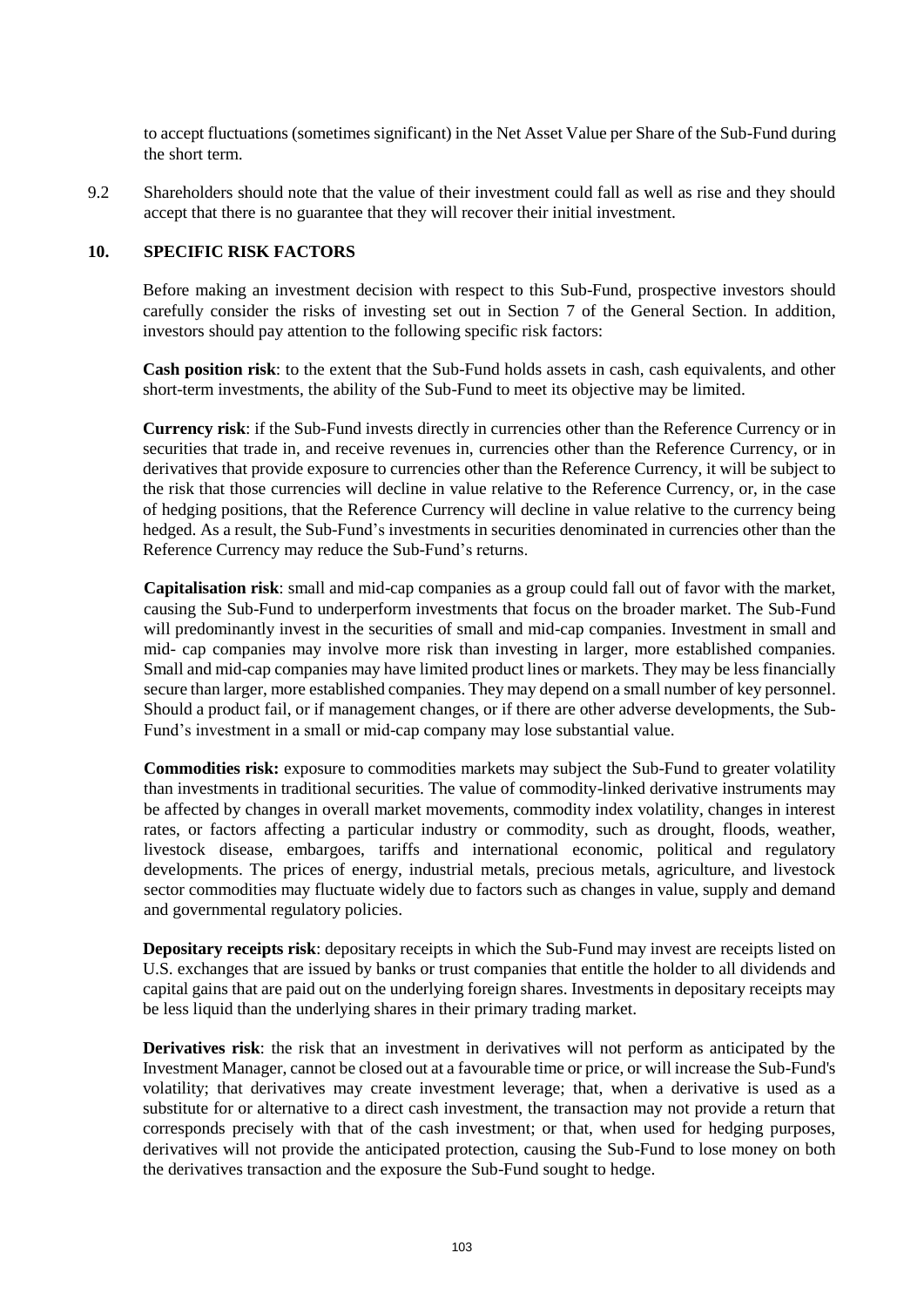**Equity issuer risk**: the risk that the value of a company's stock will decline in value in response to factors affecting that company, that company's industry, or the market generally.

**Investment company and exchange traded fund risk**: the risk that an investment company, including any exchange-traded fund ("ETF"), in which the Sub-Fund invests will not achieve its investment objective or execute its investment strategies effectively or that large purchase or redemption activity by shareholders of such an investment company might negatively affect the value of the investment company's shares. The Sub-Fund must pay its pro rata portion of an investment company's fees and expenses.

**IPO risk**: the market value of IPO shares could fluctuate considerably due to factors such as the absence of a prior public market, unseasoned trading, the small number of shares available for trading and limited information about the issuer. When the Sub-Fund's asset base is small, a significant portion of the Sub-Fund's performance could be attributable to investments in IPOs, because such investments would have a magnified impact on the Sub-Fund. As the Sub-Fund's assets grow, the effect of the Sub-Fund's investment in IPOs on the Sub-Fund's performance probably will decline, which could reduce the Sub-Fund's performance.

**Limited operating history risk**: the risk that a newly formed fund has no or a limited operating history to evaluate and may not attract sufficient assets to achieve or maximise investment and operational efficiencies.

**Liquidity risk**: the risk that low trading volume, lack of a market maker, or contractual or legal restrictions may limit or prevent the Sub-Fund from selling securities or closing derivative positions at desirable times or prices.

**Manager risk:** The performance of the Sub-Fund is dependent upon the Investment Manager's skill in making appropriate investments. As a result, the Sub-Fund may underperform comparable benchmarks or its peers.

**Market risk**: the risk that the overall market will perform poorly or that the returns from the securities in which the Sub-Fund invests will underperform returns from the general securities markets or other types of investments.

**Natural resources sector focus risk:** the Sub-Fund focuses its investments in the natural resources sector which is comprised of natural resources, energy, industrial, consumer, infrastructure and logistics companies, and will therefore be susceptible to adverse economic, environmental, business, regulatory or other occurrences affecting that sector. The natural resources sector has historically experienced substantial price volatility. At times, the performance of these investments may lag the performance of other sectors or the market as a whole. Companies operating in the natural resources sector are subject to specific risks, including, among others, fluctuations in commodity prices; reduced consumer demand for commodities such as oil, natural gas or petroleum products; reduced availability of natural gas or other commodities for transporting, processing, storing or delivering; slowdowns in new construction; domestic and global competition, extreme weather or other natural disasters; and threats of attack by terrorists on energy assets. Additionally, natural resource sector companies are subject to substantial government regulation, including environmental regulation and liability for environmental damage, and changes in the regulatory environment for energy companies may adversely impact their profitability. Over time, depletion of natural gas reserves and other natural resources reserves may also affect the profitability of natural resources companies.

**Portfolio turnover risk**: the risk that frequent purchases and sales of portfolio securities may result in higher expenses and may result in larger distributions of taxable capital gains to investors as compared to a fund that trades less frequently.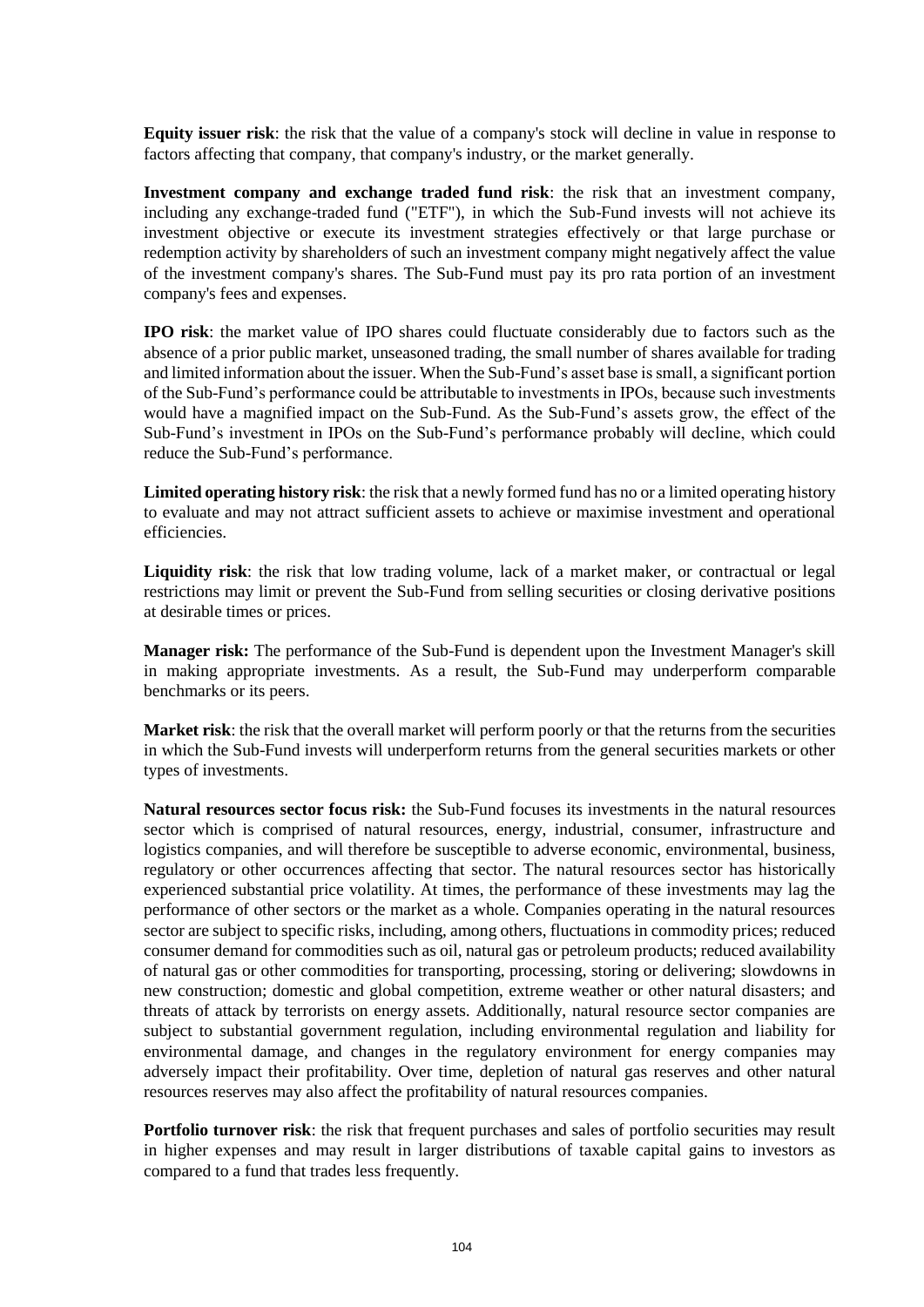**Price volatility risk**: the risk that the value of the Sub-Fund's investment portfolio will change, potentially frequently and in large amounts, as the prices of its investments go up or down.

#### **Risks associated with investments in fixed income securities:**

#### *Call risk*

Call risk is the possibility that an issuer may redeem a fixed income security before maturity (a call) at a price below its current market price. An increased likelihood of a call may reduce the security's price. If a fixed income security is called, the Sub-Fund may have to reinvest the proceeds in other fixed income securities with lower interest rates, higher credit risks, or other less favourable characteristics.

#### *Credit risk*

Credit risk (also called default risk) is the risk that the issuer of a security will not be able to make principal and interest payments on a debt issue. The credit ratings of issuers could change and negatively affect the Sub-Fund's share price or yield.

#### *Interest rate risk*

If interest rates rise, bond prices will fall. The longer the maturity of a bond, the more sensitive a bond's price will be to changes in interest rates. In other words, a long-term bond (30-year) will have greater price sensitivity than a short-term bond (2-year). Short-term and long- term bond prices and interest rates do not typically move the same amount or for the same reasons. Interest rate changes will impact high yield bonds in different ways depending on credit ratings. BB rated bonds are more vulnerable to prevailing rates and act more like their investment grade counterparts. For bonds rated B and below, credit risk is more significant than interest rate risk. The value of securities with variable interest rates are generally less sensitive to interest rate changes than fixed rate securities. However, variable rate securities may decrease in value if prevailing rates decrease or if variable rates do not rise as much as rates in general.

#### *Liquidity risk*

When there is no willing buyer and investments cannot be readily sold at the desired time or price, the Sub-Fund may need to accept a lower price or may not be able to sell the security at all. An inability to sell securities can adversely affect the Sub-Fund's value or prevent the Sub-Fund from being able to take advantage of other investment opportunities. Recent instability in certain credit and fixed income markets has adversely affected and is expected to continue to affect the liquidity of certain asset classes of securities including, in particular, certain types of asset-backed, mortgage-backed and real estate related securities. Less liquid securities are more difficult to dispose of at their recorded values and are subject to increased spreads and volatility.

**Risks associated with investments in below investment grade (high yield) securities:** bonds and other fixed income securities are rated by ratings agencies. These ratings generally assess the ability of the issuer to pay principal and interest. Issuers of securities that are rated below investment grade (i.e., Baa By Moody's or lower, or the equivalent by any other recognised statistical rating organisation) and their unrated equivalents are typically in poor financial health, and their ability to pay interest and principal is uncertain. The prices of such securities may be more vulnerable to bad economic news, or even the expectation of bad news, than higher rated or investment grade bonds and other fixed income securities.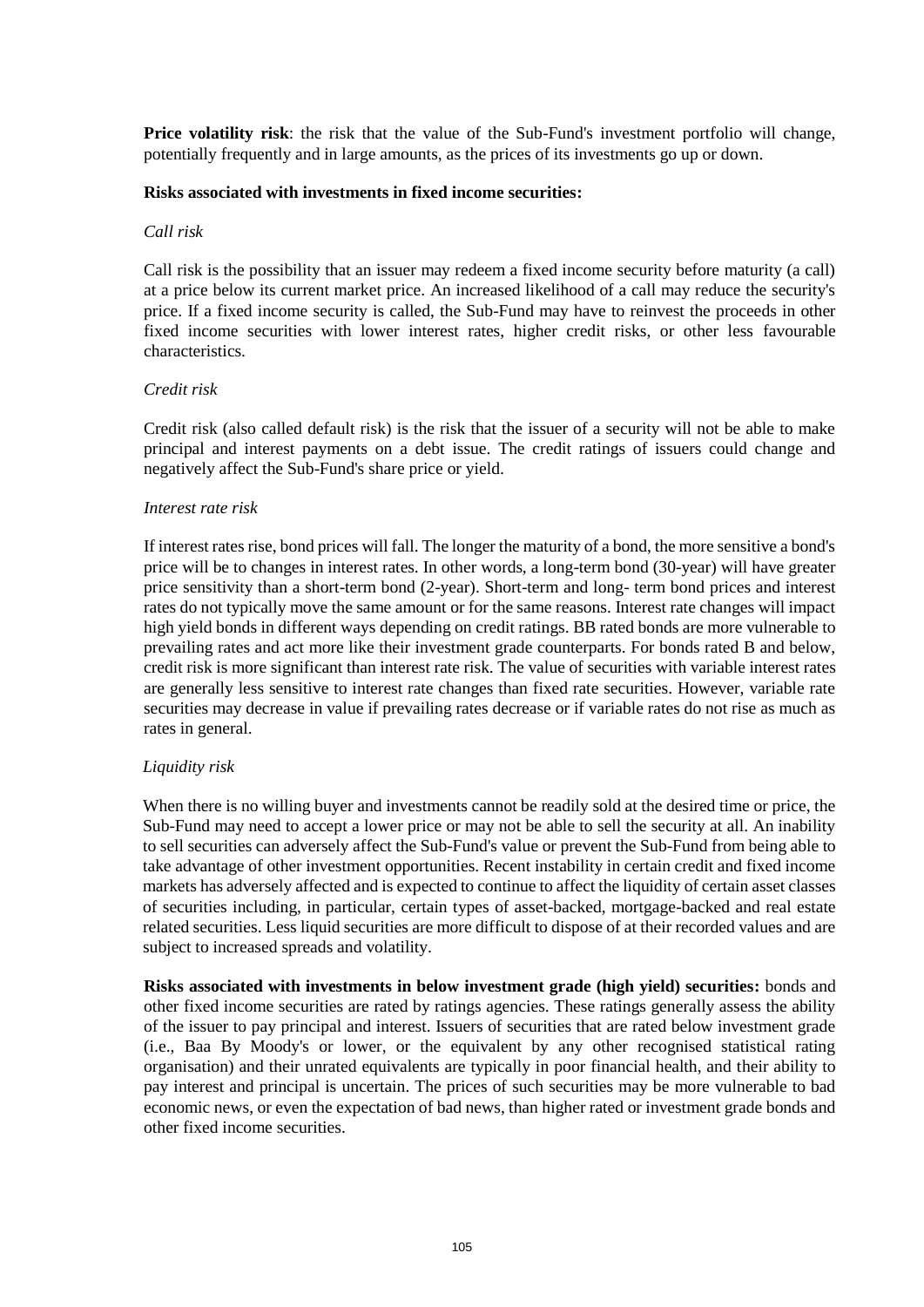**Selection risk**: the risk that the securities held by the Sub-Fund will underperform other funds investing in similar asset classes or comparable benchmarks because of the Investment Managers' choice of securities or sectors for investment.

**Sustainability risk:** Sustainability risk is managed as part of the overall risk management process adopted by the Investment Manager as opposed to applying absolute risk limits or risk appetite thresholds which relate exclusively to sustainability risk as a separate category. This includes managing risk through appropriate diversification of investments held by the Fund and ensuring that the risk of any one sector or industry group is not significant.

The Management Company, in conjunction with the Investment Manager, does not consider the principal adverse impacts of its investment decisions on sustainability factors in respect of the subfund on the basis that, in the context of the investment strategy of the sub-fund, it is not possible to conduct detailed diligence on the principal adverse impacts of the investment decisions on sustainability factors.

The "do no significant harm" principle applies only to those investments underlying the financial product that take into account the EU criteria for environmentally sustainable economic activities.

The investments underlying the remaining portion of this financial product do not take into account the EU criteria for environmentally sustainable economic activities.

The articles 5 and 6 of the "Taxonomy Regulation" (Regulation (EU) 2020/852 of the European Parliament and of the Council of 18 June 2020) require that financial products which comply with article 8 of SFDR and that promote environmental characteristics disclose information on the environmental objective or environmental objectives set out in Article 9 of the Taxonomy Regulation to which the investment underlying the financial product contributes and a description of how and to what extent the investments underlying the financial product are in economic activities that qualify as environmentally sustainable under Article 3 of the Taxonomy Regulation.

Although this sub-fund qualifies as an article 8 fund with regards to SFDR, it does not explicitly promote environmental characteristics. As a consequence, the requirement for disclosure for the Taxonomy Regulation as listed in the above paragraph does not apply.

#### **11. RISK MANAGEMENT**

- 11.1 In accordance with the 2010 Law and applicable regulations, the Management Company uses a riskmanagement process which enables it to assess the exposure of the Sub-Fund to market, liquidity and counterparty risks, and to all other risks, including operational risks, which are material for the Sub-Fund.
- 11.2 The Management Company uses the commitment approach to monitor and measure the Sub-Fund's global exposure. This approach measures the global exposure related to positions on financial derivative instruments (**FDIs**) which may not exceed the total Net Asset Value of the Sub-Fund.

Under the standard commitment approach, each FDI position is converted into the market value of an equivalent position in the underlying asset of that FDI, following the ESMA's guidelines on risk measurement of global exposure and counterparty risk for UCITS published on 20 July 2010 as updated further to the ESMA Guidelines 2014/937.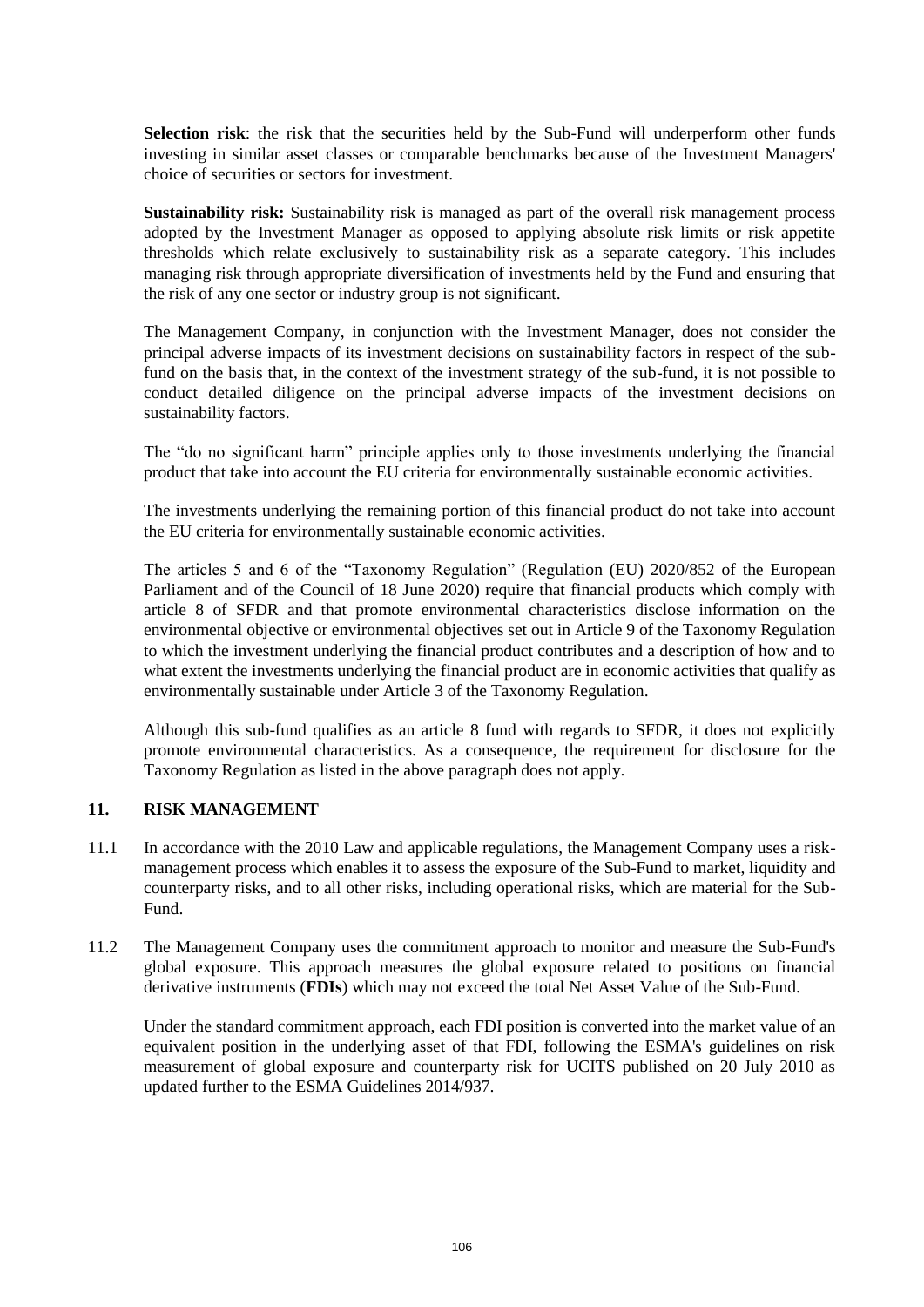#### **SPECIAL SECTION 6**

### **ALMA CAPITAL INVESTMENT FUNDS – ALMA HOTCHKIS & WILEY GLOBAL VALUE EQUITY FUND**

This Special Section is valid only if accompanied by the General Section of the Prospectus. This Special Section refers only to Alma Capital Investment Funds – Alma Hotchkis & Wiley Global Value Equity Fund (the **Sub-Fund**).

### **1. INVESTMENT OBJECTIVE AND POLICY**

- 1.1 The investment objective of the Sub-Fund is to seek capital appreciation. The Sub-Fund intends to invest its assets principally in equity securities. The Sub-Fund invests in companies of any size market capitalisation. The Sub-Fund will allocate its assets among various regions and countries (but in no less than three different countries). Under normal circumstances, the Sub-Fund will invest at least 40% of its net assets in the equity securities of companies located outside of the U.S. The Sub-Fund will invest primarily in companies located in developed countries, but may invest up to 20% of its assets in emerging markets. The Investment Manager determines where a company is located, and thus whether a company is located outside the U.S. or in an emerging market, by referring to: its primary stock exchange listing; where it is registered, organized or incorporated; where its headquarters are located; where it derives at least 50% of its revenues or profits from goods produced or sold, investments made, or services performed; or where at least 50% of its assets are located.
- 1.2 The Sub-Fund seeks to invest in stocks whose future prospects are misunderstood or not fully recognized by the market. The Sub-Fund employs a fundamental value investing approach which seeks to exploit market inefficiencies created by irrational investor behavior. To identify these investment opportunities, the Sub-Fund employs a disciplined, bottom-up investment process highlighted by rigorous, internally-generated fundamental research. With the exception of diversification guidelines, the Sub-Fund does not employ predetermined rules for sales; rather, the Sub-Fund evaluates each sell candidate based on the candidate's specific risk and return characteristics which include: 1) relative valuation; 2) fundamental operating trends; 3) deterioration of fundamentals; and 4) diversification guidelines.
- 1.3 Equity securities include common and preferred stock, securities convertible into common or preferred stock such as convertible preferred stock, bonds and debentures; and rights or warrants to purchase common or preferred stock, as well as other securities with equity characteristics, such as investment companies and ETFs that invest primarily in equity securities, subject to the restrictions set out in Article 41 of the 2010 Law. In addition to purchasing equity securities on exchanges where the companies are located, the Sub-Fund may purchase equity securities on exchanges other than where their companies are domiciled (often traded as dual listed securities) or in the form of Depositary Receipts, which include American Depositary Receipts (ADRs), Global Depositary Receipts (GDRs) or similar securities.
- 1.4 The Sub-Fund may attempt to hedge currency exchange risk associated with securities denominated in various currencies other than the Reference Currency by entering into currency contracts, such as spot, forward and futures. There is no assurance that these hedging transactions will be successful or that such hedging transactions will not themselves generate losses.
- 1.5 A maximum of 10% of the Sub-Fund's net assets may be invested in units or shares of UCITS or Other UCIs.
- 1.6 At times, the Investment Manager may judge that market conditions may make pursuing the Sub-Fund's investment strategies inconsistent with the best interests of its shareholders. The Investment Manager then may, but is not required to, temporarily use alternative strategies that are mainly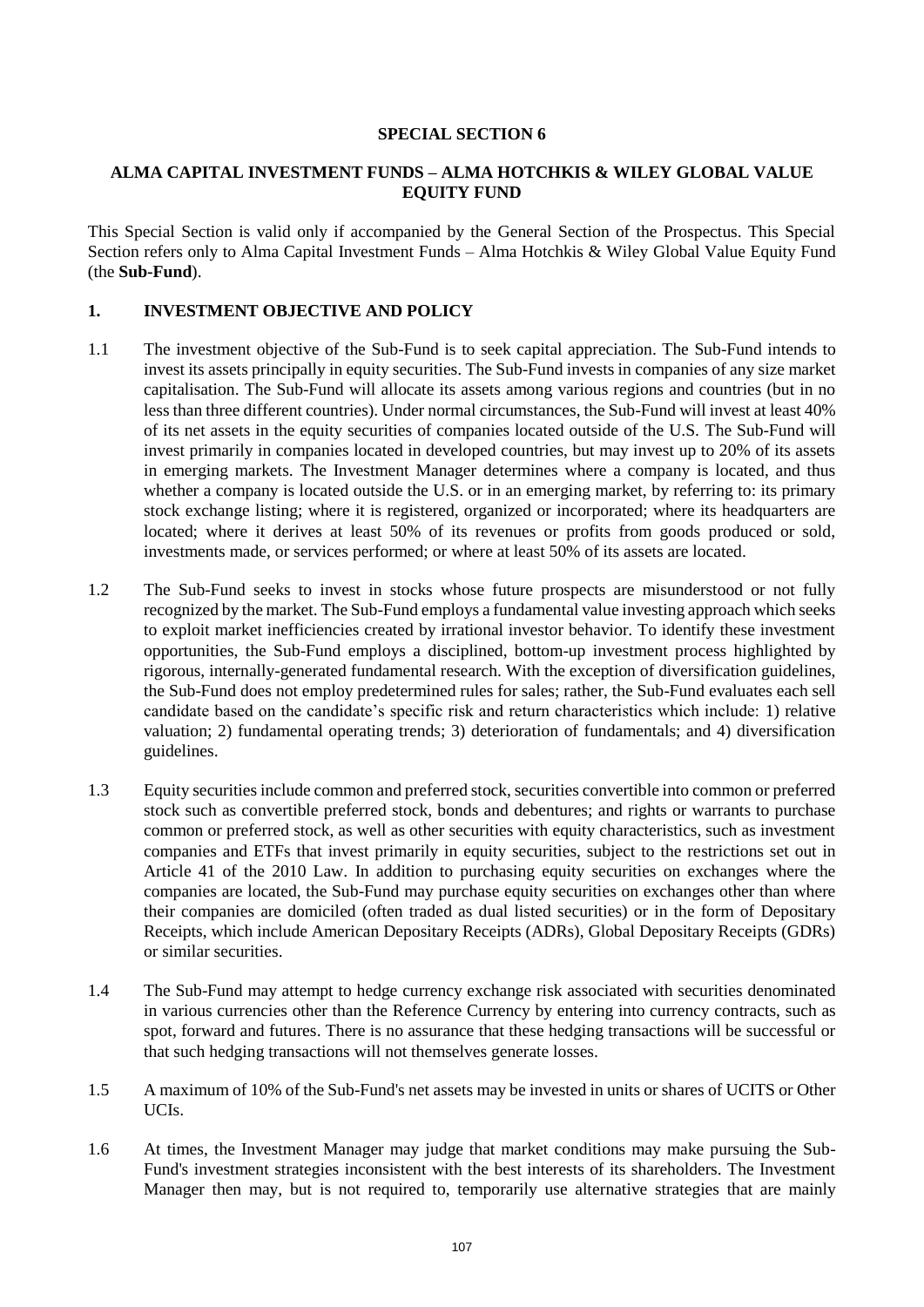designed to limit the Sub-Fund's losses. In implementing these strategies, the Sub-Fund may invest primarily in, among other things, U.S. Government and agency obligations, fixed or floating rate investments, cash or Money Market Instruments, or any other securities the Investment Manager considers consistent with such defensive strategies. During this period, the Sub-Fund may not achieve its investment objective.

- 1.7 The Sub-Fund may invest in certain types of derivatives, including, but not limited to, options, futures and options on futures, swaps and forward currency exchange contracts. Investors should refer to Section [7](#page-32-0) of the General Section for special risk considerations applicable to financial derivative instruments. It is not expected that the Sub-Fund will use EPM Techniques or TRS. If the Sub-Fund were to use EPM Techniques or TRS, the applicable limits would be specified in this Special Section.
- 1.8 As part of its investment process, the Investment Manager integrates sustainability risks into its bottom-up fundamental value process. This is materialized by the review of ESG and responsible investment considerations and the integration by the investment analysts of any environmental, social, or governance issue/practice that he believes could impact materially the sustainability and/or economics of the business into his analysis.

ESG issues are also factor into the peer review portion of the process through their fundamental risk ratings, which incorporate ESG factors.

1.9 All investment decisions compare the discount to intrinsic value with the risk profile. To help quantify the risk profile, the Investment Manager has adopted a proprietary scoring methodology-fundamental risk ratings.

Investment risk is scored on three factors:

- Business quality;
- Balance sheet strength; and
- Governance.

Scores range from 1 (best) to 5 (worst).

Environmental and social factors are incorporated into the business quality score and governance is incorporated in the governance score. The scores are determined by sector teams after thorough debate.

Third party ratings/research are used as a reference and source of information (primarily MSCI's ESG Manager platform), but the Investment Manager reserves the right to disagree with vendor ratings and creates his own independent decisions.

1.10 With regards to engagement, the Investment Manager meets with management teams across the globe. It does not take a uniform approach to interviewing company management, because each company and each management team is unique. If it determines that an ESG factor influences a company's intrinsic value or risk profile, it will address the issue with management. The Investment Manager considers itself as active owner but not as an activist investor.

A formal proxy voting policy is in place, that outlines voting guidelines and procedures, including explicitly addressing ESG issues. To assist in this effort, the Investment Manager has engaged third party research from Institutional Shareholder Service ("ISS"). The research analysts consider the recommendations of both the board and ISS before independently submitting the proxy vote.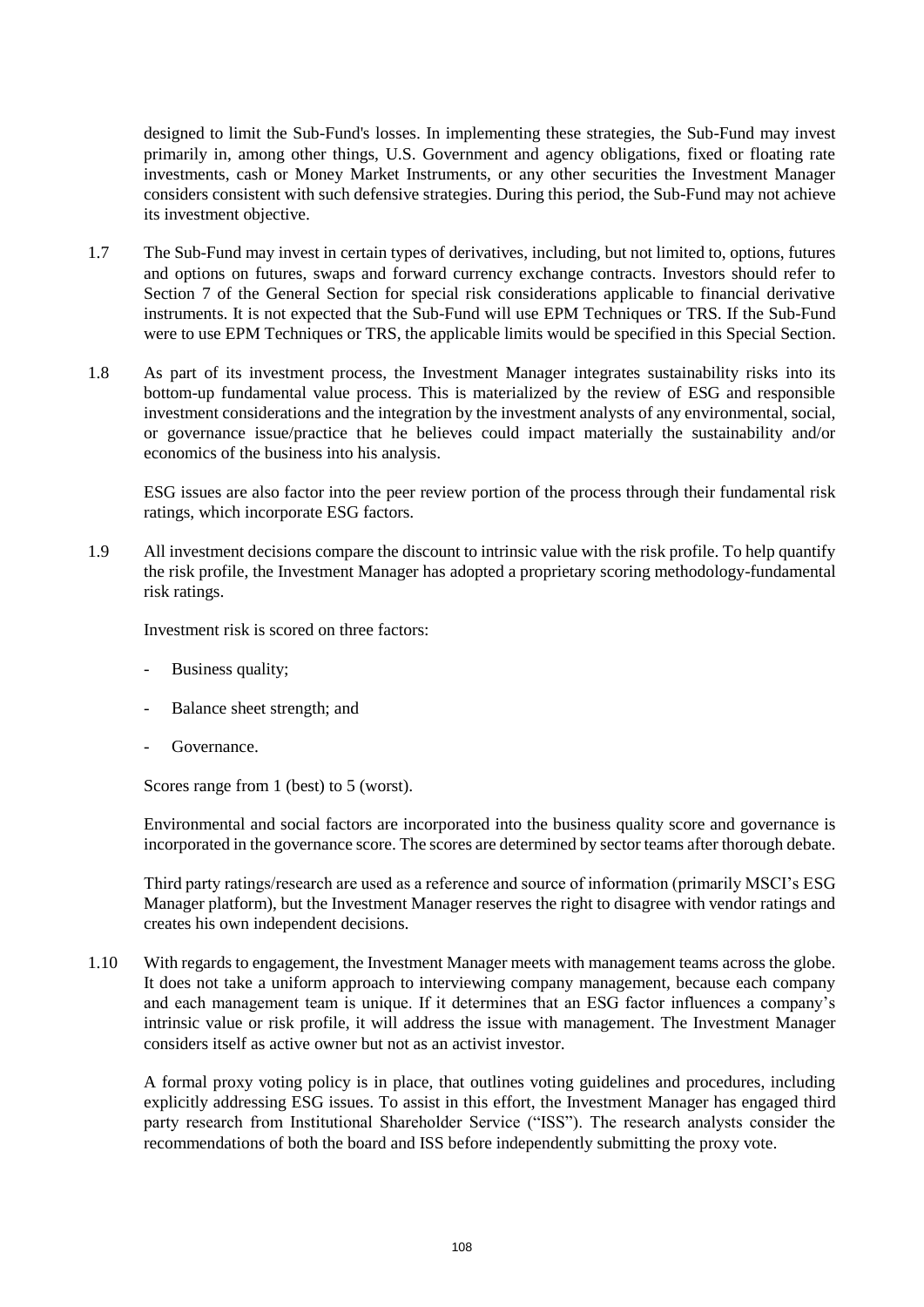- 1.11 The Investment Manager will not invest in cluster munitions manufacturing companies in the Sub-Fund.
- 1.12 Based on the above, the Sub-Fund is considered as qualifying as a financial product promoting, among other characteristics, environmental or social characteristics, or a combination of those characteristics, under Article 8 of the European Regulation on sustainability - related disclosures in the financial services sector (SFDR). No index has been designated as a reference benchmark.
- 1.13 In exceptional market situations, the Sub-Fund may temporarily hold up to 100% of its assets in cash.

## **2. REFERENCE CURRENCY**

The Reference Currency of the Sub-Fund is the US Dollar.

# **3. TERM OF THE SUB-FUND**

The Sub-Fund has been created for an unlimited period of time.

#### **4. VALUATION DAY**

The Net Asset Value of the Sub-Fund is determined on each day which is both a Business Day and a day on which the New York Stock Exchange is open.

# **5. DEALING**

- 5.1 Subscriptions of Shares will be effected each Valuation Day provided that the subscription notice has been received by the Administrative Agent no later than 5:00pm CET one (1) Business Day before the relevant Valuation Day. Applications received after that time will be considered for the following Valuation Day.
- 5.2 Payments for subscriptions must be received in the Reference Currency of the relevant Class, no later than three (3) Business Days after the relevant Valuation Day.
- 5.3 A Subscription Fee as set out under Section 6 of this Special Section may be levied upon subscription for Shares of the Sub-Fund.
- 5.4 In the event that a Class, closed for subscriptions because all the Shares issued in that Class have been redeemed, is reopened for subscriptions or in the event that no Shares of a Class are subscribed during the Initial Offering Period, the Initial Subscription Price per Share of the Class concerned will, at the time of the launch of the Class (such time to be decided by the Board), or the subscription price per share at the time of reopening the Class, be equal to 100 units of the valuation currency of the Class concerned, i.e. USD 100, CHF 100, EUR 100 or GBP 100 and subscriptions to the relevant Class must be made pursuant to Sections 5.1 to 5.3 of this Special Section.
- 5.5 Redemptions of Shares will be effected each Valuation Day provided that the redemption notice has been received by the Administrative Agent no later than 5:00pm CET one (1) Business Day before the relevant Valuation Day. Applications received after that time will be considered for the following Valuation Day and processed on the next Valuation Day.
- 5.6 Redemptions will be paid by the Depositary in the Reference Currency of the relevant Class, within three (3) Business Days after the relevant Valuation Day.
- 5.7 A Redemption Fee as set out under Section 6 of this Special Section may be levied upon redemptions of Shares of the Sub-Fund.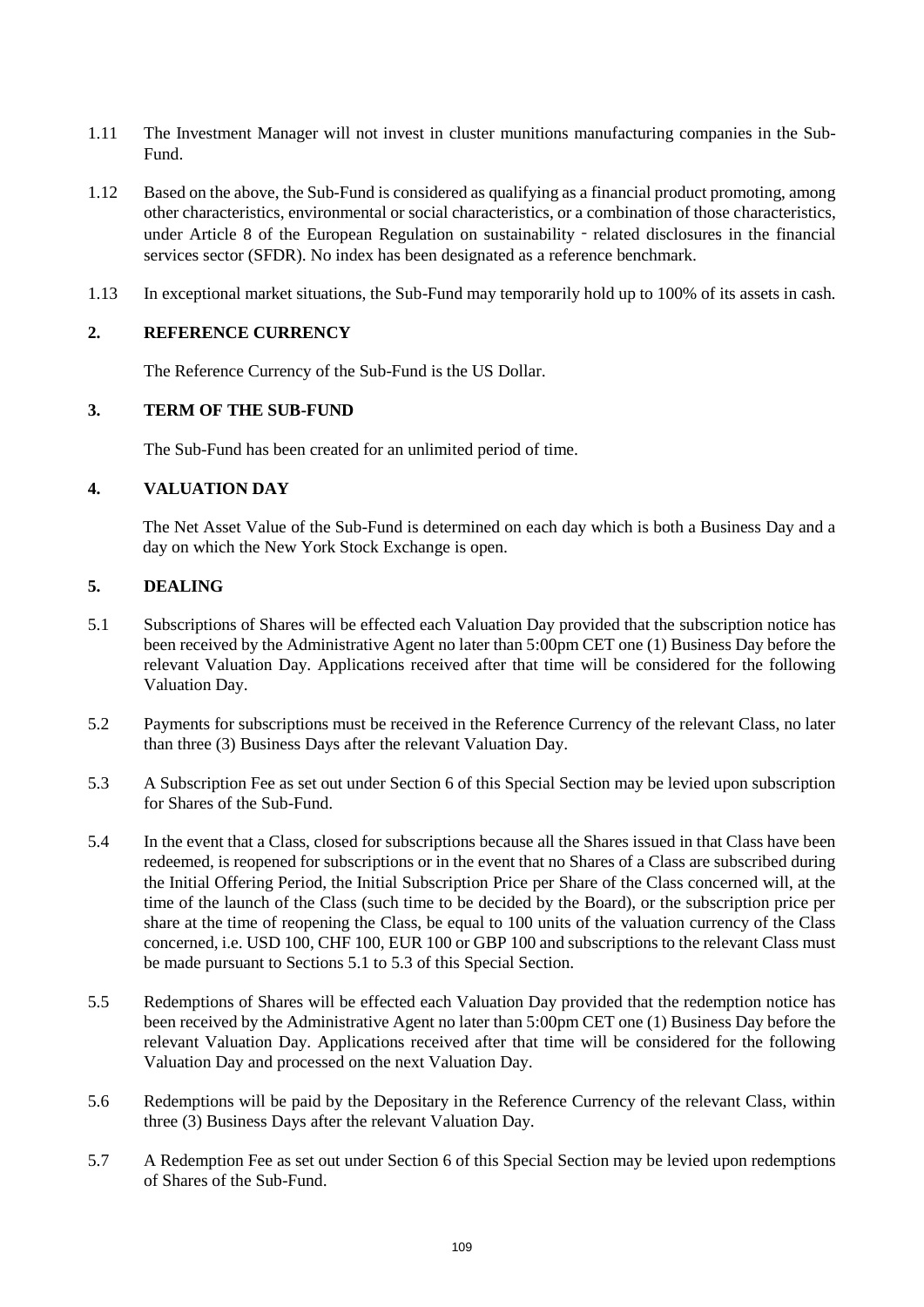# **6. CLASSES AVAILABLE**

6.1 There are for the time being the following Classes available for subscription by the investors in the Sub-Fund with the following characteristics:

| <b>Class of</b><br><b>Shares</b> | <b>Eligible Investors</b>                                           | Currency               | Minimum<br>Subscription<br>Amount | Minimum<br>additional<br>subscription | Subscription<br>Fee                             | Redemption<br>Fee                                    | Conversion<br>Fees                                 | Management<br>Fee | <b>Distribution</b><br>policy           | <b>Initial issue</b><br>price |
|----------------------------------|---------------------------------------------------------------------|------------------------|-----------------------------------|---------------------------------------|-------------------------------------------------|------------------------------------------------------|----------------------------------------------------|-------------------|-----------------------------------------|-------------------------------|
| <b>IUSD</b>                      | Institutional                                                       | <b>USD</b>             | <b>USD 250,000</b>                | <b>USD 1,000</b>                      | Up to 2% of<br>the Net Asset<br>Value per Share | Up to $0.5\%$ of<br>the Net Asset<br>Value per Share | Up to $1\%$ of<br>the Net Asset<br>Value per Share | 0.85%<br>maximum  | Capitalisation<br>(C) / Dividend<br>(D) | <b>USD 100</b>                |
| I GBP<br>(Hedged)                |                                                                     | <b>GBP</b><br>(Hedged) | GBP 250,000                       | GBP 1,000                             |                                                 |                                                      |                                                    |                   |                                         | <b>GBP 100</b>                |
| <b>IEUR</b><br>(Hedged)          |                                                                     | <b>EUR</b><br>(Hedged) | EUR 250,000                       | EUR 1.000                             |                                                 |                                                      |                                                    |                   |                                         | <b>EUR 100</b>                |
| <b>I CHF</b><br>(Hedged)         |                                                                     | <b>CHF</b><br>(Hedged) | CHF 250,000                       | CHF 1.000                             |                                                 |                                                      |                                                    |                   |                                         | <b>CHF 100</b>                |
| <b>RUSD</b>                      | Retail                                                              | <b>USD</b>             | <b>USD 1,000</b>                  | <b>USD 500</b>                        |                                                 |                                                      |                                                    | 1.35%<br>maximum  |                                         | <b>USD 100</b>                |
| R GBP<br>(Hedged)                |                                                                     | GBP<br>(Hedged)        | GBP 1,000                         | <b>GBP 500</b>                        |                                                 |                                                      |                                                    |                   |                                         | <b>GBP 100</b>                |
| <b>REUR</b><br>(Hedged)          |                                                                     | <b>EUR</b><br>(Hedged) | <b>EUR 1,000</b>                  | <b>EUR 500</b>                        |                                                 |                                                      |                                                    |                   |                                         | <b>EUR 100</b>                |
| <b>RCHF</b><br>(Hedged)          |                                                                     | <b>CHF</b><br>(Hedged) | CHF 1,000                         | <b>CHF 500</b>                        |                                                 |                                                      |                                                    |                   |                                         | <b>CHF 100</b>                |
| F US D                           | Shares only available<br>at the M anagement<br>Company's discretion | <b>USD</b>             | <b>USD</b><br>25,000,000          | <b>USD 100,000</b>                    | Up to 5% of<br>the Net Asset<br>Value per Share |                                                      |                                                    | 0.85%<br>maximum  |                                         | <b>USD 100</b>                |
| F GBP<br>(Hedged)                |                                                                     | <b>GBP</b><br>(Hedged) | <b>GBP</b><br>25,000,000          | GBP 100,000                           |                                                 |                                                      |                                                    |                   |                                         | <b>GBP 100</b>                |
| <b>FEUR</b><br>(Hedged)          |                                                                     | <b>EUR</b><br>(Hedged) | <b>EUR</b><br>25,000,000          | EUR 100,000                           |                                                 |                                                      |                                                    |                   |                                         | <b>EUR 100</b>                |
| F CHF<br>(Hedged)                |                                                                     | <b>CHF</b><br>(Hedged) | <b>CHF</b><br>25,000,000          | CHF 100,000                           |                                                 |                                                      |                                                    |                   |                                         | <b>CHF 100</b>                |

# **7. CONVERSION**

- 7.1 Shares in the Sub-Fund may be converted on each Valuation Day.
- 7.2 Conversion requests must be received by the Administrative Agent no later than 5:00pm CET one (1) Business Day before the relevant Valuation Day. Conversion requests received after this deadline will be processed on the next following Valuation Day.
- 7.3 A Conversion Fee as set out under Section 6 of this Special Section may be levied to cover conversion costs.

#### **8. INVESTMENT MANAGER**

- 8.1 The Management Company has appointed Hotchkis & Wiley Capital Management, LLC as the investment manager of the Sub-Fund (the **Investment Manager**) to carry out investment management services and be responsible for the investment activities of the Sub-Fund.
- 8.2 The Investment Manager was founded in 1980 and is registered as an investment adviser with the U.S. Securities and Exchange Commission (SEC). The Investment Manager is majority-owned by its employees. Since its inception, the Investment Manager has been dedicated to providing investment management services to institutional and individual investors with an investment focus on specializing in value investing. The Investment Manager offers value equity strategies across the market capitalisation spectrum as well as strategies that emphasize income generation. The Investment Manager believes that discipline and independent analysis are the keys to finding undervalued securities that have the potential for appreciation.
- 8.3 The Investment Manager will be entitled to receive a portion of the Management Fee as agreed from time to time in writing between the Management Company and the Investment Manager.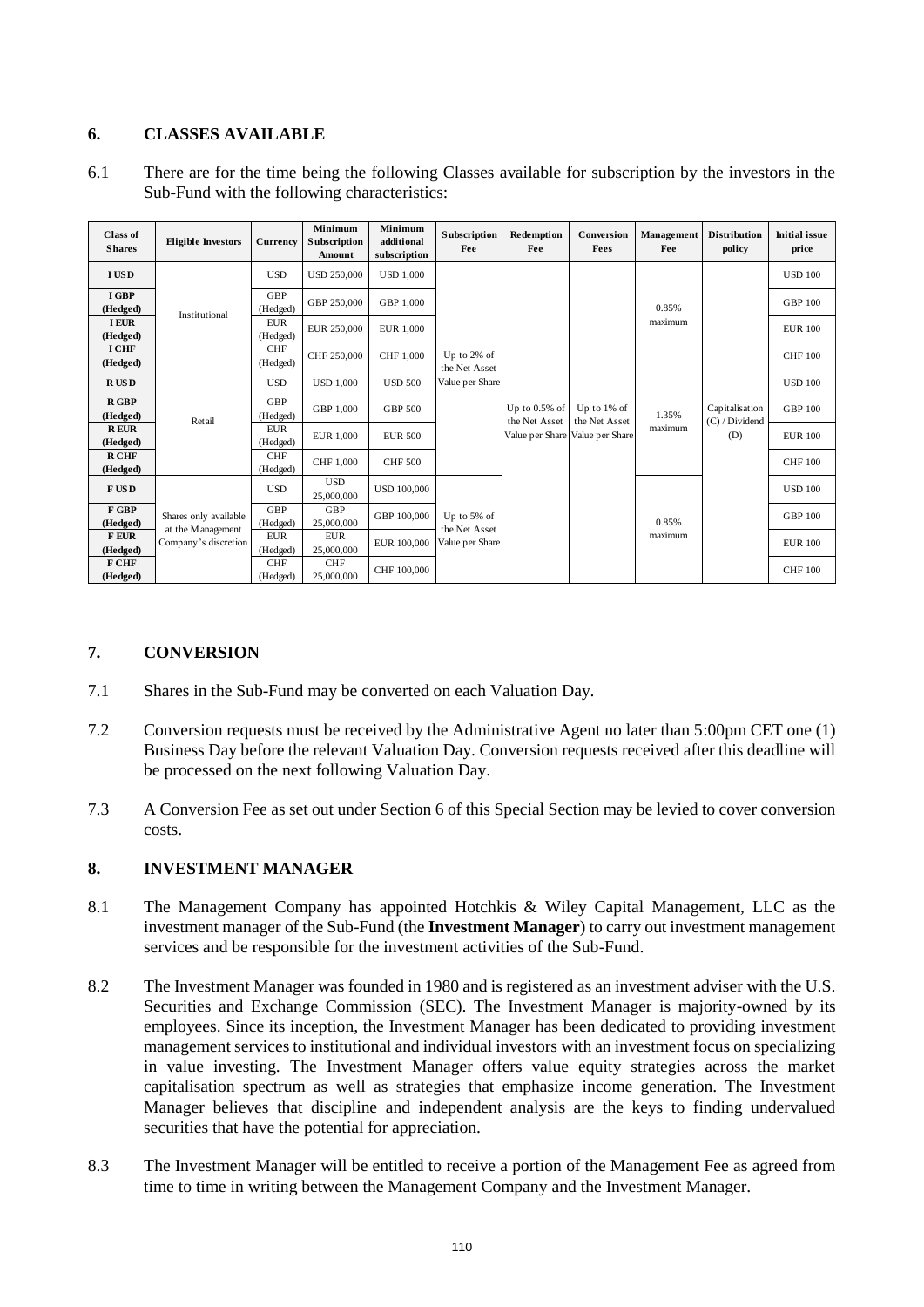# **9. PROFILE OF THE TYPICAL INVESTOR**

- 9.1 This Sub-Fund is a medium risk vehicle aiming to provide capital growth. It may be suitable for investors who are looking for long-term capital appreciation of their investment and who are willing to accept fluctuations (sometimes significant) in the Net Asset Value per Share of the Sub-Fund during the short term.
- 9.2 Shareholders should note that the value of their investment could fall as well as rise and they should accept that there is no guarantee that they will recover their initial investment.

#### **10. SPECIFIC RISK FACTORS**

Before making an investment decision with respect to this Sub-Fund, prospective investors should carefully consider the risks of investing set out in Section [7](#page-32-0) of the General Section. In addition, investors should pay attention to the following specific risk factors:

**Cash position risk**: to the extent that the Sub-Fund holds assets in cash, cash equivalents, and other short-term investments, the ability of the Sub-Fund to meet its objective may be limited.

**Currency risk**: if the Sub-Fund invests directly in currencies other than the Reference Currency or in securities that trade in, and receive revenues in, currencies other than the Reference Currency, or in derivatives that provide exposure to currencies other than the Reference Currency, it will be subject to the risk that those currencies will decline in value relative to the Reference Currency, or, in the case of hedging positions, that the Reference Currency will decline in value relative to the currency being hedged. As a result, the Sub-Fund's investments in securities denominated in currencies other than the Reference Currency may reduce the Sub-Fund's returns.

**Depositary receipts risk**: depositary receipts in which the Sub-Fund may invest are receipts listed on U.S. exchanges that are issued by banks or trust companies that entitle the holder to all dividends and capital gains that are paid out on the underlying foreign shares. Investments in depositary receipts may be less liquid than the underlying shares in their primary trading market.

**Derivatives risk**: the risk that an investment in derivatives will not perform as anticipated by the Investment Manager, cannot be closed out at a favourable time or price, or will increase the Sub-Fund's volatility; that derivatives may create investment leverage; that, when a derivative is used as a substitute for or alternative to a direct cash investment, the transaction may not provide a return that corresponds precisely with that of the cash investment; or that, when used for hedging purposes, derivatives will not provide the anticipated protection, causing the Sub-Fund to lose money on both the derivatives transaction and the exposure the Sub-Fund sought to hedge.

**Equity issuer risk**: the risk that the value of a company's stock will decline in value in response to factors affecting that company, that company's industry, or the market generally.

**Investment company and exchange traded fund risk**: the risk that an investment company, including any exchange-traded fund ("ETF"), in which the Sub-Fund invests will not achieve its investment objective or execute its investment strategies effectively or that large purchase or redemption activity by shareholders of such an investment company might negatively affect the value of the investment company's shares. The Sub-Fund must pay its pro rata portion of an investment company's fees and expenses.

**Limited operating history risk**: the risk that a newly formed fund has no or a limited operating history to evaluate and may not attract sufficient assets to achieve or maximise investment and operational efficiencies.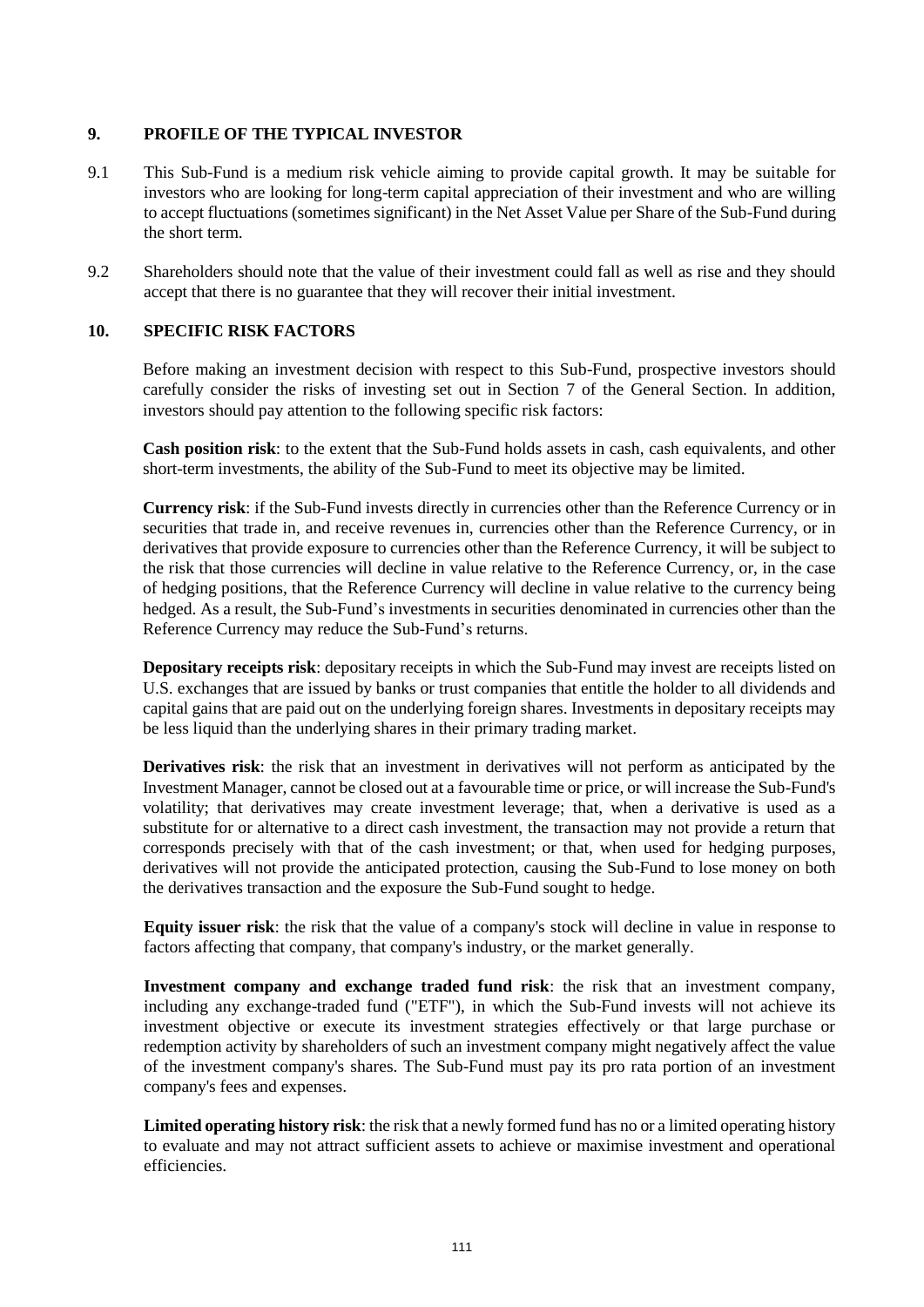**Liquidity risk**: the risk that low trading volume, lack of a market maker, or contractual or legal restrictions may limit or prevent the Sub-Fund from selling securities or closing derivative positions at desirable times or prices.

**Capitalisation risk**: large cap companies as a group could fall out of favor with the market, causing the Sub-Fund to underperform investments that focus on small or mid-cap companies. Investments in small and mid-cap companies may involve more risk than investing in larger more established companies. Small and mid-cap companies may have limited product lines or markets. They may be less financially secure than larger, more established companies. They may depend on a small number of key personnel. Should a product fail, or if management changes, or if there are other adverse developments, the Sub-Fund's investment in a small or mid-cap company may lose substantial value. In addition, small and mid-cap companies may be particularly affected by interest rate increases, as they may find it more difficult to borrow money to continue or expand operations, or may have difficulty in repaying any loans.

**Style risk**: The Investment Manager follows an investing style that favors value investments. Historically, value investments have performed best during periods of economic recovery. Therefore, the value investing style may over time go in and out of favor. At times when the value investing style is out of favor, the Sub-Fund may underperform other funds that use different investing styles. Investors should be prepared to tolerate volatility in Sub-Fund returns.

**Market risk**: the risk that the overall market will perform poorly or that the returns from the securities in which the Sub-Fund invests will underperform returns from the general securities markets or other types of investments.

**Portfolio turnover risk**: the risk that frequent purchases and sales of portfolio securities may result in higher expenses and may result in larger distributions of taxable capital gains to investors as compared to a fund that trades less frequently.

**Price volatility risk**: the risk that the value of the Sub-Fund's investment portfolio will change, potentially frequently and in large amounts, as the prices of its investments go up or down.

**Selection risk**: the risk that the securities held by the Sub-Fund will underperform other funds investing in similar asset classes or comparable benchmarks because of the Investment Managers' choice of securities or sectors for investment.

**Manager risk:** The performance of the Sub-Fund is dependent upon the Investment Manager's skill in making appropriate investments. As a result, the Sub-Fund may underperform comparable benchmarks or its peers.

**Sustainability risks:** Sustainability risk is managed as part of the overall risk management process adopted by the Investment Manager as opposed to applying absolute risk limits or risk appetite thresholds which relate exclusively to sustainability risk as a separate category. This includes managing risk through appropriate diversification of investments held by the Fund and ensuring that the risk of any one sector or industry group is not significant.

The Management Company, in conjunction with the Investment Manager, does not consider the principal adverse impacts of its investment decisions on sustainability factors in respect of the subfund on the basis that, in the context of the investment strategy of the sub-fund, it is not possible to conduct detailed diligence on the principal adverse impacts of the investment decisions on sustainability factors.Risk management.